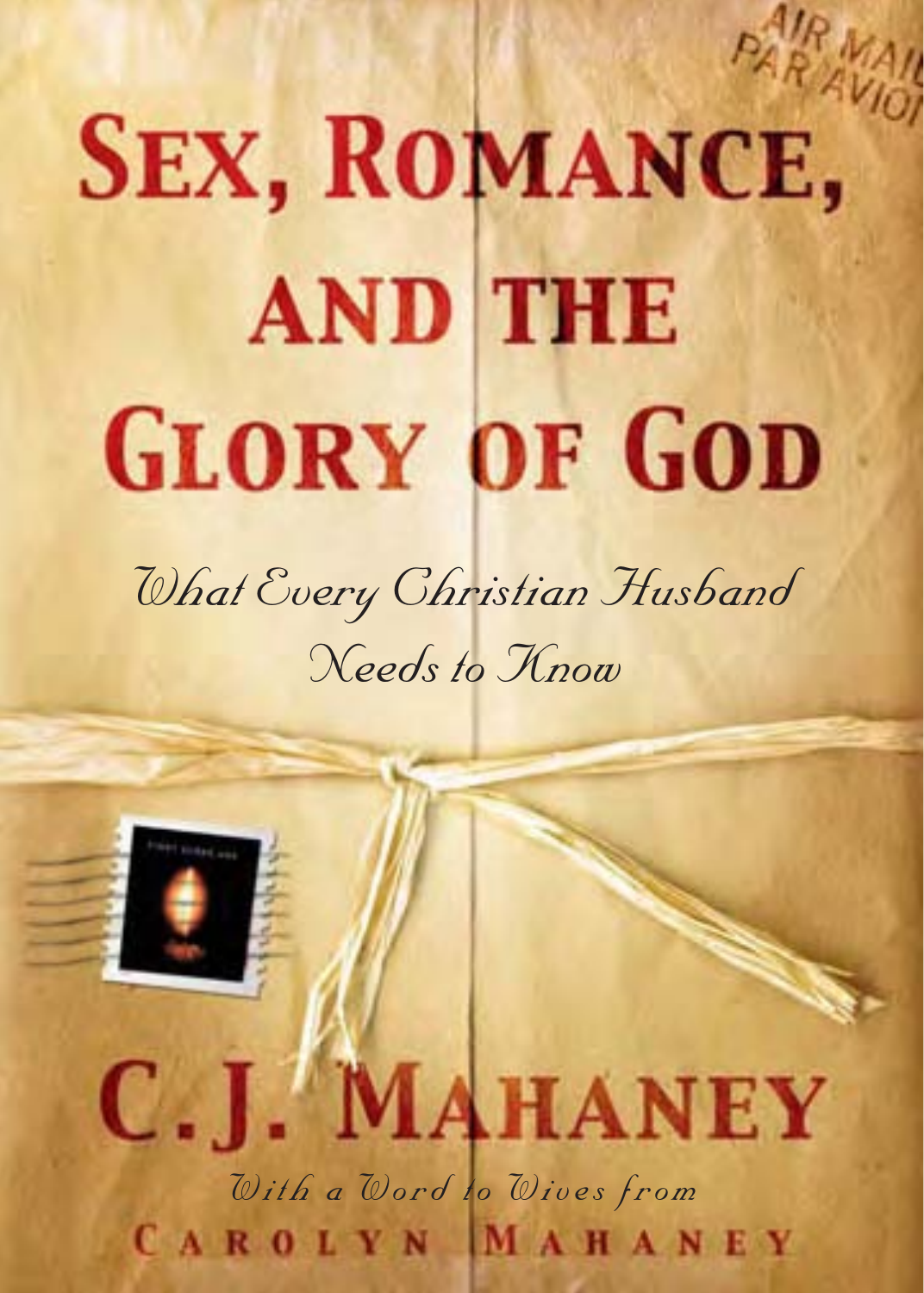"As practical as it is profound, *Sex, Romance, and the Glory of God* may well be the best book on marriage I've ever read. Though it is little in size, it packs a huge spiritual punch. I was motivated to love my wife more and broadened in my understanding of how loving my wife brings glory to God. This book deserves to take its place among those special few known as classics, in which God reveals His truth in an uncommonly powerful way (and isn't it time that a book on sex entered that esteemed list?). If I sound enthusiastic, I am—this book is truly a treasure."

> —GARY THOMAS, author of *Sacred Marriage* and *Sacred Parenting*

"There's not a husband I know that won't benefit from this book. This is more than a book for the bedroom. It will train you to romance your wife and set you on a lifelong pursuit of winning her heart. Wives, do yourself a favor and buy this book for your husband!"

—JOSHUA HARRIS, author of *Boy Meets Girl*

"C. J. Mahaney has become one of the voices I have come to depend on for wise, practical counsel on applying the Scriptures to the issues that confront us. Once again in this book, he shows how the message of the gospel is central to everything we do. When so many of us have lost our biblical moorings, C. J. shows that to 'do all to the glory of God' includes everything we do—eating, drinking, even romance and sex!

"Men, if you are looking for a book that will give you a few easy tips for spicing up your sex life, look somewhere else. This book invites you instead to completely revolutionize your romantic relationship with your wife. It calls all of us to a more profound and deeply satisfying kind of countercultural sex than most of us have ever experienced."

—BOB LEPINE

Co-host *FamilyLife Today* Author of *The Christian Husband*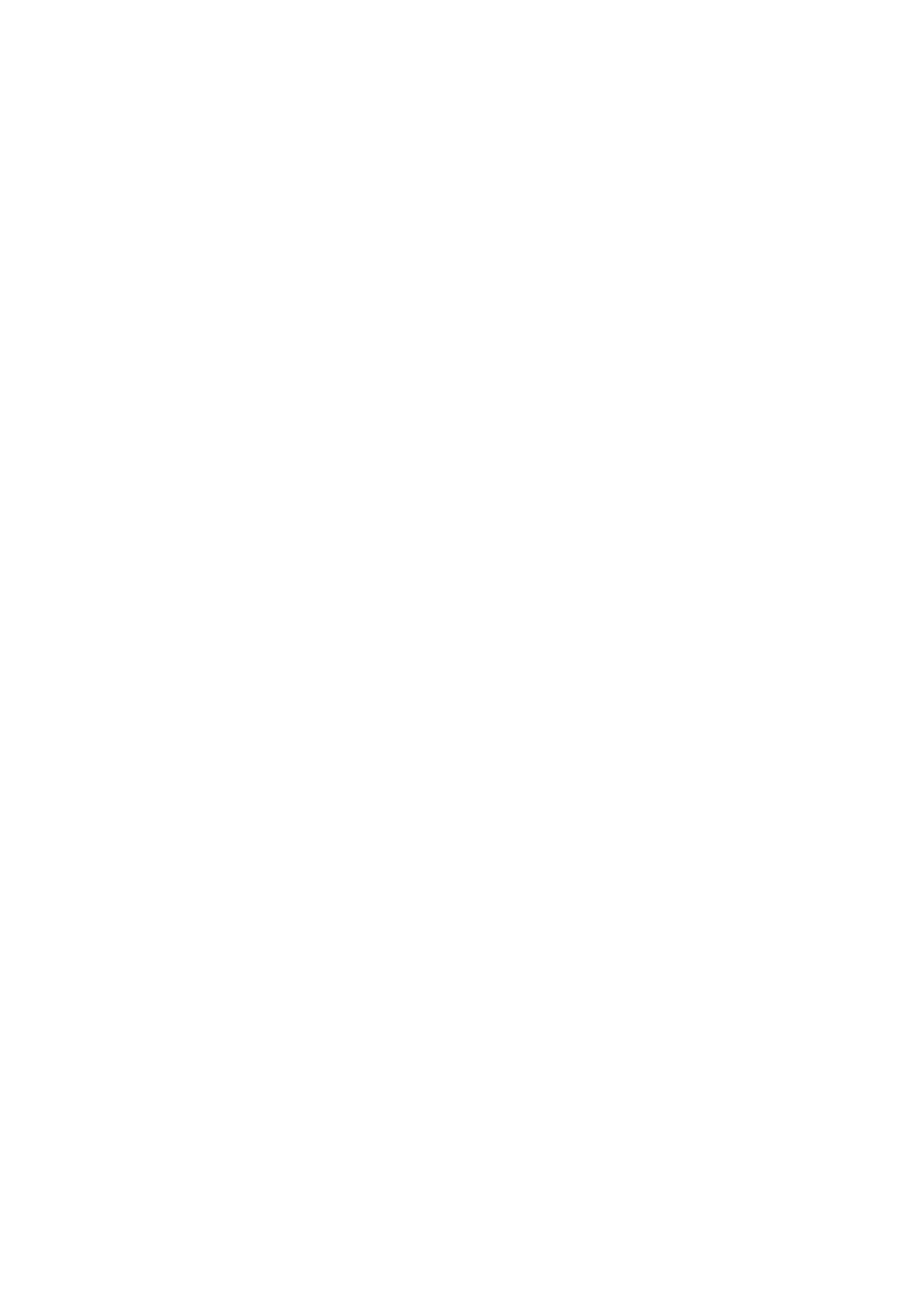**PAR MAIL**<br>PAR AVION

Chat Coery Christian Husband

Needs to Know



# C.J. MAHANEY

With a Word to Wives from CAROLYN MAHANEY

CROSSWAY B O OKS

A MINISTRY OF GOOD NEWS PUBLISHERS WHEATON, ILLINOIS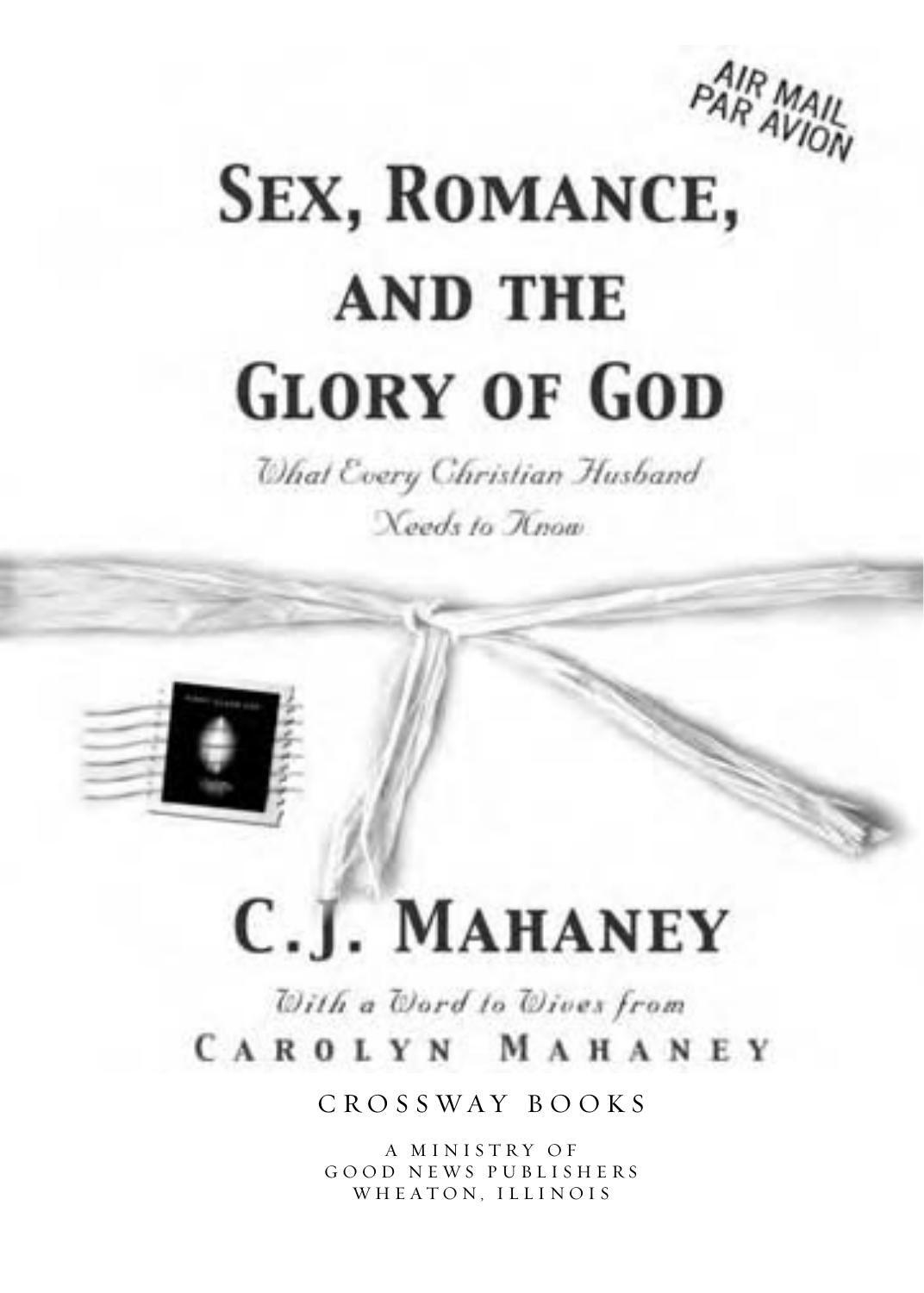*Sex, Romance, and the Glory of God: What Every Christian Husband Needs to Know*

Copyright © 2004 by Sovereign Grace Ministries

Published by Crossway Books A ministry of Good News Publishers 1300 Crescent Street Wheaton, Illinois 60187

All rights reserved. No part of this publication may be reproduced, stored in a retrieval system or transmitted in any form by any means, electronic, mechanical, photocopy, recording or otherwise, without the prior permission of the publisher, except as provided by USA copyright law.

Cover design: Josh Dennis

First printing, 2004

Printed in the United States of America

Unless otherwise indicated, Scripture quotations are taken from the *Holy Bible: English Standard Version*, copyright © 2001 by Crossway Bibles, a division of Good News Publishers, Wheaton, Illinois. Used by permission.

Scripture quotations indicated as from the NIV are taken from the *Holy Bible: New International Version*®. Copyright © 1973, 1978, 1984 by International Bible Society. Used by permission of Zondervan Publishing House. All rights reserved. The "NIV" and "New International Version" trademarks are registered in the United States Patent and Trademark Office by International Bible Society. Use of either trademark requires the permission of International Bible Society.

Scripture quotations indicated as from the NASB are taken from the *New American Standard Bible*, copyright © 1960, 1962, 1963, 1968, 1971, 1972, 1973, 1975, 1977 by The Lockman Foundation and are used by permission.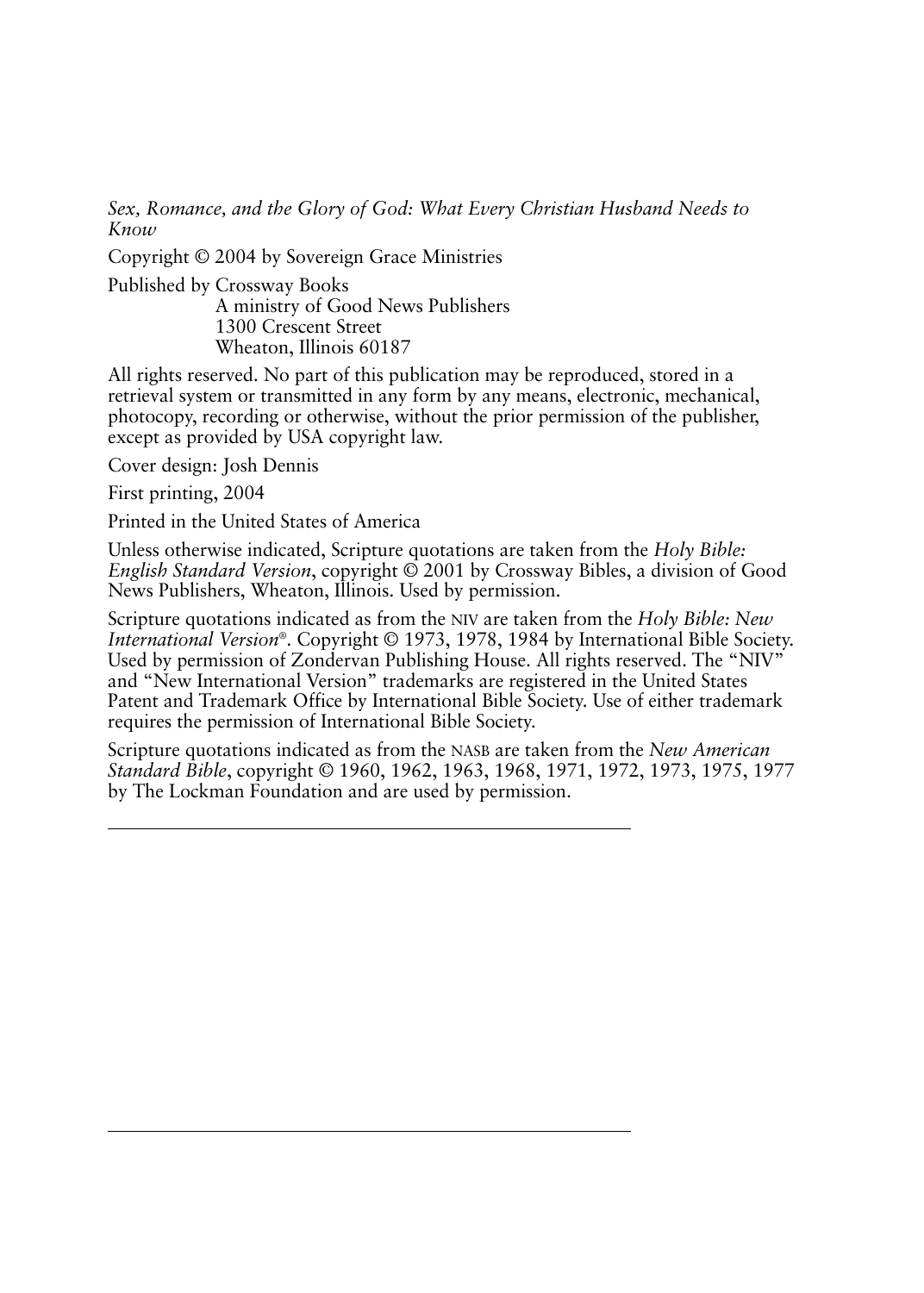#### TO CAROLYN, with all my love

*When I see you in a crowd, you're the only one who appears in color the rest of the world is black-and-white to me*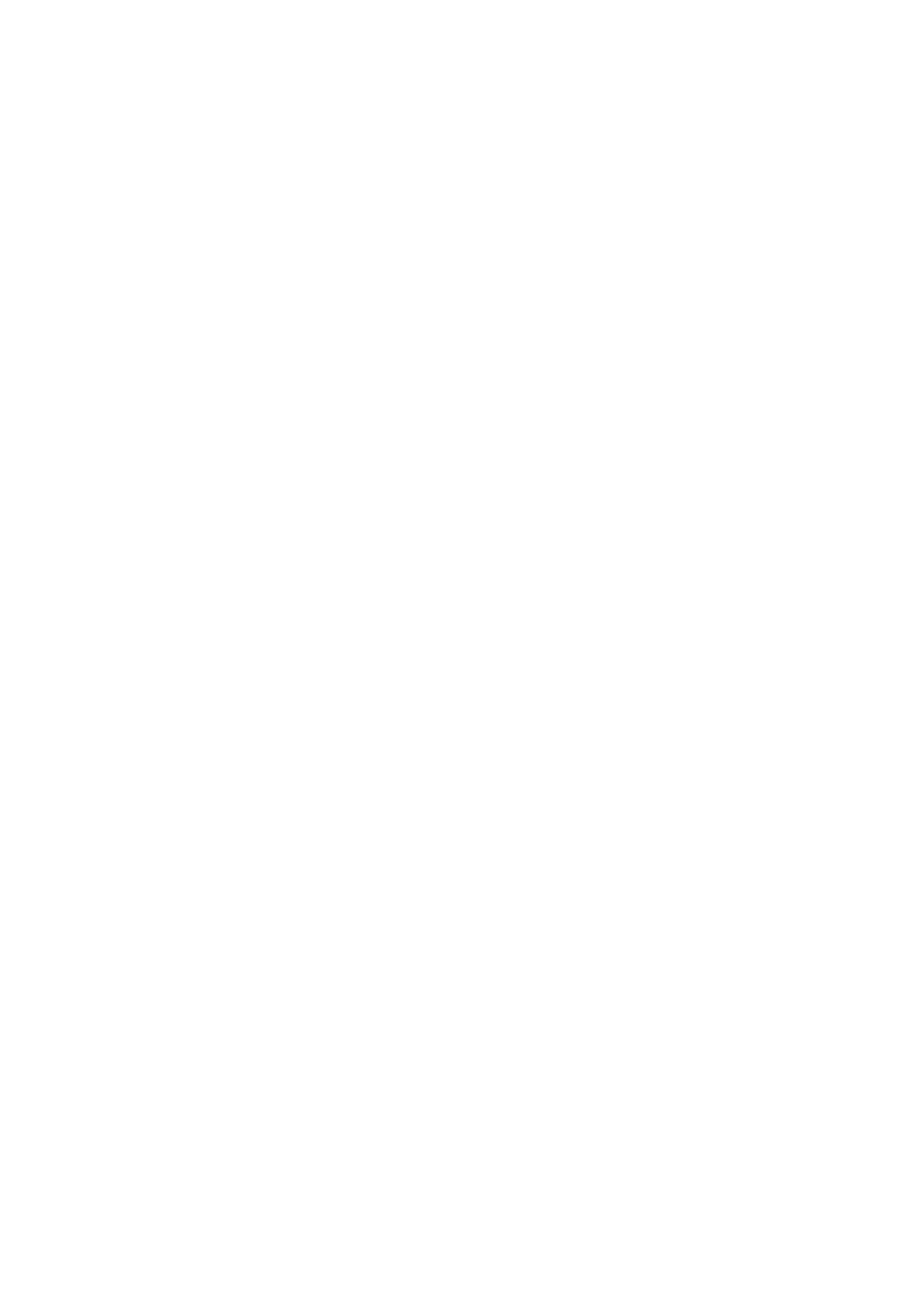## **CONTENTS**

| CHAPTER ONE:<br><b>GREAT SEX TO THE GLORY OF GOD</b><br>Deeply Satisfying Intimacy Is the Inheritance of<br>Every Christian Couple | 9    |
|------------------------------------------------------------------------------------------------------------------------------------|------|
| <b>CHAPTER TWO:</b><br>The Divine Purpose for Your Marriage<br>A Profound Mystery, Revealed for All to See                         | 19   |
| <b>CHAPTER THREE:</b><br>LEARNING, LEADING, AND LOVING<br>Before You Touch Her Body, Touch Her Heart and Mind                      | 27   |
| CHAPTER FOUR:<br>HOW TO MAKE IT ALL HAPPEN<br>Seven Surefire Ways to Kindle Romance                                                | 37   |
| CHAPTER FIVE:<br>THE LANGUAGE OF ROMANCE<br>Winning Your Wife with Carefully Composed Words                                        | 55   |
| CHAPTER SIX:<br>THE GIFT OF MARITAL INTIMACY<br>A Holy Immersion in Erotic Joy                                                     | 73   |
| <b>CHAPTER SEVEN:</b><br>STRONG AS DEATH<br>The Enduring Power of Covenant Love                                                    | 91   |
| A WORD TO WIVES FROM CAROLYN MAHANEY                                                                                               | 10.5 |
| <b>RESOURCE MATERIALS</b>                                                                                                          | 129  |
| NOTES                                                                                                                              | 137  |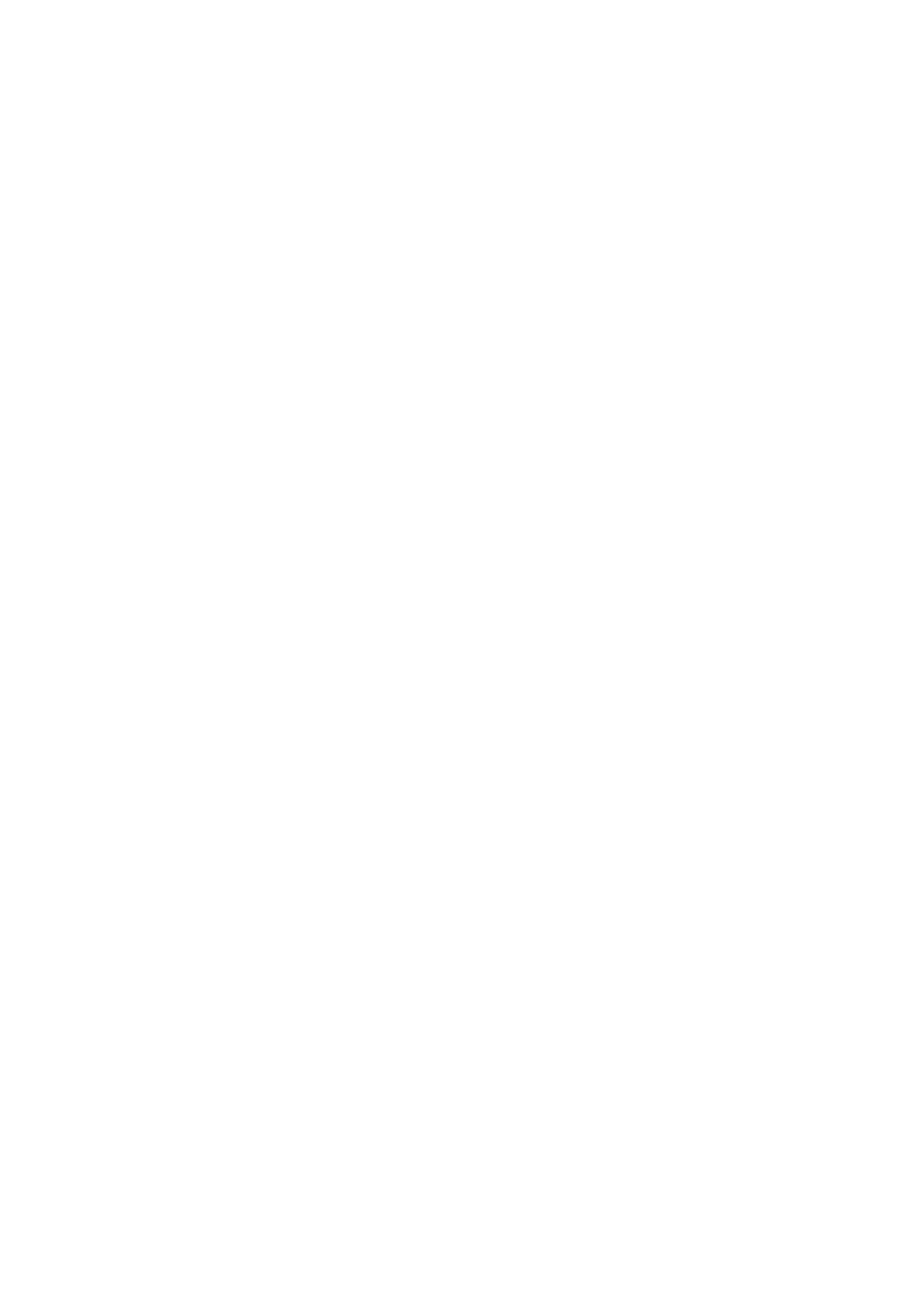#### CHAPTER ONE

### **GREAT SEX TO THE GLORY OF GOD**

*Deeply Satisfying Intimacy Is the Inheritance of Every Christian Couple*

A smile crossed the king's face as he dipped his quill into the inkwell one last time. With firm, smooth strokes the final lines flowed freely onto the parchment.

Pushing back from his writing desk, he sighed with satisfaction. The project had gone very well. This was some fine work. Rising from the chair and lifting his hands to heaven, Solomon, the son of David, offered thanks to the Lord. Here, complete at last, was his greatest song, one of the most important pieces of writing he had ever done. With satisfaction he lowered his eyes to the finished work spread out before him. Today we call it the Song of Solomon (or the Song of Songs).

It's about sex.

In his lifetime Solomon would produce three thousand proverbs and more than a thousand songs and hymns. The son of a legendary king, and a great king himself, he would be esteemed in Scripture as the wisest man who had yet lived. And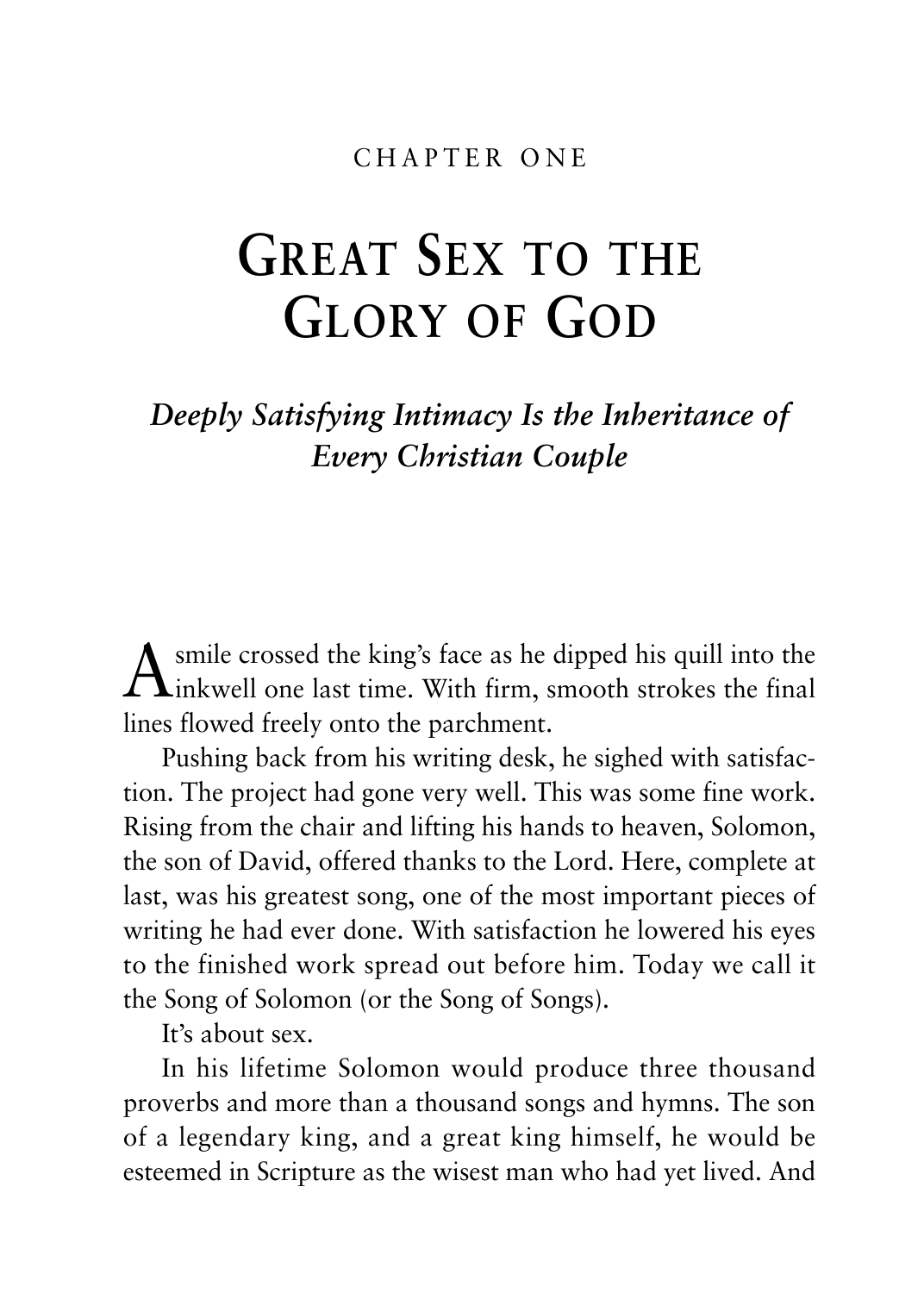his Song of Songs is nothing less than an explicit and unblushing celebration of sex within marriage.

To Solomon, this may have been simply a deeply personal reflection on love. But really it was much more than that. Because one day, as we know, it would be counted among the perfect and infallible words of Scripture, inerrantly inspired by the Holy Spirit and intended by God as a primary source of guidance for mankind until the return of the Son.

That's right, gentlemen. Solomon's Song of Songs is an entire book of the Bible devoted to the promotion of sexual intimacy within the covenant of marriage. It's an eightchapter feast of unbridled, uninhibited, joyous immersion in verbal and physical expressions of passion between a man and a woman.

Not a couple of verses. Not a chapter or two. God didn't consider that enough. He decided to give us a whole book!

But can the Song of Songs really be about sex? Isn't the Bible about, well, spiritual stuff?

It sure is. And sexual intimacy within marriage has profound spiritual significance. In fact, in the next chapter we're going to take a quick look at what the Bible says about marriage. We'll see that, above all else, marriage is spiritual.

For now, though, let's put ourselves back in King Solomon's study. As husbands, we need to be clear about what this book is telling us. And when you want to understand what the Bible really means, you have to start with what the original writer actually meant. So I want us to take a moment to try to see through Solomon's eyes.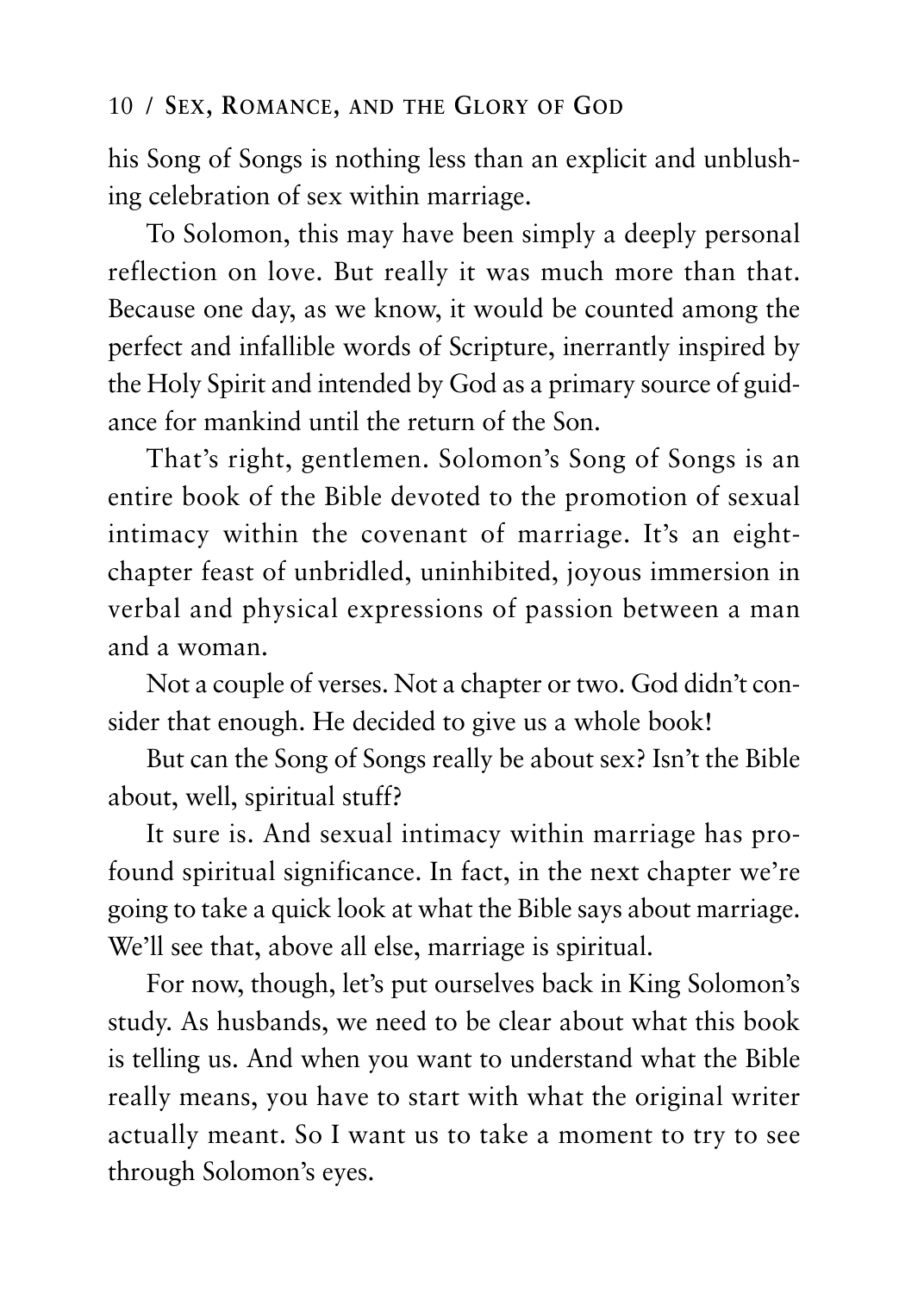#### **REAL PEOPLE, REAL BODIES**

When Solomon was writing his Song, what do you think he had in mind?

The question is important because some Christians see Solomon's Song as a book of symbolism. Men more godly than I—and a lot smarter—have believed that this book of the Bible, if it's about marriage at all, is only about marriage in a secondary way. They understand the book primarily as an allegory or as typology. That is, they see all its talk of love and longing as symbolic of the relationship between Christ and the Church or between Christ and the soul of the individual believer.

Maybe that's how you see Solomon's Song. If so, please understand—while I don't share that view, I'm not attacking or ridiculing you or anyone else.

But I am going to take a few sentences to try to persuade you otherwise!

There are five reasons why I think the Song of Songs is exactly what it appears to be: a celebration of marital intimacy.

1) Solomon's topic was obviously sex. Just consider all the sensual and erotic language in this book! It certainly *looks* like it's about physical and emotional passions. It sure seems like this is the story of a real man and a real woman with real human bodies. When Solomon was at his desk writing the Song, do you think he had in mind some symbolic, spiritualized relationship between God and his chosen ones? I don't.

2) The Bible never suggests that this book isn't primarily about sex. No New Testament writer (or Old Testament writer, for that matter) suggests that this book, which seems so obviously to be about sex, ought to be understood primarily as an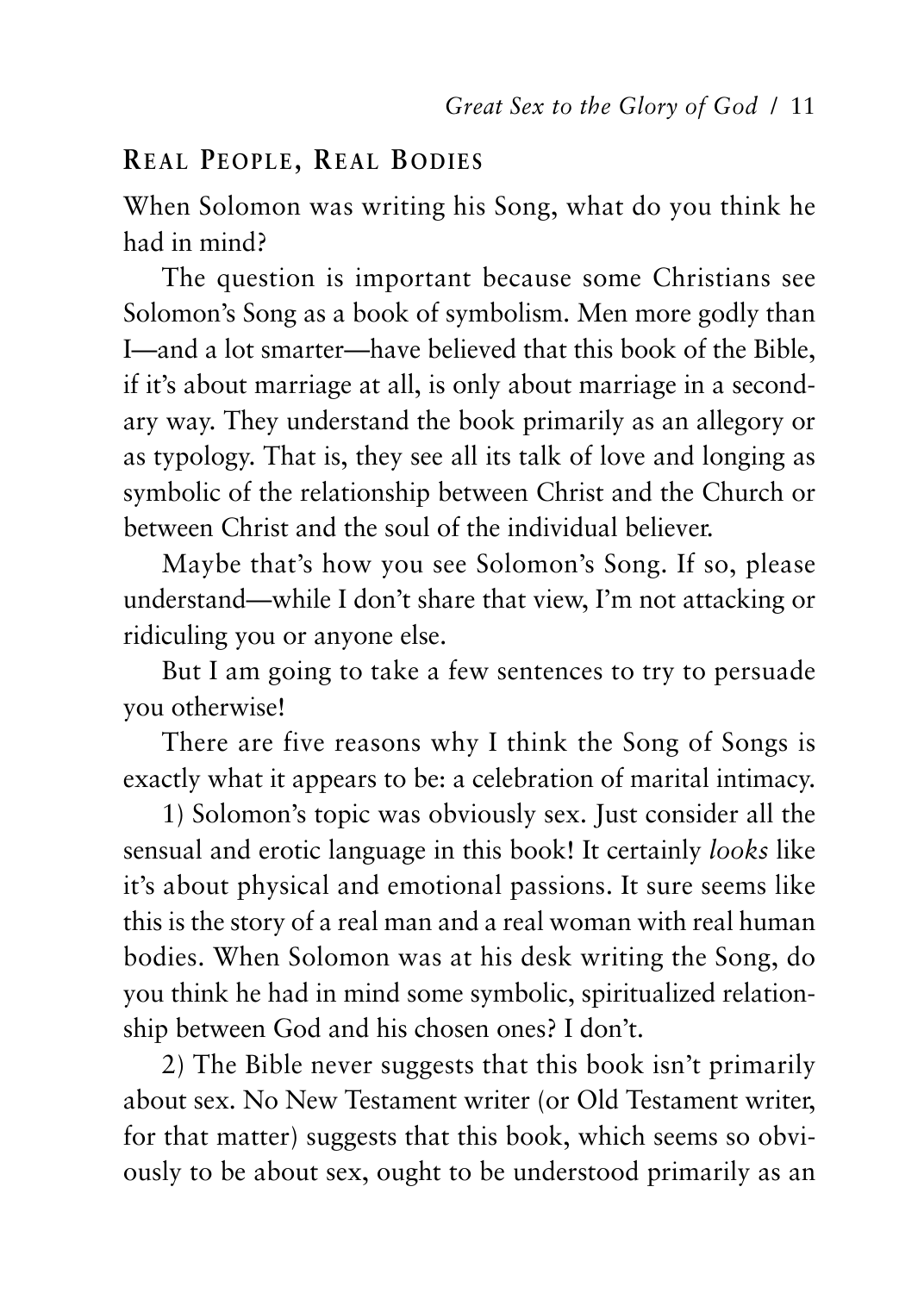illustration of spiritual realities. This compels me to read Solomon's Song according to the plain meaning of the words.

3) God's relationship with man is not sexual. The Song is full of erotic phrases; yet our relationship with God is never portrayed in the Bible as erotic.

The Church certainly *is* the Bride of Christ. But although the marriage between Christ and his Bride will be many unimaginably wonderful things, it will not involve sexuality.

Will it be extraordinarily and supernaturally intimate? Yes. Infinitely rewarding and fulfilling? Absolutely. But not physically erotic.

When describing our relationship with God, or when communicating our passion for him in prayer or worship, it's right to use a vocabulary of love. But this language should never include anything erotic. "God is spirit, and those who worship him must worship him in spirit and truth" (John 4:24).

4) Spiritualizing the book doesn't work. When many of the passages from Solomon's Song are viewed as symbolic statements, the results can get very strange.

In chapter 1, verse 2, we read, "Let him kiss me with the kisses of his mouth! For your love is better than wine." Now that sounds an awful lot like a particular woman saying she wants to be kissed by a particular man. But some commentators say that this verse is actually about a spiritual yearning for the Word of God.

Verse 13 of that chapter says, "My beloved is to me a sachet of myrrh that lies between my breasts." Some commentators find in this passage a reference to Christ appearing between the Old and New Testaments.

Guys, I'm no scholar, but I don't think so!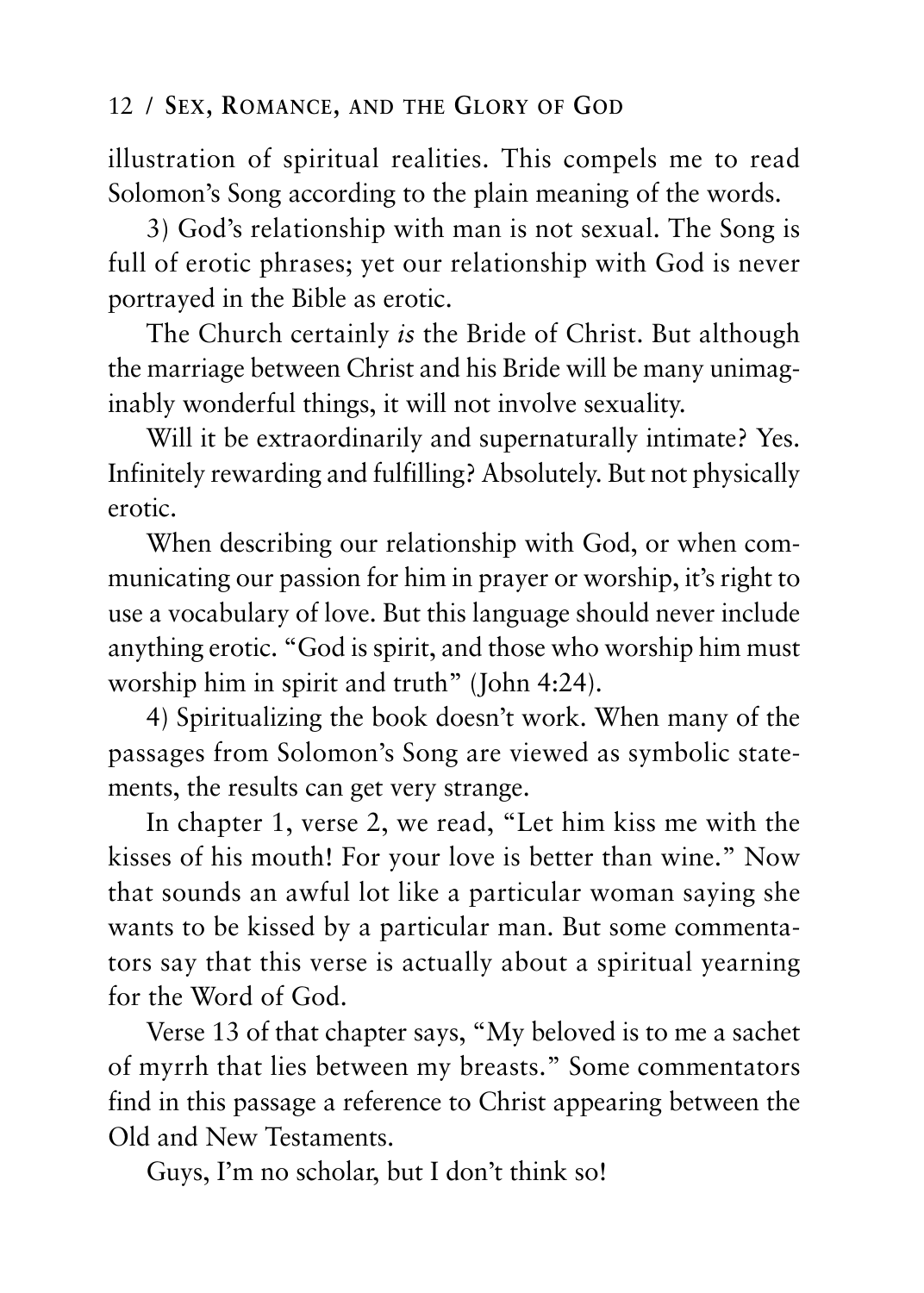Jumping ahead to chapter 7, verse 7, we find, "Your stature is like a palm tree, and your breasts are like its clusters." Again, one commentator—a godly and sincere person, I have no doubt—suggests that in this passage "breasts" refers to the nurturing effect that sound biblical teaching has upon the Church.

You know, that idea never occurred to me. When the man says to the woman that her breasts are like fruit on a palm tree, it seems to me he's talking about . . . her breasts!

Spiritualizing the Song of Solomon just doesn't make sense. What's worse, it denies to us the powerful impact that God intends for it to have on our marriages.

5) We need instruction on sexuality. If marriage is immensely important to God (and it is), and if sex is a marvelous gift from God to married couples (which it is), it's entirely appropriate for God to tell us in Scripture how to understand and enjoy it.

In fact, how could God leave us, his most beloved creatures, on our own when it comes to something as powerful and universal as sexuality? Would he give us such a gift without also giving us guidance? Where is a Christian couple supposed to look for a model of God-glorifying sexuality? If not to Scripture, where? To Hollywood? Pop culture? Pornography?

We must not, cannot take our sexual cues from the sinful impulses of ourselves or others. And we don't have to. God has not left us in the dark. Scripture illuminates the path of marital intimacy. The Song of Solomon shines brightly, showing us the way to the best sex we can possibly experience.

Guidance . . . on sex? From the God who made us? From he who established marriage as an institution and came up with the whole fantastic idea of sex? Now that is guidance we ought to receive eagerly.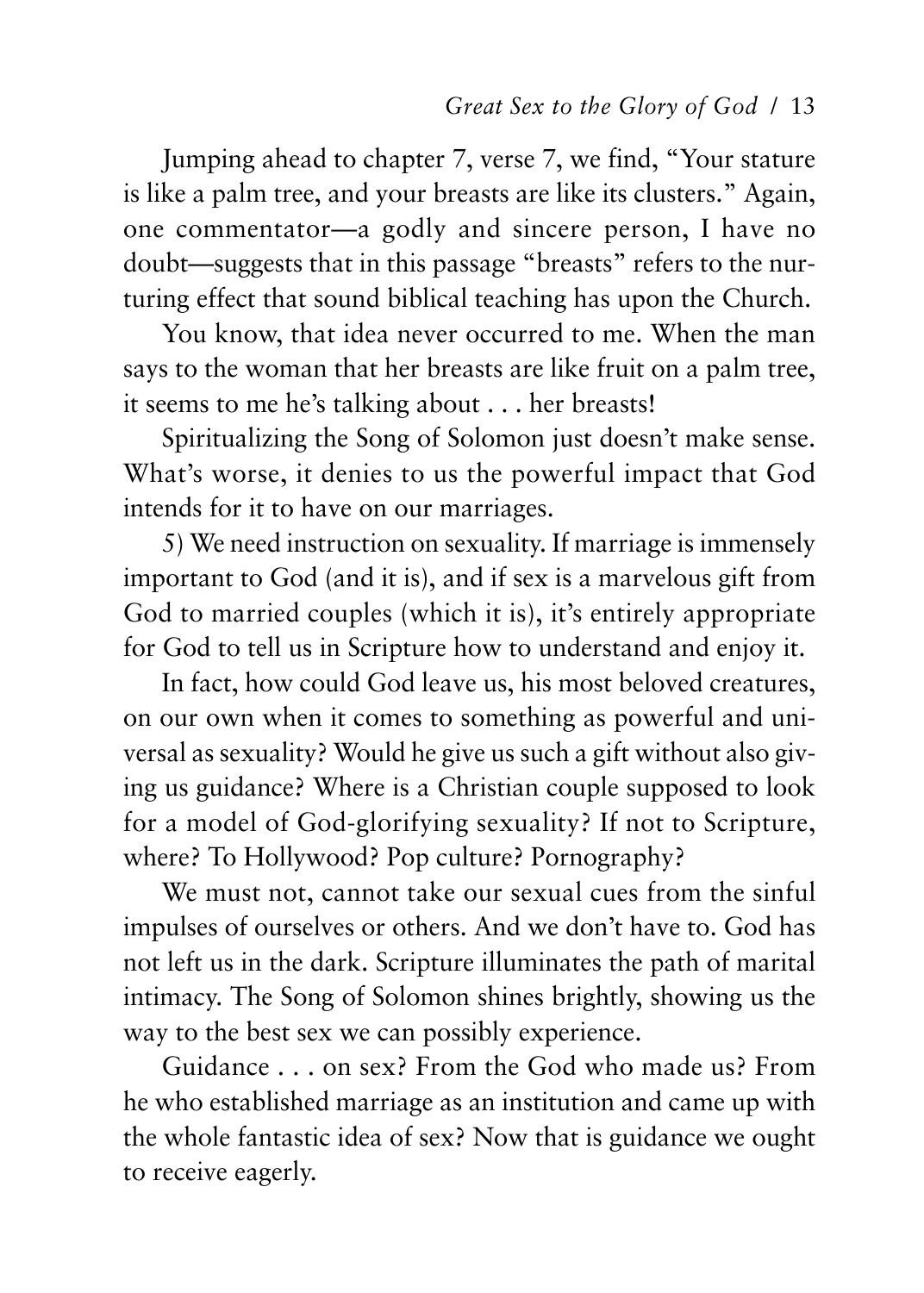#### **PREPARE TO CELEBRATE**

So I trust my point is clear. I don't believe the Song of Solomon is primarily allegory or typology. I don't believe it is drama. I do not believe it is an elaborate diary entry. I agree with this perspective offered by the biblical commentator Lloyd Carr: "The lover and the beloved are just ordinary people."1

Tom Gledhill, in his commentary, puts it this way: "The two lovers are Everyman and Everywoman."2 That's encouraging. The Song's about your marriage and mine. These eight chapters of Scripture can speak to us and, in doing so, make a dramatic difference in our lives, for the glory of God.

#### **PASSION UNDEFILED**

There are a few experiences in this life that seem to me to have been undiminished by that first sin in the Garden of Eden. Lobster with melted butter comes to mind. So does chocolate. But at the top of the list is having sex with my wife. When I am making love to Carolyn, it's difficult for me to imagine that Adam and Eve, prior to the Fall, ever had a better time than we can have right here in the twenty-first century.

Maybe they did have a better time; I'm not sure. But I *am* sure that sex itself, in the context of marriage, is not sinful. Because sex outside of marriage is so clearly sinful, it's easy to imagine that the purity of sex within marriage must also have been tarnished—at least a little—by the Fall. But it hasn't. Not in the slightest. Man in his sinfulness may distort it, but in the context of marriage, sex itself remains an unblemished, untainted gift from God.

When we are told that "the marriage bed," an obvious reference to sexuality, is to be "undefiled" (Hebrews 13:4), we're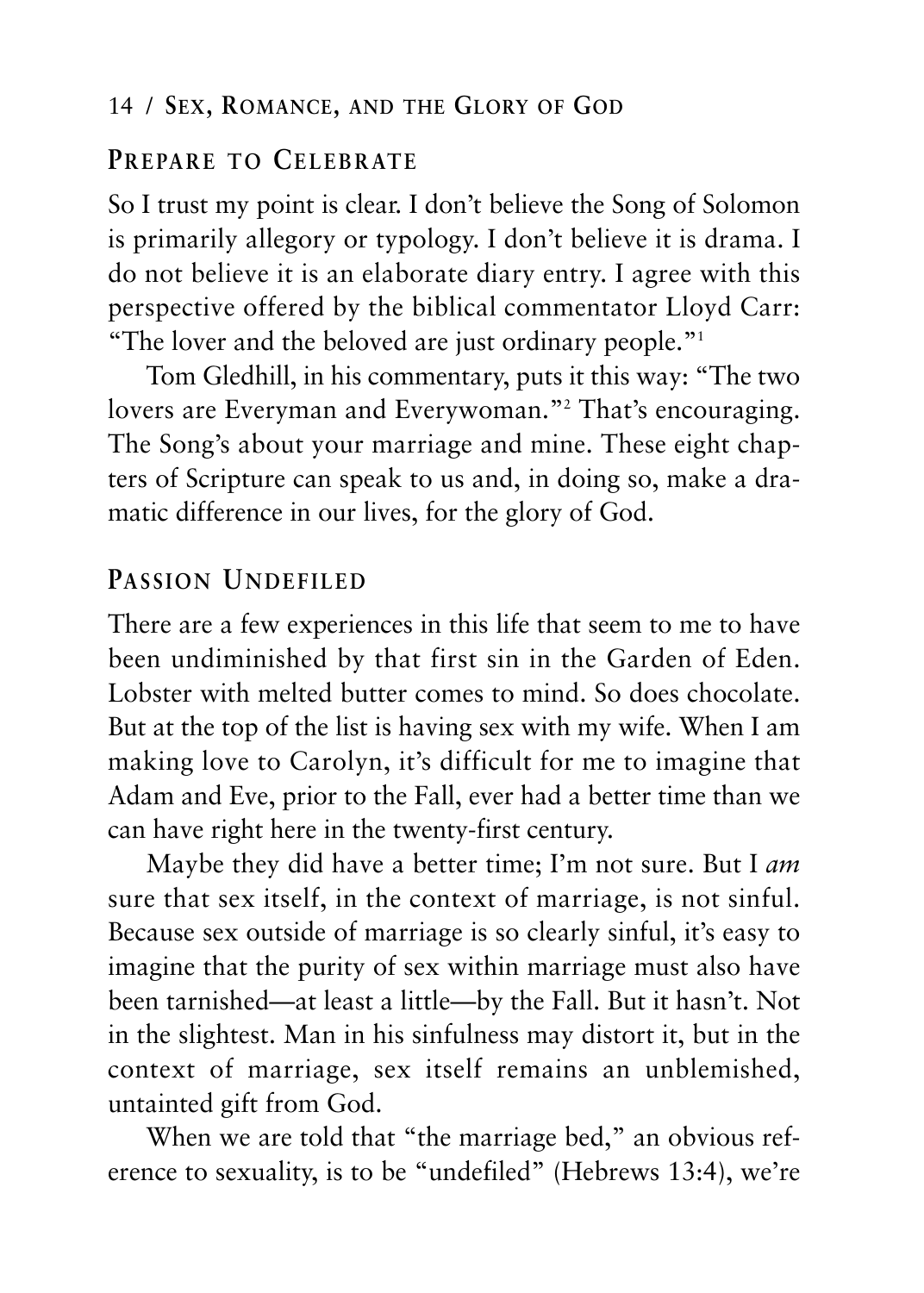reminded that sex in marriage is intended by God to be a pure and good thing. Even though it's intensely physical, it is not the least bit unspiritual. When a married couple is in the midst of enjoying sexual relations, they may not be experiencing holiness in the same way they experience it when praying or worshiping God, but make no mistake—that is a very holy moment.

It is God's desire that every Christian couple, including you and your wife, regularly enjoy the best, most intimate, most satisfying sexual relations of which humans are capable. We're talking really, really good sex. Marital intimacy is God's gift to those who enter his holy covenant of marriage. And what a gift it is! With the obvious exception of the gospel itself, this strikes me as some of the best news man (and woman) could ever receive!

The purpose of the book you hold in your hands is to lead us back into God's ideal of joyful, unashamed, indulgent, loving sexuality in the context of marriage. If your marriage is lacking in the passion department, God—ever-loving, ever-merciful—is eager to unfold for you and your wife new levels of intimate joy and satisfaction. If that area of your marriage is already cooking along quite nicely, don't think for a minute that you've "arrived." No matter how romantic you and your wife are, there is more. Much more.

#### **MEN, WE MUST LEAD**

As husbands, it all starts with us.

Obviously, this book is directed primarily to men. As a man, it's not ideal for me to teach women on this subject. Even when Carolyn and I present this material in a marriage seminar, 90 percent of my teaching is directed to the husbands. That's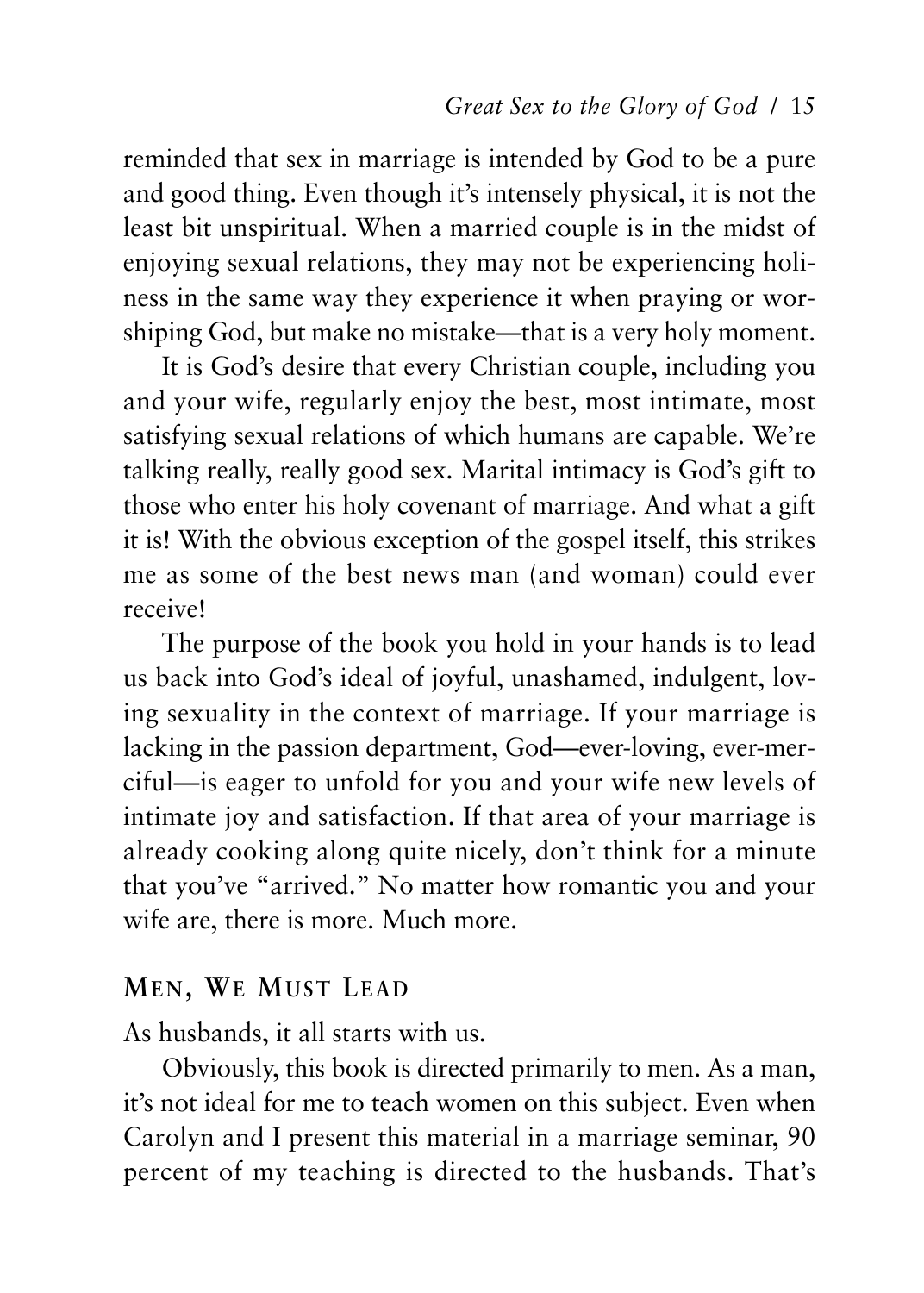because it is your role, not mine, to lead your wife into a fuller understanding of what Scripture teaches about your sexual relationship.

However, your wife is obviously a key player in all this! Clearly, she must be actively involved if this book is to make much of a difference in your marriage. So at the end of this book Carolyn has some vitally important things to say to your wife. When you've finished reading these chapters, ask your wife to read Carolyn's "A Word to Wives" at the end of this book. You may also wish to review other portions of this book with your wife.

And, guys, the hard truth is that growth is only possible as we humble ourselves. One absolutely necessary path to humility is to ask your wife to evaluate you. So let me recommend that you invite her to help you in this area. Say to her something like, "If you knew that I would not react with sinful anger, how would you evaluate me as a husband and a lover? Please be completely honest."

In my pride, I'm usually all too confident that in most areas—including my marriage—I'm probably doing a fine job. Typically, reality only dawns when I bring my wife into the evaluation process. Throughout our almost thirty years of marriage, very little growth in godliness has occurred in my life without Carolyn's encouragement, correction, and involvement.

I'd be remiss at this point if I didn't add that the encouragement, correction, and involvement of many fellow pastors and friends over the years has also been invaluable for our marriage. You, too, will need the care and biblical counsel of your pastor and godly friends in order to benefit fully from what you read in this book. We all do. Growth in marriage, like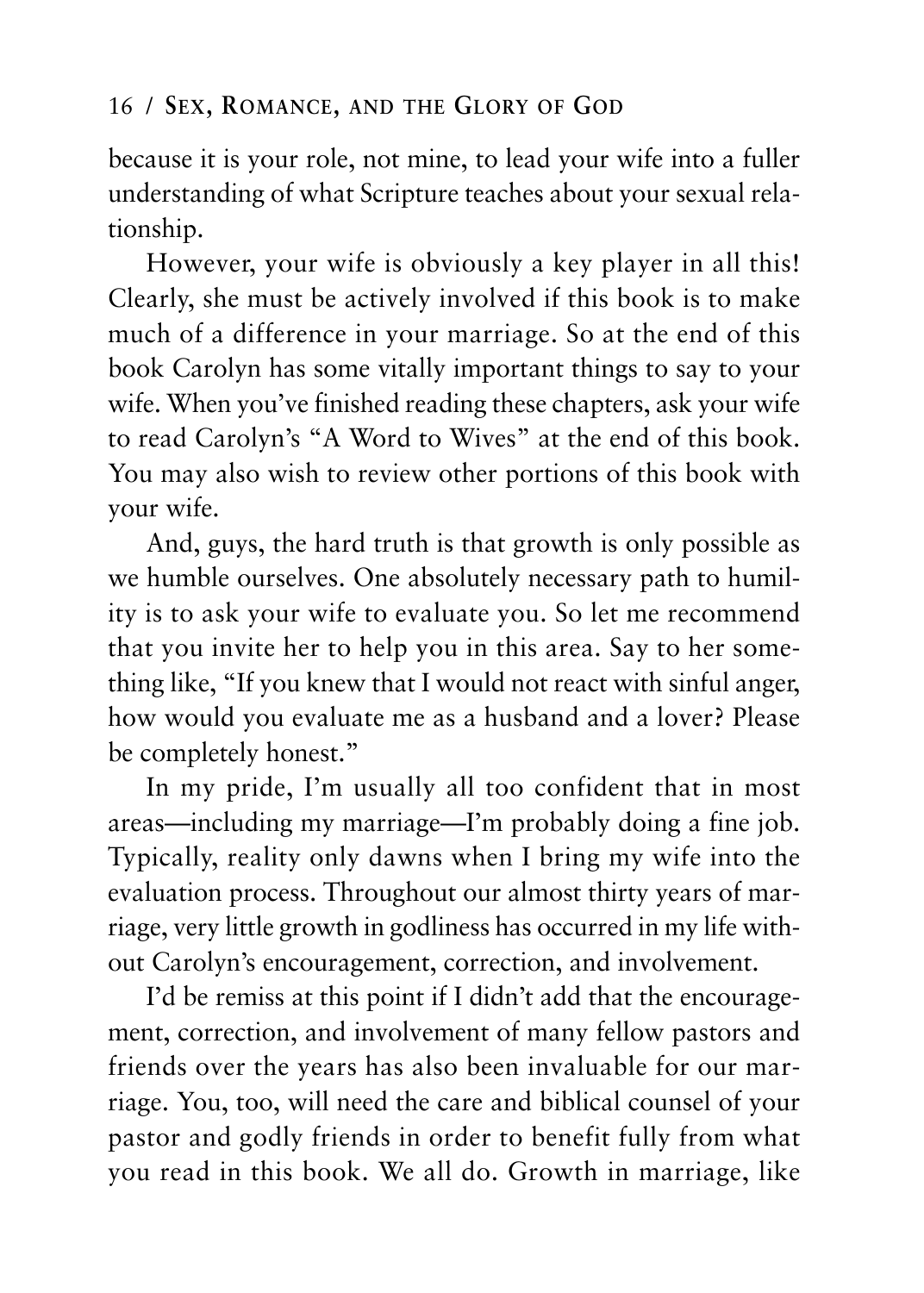growth in godliness, does not take place in isolation from the local church.<sup>3</sup> Your involvement and participation in a genuine local church will be a unique and necessary means of grace in your marriage.

But most importantly, as you read through this book, let it initiate many helpful discussions with your wife on many vital topics. And may your discussions be regularly followed by the pleasures of application.

Before we look in some detail at the Song of Solomon, however, we must examine the ultimate purpose of marriage, and we must learn to love and lead our wives in the cultivation of romance. Only then will we truly be prepared to benefit fully from Solomon's wisdom in this area. As the two of you allow that unique book of Scripture to affect how you pursue marital intimacy, Solomon's Song can become your song too, bringing much joy to your marriage and great glory to God.

The Scriptures aren't sour on sex, you know. They view marital relations as a source of legitimate, godly joy and satisfaction—a holy gift from God. Since our wedding day in May 1975, Carolyn and I have been happily verifying that with repeated personal experience. No, sex in marriage is not merely to be tolerated, but actively celebrated! And Solomon's Song does exactly that.

That's what we'll be doing in this book, guys. We're going to learn what Scripture teaches us on this subject—what God thought was most important for us to know about sex within marriage. As we learn, we're going to lead our wives into increasingly rich, erotic, holy, satisfying, God-glorifying encounters!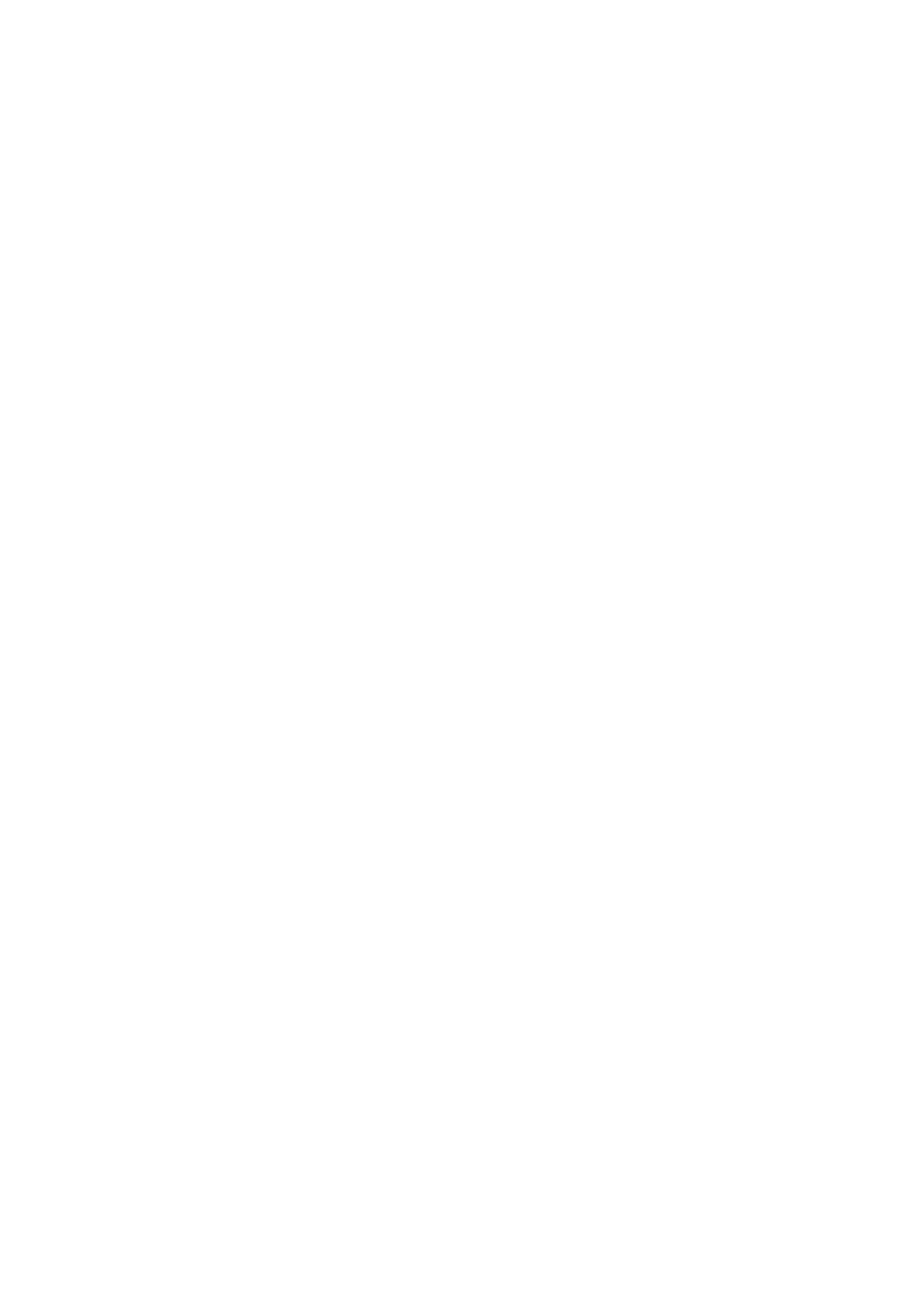#### CHAPTER TWO

### **THE DIVINE PURPOSE FOR YOUR MARRIAGE**

*A Profound Mystery, Revealed for All to See*

*Why am I here? What is the purpose of my existence?* We've all asked ourselves those questions in one way or another.

When we become Christians, the answer begins to take shape. The truly converted man knows he is here because of God and for God. But we can still wonder how to really nail it down—what is the purpose of the Christian's existence? Probably the best answer I've heard is hundreds of years old: "To glorify God and to enjoy him forever."4

That's an excellent, brief answer to a most important question. But if you're a Christian husband, there ought to be a related question occupying your thoughts.

*What is the purpose of my marriage?*

After all, God has given you a wife. You are now one flesh with her. The two of you are joined together at the deepest possible level.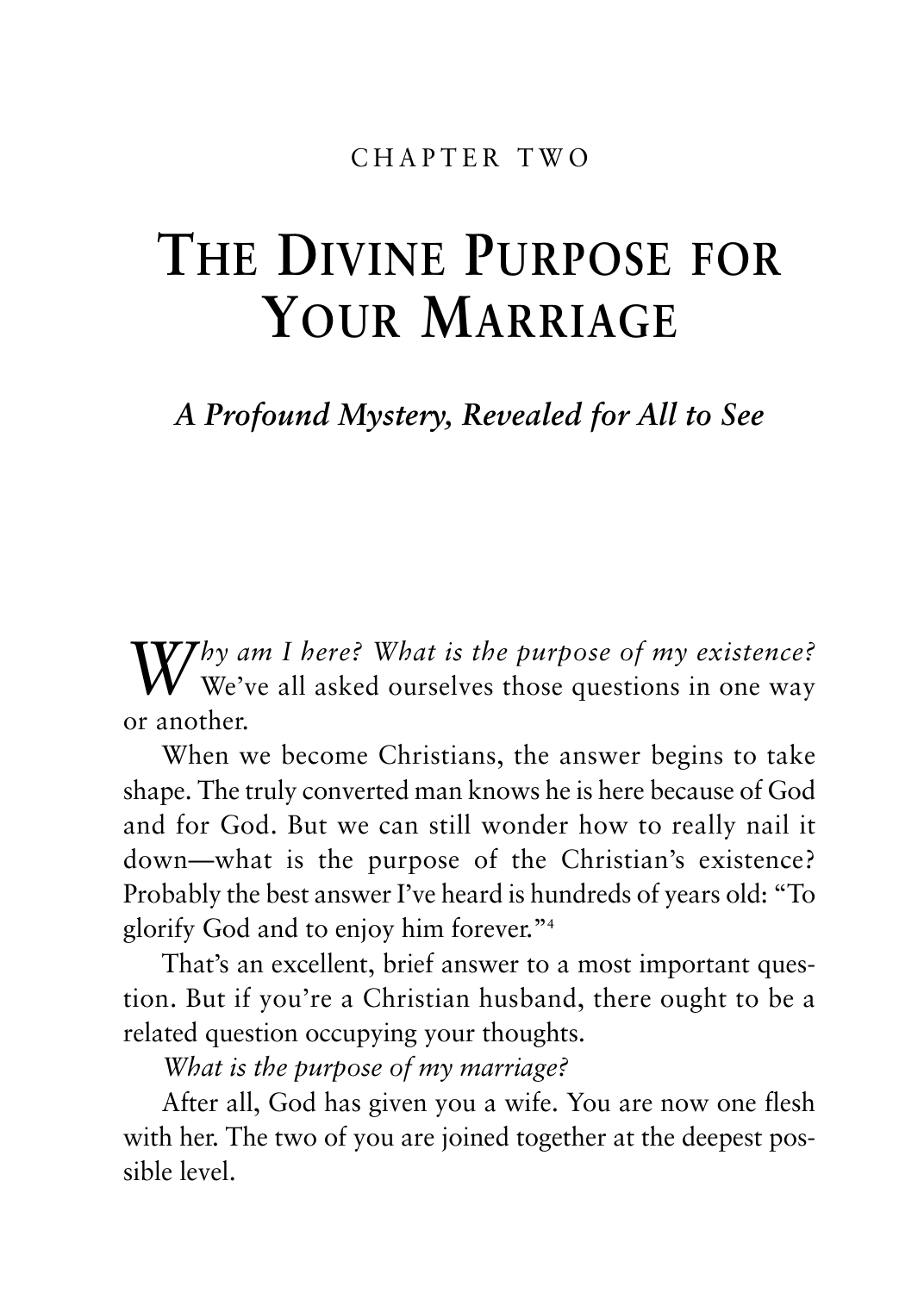So, do you know the answer to that question? Do you realize your marriage has a God-given purpose?

Maybe you have been drawn to this book because you feel your marriage could use more sexual spark. Thanks to the Bible's teaching on marriage, especially that which is found in Solomon's Song, I believe that spark is available for you to discover and experience.

But if this book discussed sex without first answering the critical question, *What is the purpose of my marriage?* it would only encourage our sinful tendency to relate to our wives selfishly rather than serving them for the glory of God. You see, sex is never supposed to be treated as simply a means of personal fulfillment. Sex is derived from marriage. It's intended to serve marriage, and never to be separated from marriage. It's about man and wife in loving, complementary, erotic relationship. It is this kind of sex—taking place within marriage and informed by a biblical understanding of sex and marriage—that brings maximum joy to the couple and genuine glory to God.

Of course, secular culture seeks sexual fulfillment in isolation from God's wisdom, promising men and women all the enduring enjoyment of sexuality without the context that God designed for it. But that worldly promise always falls short because the One who created sex won't let it be fulfilled!

The best sex and the deepest human intimacy are only possible when, first, sex takes place within the context of marriage, and, second, that couple is living in the light of God's purpose for marriage. That is simply how God designed it. And this is why we need to take part of this chapter to clarify that second point— God's purpose for marriage.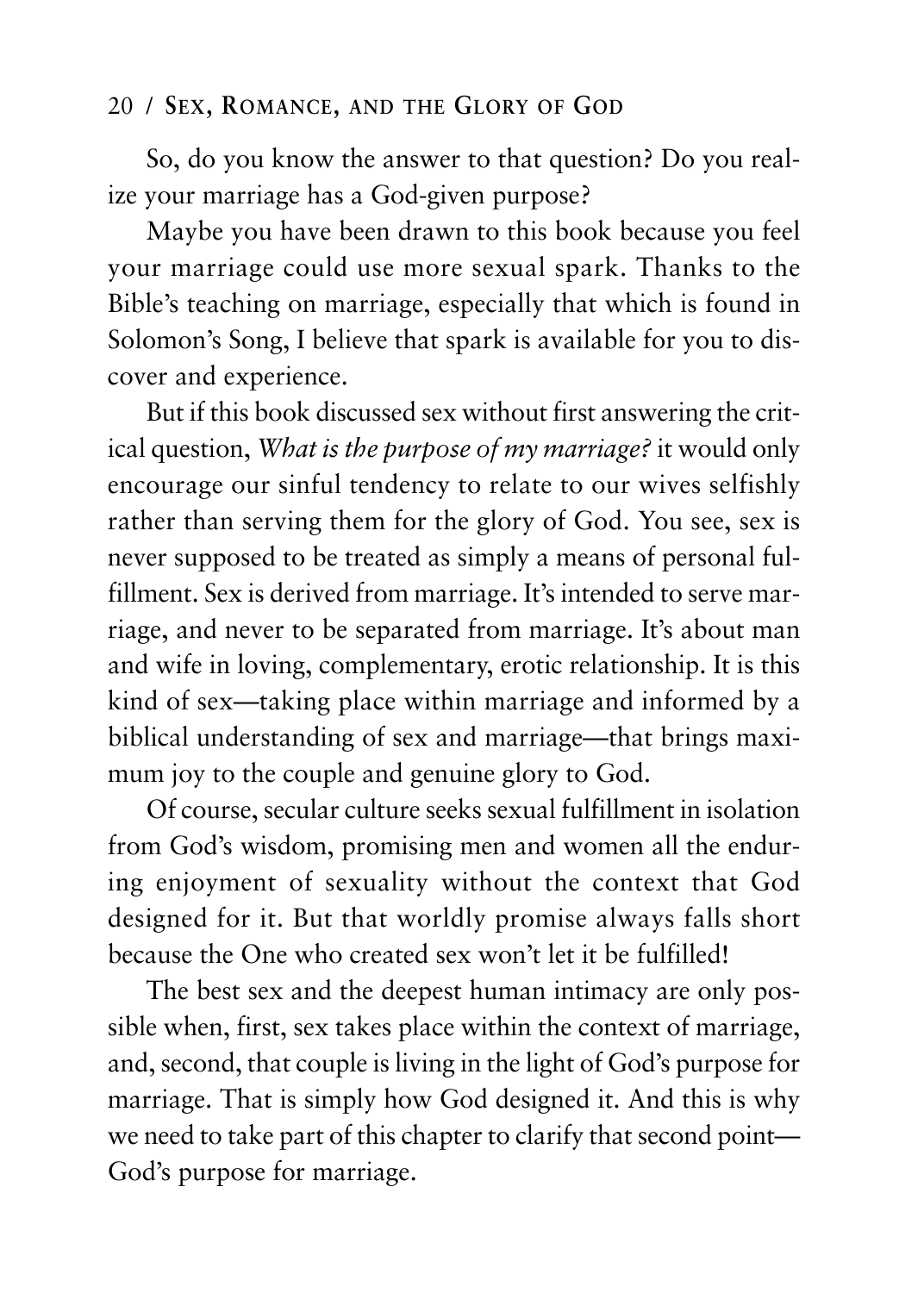#### **ADAM, MOSES , AND PAUL**

We've all sat in weddings and heard these words from Genesis 2:24: "Therefore a man shall leave his father and his mother and hold fast to his wife, and they shall become one flesh."

That's a very popular passage to read at weddings. But it's not the whole story.

Genesis 2:24 shows that God instituted marriage when Eve was presented to Adam. It tells us that in marriage a man and a woman begin a new life together—a life even closer than the relationship between parents and children. And it tells us that in marriage, physical intimacy is approved by God. But the verse doesn't pre-sent the whole picture about the purpose of marriage.

When Moses first wrote those words, his understanding was limited. God's saving purposes for man were still unfolding. Jesus had not yet come to give up his life on the cross for the sins of the world. The New Testament Church had not yet been established. But after all these things had taken place, God revealed to the apostle Paul the ultimate purpose for marriage that had been planned prior to the beginning of time.

In Ephesians 5:22-33 Paul explains that glorious purpose. He begins by instructing wives how to submit to their husbands ("as to the Lord") and husbands how to love their wives ("as Christ loved the church"). Finally, he caps it all off by quoting Genesis 2:24 and giving us its ultimate meaning.

*"Therefore a man shall leave his father and mother and hold fast to his wife, and the two shall become one flesh."This mystery is profound, and I am saying that it refers to Christ and the church.*

EPHESIANS 5:31-32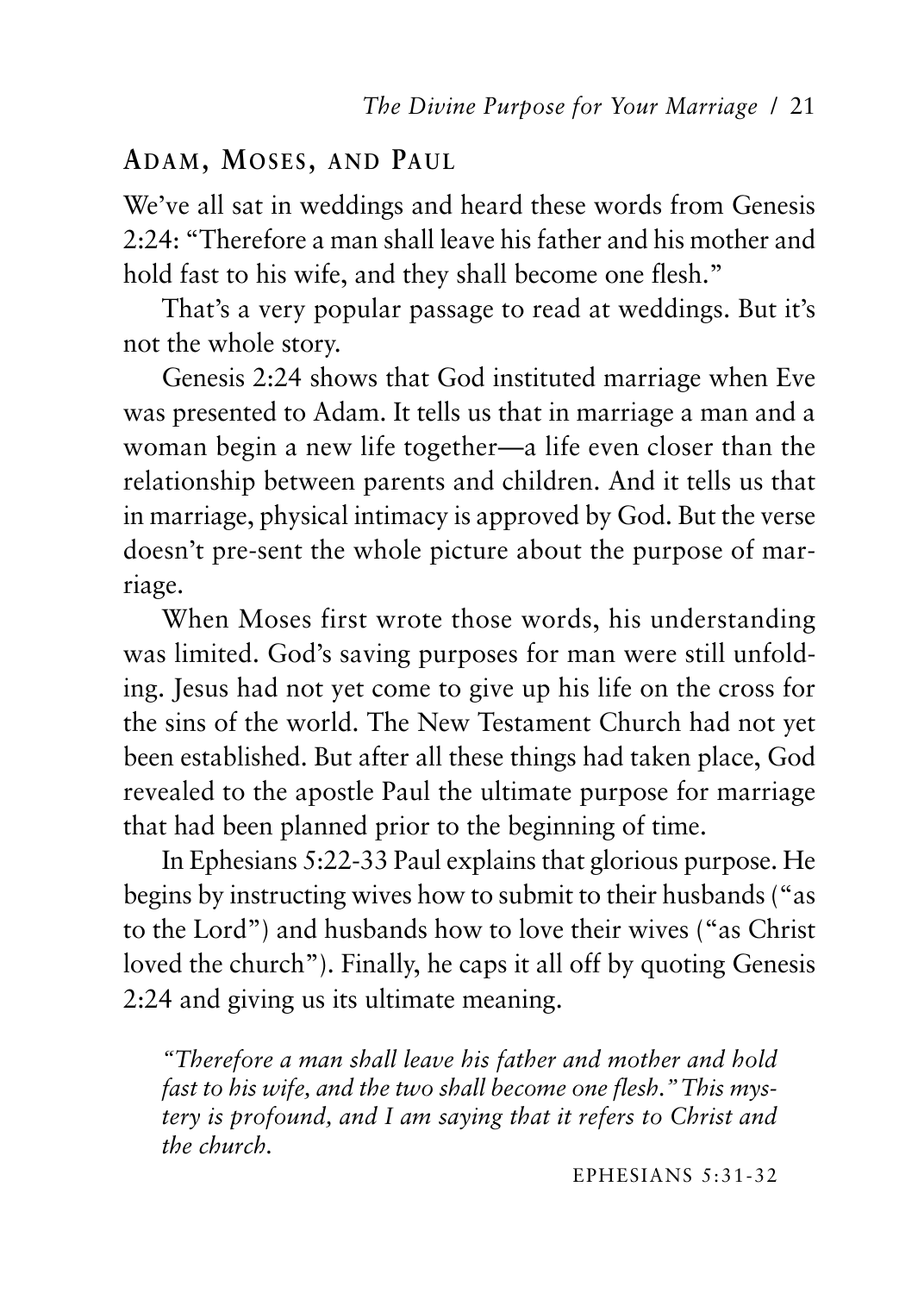As we consider these verses, we might not be immediately inspired. We might be thinking things like, *What exactly is Paul talking about? I may not be the sharpest knife in the drawer, but I don't really see what's so profound here. Plus, if it's a mystery, how can I understand it?*

It's important to realize what Paul means by "mystery." The word shows up several times in his New Testament letters, and not once does it mean something incomprehensible or impossible to understand. Instead, Paul uses the word to refer to a particular kind of truth—a truth that, for a time, God kept hidden from man but that he has now revealed. For Paul, "mystery" is revealed truth, made plain and understandable.

So in Ephesians 5—the most significant and remarkable passage of Scripture about marriage—Paul quotes Genesis 2:24, and then he tells us there was a hidden truth in that verse. He tells us it's a "profound" truth. And he tells us what that truth is. It's what he has been explaining since verse 22.

*Marriage between a man and a woman is meant to reflect the relationship between Christ and the Church.*

That relationship between Christ and the Church is certainly profound and amazing. Christ came to earth as a man, lived a perfect life, and died on the cross for our sins, taking the punishment we so richly deserved. He is now in heaven interceding for us and will one day return to take us as his own. In the meantime the Church depends on him, serves him, and seeks to glorify him in all of life.

In Ephesians 5 Paul is saying, in effect, "Guess what, your marriage is kind of like that!"

So, although this truth about your marriage is something you can understand, it still ought to be profoundly mysterious and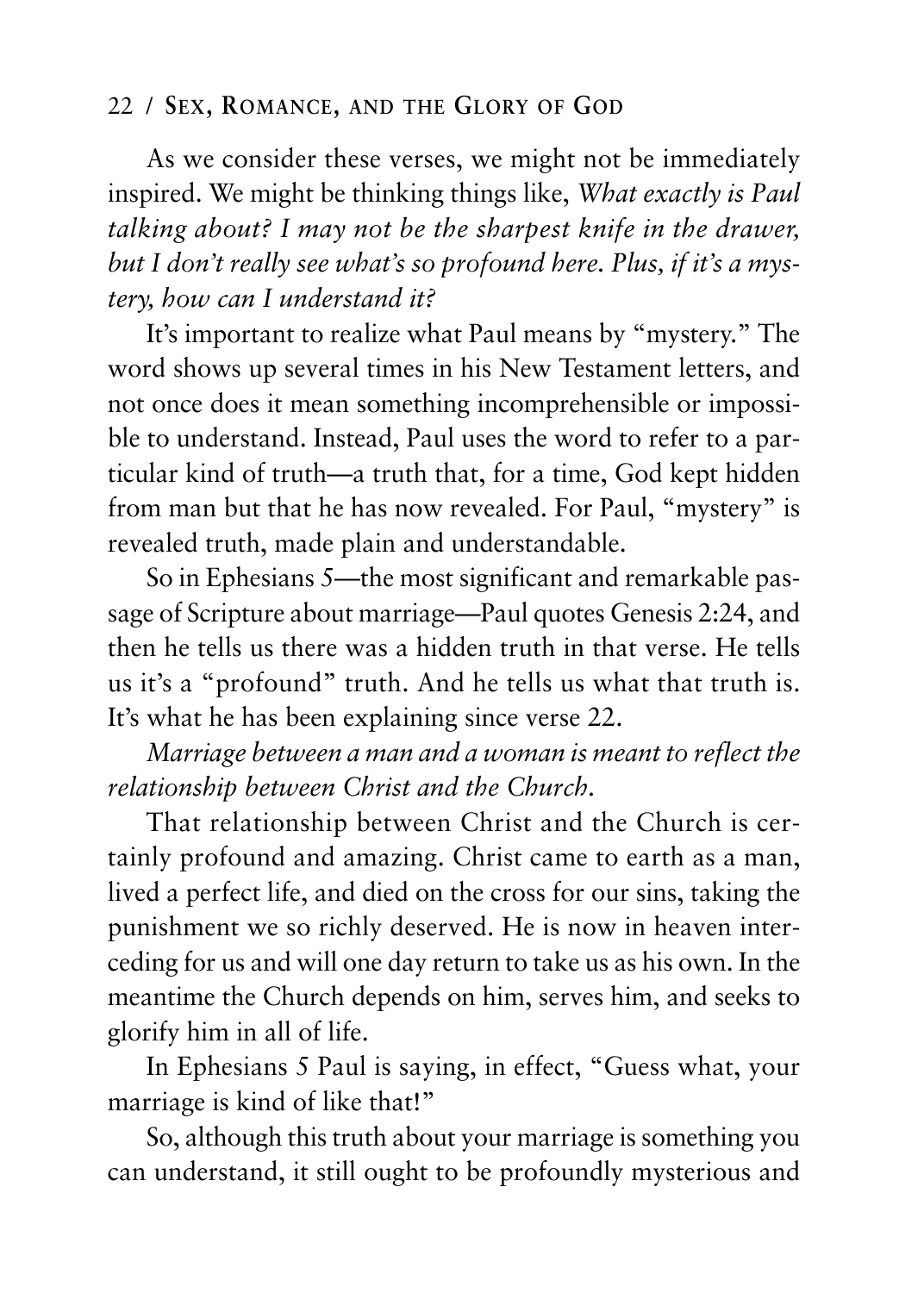amazing, for it makes your marriage as holy a human relationship as one can imagine.

At one time I did not see my marriage as profound, mysterious, or amazing. In my ignorance I saw Carolyn and myself simply as two married people who loved God and one another.

I had not yet grasped the bigger picture that God had revealed to Paul: By God's grace and power, marriage can reflect, in some real yet imperfect way, the relationship between Christ and the Church. There are many profound implications to this truth. To really understand it is to find your entire marriage beginning to change in rich and wonderful ways—including in the bedroom.

#### **LIVING THE MYSTERY**

Paul reveals to us in Ephesians 5 the divine intention for marriage. It's to be an echo or reflection of the relationship that exists between Christ and the Church—always a very imperfect reflection, but a reflection nonetheless.

Please don't think of this as merely a helpful illustration or an interesting perspective. It's much more than that. This is the essence of marriage. This is the divine purpose for *your* marriage.

And don't get it backwards either. We don't look to marriage to understand the relationship between Christ and the Church. Instead, we seek a clear, biblical understanding of the relationship between Christ and the Church so we can better understand the purpose of our marriage.

This means that your marriage is meant to be, by the grace of God, the best echo, the most faithful reflection, of that relationship that you can possibly be. It's not about impressing peo-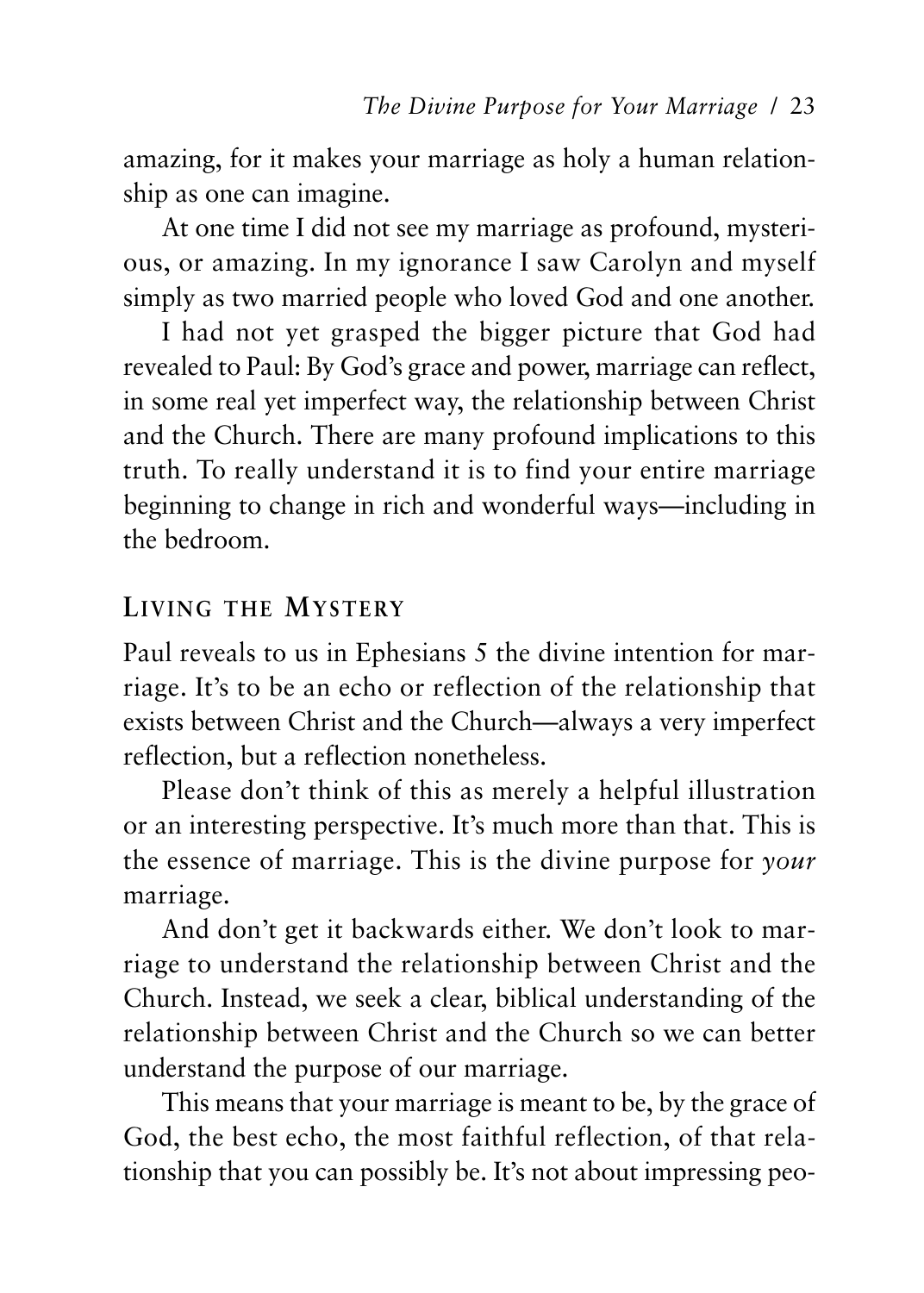ple or drawing attention to ourselves. It's about being genuinely united in a strong, godly, intimate relationship that echoes the one between Christ and the Church.

Has your marriage primarily been centered on you? On your wife? On your children? On your responsibilities? On your goals? On your comforts? On your stuff? If so, you've been trying to live in a way you were never intended to.

The biblical purpose for marriage, you see, is not man-centered or needs-centered. It's God-centered. It's profoundly mysterious and profoundly significant. Your marriage is meant to point to the truth of the crucified and risen Savior who will return for his Bride.

This understanding will help you immensely as you seek to implement what you find in this book. There is a glorious purpose behind the practice.

We're taking this time to review the biblical purpose of marriage because, let's face it, men can all too easily think that a book about sex is nothing more than a book about sex. Yes, this book is primarily about romance and sex, because that's the emphasis in Solomon's Song. But if this book merely recommended a set of techniques, it would be no more helpful than some secular sex manual. What will make the difference for you is an understanding of the purpose of marriage.

As Christians, we do indeed have the incredible privilege of knowing the ultimate purpose for marriage. But unless we grasp this—unless there's a conviction that marriage is ultimately meant to bring glory to God by echoing the relationship between Christ and the Church—any benefit you get from this book will be superficial and temporary.

So we see that there is a purpose in marriage that goes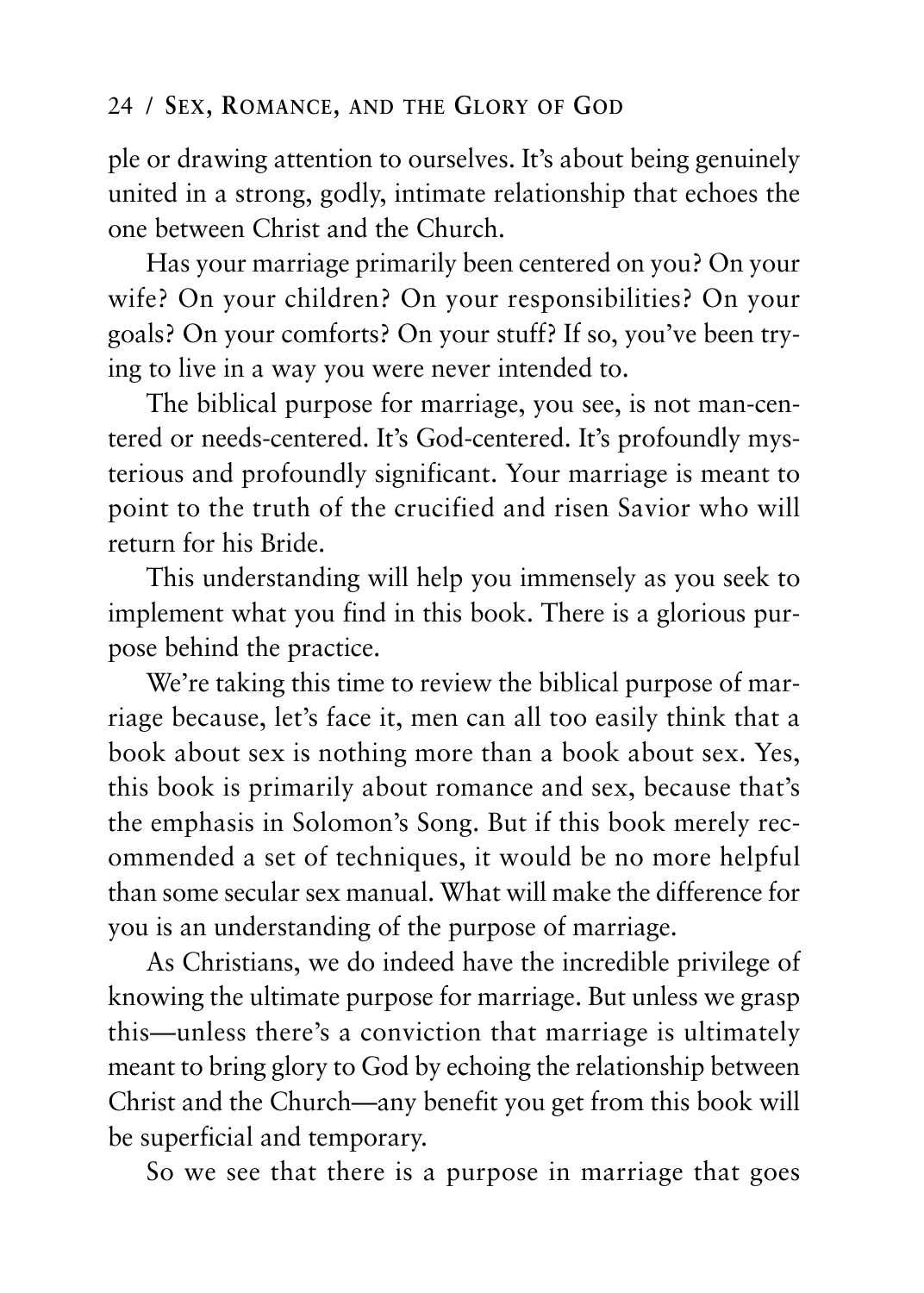beyond personal fulfillment. Something of the selfless love, care, and sacrifice that Jesus shows toward the Church is supposed to be evident in you as you relate to your wife. Something of the respect, submission, and devotion that the Church shows toward Jesus is supposed to be evident in your wife as she relates to you. That's the purpose for your marriage. That is why God has given her to you, and you to her.

#### **AN EXCELLENT HOPE**

All Christian marriages are intended ultimately to point to that greater reality. The final, glorious purpose of Christian marriage is to witness to the relationship between Christ and the Church.

Maybe you don't feel your marriage is a very good reflection. Maybe it never has been, and you doubt it ever could be. If so, let me encourage you to exercise the gift of faith that God has given to every Christian. These are the plans and promises of God we're discussing here, not the vain dreams of man.

God gives us the Scriptures so that we might have hope—a confident expectation of good—even when no other hope can be found. I believe God can impart new hope to you as you read this book. If sin has hindered your marriage, repentance and forgiveness are available to cover sin of any duration and any severity. By the grace of God, any Christian marriage, including yours, can be transformed into a genuine reflection of Christ and the Church.

How does one obtain such grace? It's not complicated, but it does require humility. For although God opposes the proud, he gives grace to the humble (Proverbs 3:34; James 4:6; 1 Peter 5:5).

As the one called by God to lead in your home, if you will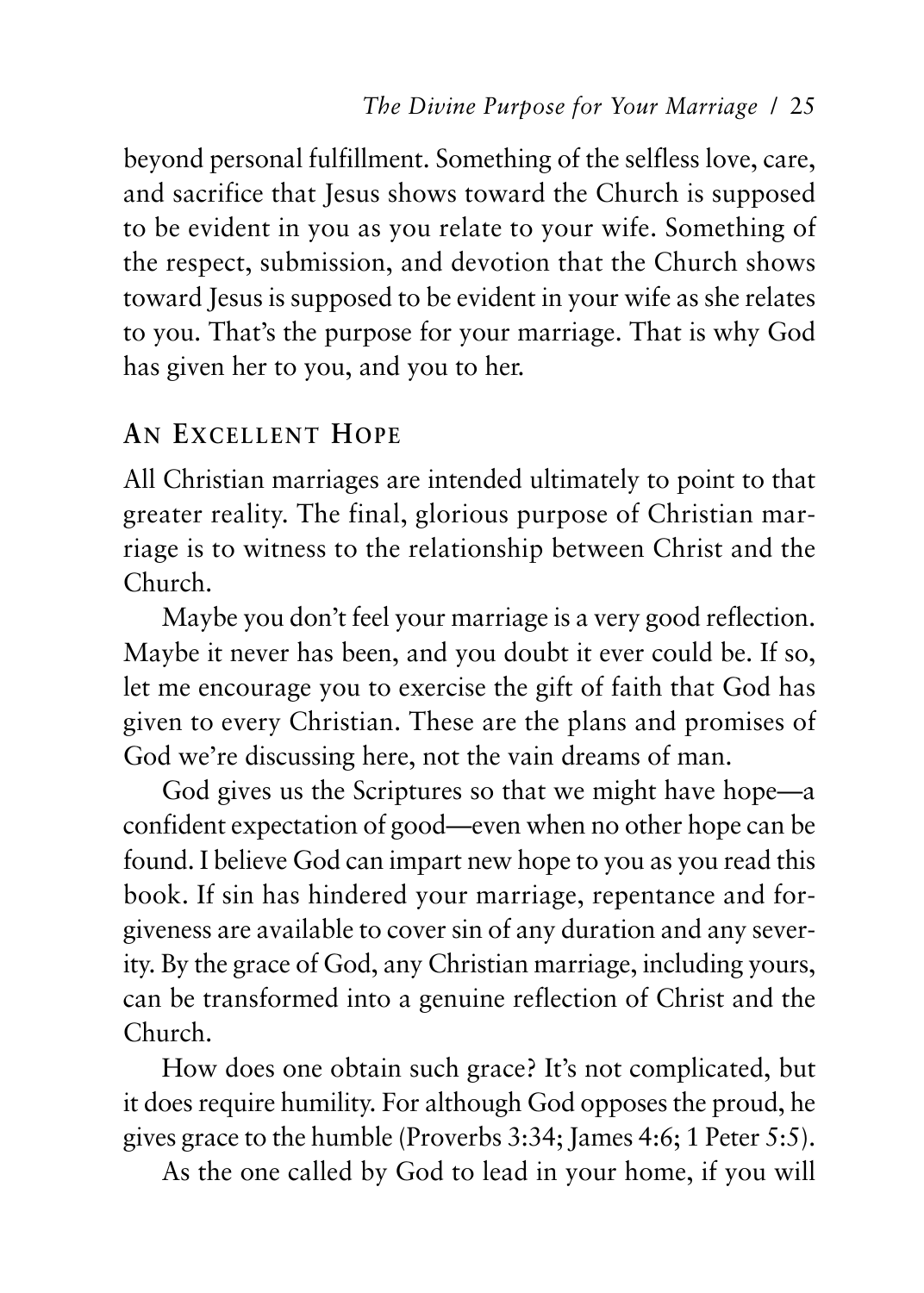humble yourself under the mighty hand of God, there is hope through the person and finished work of Jesus Christ for the forgiveness of any and all sin—yours and your wife's. God is eager to pour out his grace on those who humbly acknowledge their need for his help. That's why there is hope for the transformation of your marriage, regardless of its history.

So if you approach the rest of this book with a humble, teachable attitude, you can have hope and confidence that God is at work in your marriage. Any couple can "have sex." But the kind of unashamed openness and joyful, expressive intimacy that we see in the Song of Solomon only happens when a husband and wife are united at a far deeper level. And just as the strength of your marriage will be evident in the bedroom, an increase in marital intimacy will in turn strengthen the nonsexual aspects of your relationship. Thus the lessons provided in the Song promise fruitfulness not only for the bedroom but for your entire marriage. Great sex will help your marriage better reflect God and his glory to the world.

This chapter has been foundational. It can make all the difference as we begin a closer examination of romance and sex. Armed with this understanding of God's purpose for marriage, we are now equipped to move forward with our study of what makes for great, biblical sex to the glory of God.

Should be fun. Ready?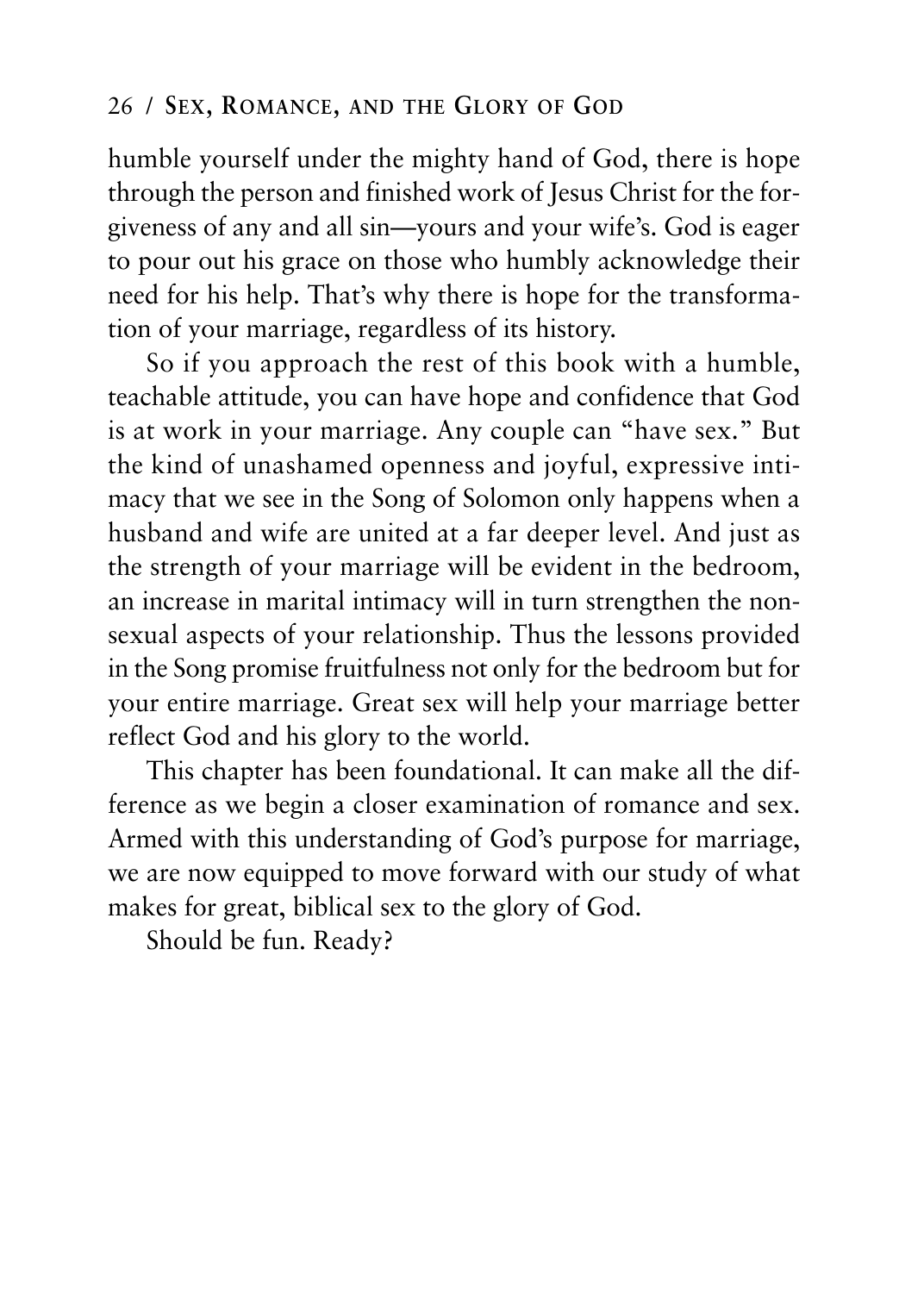#### CHAPTER THREE

### **LEARNING, LEADING, AND LOVING**

*Before You Touch Her Body, Touch Her Heart and Mind*

Growing up, I hated school and studying. Well, I hated most<br>
Studying. But I loved two local sports teams: the University of Maryland Terps—specifically, the basketball team—and my beloved Washington Redskins. Somehow I acquired an impressive body of knowledge about these teams, even as I continued to get lousy grades in school.

While class work was mostly drudgery, learning about the Terps and Skins was effortless joy. I loved to watch them, think about them, read about them, talk about them, and listen to games on the radio. To absorb everything I possibly could about these guys—to study them—was rich food for my schoolboy's soul.

Why was that kind of learning so easy for me when formal education was so hard? What made the difference?

Passion.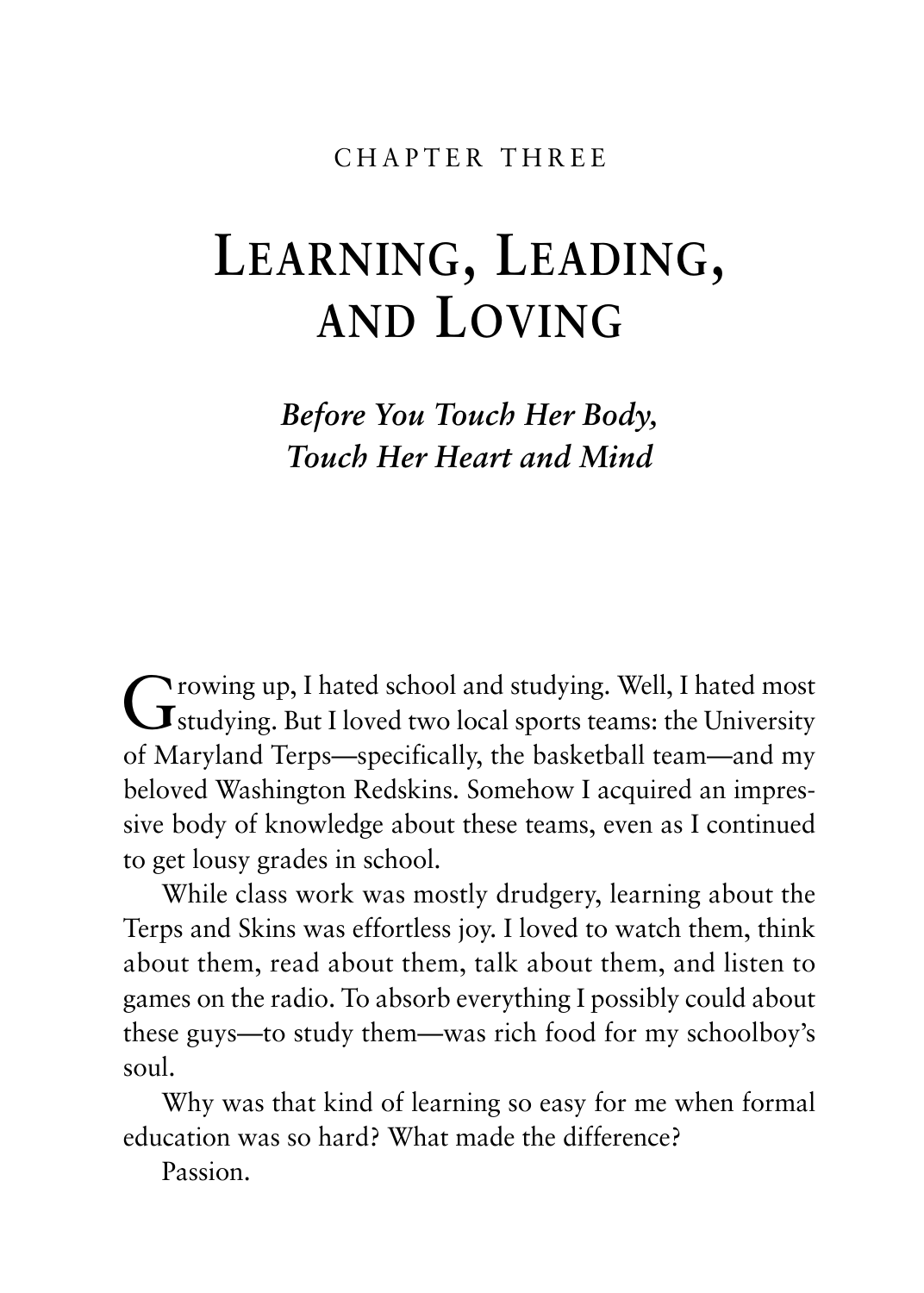No secret there. What we love, we want to learn about. And what we love to study, we come to love even more. That's just the way God has wired us. I loved the Terps and Skins; so learning about them and growing in my zeal for them was a totally natural process.

I still enjoy following those teams, but my strongest passions now lie elsewhere.

My highest and greatest love will always be reserved for God, for when I was his enemy and worthy of his righteous wrath, in his great mercy he sent his only Son to live a perfect life and die a perfect death in my place. But after my love for God, nothing compares to the passion I hold for Carolyn, my wife.

Because I have this passion for her, I have studied her. I've noticed and noted details about her. All kinds of details. Everything from the kinds of snacks she likes, to what certain facial expressions reveal, to this one particular freckle that only I see.

It has been my privilege to be a student of Carolyn since before our engagement. As I have studied her—seeking to learn what pleases, excites, honors, encourages, refreshes, and helps her—my love for her has only increased.

This chapter and the next are about studying your wife and then acting on what you learn. Both chapters, and really this entire book, are meant to communicate a truth that should be emblazoned on the heart of every husband. If you remember nothing else from this chapter, or indeed the entire book, remember this:

*In order for romance to deepen, you must touch the heart and mind of your wife before you touch her body.*

This, gentlemen, is a truth that can change your marriage.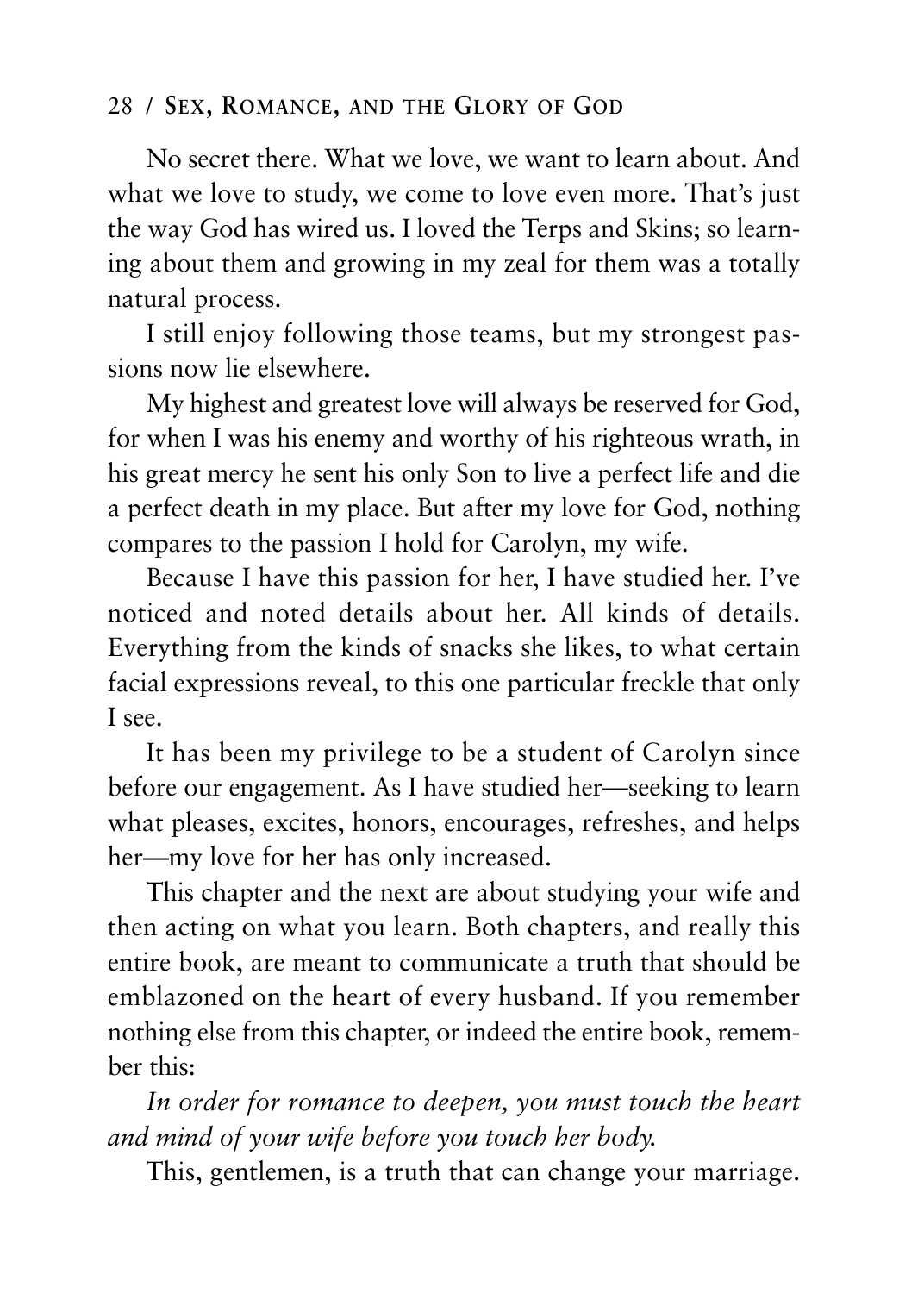Nothing kindles erotic romance in a marriage like a husband who knows how to touch the heart and mind of his wife before he touches her body.

Too often we reverse the order. We touch her body prematurely and expect that she will respond immediately and passionately. Normally that's not how it works.

So stay with me, guys. If you simply skim over these next two chapters, the potential of this book will have been largely wasted. But if you study this material, and really get it, that can change everything.

#### **A MUST-ASK QUESTION**

Some of you reading this book have been married a relatively short time, while others have spent decades with your wife. Whatever your situation, we all have this in common: There is still much we can and should be learning about that unique and precious woman who is our wife, that gift from God to whom we have pledged our lifelong devotion. There are two primary ways we can learn: by studying her and by asking her questions.

If you have children living in the home, then of all the questions you could ask her, this one is especially revealing:

*Do you feel more like a mother or a wife?*

(If you don't have children at home, replace "mother" with whatever role is likely to be in competition with "wife." It might be something like "homemaker," "employee," or "professional." Then you can apply the principles in this section to your specific circumstances.)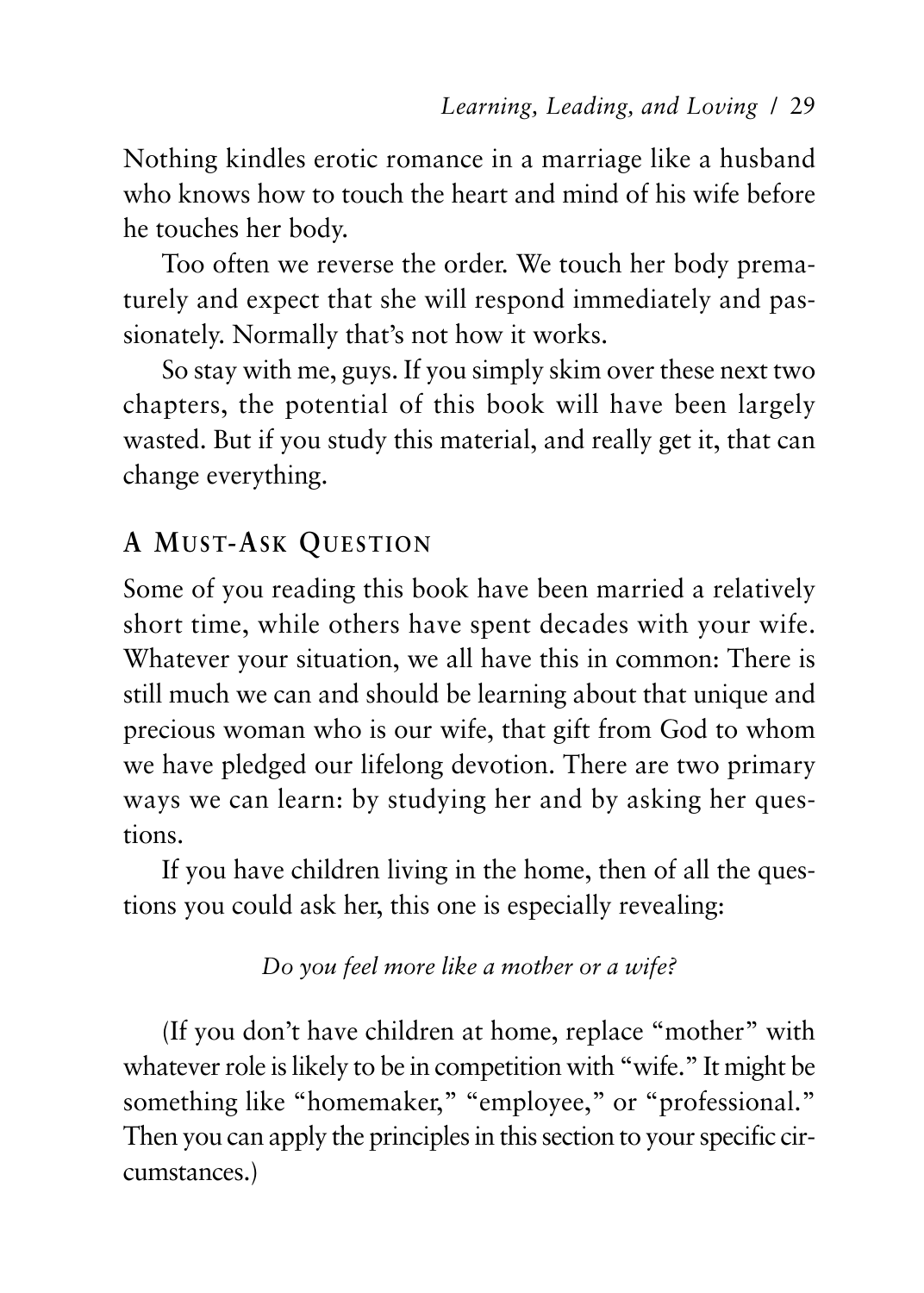There can be a selfish, sinful tendency among husbands to view their wives as a goal that, once achieved, is then taken for granted. That is how a wife with children comes to feel primarily like a mother. And that is why the very idea of asking a question like this can cause many husbands to swallow hard and consider going off to watch a little TV. But please don't—I want this to be an encouragement to you.

There may be many children in your family, from infants to twenty-somethings. A variety of legitimate activities may consume huge quantities of your wife's time. Health, finances, or other factors may present significant, ongoing challenges. But whatever your situation, if you make it a priority to love and care for your wife as Christ does the Church—if you put into practice what you read in this book—God will touch her heart so that, even when surrounded by diapers, dishes, and diseases, she can answer that question with joy: "I feel more like a wife."

Not for a moment am I denying the importance of a mother's role. Carolyn and I have four children (with four grandchildren and counting). Motherhood is exceptionally important. It calls for immense sacrifices and deserves great honor. But I can say with full conviction that according to Scripture, motherhood is never to be a wife's primary role. In fact, I think the most effective mothers are wives who are being continually, biblically romanced by their husbands.

As for you, your primary role is not to raise your children (or to excel in your career or immerse yourself in hobbies or anything else) but to build a marriage by God's grace that reflects the relationship between Christ and the Church. That's why the most effective fathers are husbands who make it their aim to love their wives biblically.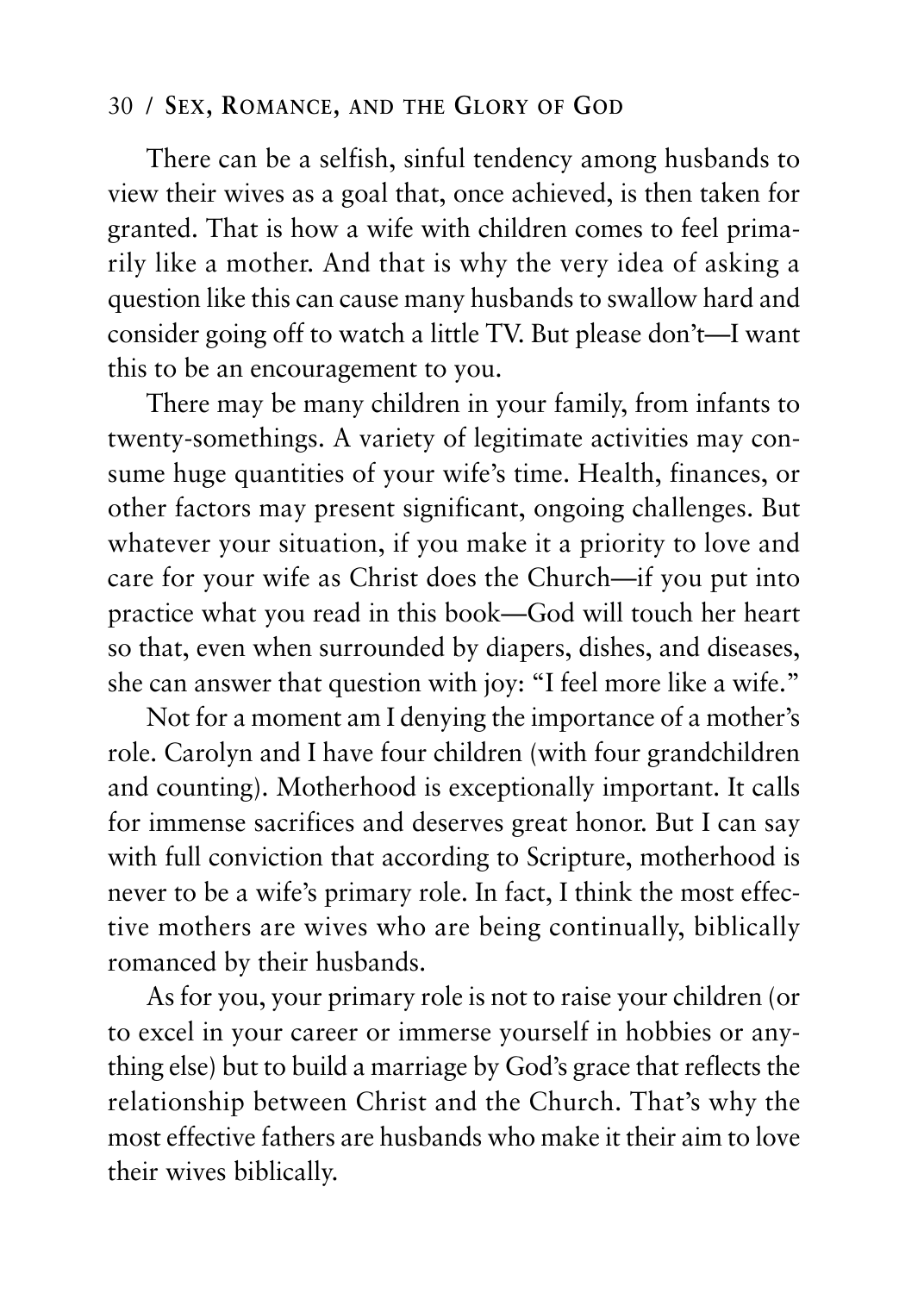Godly children, whose lives bring much glory to the Lord and much delight to their parents, come from truly biblical marriages. As you learn more and more how to love and lead your wife as Christ does the Church, you will become a more godly, wise, loving, compassionate, Christlike father to your children. And your wife will become more full of joy, hope, and peace and will radiate more of the love and grace of God in all she does.

Your children should be able to look at your life and know beyond any doubt that they have the great privilege of being the most important people in the world to you . . . right after their mom.

A few years ago, when trying to arrange a meeting with someone, I had to rule out a certain day, having made plans to spend it with my son. The person I was with said, "That's right; being a godly dad is the most important thing you do." I had to reply, "No, it is the second most important. The most important thing I do is to be a godly husband to my wife."

#### **LEARNING AND GATHERING**

One day while away on a ministry trip, I found myself presented with an unusual opportunity . . .

There were just the three of us in the hotel elevator—myself and a slightly older, well-dressed couple. Although they were strangers to me, they were obviously married to one another. I greeted them as I got on, and since they were talking to each other, I began my social duty of watching the floor numbers change.

Although I had come into this snapshot of their lives in midconversation, within moments I realized they were talking about a recent getaway they had enjoyed together. The elevator ride was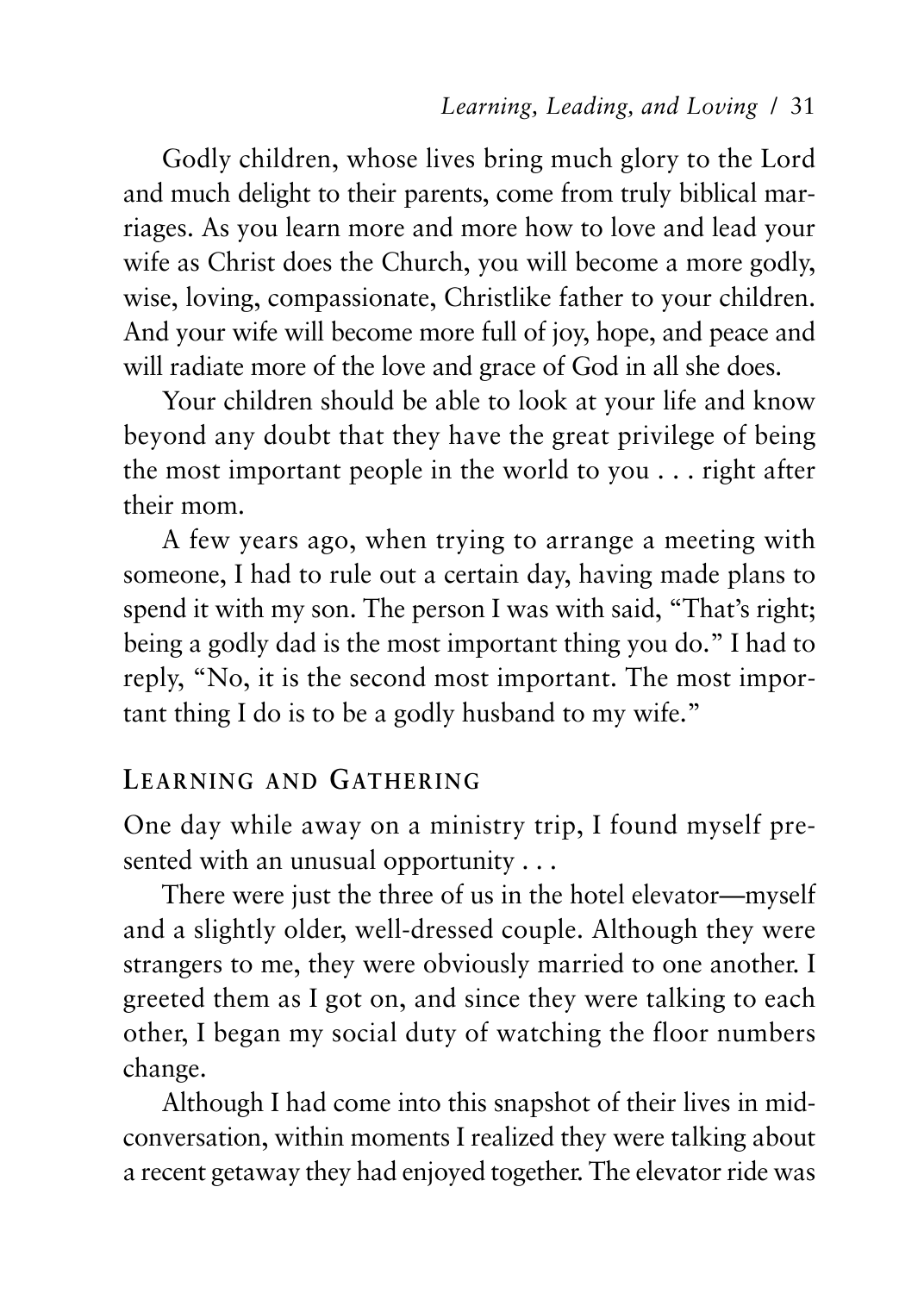not a very short one, and as they went on talking I couldn't help but think that the place they were discussing sounded perfect for Carolyn and me. I was almost late for an appointment. So as my floor drew closer I decided that under these unusual circumstances I owed it to my wife to violate a cardinal rule of elevator protocol. I burst into their conversation in mid-sentence.

"Excuse me. I'm sorry to interrupt, but . . . what is this place you visited? It sounds beautiful."

They were very gracious, but as they spoke it was obvious I wasn't going to get enough information in the available time. Couldn't they talk a little faster? Provide a little more detail?

As the doors opened and we began to file out of the elevator, I still didn't have as much information as I was hoping for. With my appointment looming, I made another request. "Please, sir," I said, "take this." Handing the man my business card, I implored him to e-mail me some specific information about this seemingly idyllic spot. Then I thanked them and raced off down the hall to my appointment.

As romancer of my wife, I know that my essential role is that of a student and a planner. So I constantly keep my eyes and ears open for ideas to record. I've been known not to hear my name called at a doctor's office because I am furiously scribbling information from a magazine article.

In my PDA I keep track of good getaway spots, ideas for dates, and many other bits of useful information. I know what to record because I have studied my wife—her life, her preferences, and her responsibilities—and have learned what makes her tick, romantically speaking. And I learned a long time ago that no matter how amazed or impressed I am by an idea or thought, I almost certainly will forget it if I don't write it down.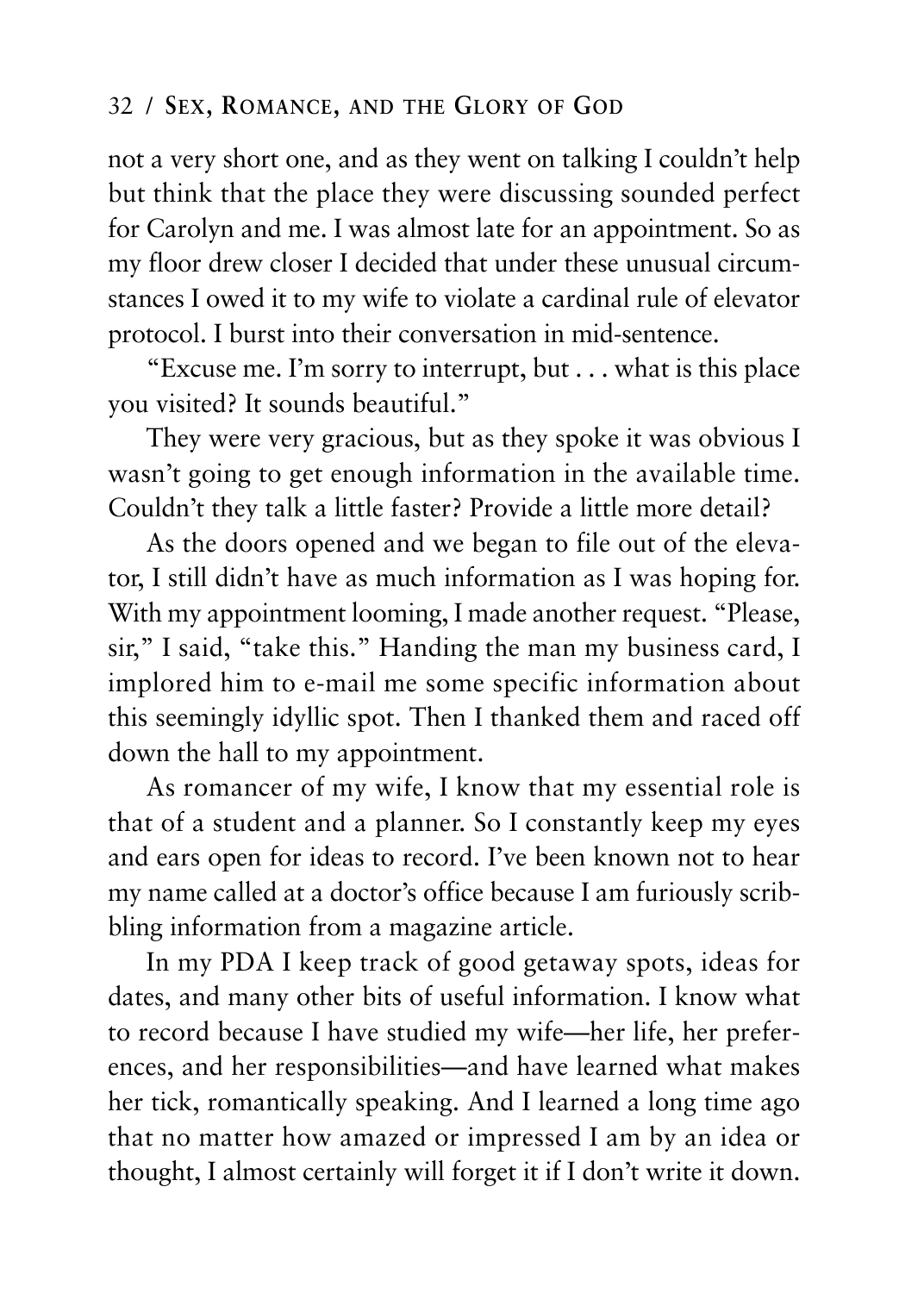These notes are my building blocks for creating and cultivating a more romantic marriage.

To learn how to touch your wife's heart and mind, you must study her. Here are two lists that may be helpful. You can probably add to them.

Do you know how to surprise and delight your wife in specific ways in each of the following areas?

- sex
- clothing sizes, styles, and stores
- jewelry
- health
- exercise
- books and magazines
- movies
- the arts
- sports
- food
- music
- entertainment
- places to visit
- intellectual interests
- hobbies
- vacations/getaways
- and, of course, sex

Do you know how your wife is faring in each of these areas?

- theological knowledge
- practice of the spiritual disciplines
- growth in godliness
- spiritual gifts that can be used to serve others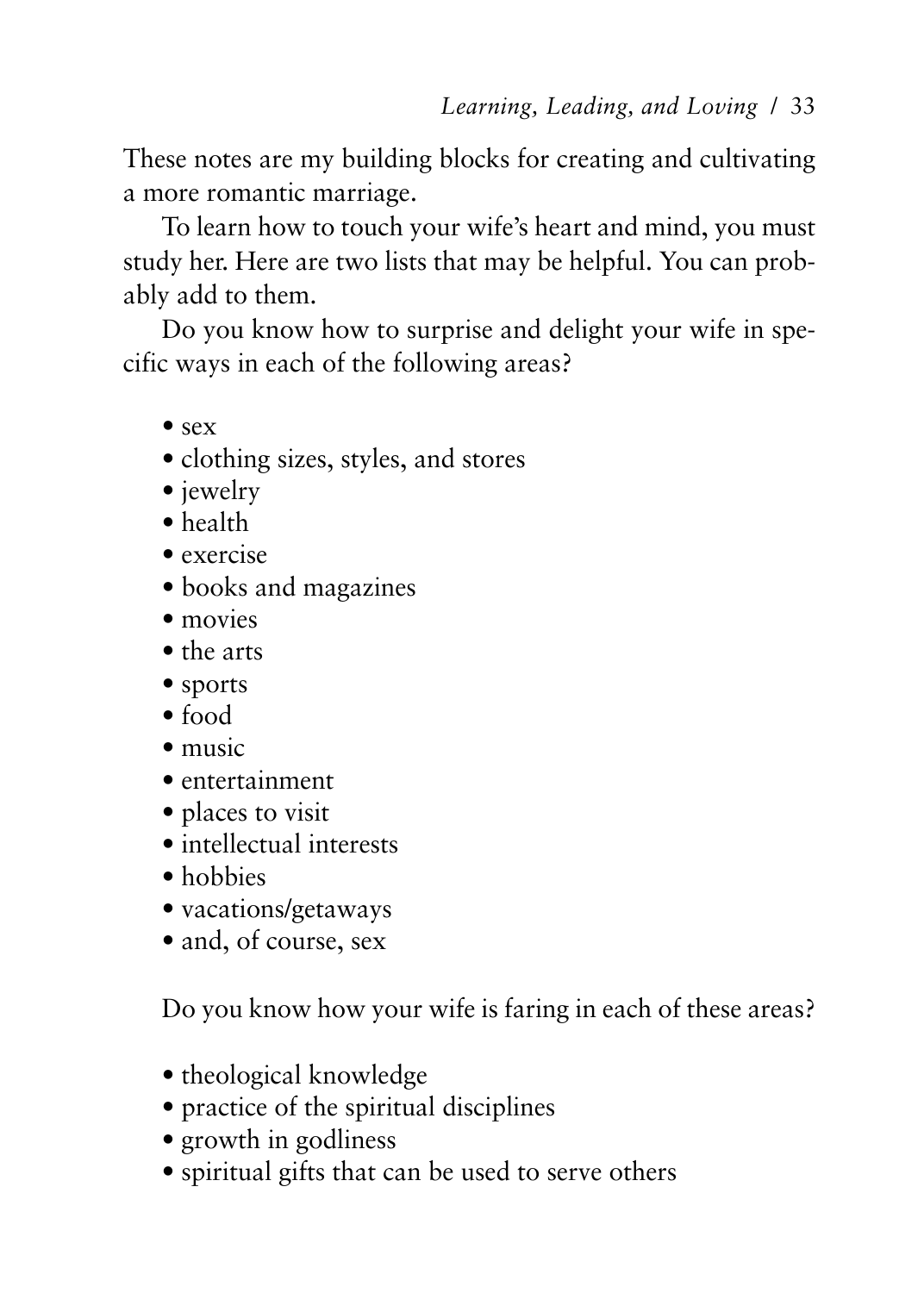- involvement in the local church
- relationship with children
- relationship with parents
- relationship with in-laws
- relationship with friends
- personal retreats
- fears
- hopes
- dreams
- disappointments
- temptations

How much of this information do you have readily available to you, preferably in written form? How much do you really know about your wife in each of these areas?

#### **PROCESSING AND PLANNING**

Studying our wives and gathering information, of course, is only step 1. We must not confuse being *informed* with being *transformed*. Transformation doesn't just happen automatically or effortlessly. It is the fruit of application and action.

This is precisely where most men fail, including me. And it should be no mystery why, gentlemen. We have a tendency to be lazy and selfish. Genuine growth involves grace-motivated work, even extended effort. Our information-gathering must be followed by detailed planning and follow-through. Romance occurs when what you know about your wife is specifically applied.

Let me tell you about a practice that I have been engaging in for years and have found immensely helpful. For me, this approach happens to work. You might want to consider trying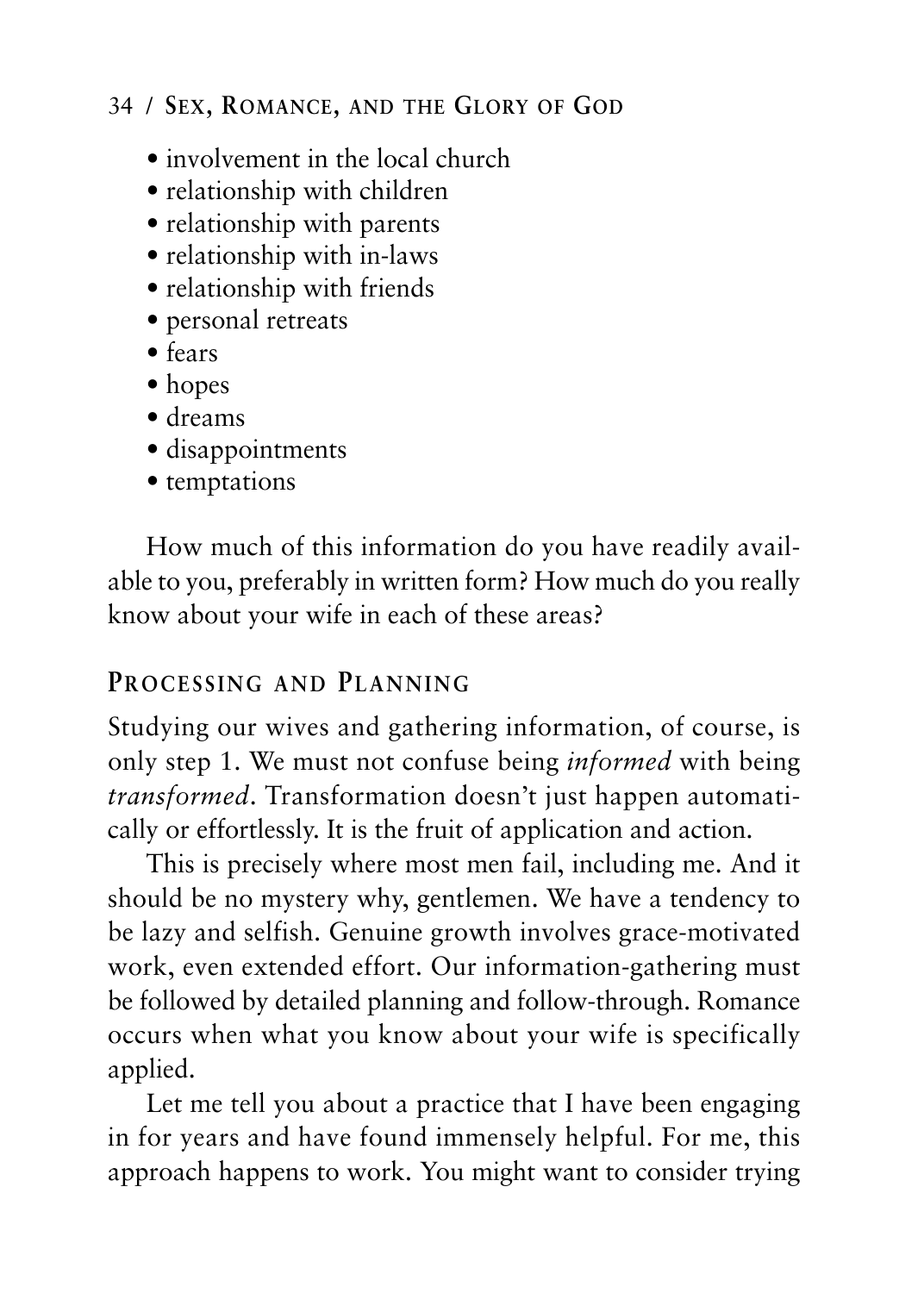it . . . or create your own. The important thing is that you have some practice that you maintain on a frequent, regular basis. Otherwise all your efforts to learn about your wife will have little actual effect.

Every week, on Sunday evening or Monday morning, I get away to the local Starbucks. Armed with my PDA and a cup of steaming raspberry mocha, I review several things: my roles (husband, father, pastor, etc.), my to-do list, my schedule for the coming week, the book I'm reading, and a message I've heard recently.

The heart of this time is when I define, for each of my roles, what is most important for me to accomplish during the next seven days. I have learned that if I do not define the important, then during the week that which is merely urgent will rush in, disguised as the truly important, and will crowd out everything else.

For each of my roles I identify no more than three important goals I can accomplish that week, and I insert them into my schedule. I'm careful not to load myself down with more than is realistic. This is how the important is identified and protected. The process is absolutely crucial, but it often takes no more than fifteen or twenty minutes. (Then, as the week progresses, I make sure my plans are still on track.)

Outwardly it appears there's nothing special going on. I'm just another bald guy in a coffee shop communing with a piece of technology, a wrinkled sports page by my side. But I assure you, great fruitfulness flows from these times, regularly and faithfully invested.

This is obviously not a significant investment of time. But without it a great deal of what I heard and read and learned in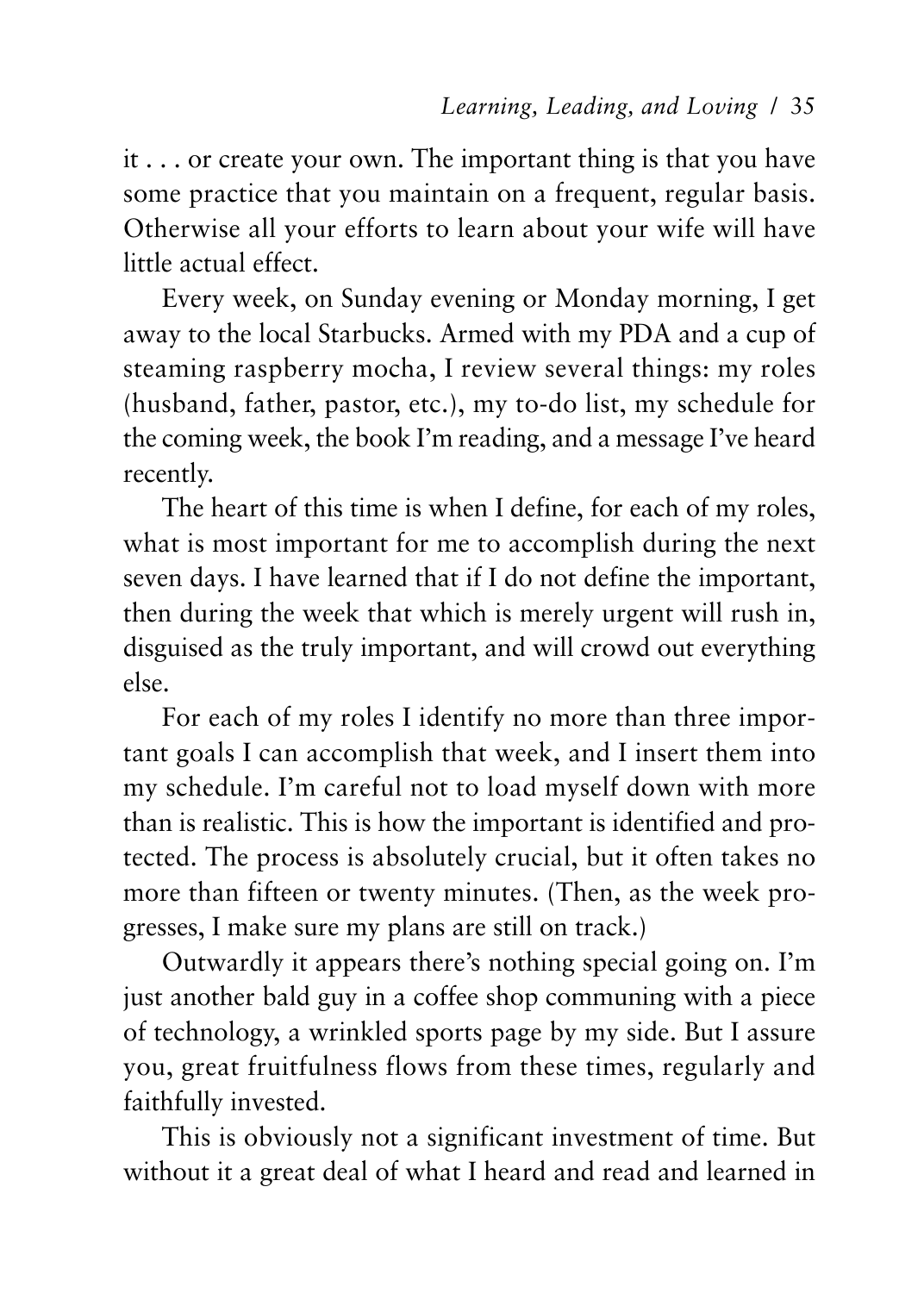the preceding week would be forgotten or left unapplied. Without it I would go through life governed by what seems to be the most urgent thing clamoring for my attention. The truly important things would often go unattended. But with it, as each week unfolds and I find myself engaged in activities that are truly intentional, purposeful, and central, I regularly realize that a particular interaction with my wife is benefiting directly from that time in the coffee shop.

So please don't make the mistake of thinking that simply by reading this book you are being changed. I wish it were that easy. But change does not take place until we apply what we are learning in very specific ways, at very specific times, and always in dependence on God's grace to make our efforts effective.

When I was a boy, I effortlessly absorbed information about the Terps and Skins for the simple reason that I paid attention to them. And the more attention I paid to them, the more I loved doing it.

It's just not possible to grow in your love for anything that you take for granted, especially your wife. To increase marital romance, you must study and cherish the object of your affection through the regular investment of time and energy.

As men we are all too eager to touch our wives' bodies before we have taken the time to touch their hearts and minds. In this book I'm trying to restrain you from touching her prematurely, so that when the time does come to touch her body, it will have the deepest possible effect.

In the next chapter we'll see exactly how to get ready for that effective, erotic touch.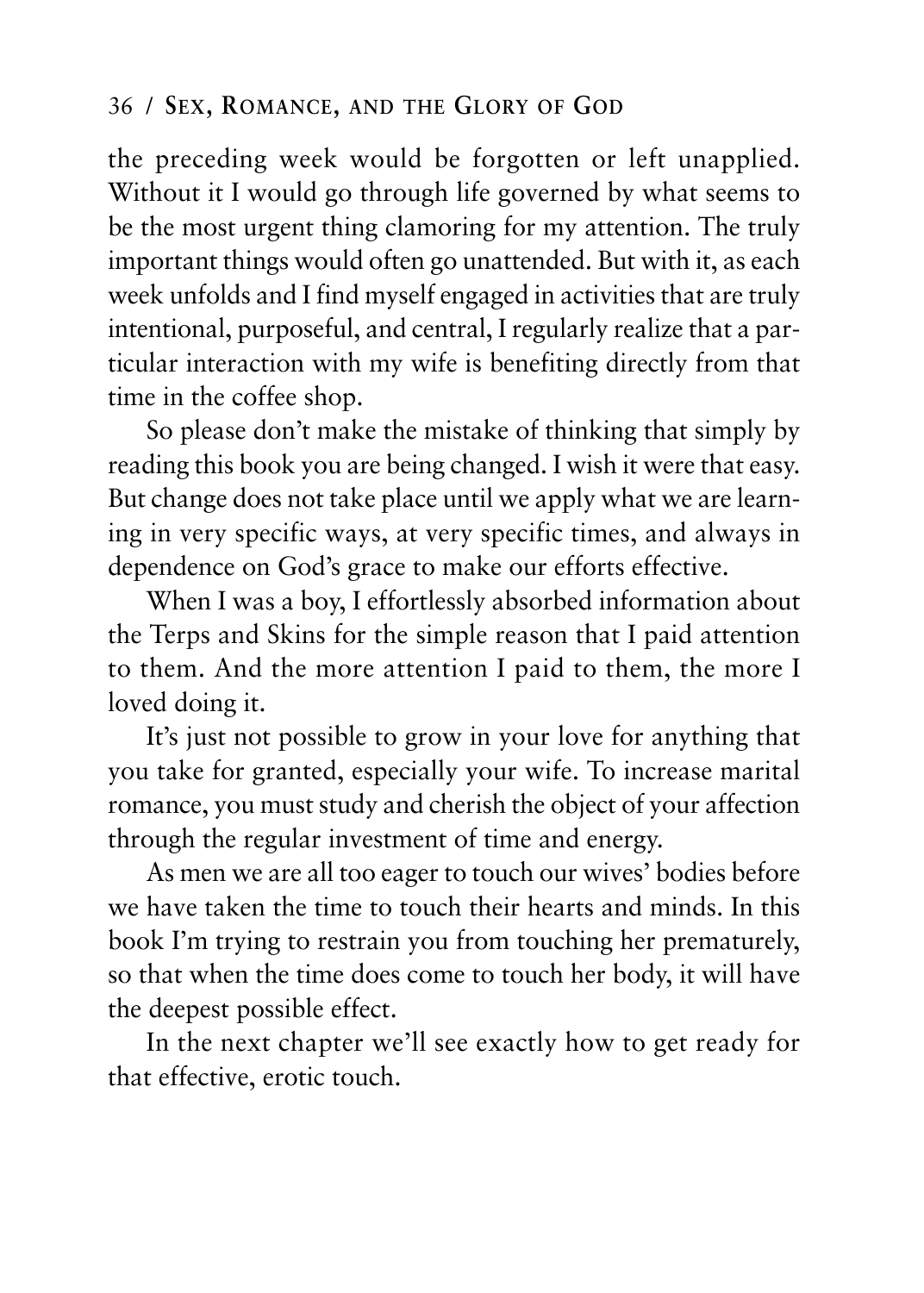#### CHAPTER FOUR

# **HOW TO MAKE IT ALL HAPPEN**

*Seven Surefire Ways to Kindle Romance*

It's 4:00 on a Sunday afternoon, and you've actually done it.<br>Cup in hand, you've staked your claim to a small table at the Tt's 4:00 on a Sunday afternoon, and you've actually done it. local coffee shop. You're well-armed too. You've got your calendar, a bunch of fresh information about your wife that you've been diligently collecting, and some brand-new research about fun things to do in your area. So far, so good.

OK, here you go. It's time to make those plans for enhancing your romantic relationship with your wife.

But what exactly should you plan for?

Ultimately any detailed answer to that question must come from you. But in general terms there are things that for most marriages, most of the time, can bring about real change.

This chapter contains the best, most practical suggestions I know of for fostering the growth of romance with your wife.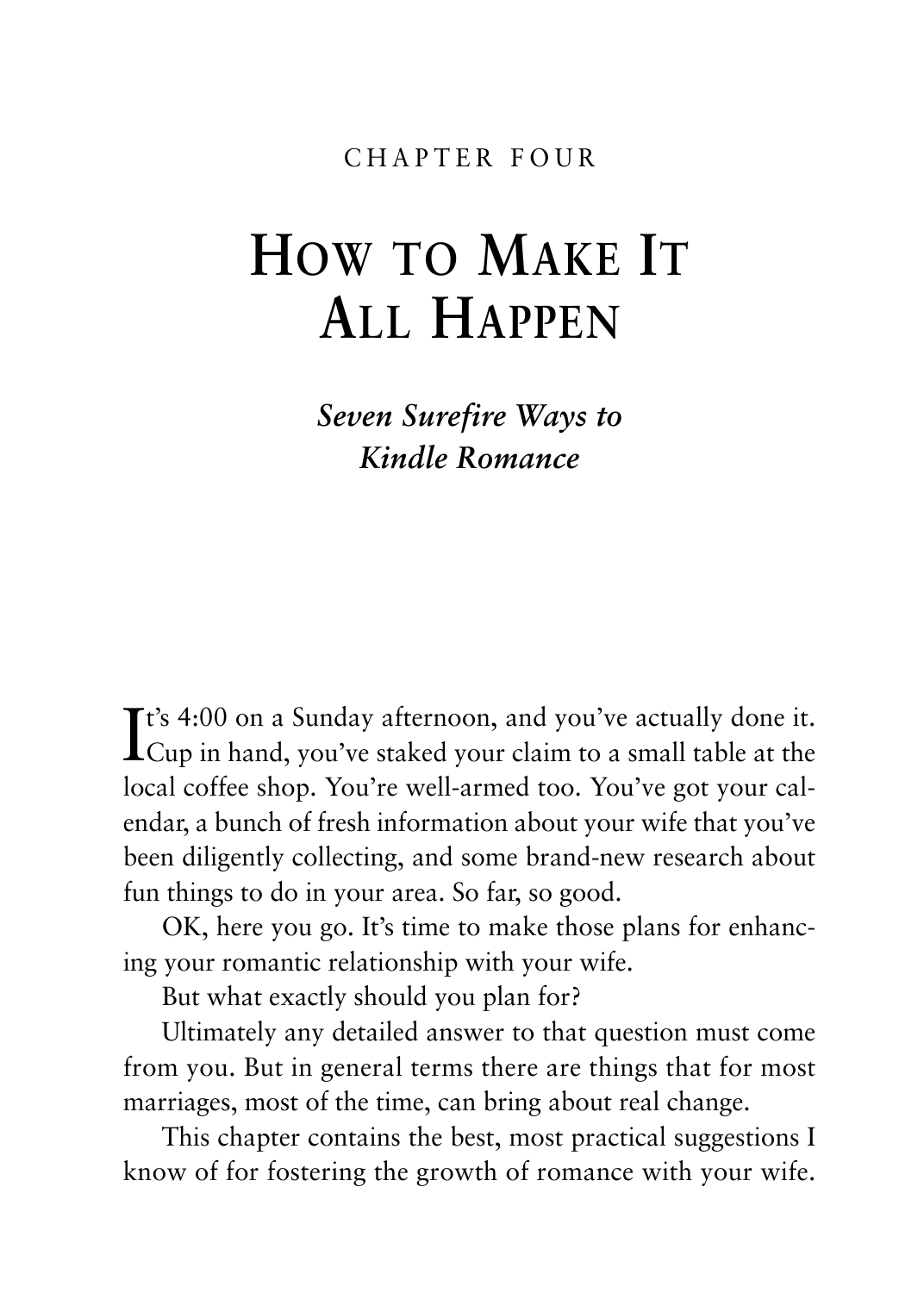None of them will bowl you over with their sheer originality and brilliance; as far as I can tell, I've never had an original thought in my life. But because the chief obstacles to cultivating marital romance are universal, I believe these practices will help you. (Those obstacles, by the way, can more or less be summarized accurately—if somewhat bluntly—as pride, selfishness, laziness, and ignorance. I know because I've often been guilty of every one of them.)

As we begin looking at these very practical methods, I want to encourage you—indeed, I want to insist—that you never think of your wife as if she is a project to be completed or a problem to be solved. (Certainly, this is not how Christ thinks of the Church.) She is your lover, your bride, your best friend and cherished companion, and a fellow heir of the grace of life.

# **THIS STUFF WORKS**

That said, if we are to succeed at romancing our wives, we must take systematic, concrete action. Let's reject the delusions of effortless relational ecstasy that the entertainment industry tries to sell us. Real, sustained romance, although powerfully enabled by the grace of God, is still hard work.

There are, of course, certain things that are common to making progress in any area, from swinging a golf club, to keeping a budget, to mastering that new digital gizmo.

- a) Review what you already know, and gain new knowledge. (learning)
- b) Identify opportunities to apply what you know. (planning)
- c) Practice applying what you know. (doing)
- d) Repeat steps a) through c).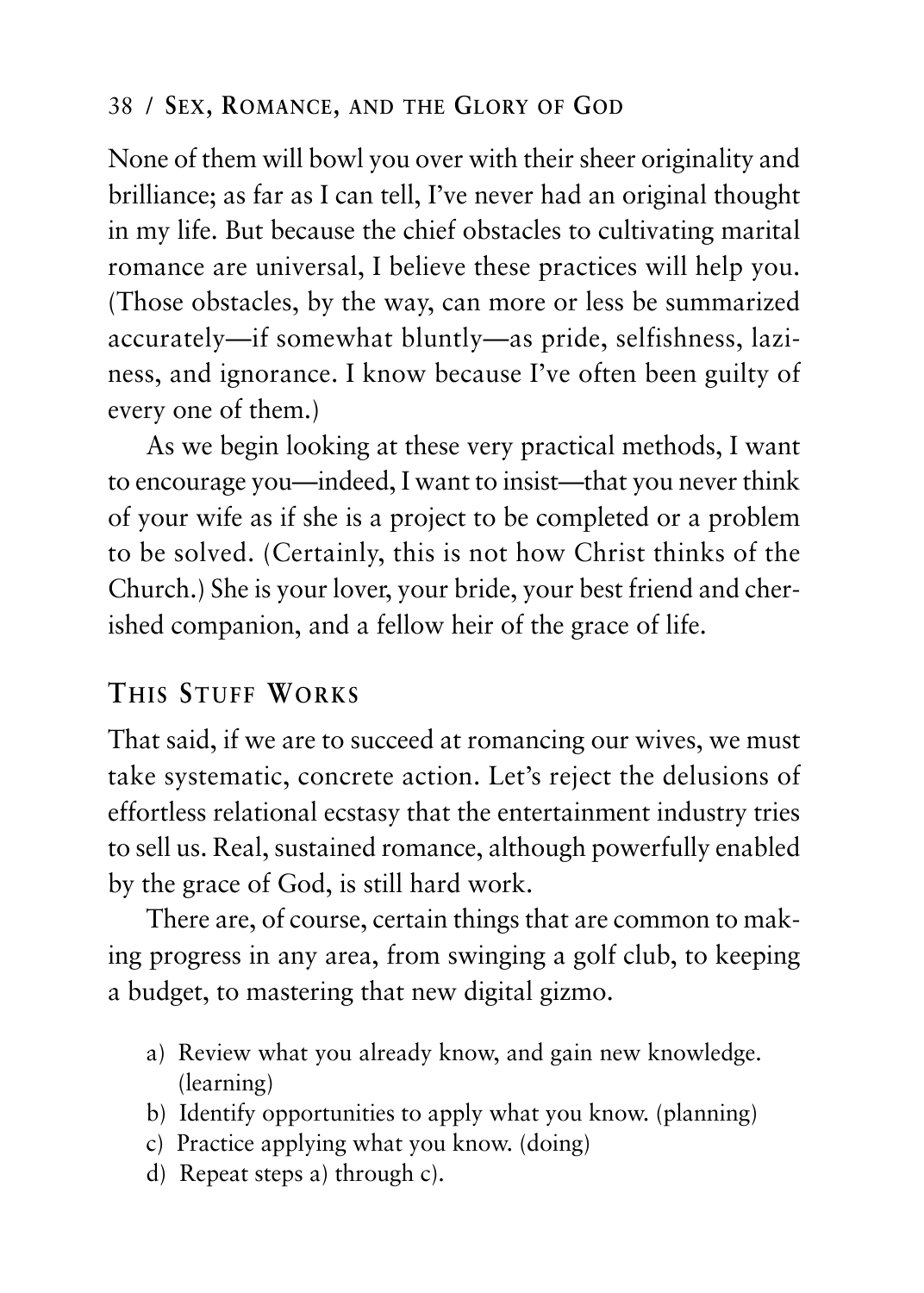It's the same with romance. Time and energy, lovingly invested, will increase romance, which will increase marital intimacy. If you adopt and faithfully practice these methods, I believe God will increase the level of romance in your marriage.

## *1. Date Night*

Time away from the routine busyness of life is essential for the cultivation of romance in any marriage. A regular date night provides a couple with a reliable, peaceful oasis in the middle of a busy world.

At this point three of our four children are married. But I've been practicing the priority of a weekly date night since before any of them were born. (That's right, I said weekly.) If you have small children, I recognize that challenges can exist. Certainly there is the matter of child-care, an area in which you should bear the burden of finding a solution if one is not readily available. But also, the maternal instincts of many mothers of small children can kick in hard, leading a mother to think that it's more important for her to be with her children than to take a regular date night to grow closer to her husband.

If that is your situation, let me encourage you to lead with love. These are critical years for you to invest in your marriage relationship. If you have small children, your wife is even more in need of your care and attention during this season. (There are few things in life more difficult than caring for an infant and a toddler at the same time. If you don't believe that, send your wife away on a personal retreat for twenty-four hours, and spend that entire time caring for the children yourself.)

If you do not have a consistent date night now, my first recommendation is . . . start doing it! Do whatever it takes to estab-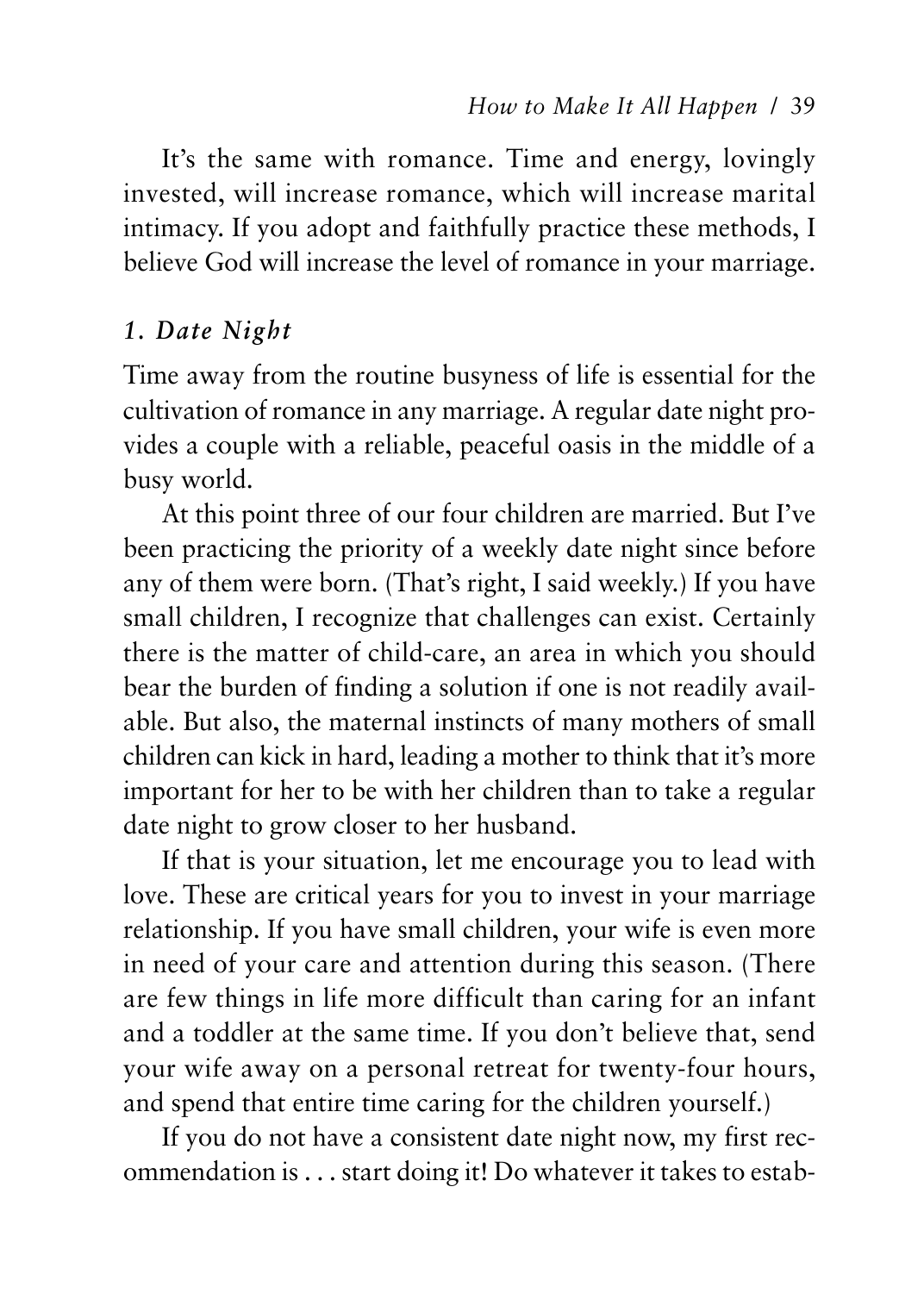lish a regular date with your beloved. Go on, take the plunge. Unless it's simply impossible, make your date night a weekly event, starting right now!

A regular date night will help remind and reinforce in both of you the priority of your relationship. Together you will quickly get in the habit of looking forward to and enjoying this time together. Then when something inevitably pops up in the schedule once in a while, at least you will still be "dating" several times each month. But if you start with monthly dates, or even biweekly, the habit will form much more slowly, and interruptions in the schedule will be much more destabilizing.

Now, guys, date night is not about running errands or visiting the local mega-hardware store together. A date night is intentional. It has a goal and a purpose.

So on your dates don't just relax with each other—relate to each other. As we will see in the next chapter, the lovers in Solomon's Song were intentional, clearly eager to know one another better. Many couples seem to be perfecting the art of being with each other but are losing the ability to grow in their relationship. If the most common activities you choose for date night do not cause you to relate to each other, there's room for improvement.

Sure, there's a place for the relaxation-oriented approach to dates once in a while. But don't let that become your standard fare on these critical evenings. Over a period of months you ought to be able to look back and see that your date nights have been drawing you together as a couple, not simply giving you an opportunity to get out of your home and relax at the same time.

Now, about budgets . . . please don't misunderstand. Date nights don't have to be expensive. Exotic restaurants are not mandatory. *Dinner* is not mandatory. A date can simply be a few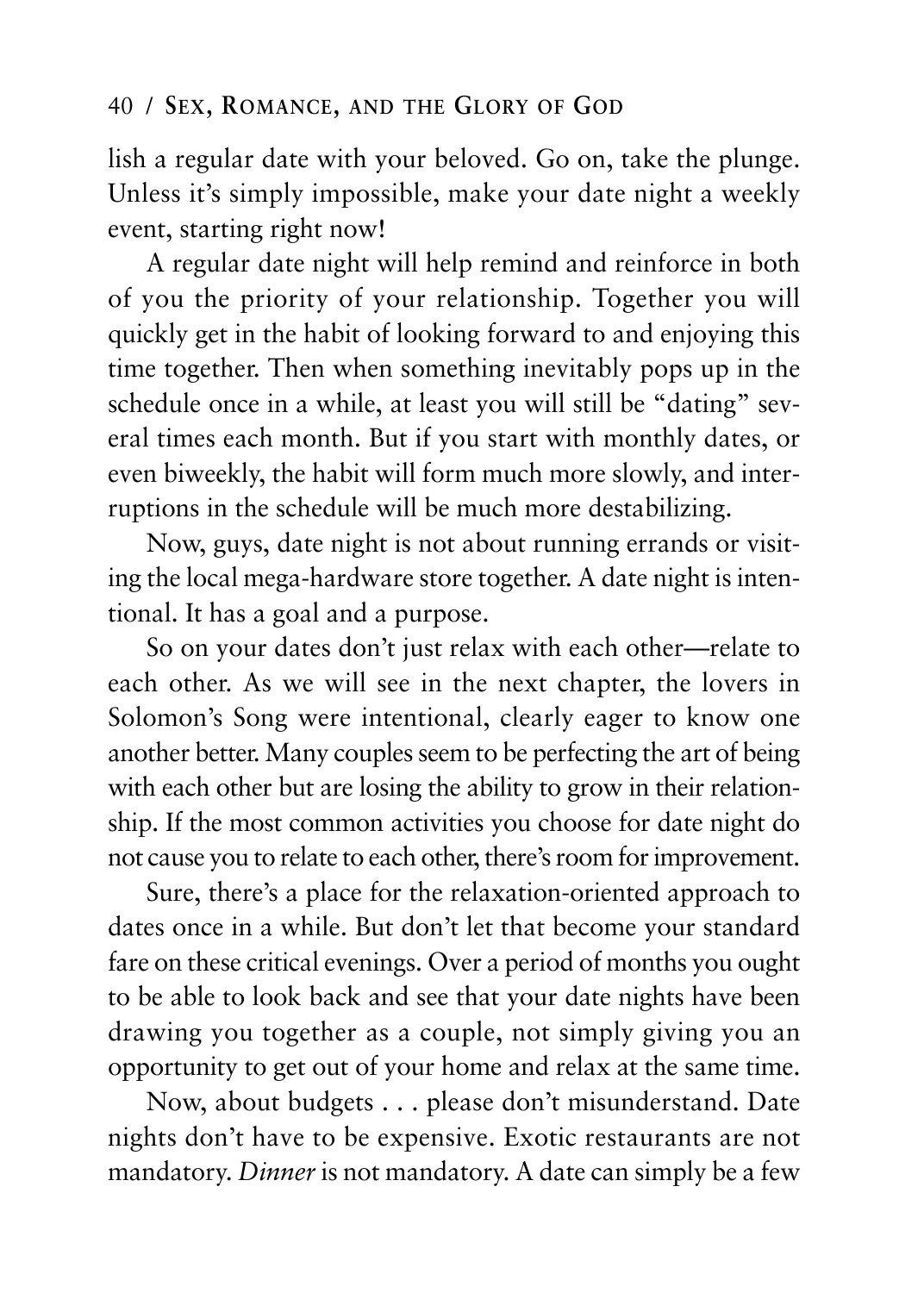hours together—walking in a park, looking into one another's eyes in a coffee shop—talking about anything and everything, from the boringly practical to the strikingly romantic.

And one more important point, gentlemen. The date night I eniov with my wife is my joy, privilege, and responsibility to plan. When Carolyn and I get in the car, I don't want to have to turn to her and say, "So, uh, where'd you like to eat?" If I've been studying her, asking her what kinds of activities she would enjoy, and talking with her about all the subjects listed on pages 32-33, I'll have an excellent idea of what she might like to do on any given date night. I want to show my wife that she is important enough to me that I have planned ahead.

What a joy and what a difference our date nights have made in our marriage! While regular dates aren't the only way to cultivate ongoing romance, they can be a consistently significant way. That's certainly been our experience, and I hope it will be yours as well.

## *2. Phone Calls*

I try to speak with Carolyn from the office at least once a day. These don't have to be long conversations. I'll pick up the phone in a spare moment and call her just to say, "Hi, love. I just wanted to hear your voice. Is there anything I can do for you?" (Be sure to listen to her answer, guys.) And when our conversation is over, I may wrap it up with something like, "I love you with all my heart, and I can't wait to see you in a few hours. Bye."

Calls like this can have a transforming effect on Carolyn. They allow me, in a matter of just a few moments, to touch her heart and mind.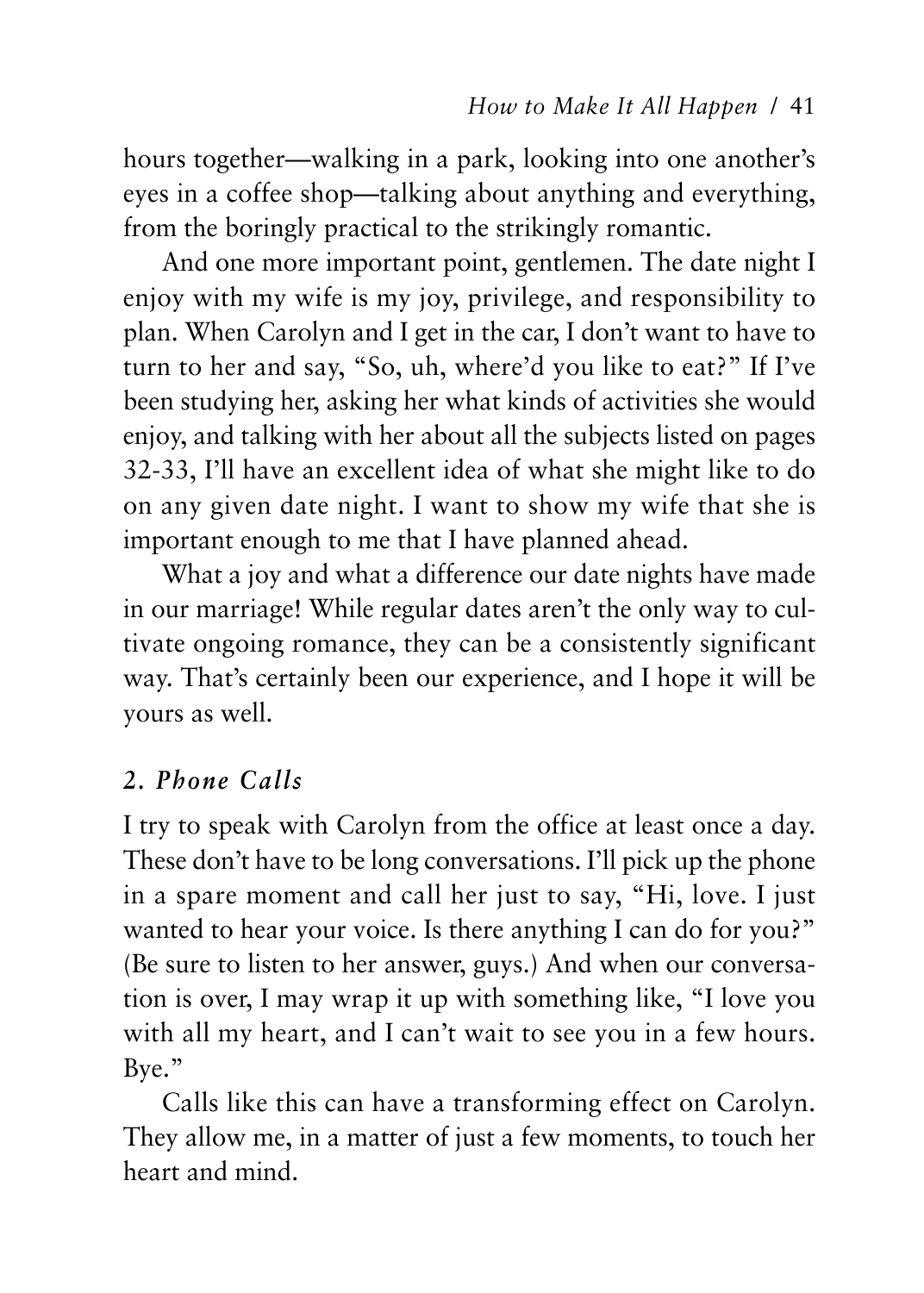## *3. Notes, Cards, and Letters*

The written word can be even more powerful than a phone call. Do you and your wife both use e-mail regularly? How long would it take to type her a quick love note? You may be surprised to find that you can communicate your thoughts and feelings for her far more effectively in writing than you can orally.

Have you ever noticed that you tend to have different kinds of ideas when you use different tools to help you think? If it's been some time since you've taken pen in hand to express your love for your wife, try it again. Handwritten love letters have priceless romantic value. How many times have you driven to the store, looked through perhaps dozens of greeting cards, and ended up with either no card or one that was less than ideal? Wouldn't that time and energy be better spent in a quiet place crafting your own words? Let's depend less on greeting cards and more on God's grace to help us express ourselves romantically.

One of my hobbies is studying the Civil War, and I am regularly amazed at the depth and power of the letters that soldiers sent to their wives. I can only imagine the impact those letters had. So many of them were written by men far from home, anticipating death. I want Carolyn to have letters from me when I'm right here with her, letters she can cherish while I'm living.

Quick little notes—for all kinds of purposes—can have real power too. In regard to notes, I want to become as thoughtful and forward-thinking as a husband I once read about:

When the new car was side-swiped on a trip to the supermarket, Mary stopped and tearfully fumbled in the glove compartment for the insurance papers. Attached to them she found an envelope with her name on it in her husband's handwrit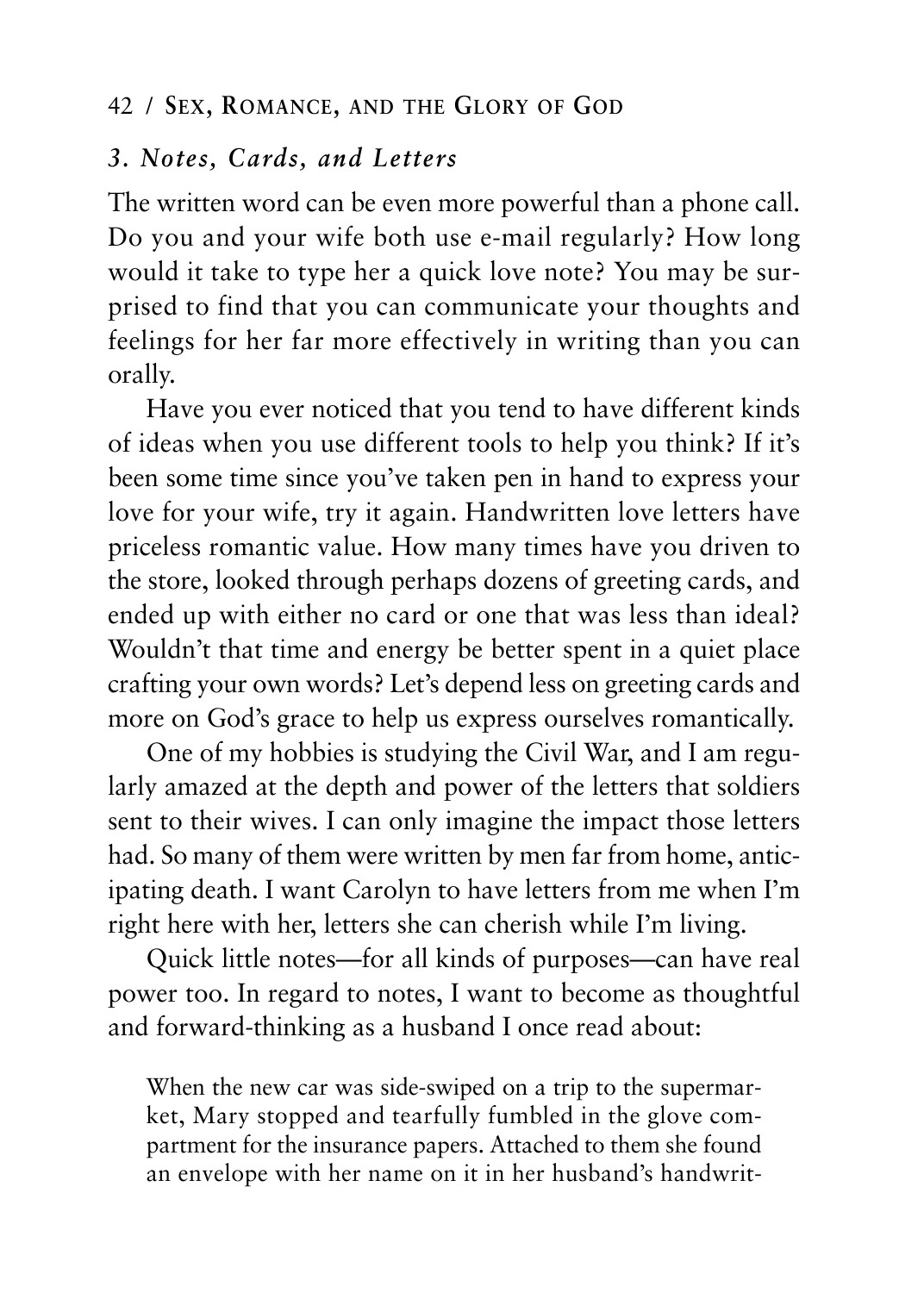ing. "Dear Mary," the note said, "when you need these papers, remember it's you I love, not the car."5

## *4. Gifts*

Romance can be communicated quite effectively through small gifts. They don't have to be expensive, but they shouldn't be exclusively practical either. Giving your wife a dustbuster or a waffle iron might serve her or make her life a little easier, but it does not qualify as romancing her.

Lately, for example, my wife has been enjoying a candy called Spree®. Her favorite is Chewy Spree, which is much harder to get. But I've found a little store that always carries it, and I swing by there occasionally on my way home from work to pick some up. Sure, it's a small thing, but it shows I've been thinking about her and that I want to please her. Too many men try to make up for a lack of daily romance with the occasional extravagant gift, as if to apologize for the past and offer an excuse for the future. I would argue against the large, occasional, and expensive gift in favor of the small, frequent, and thoughtful (although, if possible, both are recommended).

Buying perfume and clothing for Carolyn has been a joy for me over the years, as well as an adventure. Lingerie makes a romantic and certainly a suggestive gift, although men must pick lingerie stores with care; many are heavily decorated with pornographic posters. And while shopping is not something I enjoy as a rule, I despise malls—I keep a record of Carolyn's clothing sizes, and I know the three stores in our local mall whose clothing she finds most appealing. Over the years I have bought her many items from these stores, and what a difference this has made! When I present these gifts to her, I am always careful to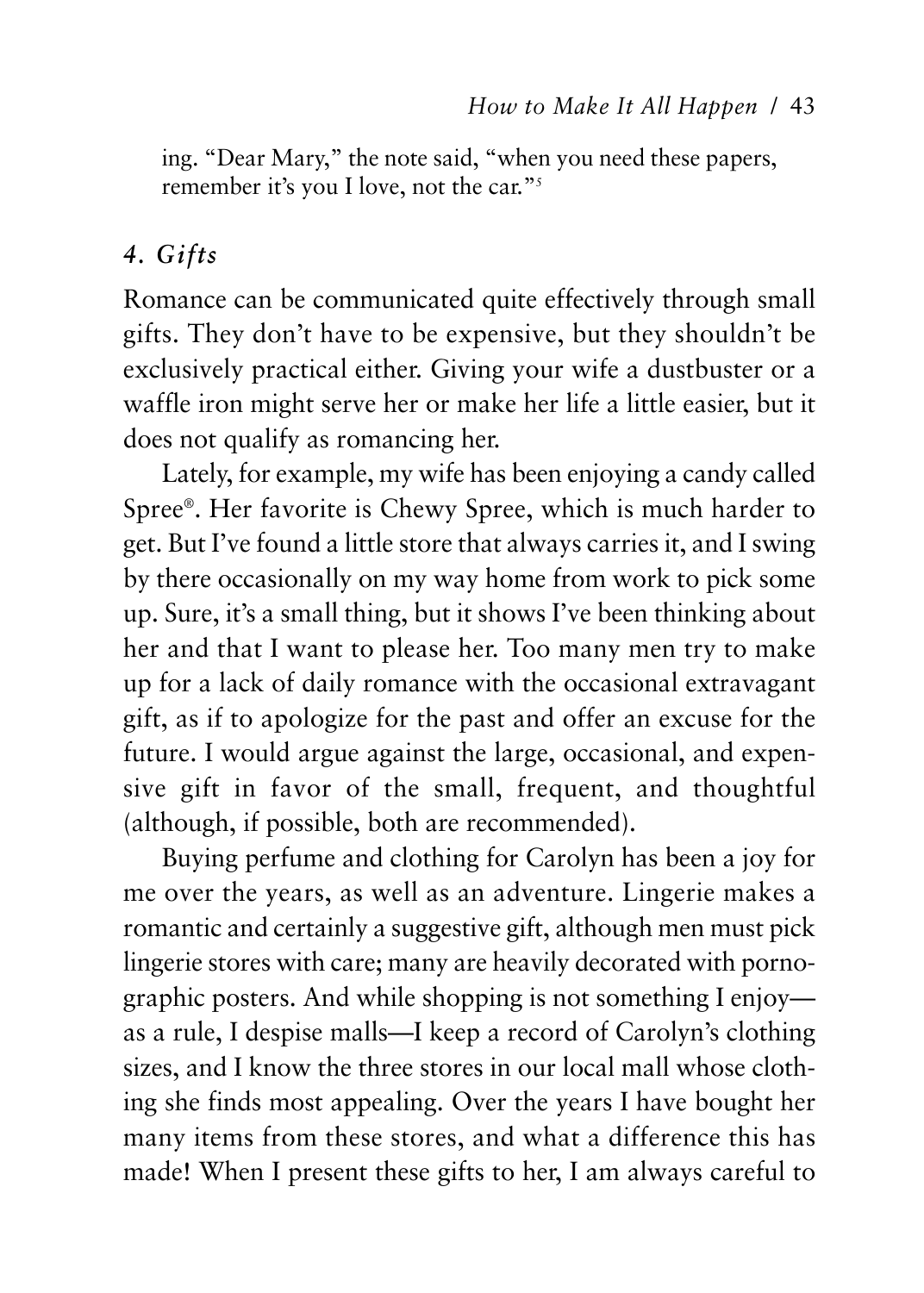remind her that she need feel no obligation to keep or wear them, and she knows I mean this (yes, I give her the receipt too). I am thankful that romancing my wife has little to do with my fashion sense and everything to do with the effort I make to express my feelings for her.

By the way, don't rule out flowers. At one point I mistakenly thought that for Carolyn flowers had run their course. I don't understand this at all, but flowers still have an impact on her. A dozen roses or a large bouquet are not necessary. A single flower speaks volumes.

## *5. Music*

If you are gifted musically, what a difference that can make. Play for your wife. Sing her a love song. Write her a love song!

But, gentlemen, please exercise sober judgment about where you are gifted and where you aren't. If, like me, you are not gifted musically, please don't even try. In fact, if you decide to delight your wife with your nonexistent musical gifts, you didn't get the idea here!

## *6. Getaways*

I'll make this point again: Time is absolutely necessary to the cultivation of romance and God-glorifying sex. Much time. Unhurried time. Undistracted time. While a date night creates an oasis in the middle of a busy week or month, a getaway creates an oasis in the middle of a year. When was the last time you took your wife away for at least two nights?

When Carolyn and I go away, we usually like to get out and do lots of things. We try new restaurants and search out interesting, off-beat locales to explore. But however much we see and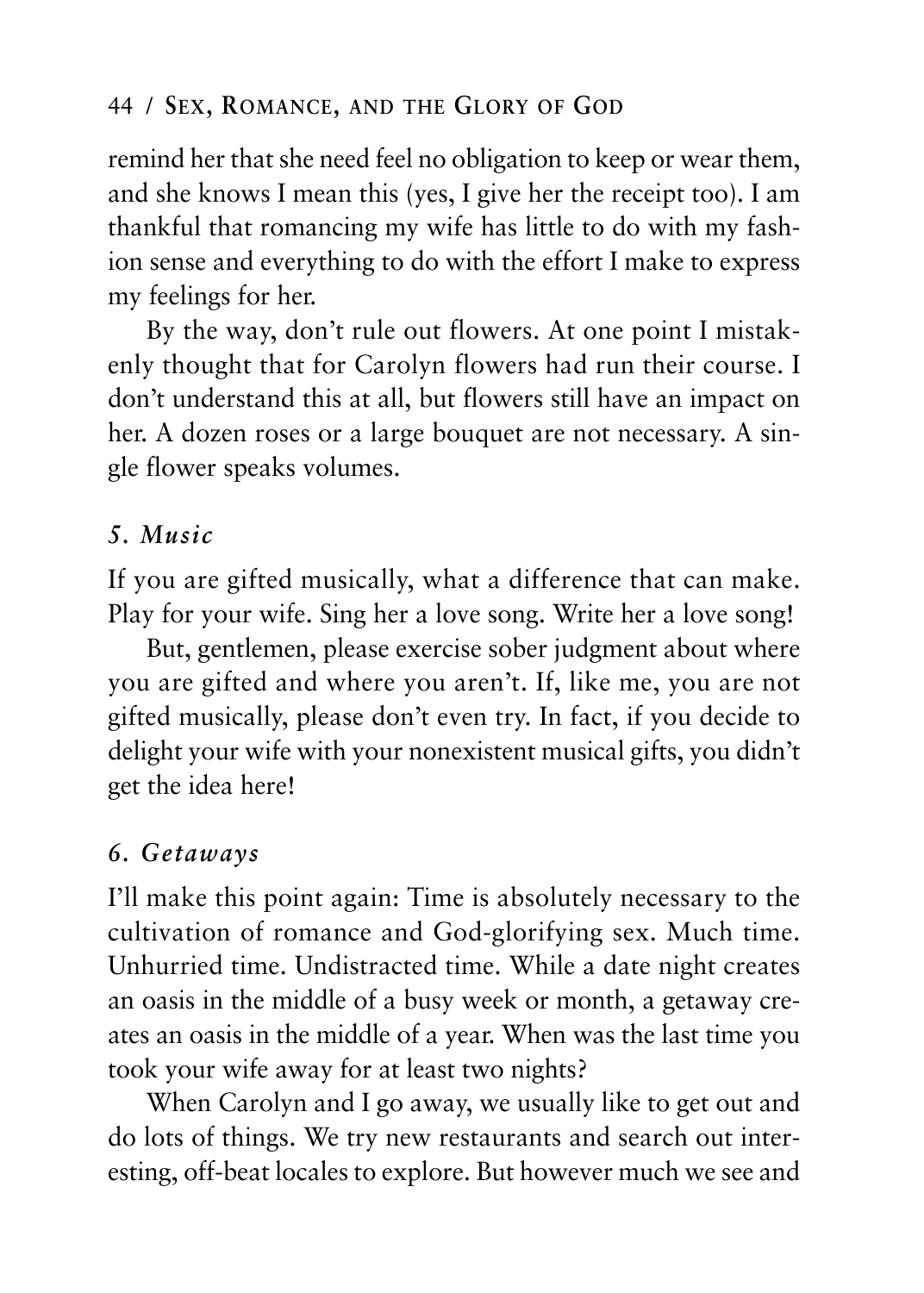whatever activities we get involved in, I'm always careful to keep our focus primarily on one another. The heart of each of these events is our time alone together: talking, reading, making love, and taking long walks.

For many couples, schedules are so packed that sex often has to be fitted in around the edges of the weekly routine. So sometimes Carolyn and I will go away for just twenty-four hours, primarily so we can have an extended opportunity to enjoy one another relationally and physically. We might do this six or eight times a year. How glorious it is to make love when there's lots of time and privacy! On these getaways we'll go out for meals and maybe a walk, but we're really there just to relax and make love with a focus and devotion that can only happen when there are zero distractions and zero obligations.

Now for me, and probably for you, a brief time of making love can be quite satisfying. But for our wives, the slow-burn eroticism of extended and unhurried sexual enjoyment typically takes her experience to a whole new level. As husbands, we have the glorious, delightful obligation of providing this sort of experience to our wives. So learn to take it slow, gentlemen, and enjoy the process.

So, is there a place your wife has been wanting to visit? What activities do you enjoy together? What's keeping you from making those plans? What's keeping you from saving the money for this very worthy investment?

## *7. Surprises*

Here's a question to ponder during your weekly planning: *At this point in our life together, what would my wife define as a welcome surprise?* I ask myself that question all the time. I'll start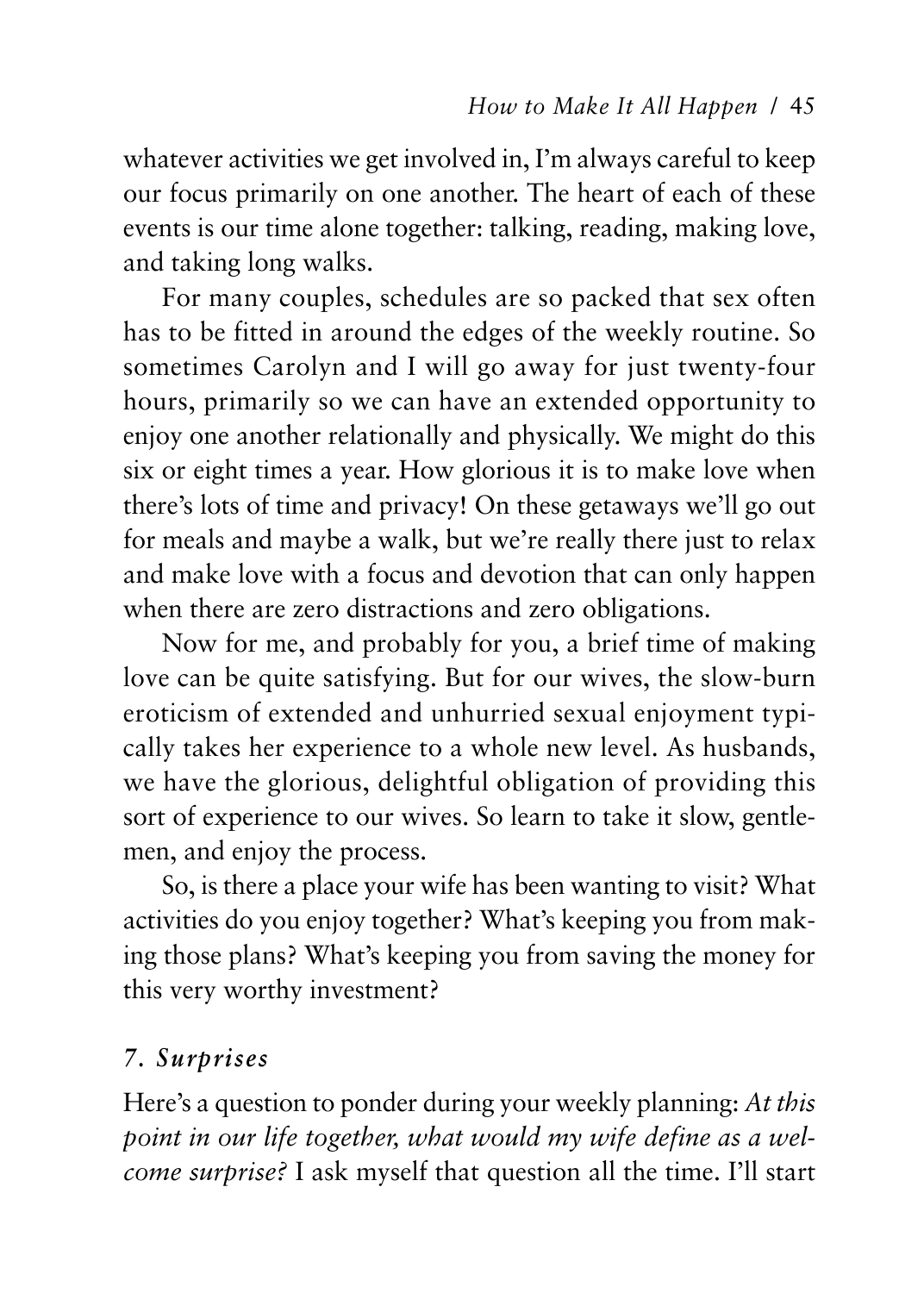writing some ideas and maybe not come up with very much, but somehow it gets the gears turning. Then the next day in the shower I get an idea, then another one three days later while driving. Or I might overhear a conversation in a store, and it triggers a thought.

Every time I get an idea, I write it down. And it all begins with a simple commitment to try to surprise my wife. As a result Carolyn lives with the constant and delightful tension that I am always planning some sort of surprise for her.

Now some of you might be thinking, "Well, I'm not like you, Mahaney." But that's not the issue. The issue is, are you romancing your wife in ways that will surprise and delight her? Surprises make a huge and very romantic statement of your care. You can surprise her with any of the things I've mentioned—a phone call, a letter, a song, a gift, a getaway, or a date—or get creative and make up a whole new category!

But here's a recommendation. Don't "surprise" her on Valentine's Day or her birthday or an anniversary. Sure, plan something for February 14th. But a true surprise is unexpected.

## **LIFE AND DEATH WITHOUT REGRET**

These practices are certainly effective at creating romantic moments and enhancing sexual satisfaction in your marriage. But they also go way beyond these worthy goals. How I care for my wife this week, this month, and this year has profound, long-term implications. It not only influences how well my marriage reflects Christ and the Church in the present—its impact extends to the day of my death and, I hope, well beyond.

*Whoa, hold on there*, you might say. *Did somebody men-*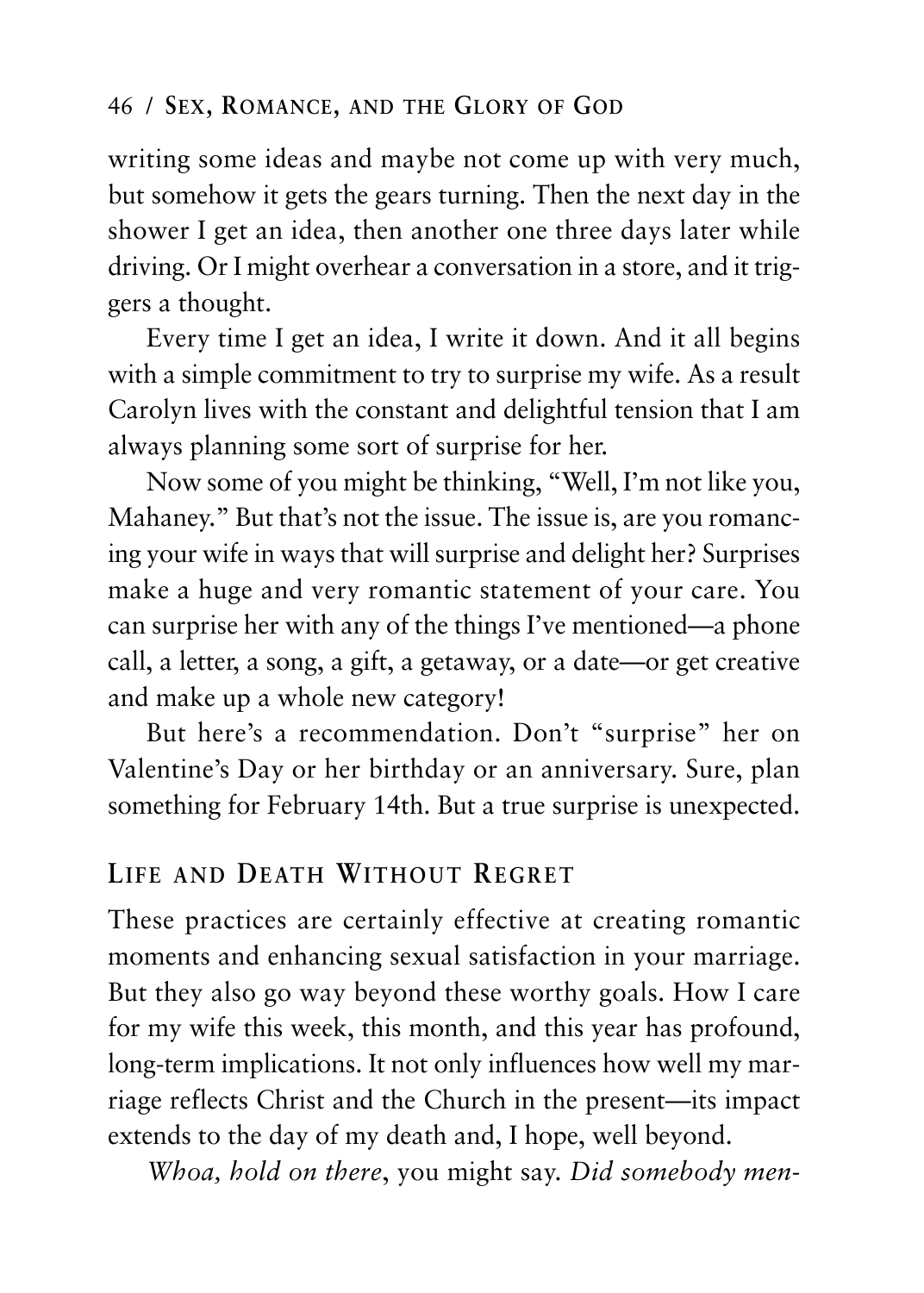*tion death? Isn't this a book about cool stuff like romance and dates and sex?*

Sure it is. But consider with me for a moment the vast benefits that your marriage can enjoy if you just pay attention to some basic truths—universal, inescapable realities such as the brevity of life and the certainty of death. These have had a huge impact, and all for the better, on how I plan and what I plan. These are the truths that make our planning faithful, responsible, and extremely practical. In fact, they make our planning biblical.

Moses was certainly a man familiar with death. During decades of marching through the wilderness, he saw funeral after funeral—countless, endless funerals—as the children of Israel experienced the judgment of God. One day he picked up his pen and wrote what we now call Psalm 90. In it Moses prayed this prayer to the Lord: "Teach us to number our days" (v. 12).

To number your days means to recognize that life is short and that how we live each day has lasting consequences for ourselves and for all those whom we love. "Teach us to number our days" is a plea to be able to live in a way that will minimize regret and the guilt it drags along.

It seems that Moses' prayer is one that few people now pay attention to, for regret is running wild in our society. Greeting cards represent one simple example. What a sad study of culture it is to browse the card racks and come across a dozen variations on "I know I don't say 'I love you' enough." Cards that are intended to acknowledge a day of personal celebration end up being a mass-produced attempt at apology purchased for \$3.95.

Funeral services can also become public displays of guilt and regret. After a lifetime of failing to express love and appre-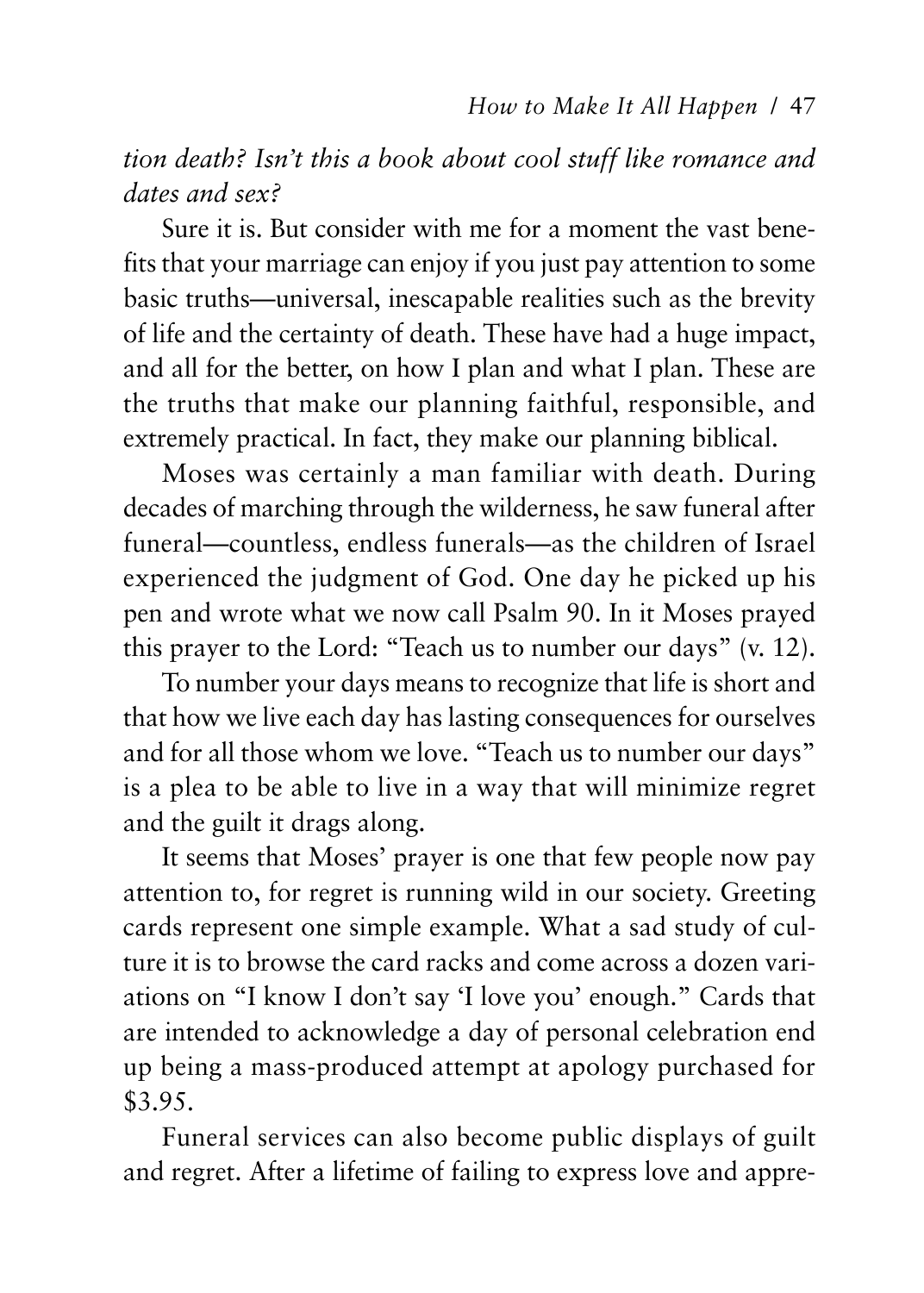ciation to the deceased, people come forward to say publicly what should have been said privately when life still flowed.

Unless the Lord returns, someday Carolyn or I will probably stand over the casket of the other. I don't want that to be an experience of regret. If Carolyn dies before me, although I will be grieving beyond what I can now imagine, I certainly don't want to be thinking, *I should have done this* or *If only I had said that*.

In light of this harsh reality, I purpose to ask forgiveness from God and from Carolyn whenever I sin against her in word or deed. And I try to seize some portion of each day as an opportunity for romance, whether it's all twenty-four hours or just a kind and simple moment. I want my wife to benefit here and now from all the honor and joy that she is so worthy to receive from me.

## **MOLDING TOMORROW TODAY**

But there are other people who ought to be considered too. Possibly many others. This whole matter of defeating regret has relevance far beyond your own life. Sex, romance, and your marriage are best seen from the long view. Very long.

Our youngest child is eleven. His children could easily be alive a hundred years from now and have great-grandchildren of their own. How I live, how I romance Carolyn, and how I lead my family today could still be having a substantial impact even then—for better or for worse.

The same is true for you and your wife. What we do today can influence many people, many generations, and many tomorrows.

I'm not one to accumulate stuff; I love to give away or throw away things that threaten to clutter up my life. But I have a box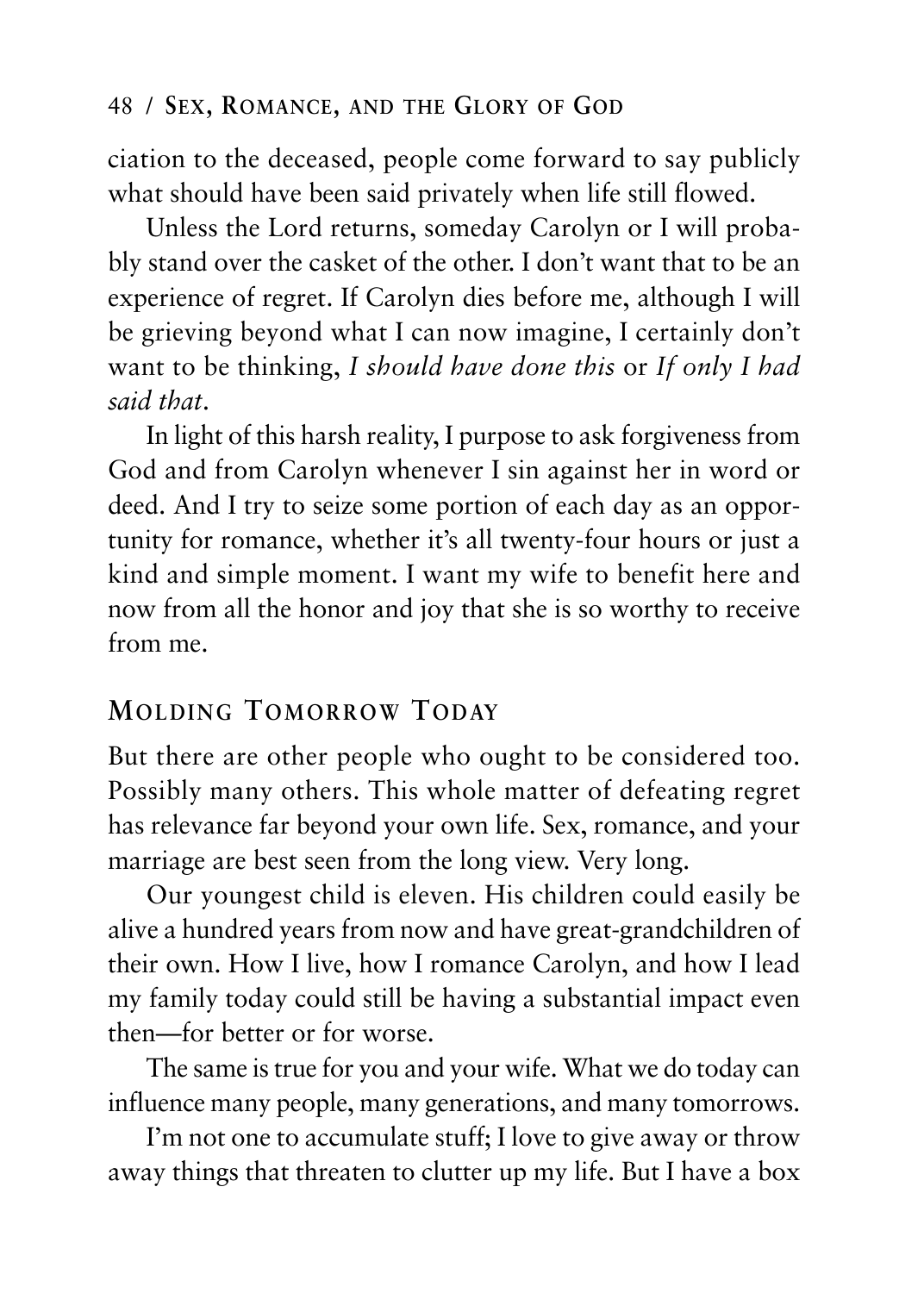in which I put items that I want to outlive me. This box contains various letters, e-mails, and records of significant events in our family history and in the life of our church. These are things that I want my great-grandchildren yet unborn to see and read, things I want them to know about our Savior and about their great-grandparents. These items I store away for a day I will not see and for a future generation I hope to influence with the gospel.

The reality for you and for me is that tomorrow may not come. It's foolish and arrogant to go through life as if we still have years or decades to form the nature of our long-term impact. In a society obsessed with youthfulness, Scripture serves us well by reminding us regularly that death is real, universal, and unpredictable. Despite all our medical advances, the last enemy will always be death. And the most powerfully passionate and practical Christians I know are those who have an eye on the long road, even on eternity itself.

A biblical perspective on death, and on life after death, can transform how you live today.

You see, I don't actually know if I will be alive at this time next week, much less next year. So I don't assume I will be. I certainly have plans to be, and I structure my life as if I will be. But I seize today to make a difference on tomorrow, in case, for me, tomorrow never comes. As James tells us, "You do not know what tomorrow will bring. What is your life? For you are a mist that appears for a little time and then vanishes" (James 4:14). That very uncertainty, rather than paralyzing me with fear, motivates me to try to serve my wife as best I can *today* by the grace of God.

So, in calling my wife each day—in writing her notes or buy-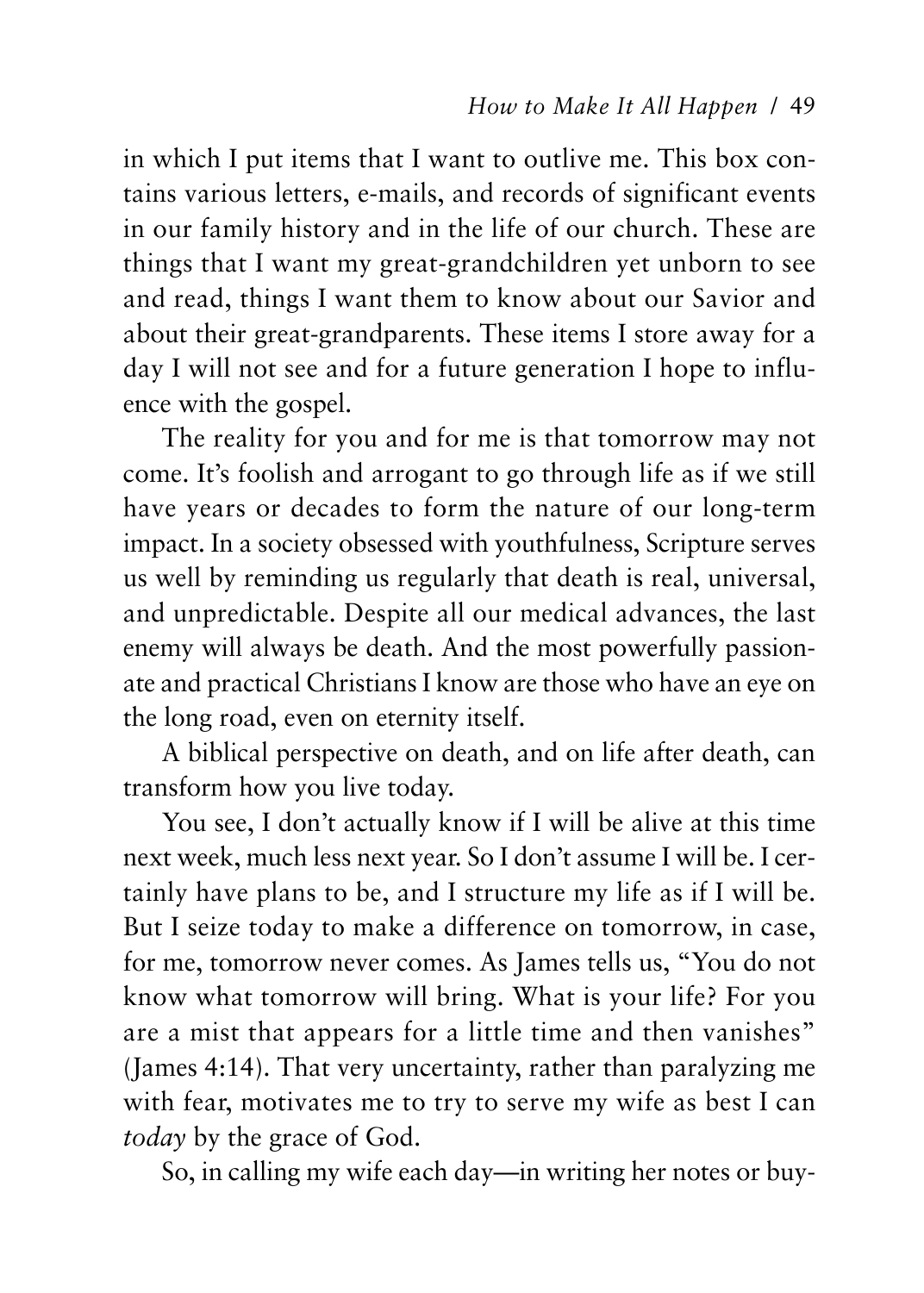ing her gifts or taking her on dates—I'm not just blindly following some recipe for a happy marriage topped off with good sex. Rather, I've studied what the Bible says, especially in Ephesians 5, about what it means to be a husband and a godly leader in the home. I've examined the implications of these teachings for my own life, and I've let those implications be informed by a biblical view of death and eternity. Finally, in light of all this, I've tried to come up with practical ways to make my marriage actually be what the Bible says it should be. The result is what you have found in this chapter. For me, and quite often for other husbands, these practices bear good fruit.

One final thought on seizing the moment . . .

When our first two children were still quite young, I realized that my commute home in the evening was functioning as little more than a review of my day. As far as I was concerned, by the time I got in that car, my responsibilities were pretty much over until the next morning. I saw my home as a refuge, a place where the emphasis, for me, was on being served rather than on leading and serving with Christlike love.

In God's mercy, he showed me the selfish motivation I was bringing home each evening. I saw that my commute could be best utilized as a time of transition, so that I might be prepared to finish the day by loving and serving my family well.

So I made a practice of pulling the car over a few blocks from home so I could take a couple of minutes to make an effective transition in my soul. There on the side of the road, I meditated on Ephesians 5 as well as on some other passages. I confessed to God my sinful tendency to be selfish and sought to prepare my heart to serve my wife and children when I arrived home. In this way I learned to see my home as the context where I have my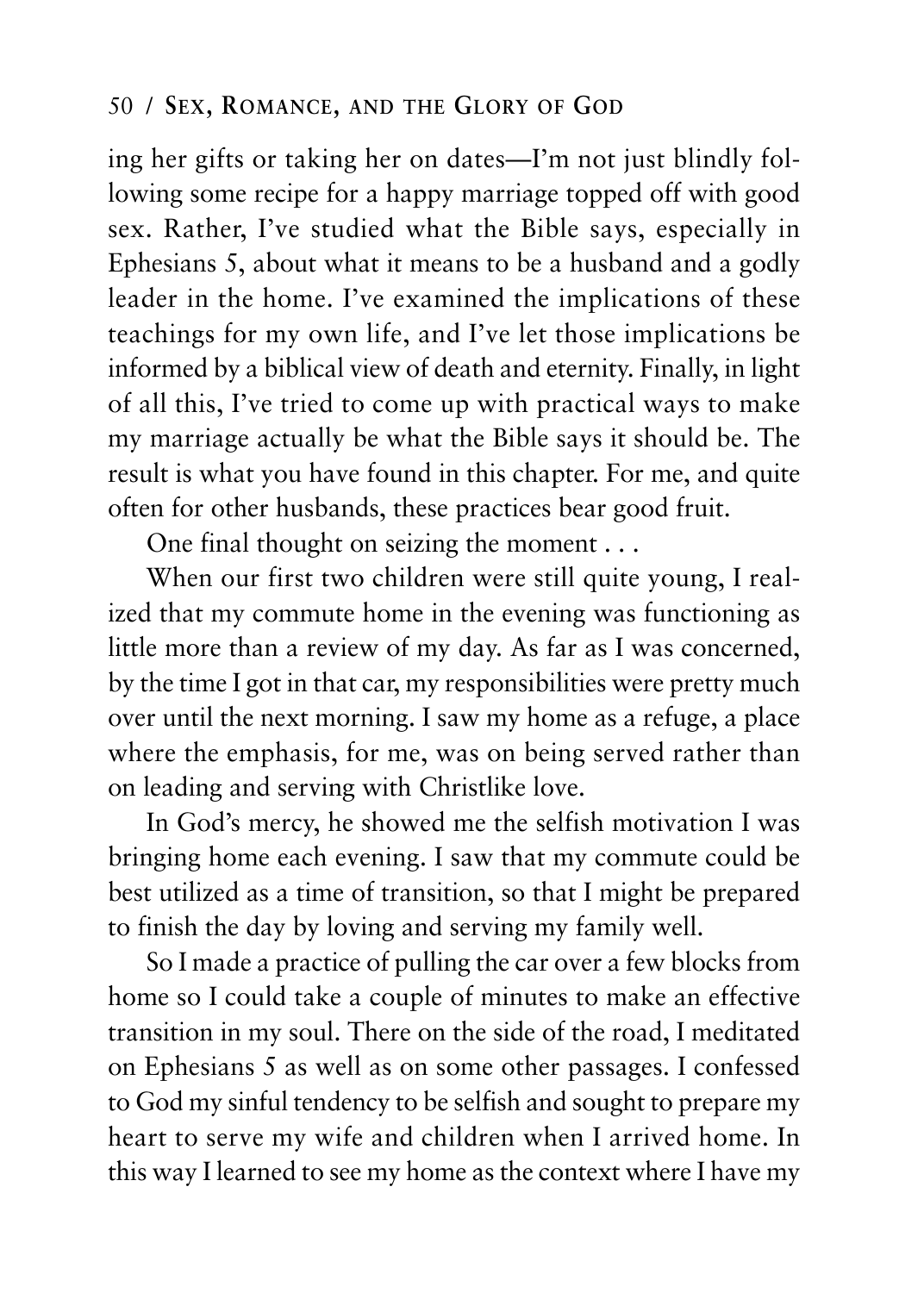greatest privilege and opportunity to serve. This practice had a transforming effect, allowing me to walk through the front door with the mind and heart of a loving servant-leader. By God's grace, I found it an excellent help in building a loving marriage, enjoying my family, and minimizing regret.

God doesn't want you to live or die with regrets. He wants your life, and particularly your marriage, to be an experience of increasing joy and satisfaction in serving him, glorifying him, and caring for those whom he has given you to love, serve, and lead. First among these, and far above all the rest in importance, is your wife.

This is a biblical reality. You are meant to find joy and gladness in her above all others and with her in ways that are forbidden to all others. This means that the highest and greatest interpersonal joy available to you personally has been established by God. And its potential resides in the relationship you have with your wife. For your marriage to reflect the relationship between Christ and the Church, for you truly to fulfill the purpose that God has given you in this life, you must be transformed by this clear, biblical truth.

# **A FE W POINTS TO KEEP IN MIND**

In all this, gentlemen, it's obvious that we have opponents. By far, the greatest and most serious of these is the sin in our own hearts. As I mentioned at the beginning of this chapter, pride, selfishness, and laziness can cripple our efforts to romance our wives.

Selfishness, for example, can thrive on familiarity. But we must not let the daily and weekly routines of life dull our marriages or breed indifference. The marvelous security we enjoy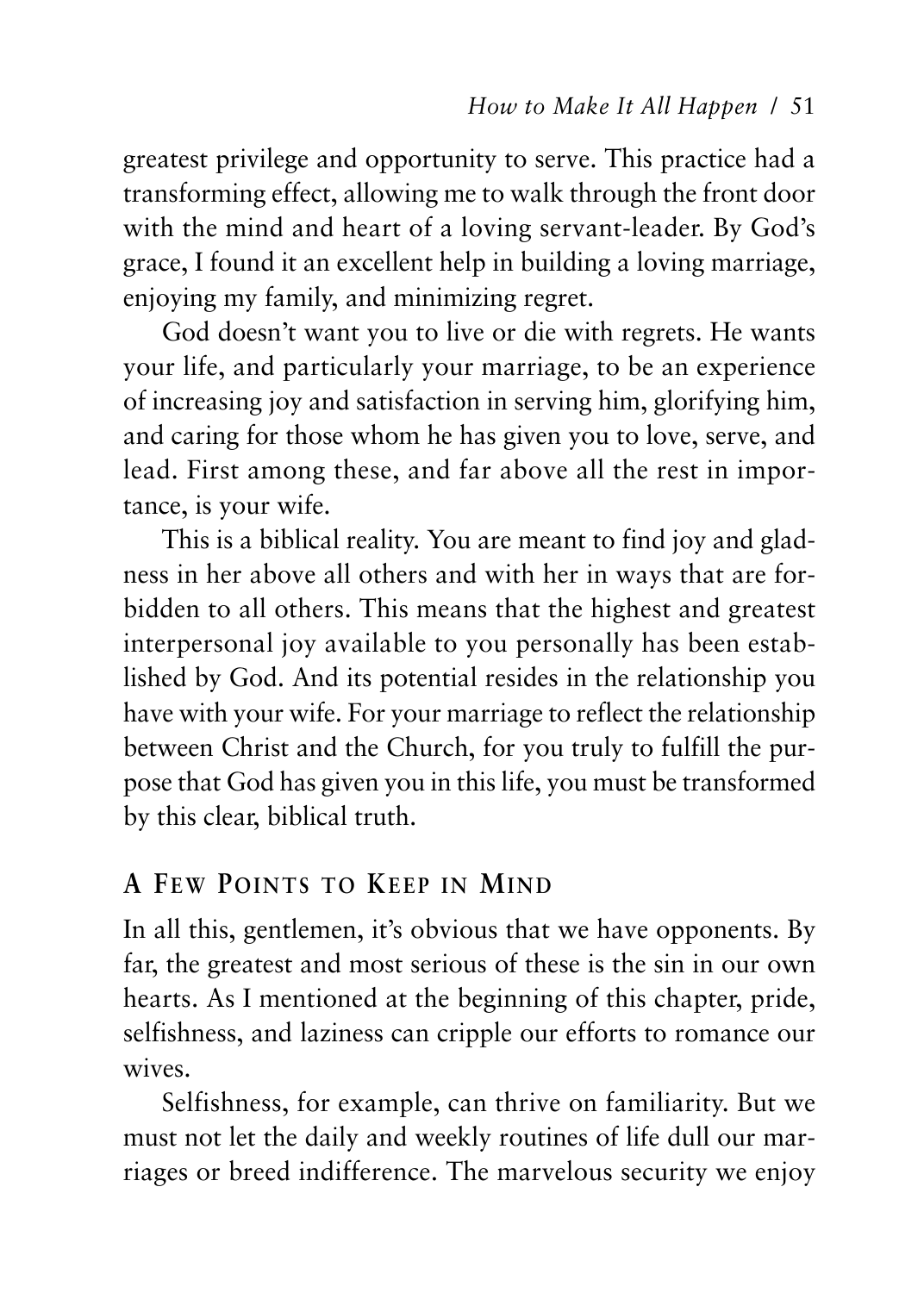within the covenant commitment of marriage is no excuse for the absence of romantic passion. This book can help you turn that security, so often taken for granted in Christian marriages, into a hothouse environment for the flowering of romance.

And don't think this is some kind of airtight, planned-downto-the-minute program that elbows out the spontaneous. My wife, my children, and my friends will all tell you that I love being spontaneous. It's part of my nature, whereas I had to learn all the planning stuff. A certain impulsiveness and unpredictability can add lots of fun, passion, and great memories to a marriage. It certainly has for mine. In fact, the more diligently and consistently I plan when alone, the more I can be wonderfully spontaneous when I'm with Carolyn.

# **ABOVE ALL, LEAD AND LOVE**

My marriage will not grow as it should if I do not attend to it consistently. Under God's loving sovereignty, I—not my wife am the keeper of the garden that is my marriage. This is the very heart of what it means to be the God-appointed leader in my home.

Scripture is clear: The husband is responsible for leading and cultivating romance in the marital relationship. If it is led by the wife, or by no one, that love will take on a different, lesser character. It will not be a love that accurately reflects the relationship between Christ and the Church. It will not be God's highest and best for you as a couple. It will not bring appropriate glory to God. It will not produce that kind of passion and intimacy reserved for Christian couples seeking to live for God's glory in all things.

Don't let this happen in your marriage. Or if it has already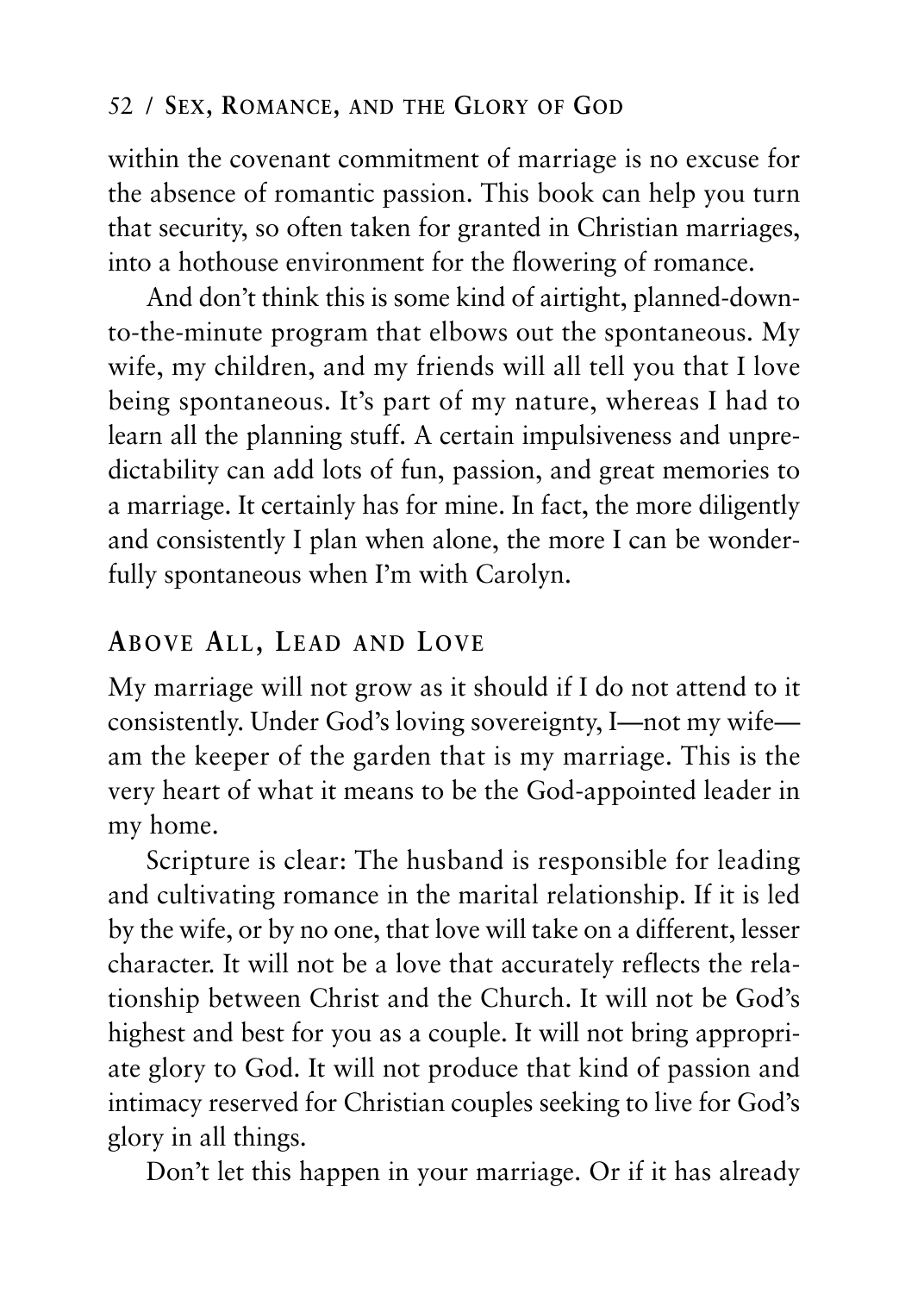happened, it's not too late. By God's grace, you can fix it. This book tells you how. Study your wife. Find what specific practices will most effectively communicate your romantic passion for her. Locations, activities, settings, restaurants, vacation spots, romantic overnight getaways—learn what she loves, and make the sacrifices necessary to serve and romance her.

If the methods I've described in this chapter work for you, fine. I hope they will. But if not, you certainly don't have to emulate them. Create your own! What matters is that you are learning, leading, and loving your wife. Because if you are not intentional in planning for creative romance, it just won't happen.

Think back with me for a moment. There was a time when it was obvious to everyone that you were uniquely passionate about your wife. You couldn't stop thinking about her. You constantly talked about her and to her. You were always eager to spend time with her, going out of your way to delight and surprise her, and you regularly spent serious money on her.

Is your passion for your wife still obvious to everyone?

Is it obvious to her?

If not, why not?

The Bible, and the Song of Solomon in particular, calls us to a godly standard, guys. But it's one we definitely can reach by God's grace. We must touch the hearts and minds of our wives before we touch their bodies. And as our words and actions touch their hearts and minds, much will be transformed. Our wives will be transformed, our marriages will be transformed, and you will discover a marvelous and growing sexual passion, all for the glory of God.

How will you begin this glorious process? How will you touch your wife's heart and mind?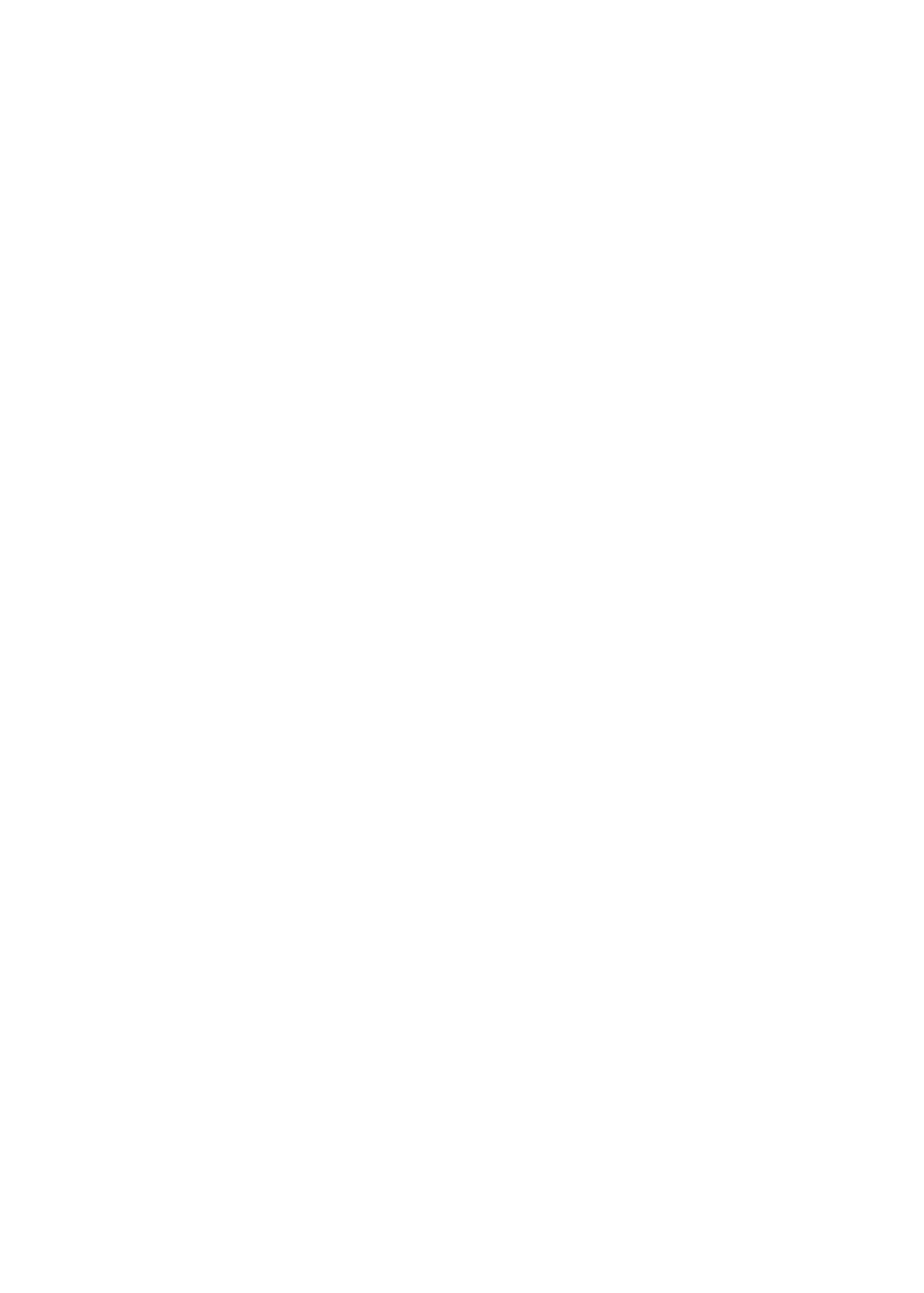#### CHAPTER FIVE

# **THE LANGUAGE OF ROMANCE**

*Winning Your Wife with Carefully Composed Words*

One afternoon a few weeks after their fiftieth wedding anniversary, an old man was walking through the living room and noticed his wife sitting in her favorite chair. She was staring blankly out the window, her eyes red and puffy.

"What's the matter?" he inquired.

She hesitated for a moment, her lower lip quivering. Then, after glancing up at him, she opened her mouth, and out poured a torrent of pent-up emotion.

"Do you love me?" she pleaded. "I mean . . . really love me?" Her voice rose in pitch as the words came ever faster. "We've lived together all these years. Our children are grown, out of the house, and doing well. I can count on one hand the number of Sundays we haven't gone to church together. You've pro-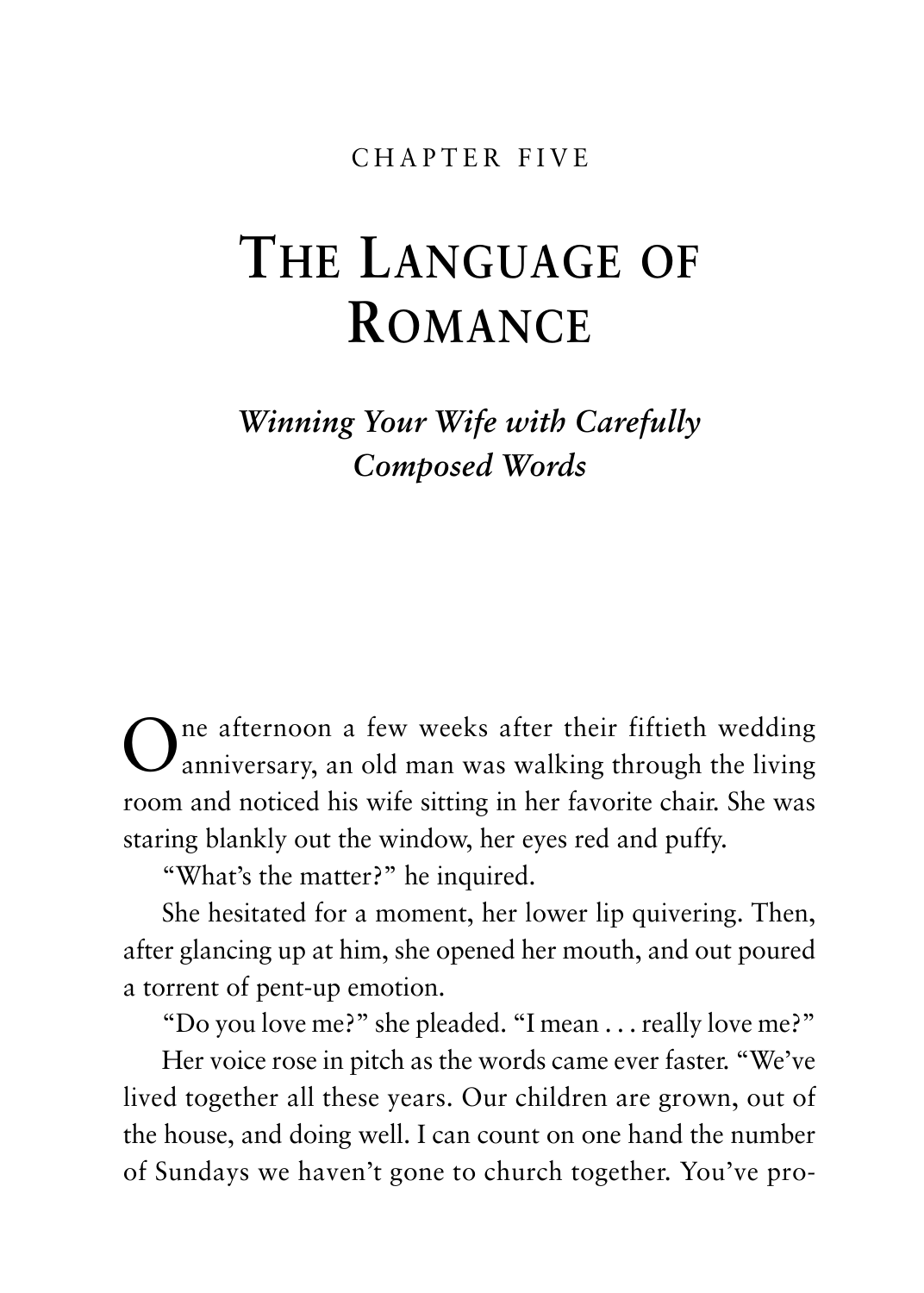vided for us, kept the house in good repair, and as far as I can tell you've never given another woman a second look."

Her fingers kneaded a damp tissue as she paused momentarily, steeling herself for her final inquiry. "But something's missing, and I need to know—do you truly love me or not?"

The old man looked at her, shaking his head slowly in mild disbelief. "Come on now," he said calmly. "How can you have any doubts about that?"

Pulling a footstool next to her chair, he sat down and looked directly into his wife's tear-stained face.

"You remember, don't you?" he said sincerely. "I told you I loved you on the day we were married. And if that ever changes, I'll let you know."

The first time I heard that joke, I'll admit I laughed. But in some ways it was one of those woe-is-me laughs. I realized that the man in this joke is a stand-in for every husband who has neglected to romance his wife with his words. And we all do that to some degree. This clueless husband is really just an exaggerated version of you and me.

# **INTERCOURSE ALL THE TIME**

They call it *intercourse*. But the word doesn't just refer to sexual union. In fact, the first couple of dictionary definitions don't refer to sex at all. Those meanings basically involve human communication and interaction of every kind, especially the exchange of thoughts or feelings. It's only when you get to the third definition of the word that any direct reference to sexuality appears.

On this point, the dictionary echoes the authoritative teach-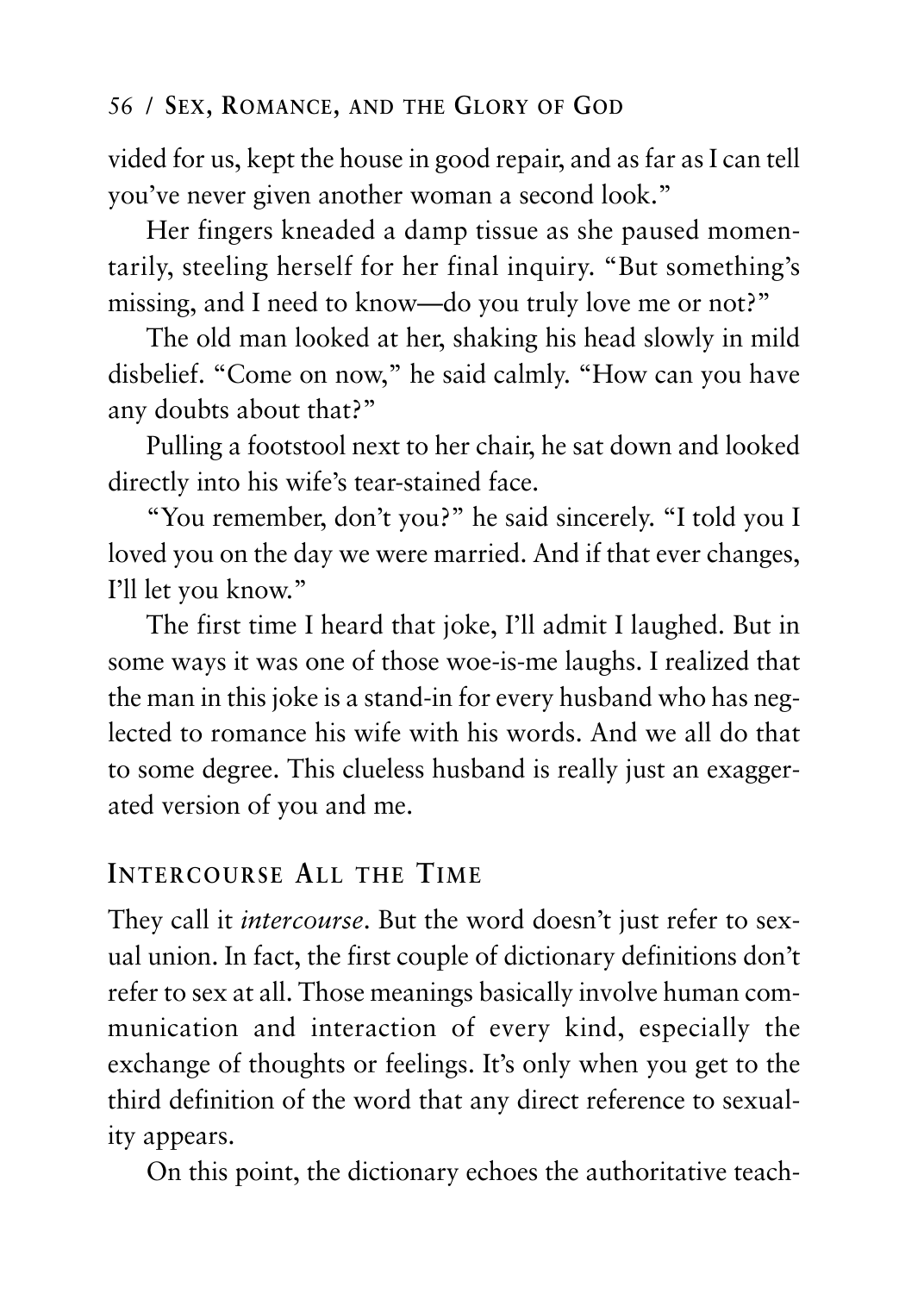ing of Scripture. A clear lesson from Solomon's Song is that speech and sex are intimately connected.

Duane Garrett writes of the lovers in the Song:

They relish their pleasure in each other not only with physical action, but with *carefully composed words* [emphasis added]. Love is, above all, a matter of the mind and heart and should be declared.

The lesson for the reader is that he or she needs to speak often and openly of his or her joy in the beloved, the spouse. This is, for many lovers, a far more embarrassing revelation of the self than anything that is done with the body. But it is precisely here that the biblical ideal of love is present—in the uniting of the bodies and hearts of the husband and wife in a bond that is as strong as death. Many homes would be happier if men and women would simply *speak* of their love for one another a little more often.<sup>6</sup>

I believe genuine romance, such as we find modeled in the Song, is meant to be a growing reality within every Christian marriage, not a dimming memory. And I am convinced that a key to consistent growth in romance is found in the regular use of "carefully composed words."

We communicate with words every day, don't we? Phone calls and voice mails, faxes and e-mails, instant messages, pager text messages, meetings and conversations, letters and memos words fill our existence. For many of us, our days revolve around giving and receiving short bursts of information, whether in person or through some form of technology. We couldn't function without it, and often the success of our careers largely depends on how good we are at coming up with words that communicate clearly, creatively, and with purpose.

So why do so many of us go home at the end of the work-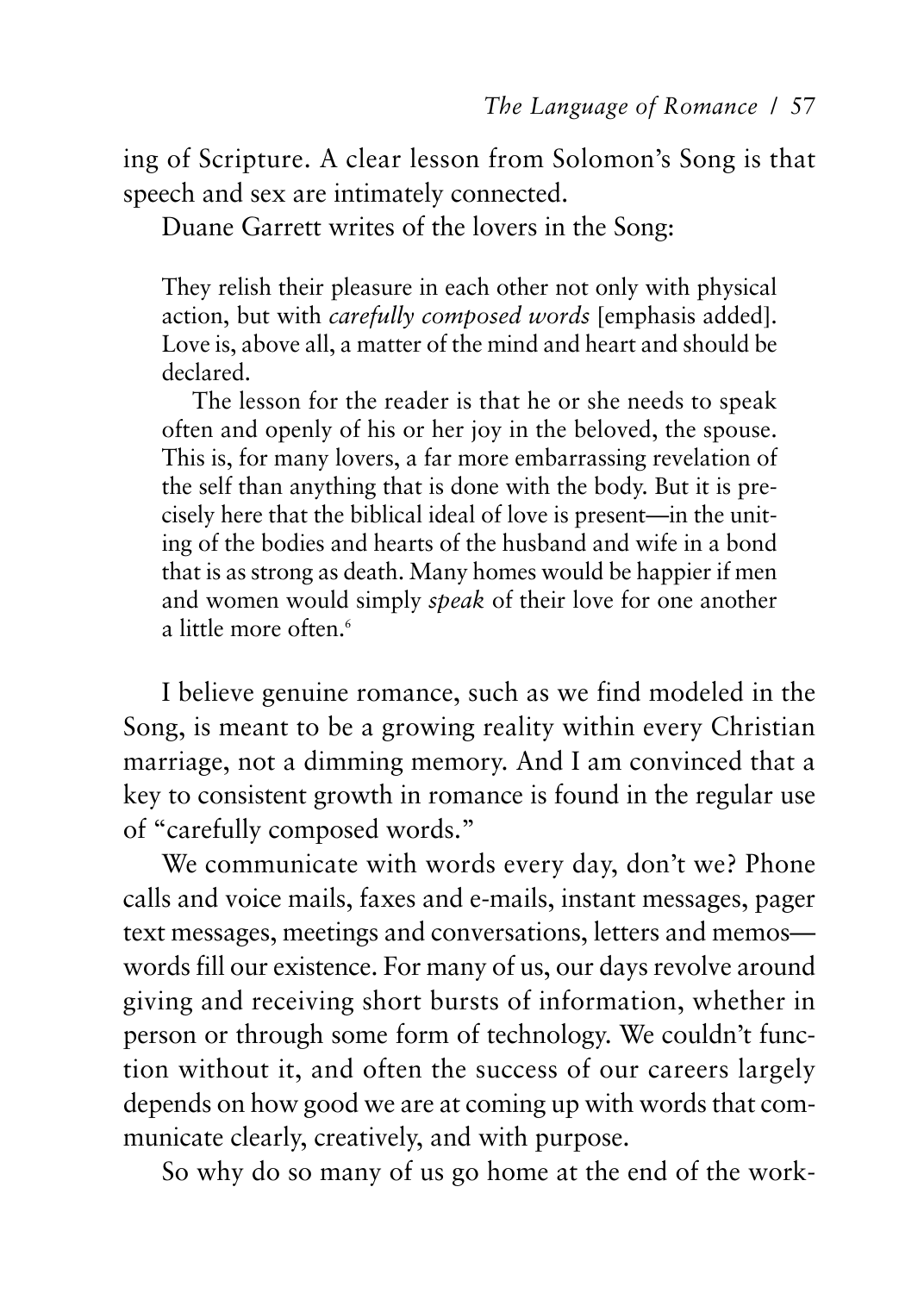day—home to our wife, the most important person in the world to us—and suddenly stop communicating clearly, creatively, and with purpose? It's no mystery. We can all be selfish and lazy. So let us heed Duane Garrett's words: We could have a happier home if we would simply verbalize our love for our wives even a little more often.

Husbands, it is our privilege, joy, and God-given responsibility to romance our wives . . . really romance our wives. As we look to this Song for guidance, we see that romance involves, at a minimum, communication and creativity.

I'll bet some of you are starting to wonder, "Hey, Mahaney, when is this book gonna get to the bedroom stuff? I thought this was about sex!"

Let me assure you . . . we've already started talking about sex.

You see, what we express toward our wives and how we behave toward our wives in the days and hours before we make love is actually far more important than what we do when the clothes come off. Based on my counseling experience as a pastor, I'd say most wives are well aware of this dynamic. They know that carefully composed words have great power to promote romance and marital intimacy. Many of us husbands, sad to say, don't have a clue.

Let me just test your memory here for a second. What is the sentence that represents the very heart of this book? Repeat after me:

## *Before you touch her body, touch her heart and mind.*

Everything I say to my wife teaches her something about how I value her. Every touch, every kiss on the cheek, every note and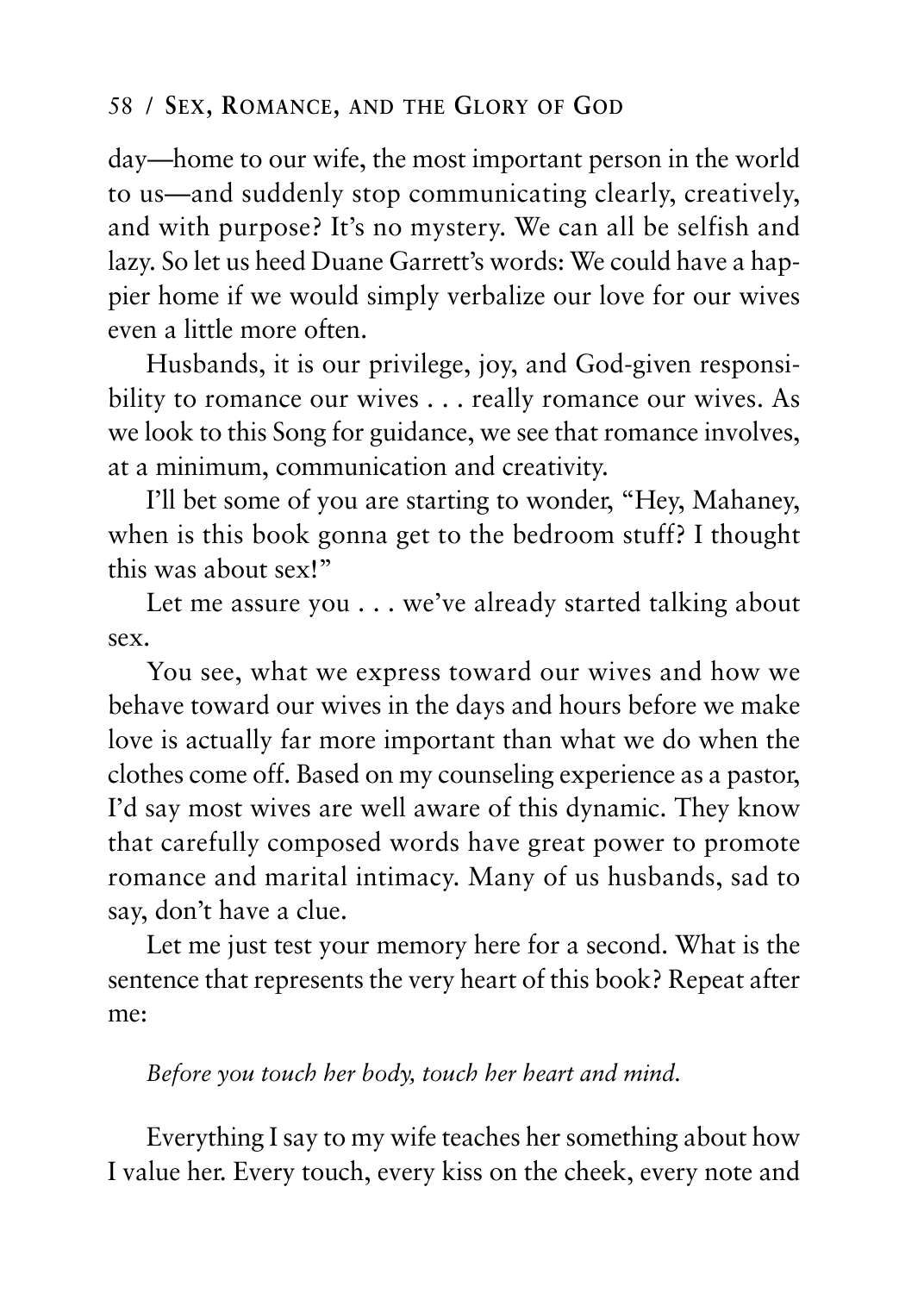gift, every brief phone call—as well as every act of selfish neglect—expresses something about my heart. When Carolyn and I are behind closed doors and locked in a passionate embrace, that moment is either enhanced or diminished by how well I have been leading in the area of loving communication.

So, to talk about romantic communication and creativity is not to delay talking about sex. It is to talk about what makes for the best sex.

Communication and sex are inseparable. It's not as though sex is one thing and communication is something else. Life doesn't divide into neat little compartments like that, especially when it comes to the oneness of marriage. It's all one thing.

It's all . . . intercourse.

## **CAREFULLY COMPOSED WORDS**

The Song of Solomon is a gift from God to help teach us about great sex—God-glorifying sex. Let's look at one of the most remarkable features of this book—how the lovers speak to one another. Solomon's Song contains the finest examples of carefully composed words I know of.

*(Him) How beautiful you are, my darling! Oh, how beautiful! Your eyes are doves.*

*(Her) How handsome you are, my lover! Oh, how charming! And our bed is verdant.*

1:15-16, NIV

*(Him) You have stolen my heart, my sister, my bride; you have stolen my heart with one glance of your eyes, with one jewel of your necklace. How delightful is your love, my sister, my bride! . . . You are a garden locked up, my sister, my bride; you are a spring enclosed, a sealed fountain. Your*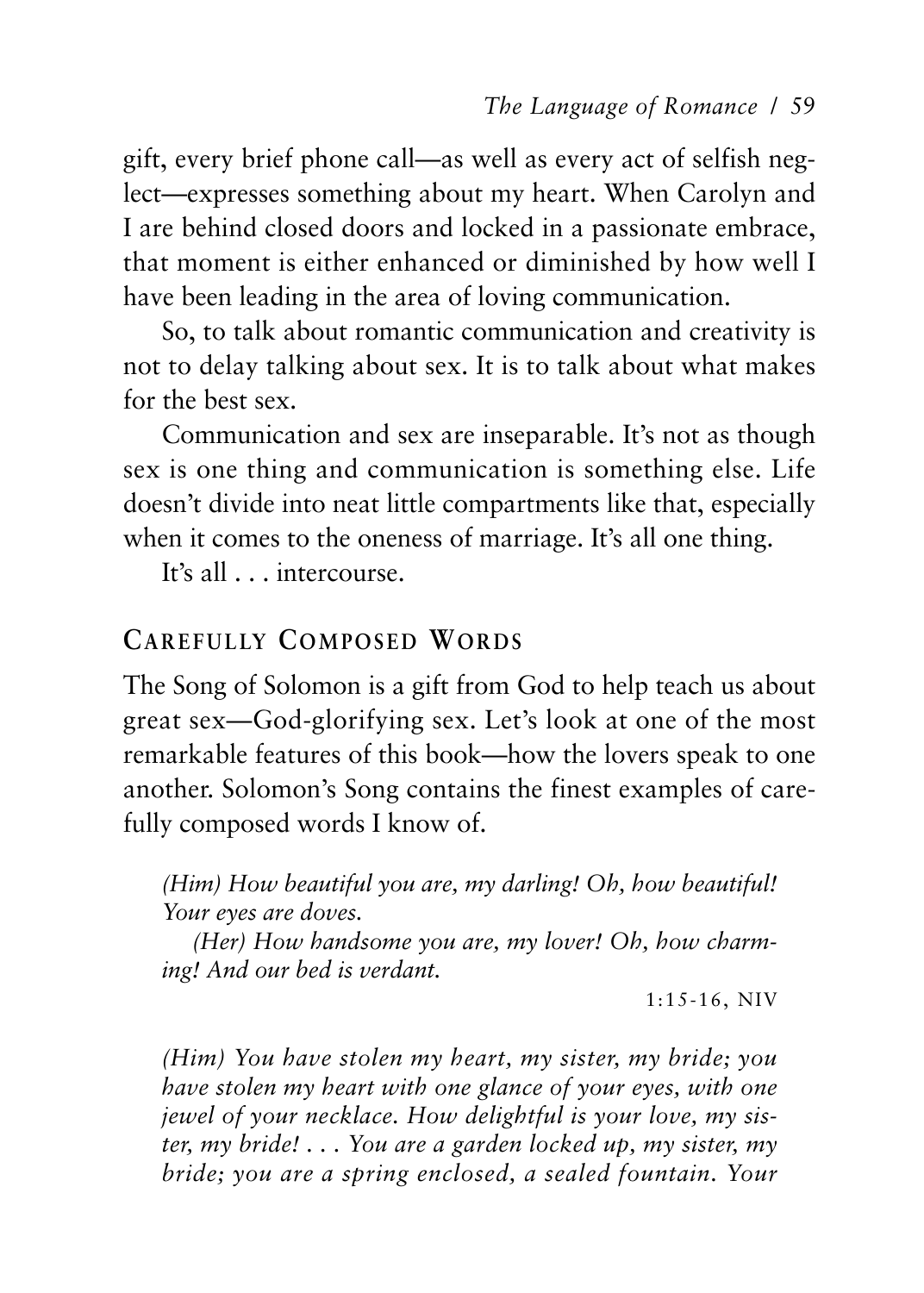*plants are an orchard of pomegranates with choice fruits. . . . You are a garden fountain, a well of flowing water streaming down from Lebanon.*

4:9-10, 12-13, 15, NIV

*(Her) At our door is every delicacy, both new and old, that I have stored up for you, my lover.*

7:13, NIV

This is miles away from simple chitchat. And it's definitely not about practicalities like kids, carpools, and church meetings. This is a category of communication set apart from the stuff of daily life, reserved for a unique and wonderful purpose. It is highly intentional, creative, provocative, erotic language. Its purpose is to arouse romantic passion—to inflame slowly and intentionally, all the while honoring and delighting one's spouse.

The whole book resonates with this sort of exotic, extravagant verbal foreplay between the lovers. Long before they begin to enjoy one another's bodies, they excite one another's minds with tender, creative speech. They model for us what it means to feel sexual passion and to articulate that passion. The language is highly poetic, romantically expressed, and exceptionally creative and imaginative. It is also unmistakably sexual.

This kind of talk, which would be divinely forbidden, scandalous, and deeply shameful in any other context, is encouraged and esteemed within marriage by Holy Scripture. Let's learn from this book of the Bible, perfectly inspired by the Holy Spirit, so that the words we say to our wives will create and cultivate romantic passion.

The best sex begins with romance, and the best romance begins with the kind of speech we read in the Song of Solomon. It begins with carefully composed words.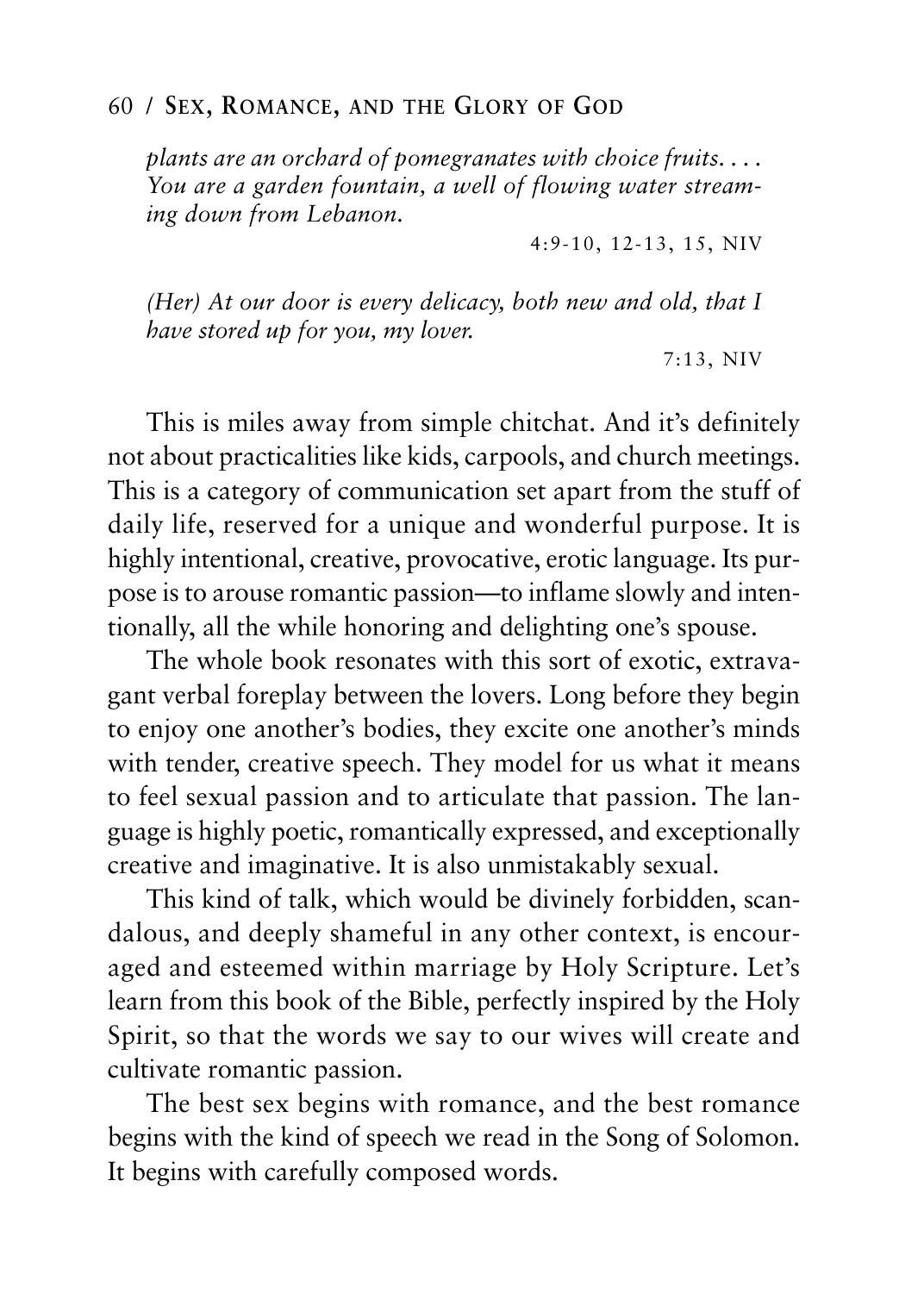## **CREATIVE COMPLIMENTS**

As we look at the language of these lovers, we quickly encounter a variety of expressions that, well, you just don't hear too much anymore. It's not merely that the language is poetic. It's a kind of poetry rooted in the Hebrew culture that existed a thousand years before Christ. Now, you and I don't normally speak in the idioms of ancient Near-Eastern poetry, and neither do our wives, and this has two implications for us.

First, to learn and properly apply the lessons of Solomon's Song, we need to examine what these odd-sounding phrases really mean. Here's an ideal example.

*Your neck is like an ivory tower. Your eyes are pools in Heshbon, by the gate of Bath-Rabbim. Your nose is like a tower of Lebanon, which looks toward Damascus.*

7:4

In the cultural context in which Solomon wrote, architectural allusions such as these were, without question, tender and heartfelt expressions of deep admiration for a woman's physical beauty. And that is how they would have been received.

Second, let's not make the big mistake of simply parroting such phrases. Remember, we're talking ancient poetry. Have you seen the fine print on some of those sports car commercials? "Closed track. Professional driver. Do not attempt." Lines like these should probably be labeled, "Near-Eastern idioms. Professional poet. Do not attempt."

So watch it, guys. If you try telling your wife that her nose is kind of like a big stone tower, it probably won't arouse the specific passions you had in mind. Recall that when Solomon wrote those lines, they were top-drawer compliments! In that day a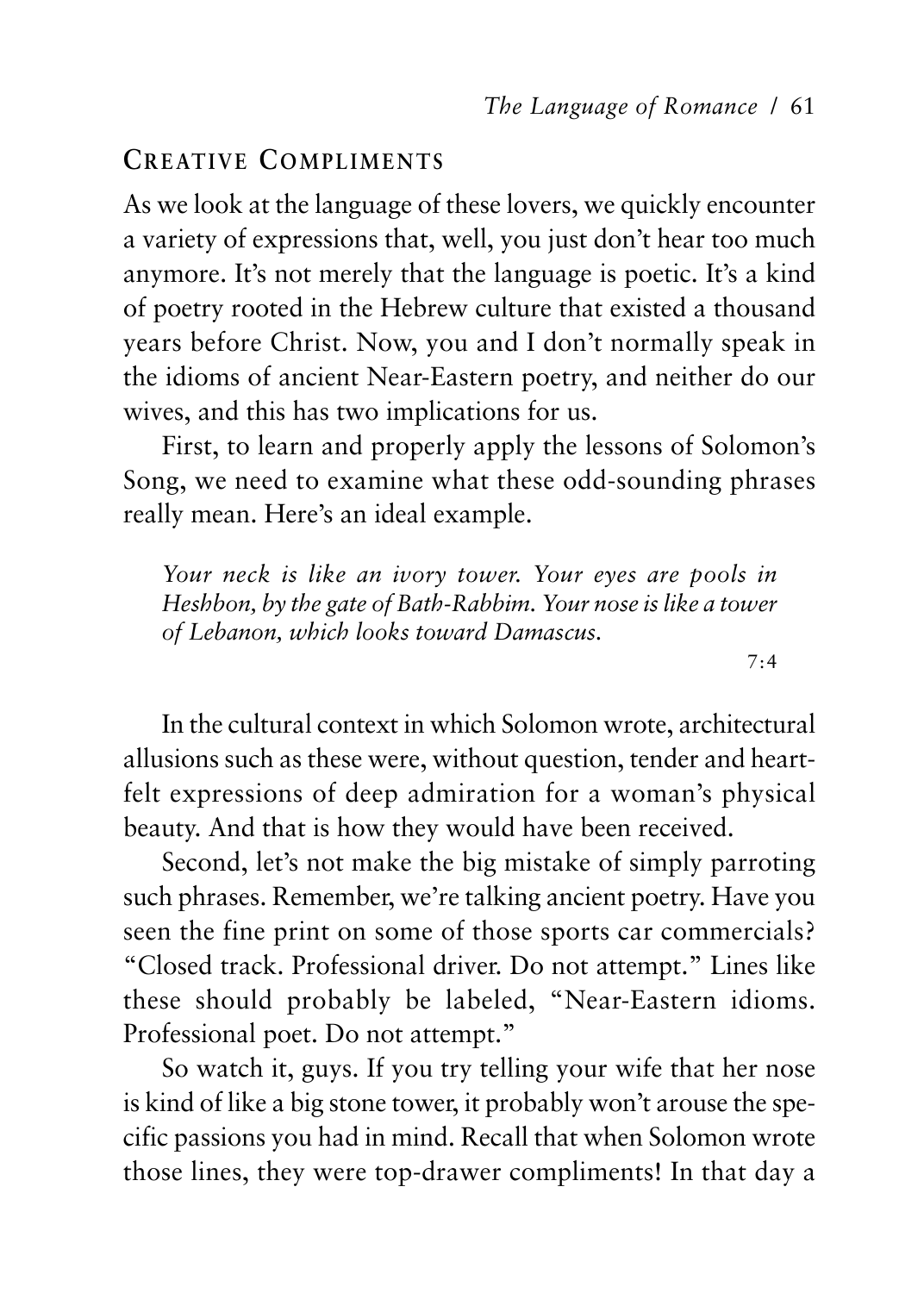woman hearing "your nose is like a tower of Lebanon" would have understood it as meaning something like, "Your nose is lovely, a feature perfectly suited to the rest of your face. It adorns your face the way a tower gives breadth and character to the horizon. It transforms and complements you wonderfully."

Let's look at some of the other phrases that the man uses in the Song.

He speaks to his beloved, saying,

*I liken you, my darling, to a mare harnessed to one of the chariots of Pharaoh.*

1:9, NIV

Notice how he begins: "my darling." This establishes a tone of tenderness and admiration right from the start. He then uses an analogy that today we can thoroughly misinterpret. In commenting on the use of the word "mare," one writer suggests that the woman must have had very large hips, suitable for childbearing. Another indicates she was no doubt a fast runner! But more accomplished scholarship reveals the beauty and the vibrant sexual overtones of this high compliment.

It seems that in Solomon's day mares were never used to pull the king's chariot. Only stallions were, and they were always hitched in pairs. But in this picture, a mare has been harnessed to the chariot alongside a stallion, and this puts the stallion into a frenzy of galloping sexual desire. So this analogy has nothing to do with comparing her to a horse. Instead, it declares the overwhelming sensual impact she makes upon him. Her very presence drives him wild!

Here is another magnificent passage, packed with carefully composed words and carrying a potently erotic intent.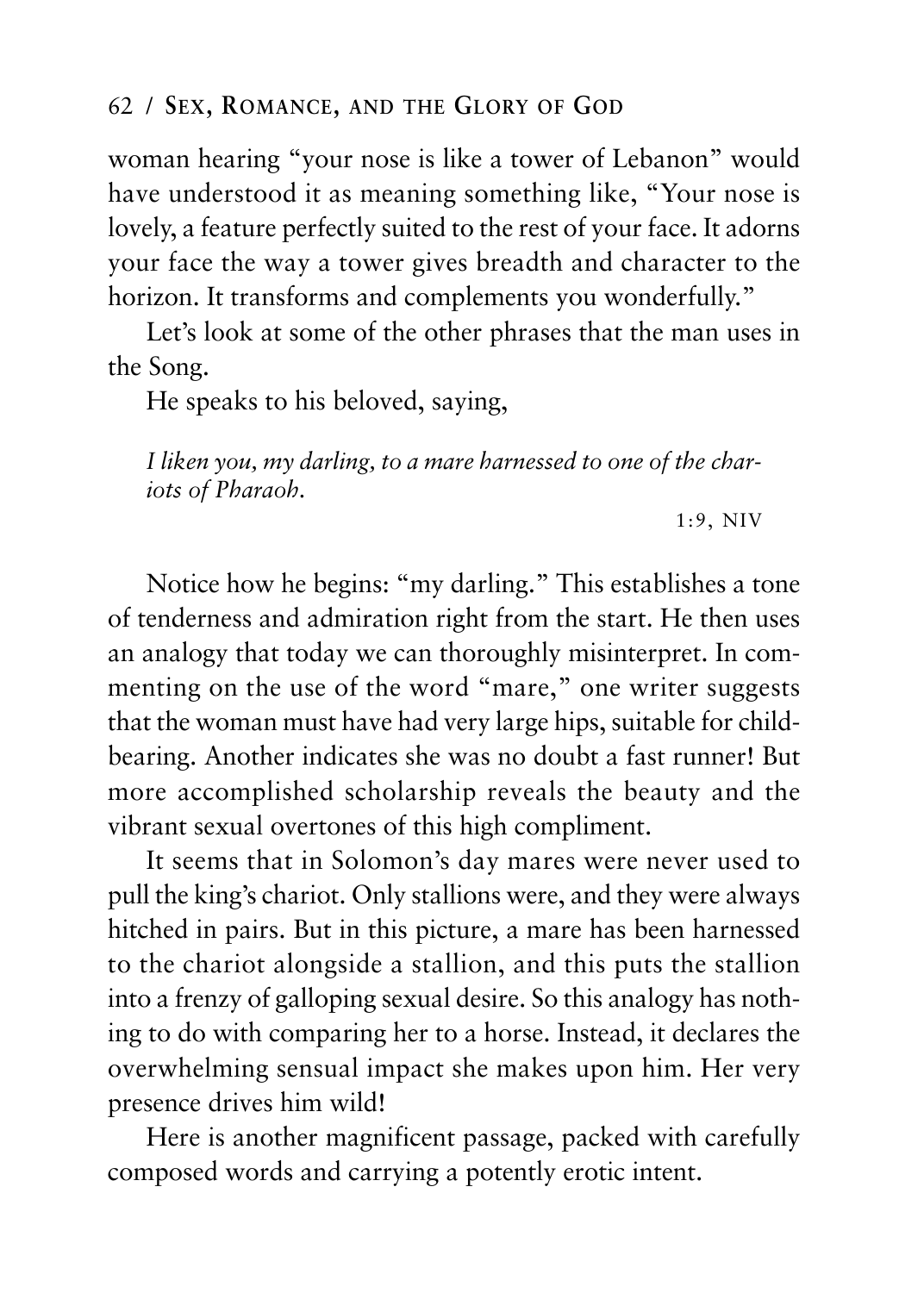*How beautiful you are, my darling! Oh, how beautiful! Your eyes behind your veil are doves. Your hair is like a flock of goats descending from Mount Gilead. Your teeth are like a flock of sheep just shorn, coming up from the washing. Each has its twin; not one of them is alone. Your lips are like a scarlet ribbon; your mouth is lovely. Your temples behind your veil are like the halves of a pomegranate. Your neck is like the tower of David, built with elegance; on it hang a thousand shields, all of them shields of warriors. Your two breasts are like two fawns, like twins of a gazelle that browse among the lilies. Until the day breaks and the shadows flee, I will go to the mountain of myrrh and to the hill of incense. All beautiful you are, my darling; there is no flaw in you.* 4:1-7, NIV

These verses begin with a declaration of the beauty of his beloved. But generalities are not enough for him, nor should they be for us. In this passage alone he praises eight different parts of her body, using clear and complimentary analogies. This evidences some serious creativity!

"Your *eyes* behind your veil are doves" speaks of her gentleness and tenderness. You see, he has studied her eyes. He has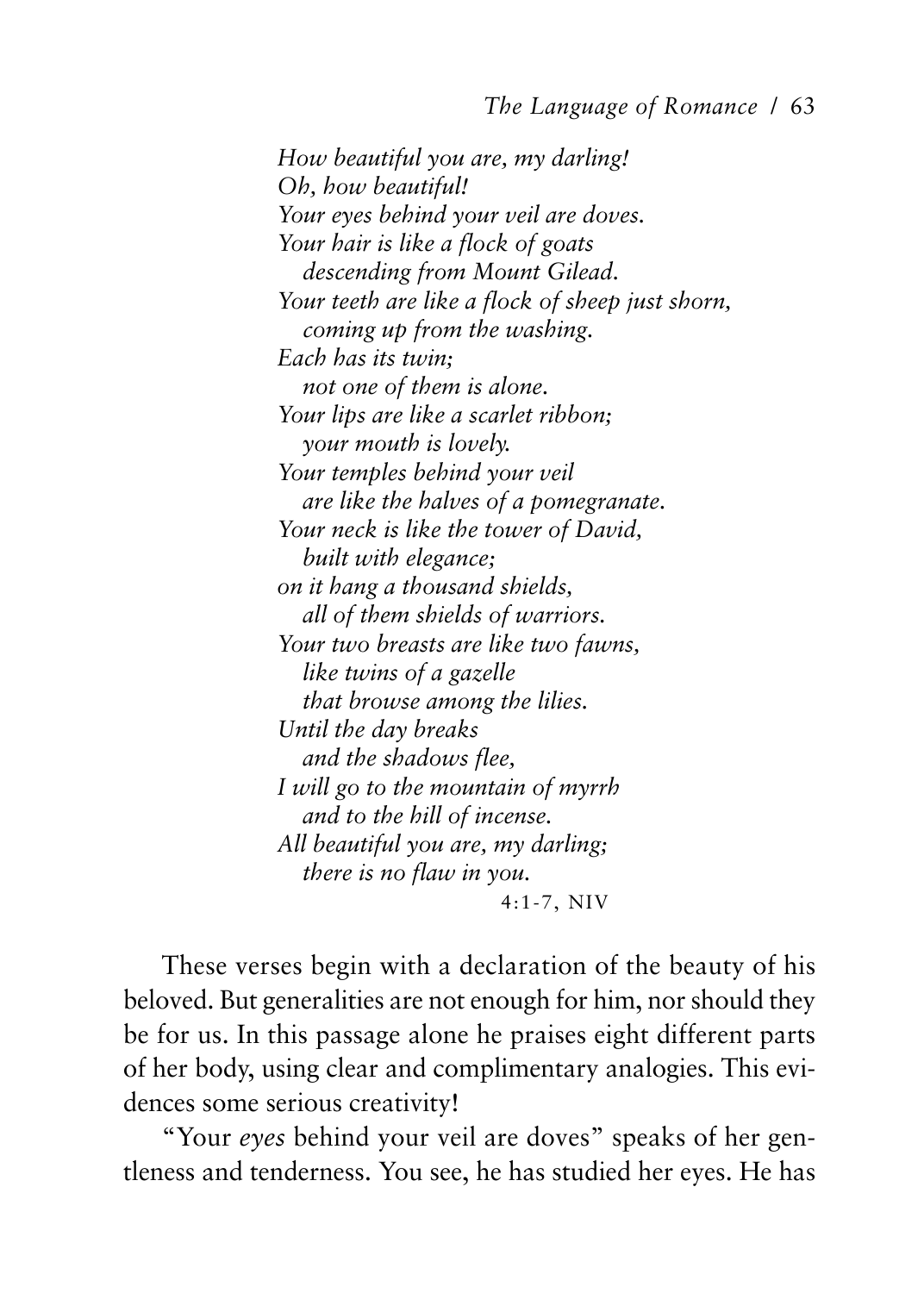thought about what he sees in them. And he has made an effort to express that to her in terms that will bring her joy.

In describing her *hair* as "a flock of goats descending from Mount Gilead," he evokes the image of a distant hill, completely covered with black-wooled goats moving toward its base; so the entire hill seems alive. In Solomon's day, this was thrilling, state-of-the-art special effects!

Her *teeth* are white and fresh, like newly shorn and bathed sheep that glisten in the sun. Better yet, "Each has its twin." In other words, no missing teeth! Three thousand years ago that was a big deal.

He goes on to praise in specific, compelling, poetic terms her *lips*, *mouth*, and *temples*. He compares her lips to a precious, beautiful fabric, and the Hebrew word he uses for her mouth suggests that he finds her very speech a thing of beauty. Her mouth reveals her heart, and part of her beauty lies in how she expresses herself. Take careful note, men, that these compliments are not merely physical. He is also finding opportunities to honor her for her godly character.

Gazing lower, he speaks in tender and radiant language of her *neck* and *breasts*. In comparing her neck to a royal tower bedecked with shields, he commends her for the elegance, dignity, and grandeur with which she carries herself. Then, considering her breasts, he declares with breathtaking delicacy and understatement his unmistakably erotic intentions.

He ends this love poem where he began, assuring her that in his eyes she is "all beautiful . . . there is no flaw in [her]." Perfection itself.

And note this well, gentlemen: Throughout the passages in which one lover describes the body of the other—for, as we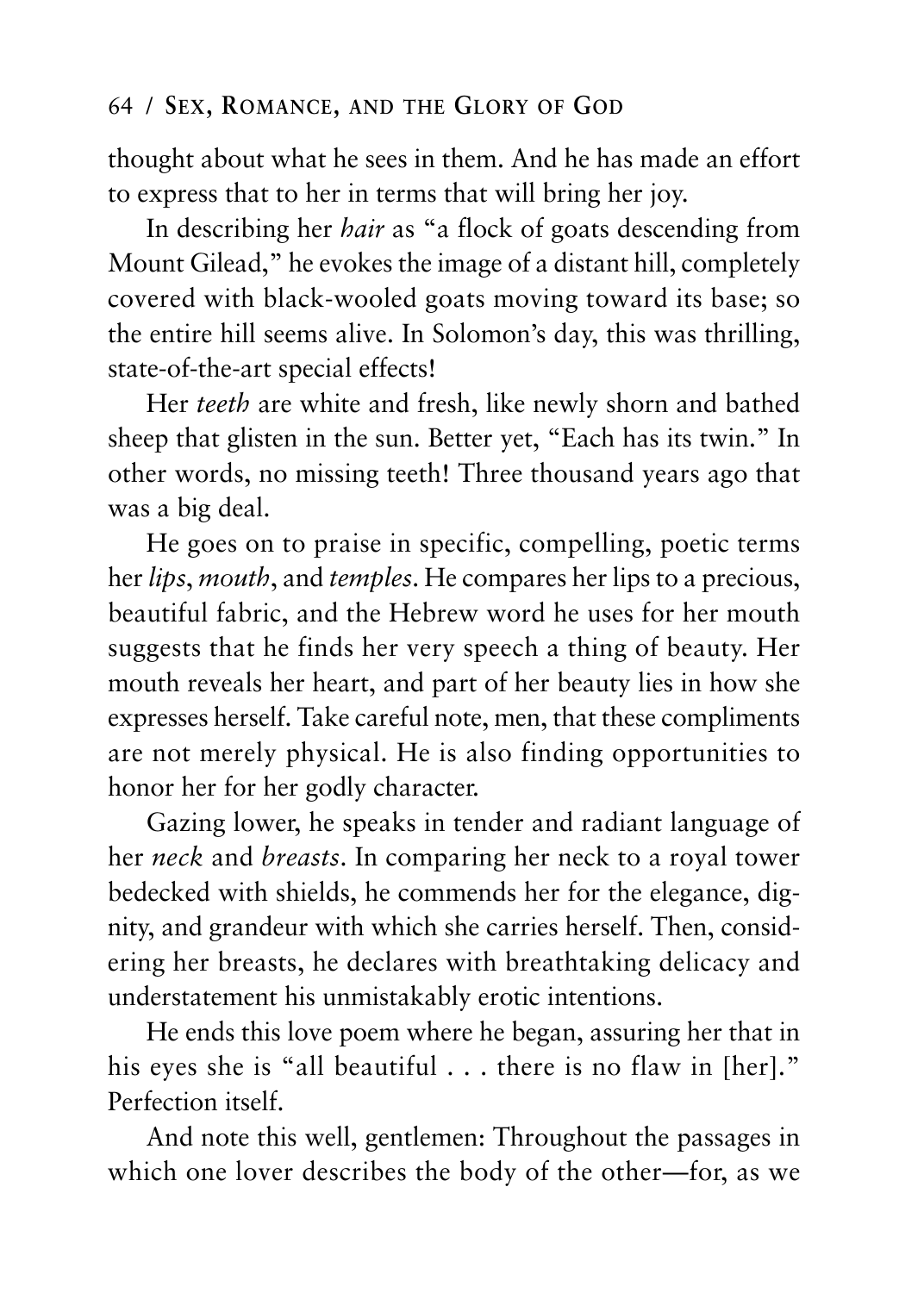shall see, the woman also compliments her man in no uncertain terms—there is both beauty and brilliance. In these phrases the most private emotions about the most intimate parts of the lover's body are expressed appropriately, romantically, erotically, and tastefully. There is no medical language, no crudeness, and no obscenity anywhere in the book. None. Every word is tender and sensual and carefully composed to produce appropriate and passionate arousal.

#### **INTENTIONAL EXAGGERATION**

In the man's description of his beloved, notice that we have very few clear statements of fact. We know she had no missing teeth—a real plus—but there's little else we can really quantify. The overall description we have of this woman is filtered almost exclusively through the man's impressions of her. He even goes so far as to call her flawless.

Now, is he lying? Is he flattering her? Does he need glasses? Not at all.

He is not describing so much what she looks like, but how he feels about her. There is a huge difference.

Many Christian husbands and wives have been so deeply influenced by the fashion industry that they find it a challenge to really understand these descriptions. To a certain extent we have been conformed to this world, and that compromises our ability to understand truth clearly. When we read these statements, we make the error of applying them culturally, not biblically. But as romance is biblically cultivated, these really can be very apt and accurate descriptions.

When the man says, "All beautiful you are, my darling; there is no flaw in you" (4:7, NIV), and when he calls her, "my per-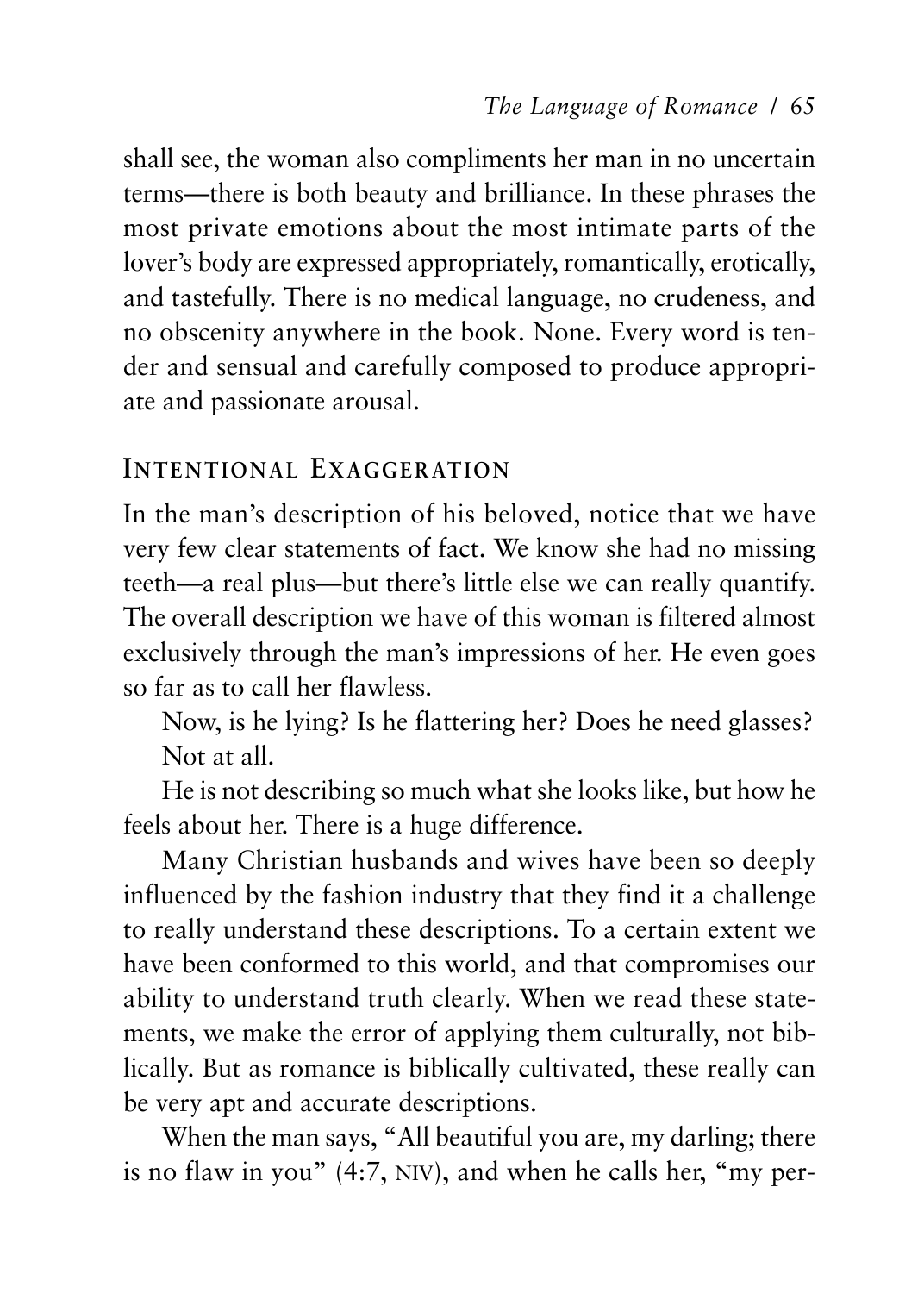fect one" (6:9), what's going on is very clear. He is lavishing high praises upon his beloved in an effort to communicate her effect on him. These are expressions of his heartfelt evaluation of her. They are not based on cultural criteria. Others may not share his assessment of her beauty, but he doesn't care. This is how he sees her, and together they rejoice in that assessment.

The same is true of the woman's view of her man.

*My lover is radiant and ruddy, outstanding among ten thousand. His head is purest gold; his hair is wavy and black as a raven. His eyes are like doves by the water streams, washed in milk, mounted like jewels. His cheeks are like beds of spice yielding perfume. His lips are like lilies dripping with myrrh. His arms are rods of gold set with chrysolite. His body is like polished ivory decorated with sapphires. His legs are pillars of marble set on bases of pure gold. His appearance is like Lebanon, choice as its cedars. His mouth is sweetness itself; he is altogether lovely. This is my lover, this is my friend, O daughters of Jerusalem.* 5:10-16, NIV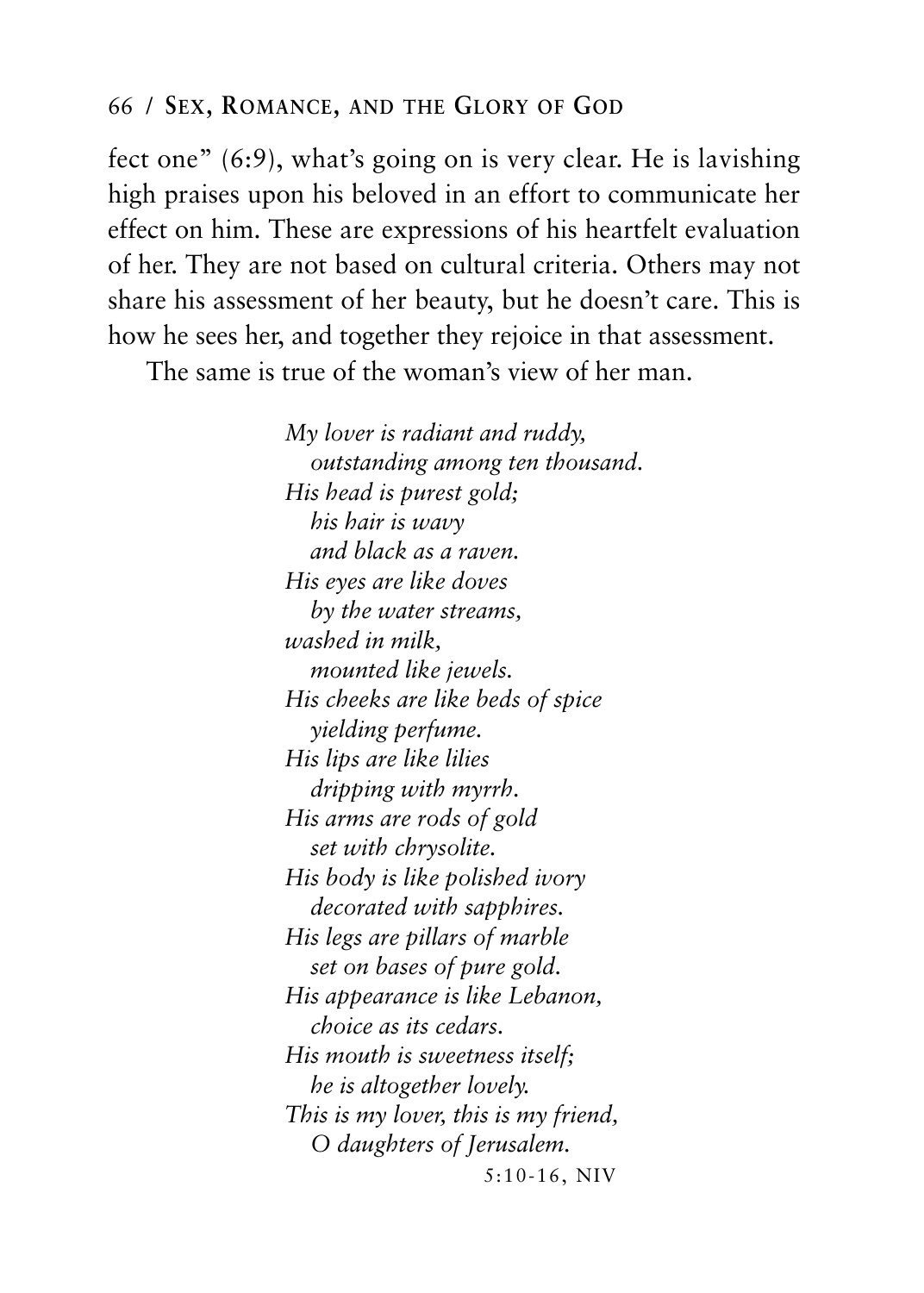Here is a description that few men could ever hope to deserve. Yet these are statements of integrity because they represent her personal assessment of him, an assessment informed by her exclusive, passionate love for him.

This is simply how she feels about him. An objective description is clearly not the point! These are carefully composed words that convey to him her estimation of his value. What she was getting at is something like this:

*Radiant*—there is a joy and an inner contentment that shines through his face.

*Ruddy*—he is manly and masculine.

*Outstanding*—place him in the midst of ten thousand others and she can quickly pick him out, for in her eyes he has no rivals.

*Head, hair, eyes*, *cheeks*—she loves to look upon him. Not primarily because of his objective physical features, but because of what he means to her.

*Lips* and *mouth*—his speech is lovely (although this also means that she greatly enjoys his kisses).

*Arms*, *body*, *legs*, *appearance*—he is her man, solid and firm, like a range of mountains.

Finally, she ends her praise with this: "He is altogether lovely. This is my lover, this is my friend, O daughters of Jerusalem." With this triumphant declaration she invites all the daughters of Jerusalem to agree with her. We're invited to agree with her too.

Is she concerned that anyone might hold a different opinion? Not at all, for who would argue? This is how she feels! Some may criticize her objectivity or precision, but even as they do, they will envy the depth of love she enjoys and will find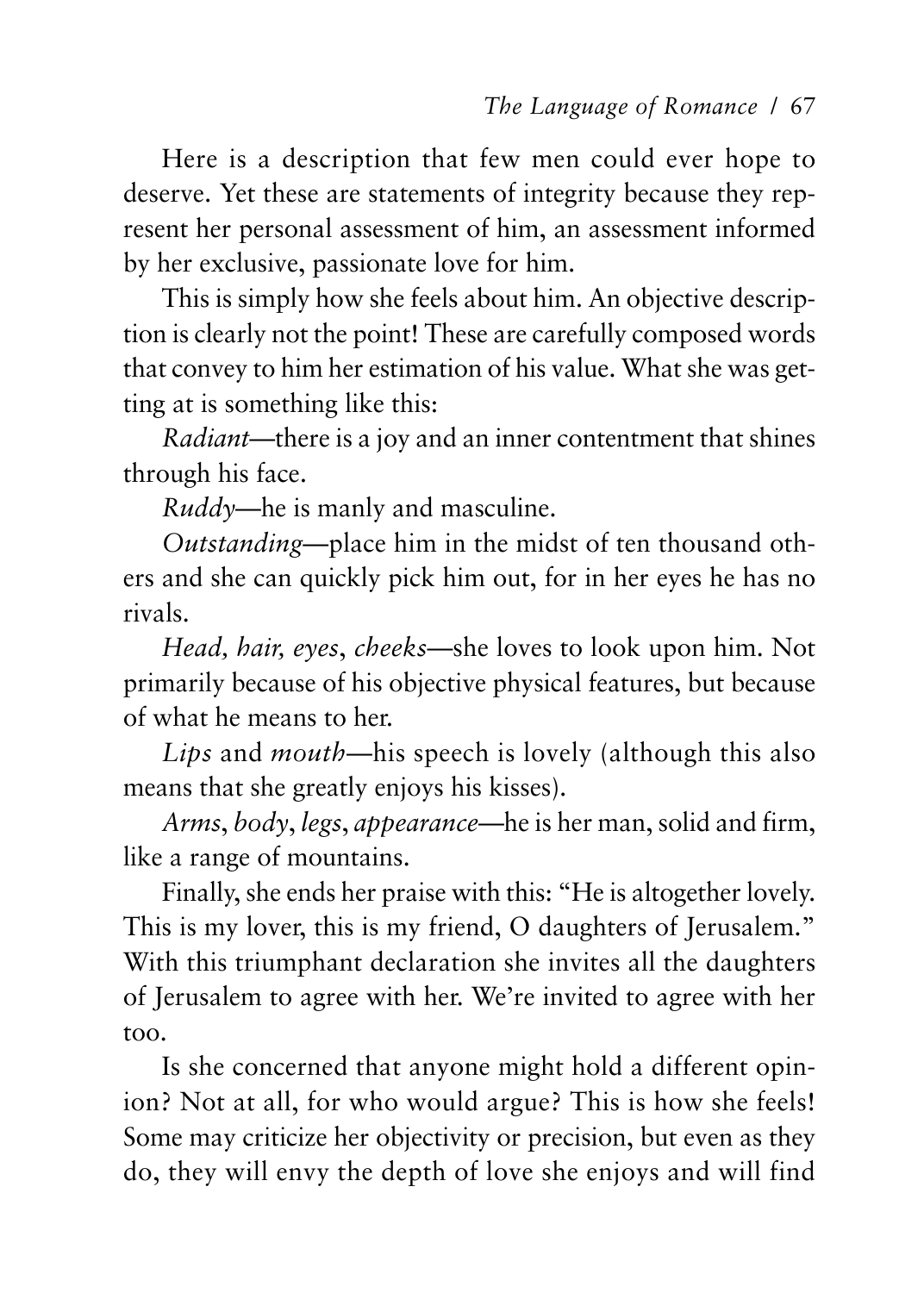themselves, by contrast, far poorer than this woman and her lover.

What we see in these compliments is simply a purified and well-articulated form of something universally common to lovers. You *should* be special in her eyes, just as she should be special to you—uniquely special, outrageously special, with a value far above that of any other person, a value that others might even see as "inaccurate."

Believe me, guys, how my wife describes me bears little or no resemblance to how my male friends describe me. (Just one example: After teaching on this material a few years ago, a friend and fellow pastor walked up to me after the message, glanced at my bald pate, and said, "Your head reminds me of the Jefferson Memorial.")

This is all as it should be. There is a marked difference between emotional descriptions of one's beloved and the kind of description you'd give a friend to help him pick up someone at the airport. Let's not confuse the two. A man may say to his wife, "My darling, you are five feet seven, of medium build, with a birth mark on your left shoulder blade, and you are mildly allergic to shellfish." In this he may be entirely accurate, but he will not be telling her how much she means to him. And he certainly won't be adding fuel to the fires of romance.

## **LEARNING THE LANGUAGE**

In the Song of Solomon, God provides numerous illustrations of provocative and erotic speech. This is how we should speak *to* our wives *about* our wives.

Some of us husbands, tragically, are a little like the guy at the beginning of this chapter who thought that uttering "I love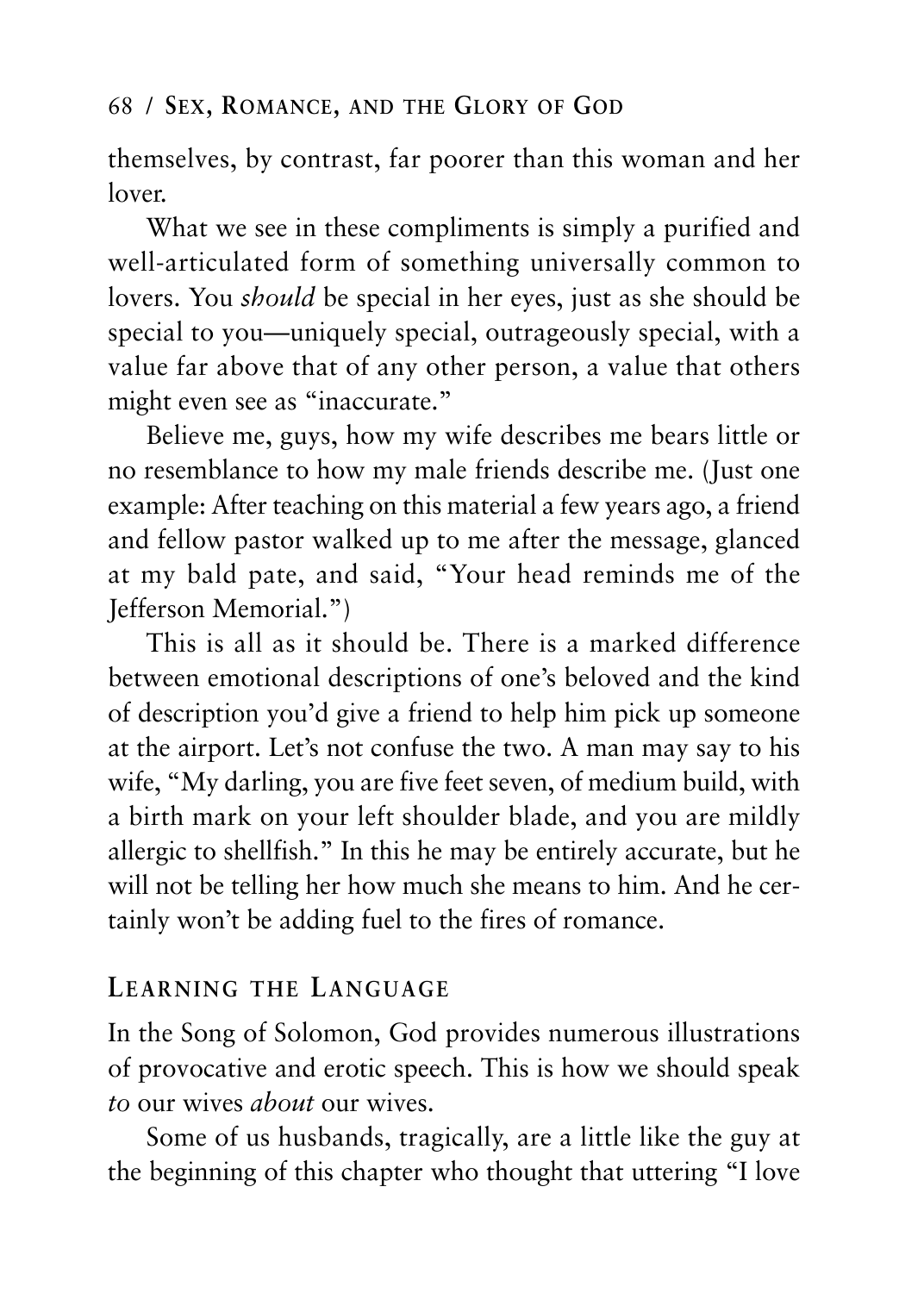you" once every half century or so was probably about enough. Others of us imagine we're doing OK if now and then we say, "That dress looks nice on you, dear" or "Hey, are those new earrings?" But I trust we're all seeing from Scripture that the standard is far, far higher.

There is obviously a huge difference between carefully composed words of romance and "Hey, that dress looks nice on you." By all means tell her when you think she looks nice, but recognize the world of difference between a simple compliment (however sincere) and phrases describing your appreciation and passion for her.

But I can hear you now. "C. J., if I can't quote Solomon, how do I generate my own carefully composed words? I'm not a poet. I'm not Shakespeare. I don't even like poetry."

Well, neither am I. Where I grew up, if a guy revealed that he was interested in anything vaguely poetic, he would be beaten up. Poetry was, by definition, effeminate and revolting. Real guys played sports. We talked about sports, and we read sports—not poetry, and definitely not Shakespeare.

Just a few years ago, in fact, out of arrogance and deep ignorance I said in passing from the pulpit, "Shakespeare was a bum." One horrified literature teacher in our church very kindly offered to enlighten me. A little while later I spent an evening with a group of friends, including that teacher, watching a video of *Henry V*. As I watched, I came to understand something: It was really me who was the bum. Here was highly poetic speech, which I had once scorned, but it was incredibly powerful stuff, and not effeminate in the least.

Solomon, too, was definitely masculine. Far from scorning carefully composed words, I should accept the lesson of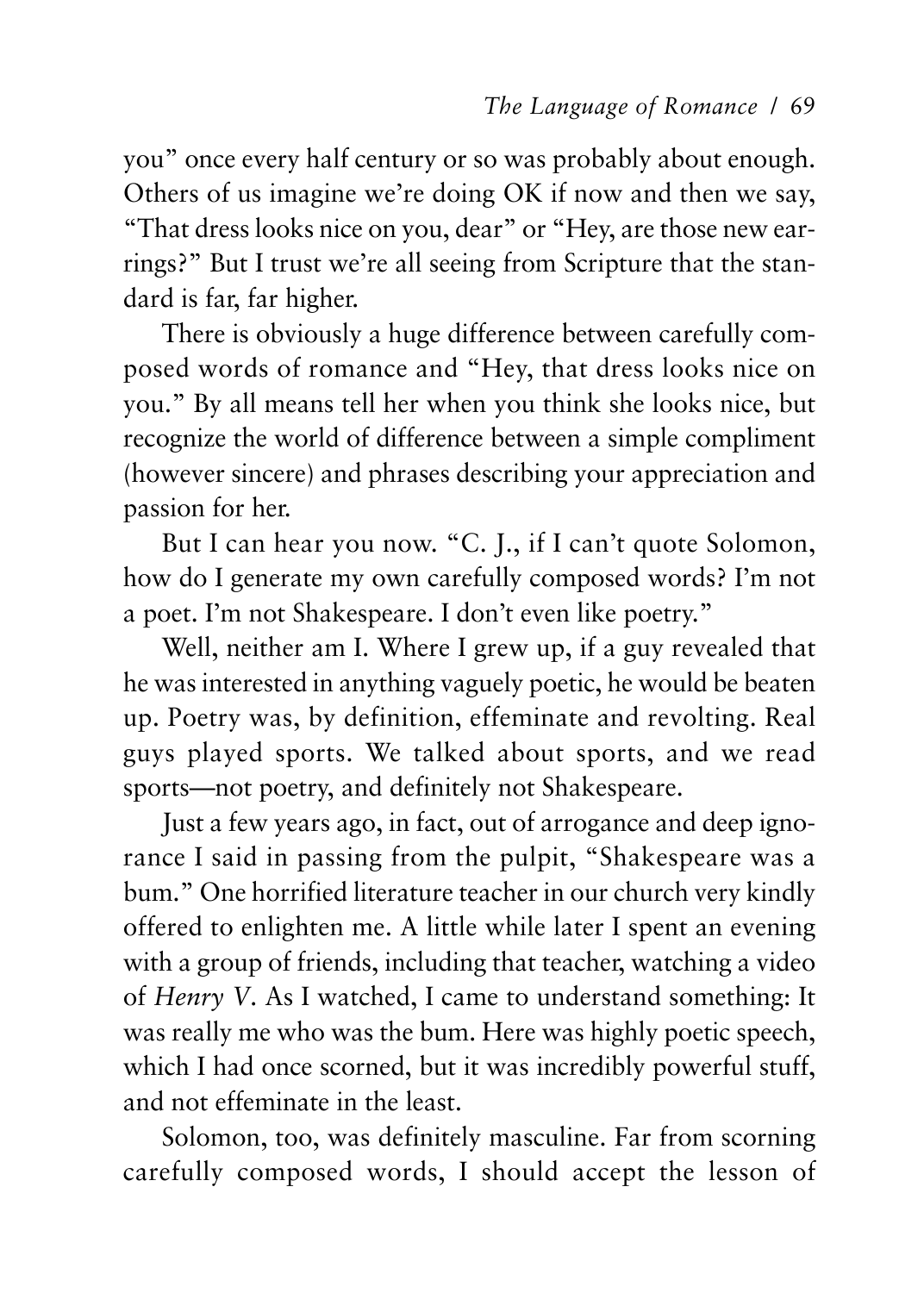Solomon's Song and learn how to use them. Poetic language is a gift from God that can help me promote godly romance with my wife!

So let's try to bring this home a little. How many times in the past week or month have you spoken to your wife in ways that she found to be romantically and perhaps erotically arousing?

Now, what would hold you back from doing this on a regular basis? What are the issues in your own heart that would prevent you?

Let's try a few on for size. Maybe one of them will fit you. *"I'm not sure it really matters to her."*

Wrong. Remember: Thanks be to God, our wives aren't wired like men. The spoken word can be as alluring, provocative, and enticing to your wife as any visual stimulation you experience with her.

*"I don't think I can come up with anything creative."*

It might not be the easiest thing you've ever done. But if you will humble yourself and ask him for it, God is eager to give you that simple but effective phrase to say to your wife. The first such phrase will begin to break down the barriers of pride and self-absorption that hinder you. The second phrase will be easier. Then you're on your way.

*"It just seems silly."*

But it doesn't have to. Discover what's genuine and works for you and your wife. Again, don't let the poetry aspect turn you off. What sort of language appeals to both of you and comes naturally?

God wants you, as a Christian husband, to carefully compose words that communicate your appreciation, affections, and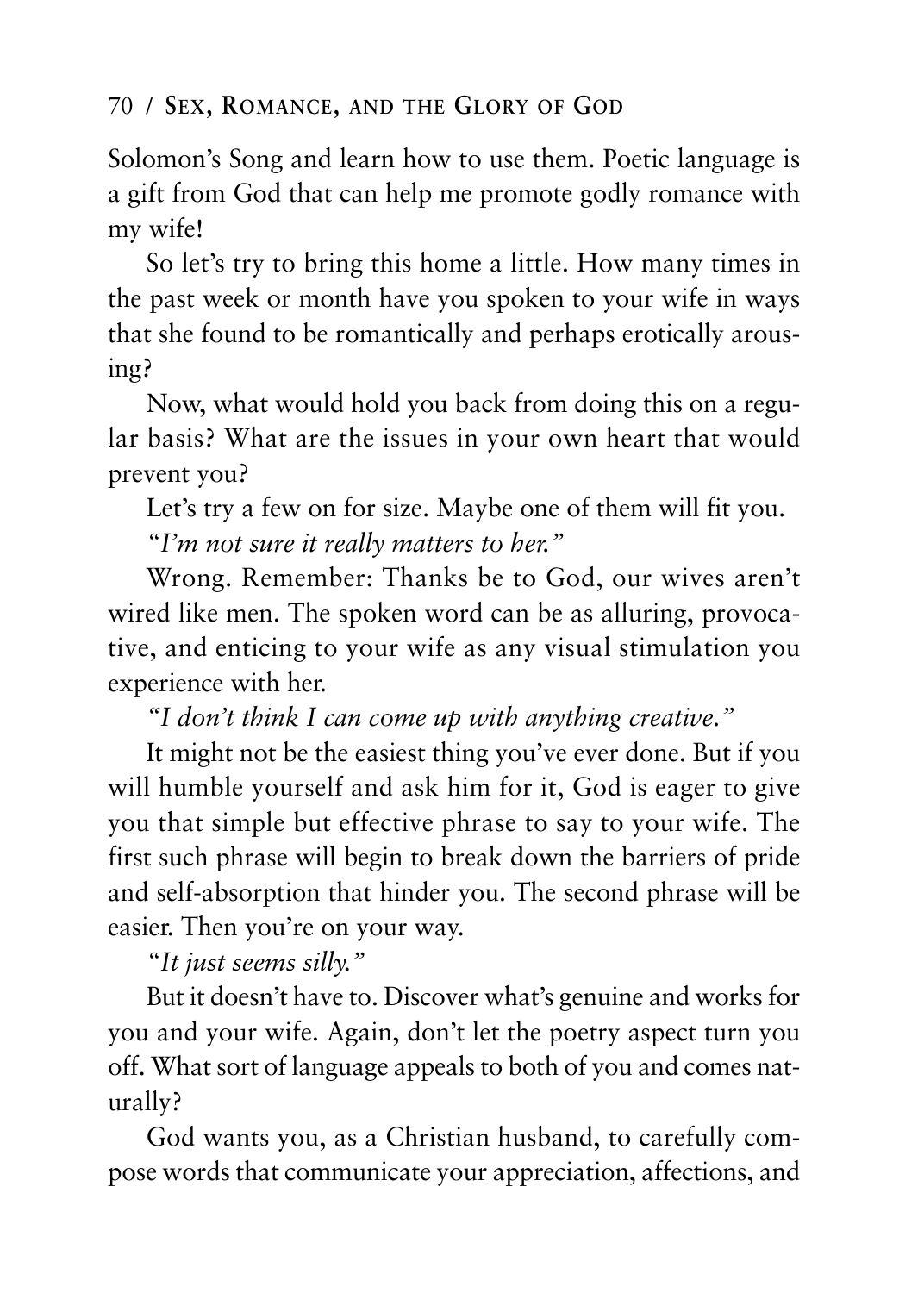passions for your wife, and he will help you do it in a way that is meaningful to her. It doesn't have to rhyme. It doesn't even have to be beautiful. It just has to connect in a way that affects her uniquely.

After I taught this material in our church, one man showed me a line he had written: "Honey, to me, you are like freshly shucked corn in a trough surrounded by hungry hogs."

Now, this didn't quite fit my cultural background, but I was immediately able to encourage him. "If your wife is romanced by this, fantastic! If this speaks her language and encourages her and helps her understand your passion for her, then Solomon would be very pleased with you."

The point is, guys, you don't need to be a Shakespeare or a Solomon. You don't need to imitate some specific style. But you should definitely follow the example given to us in the Song by carefully composing words of a romantic and erotically suggestive nature that will express your love for your wife. As you do this, you and she will be drawn into a deeper and more satisfying relationship.

What changes, even something small, can you make *this week* to begin cultivating and expressing your passion for your wife?

Now, some of you may be more comfortable, creative, and effective when you communicate in written form. By all means, do so! But however you do it, I think you'll find that after a little practice with carefully composed words, they will begin to come more easily. As you build the habit of delighting your wife with your words, the phrases will become more spontaneous.

Recently Carolyn and I were in a mall while on vacation. We intentionally separated for a while, and as the time drew near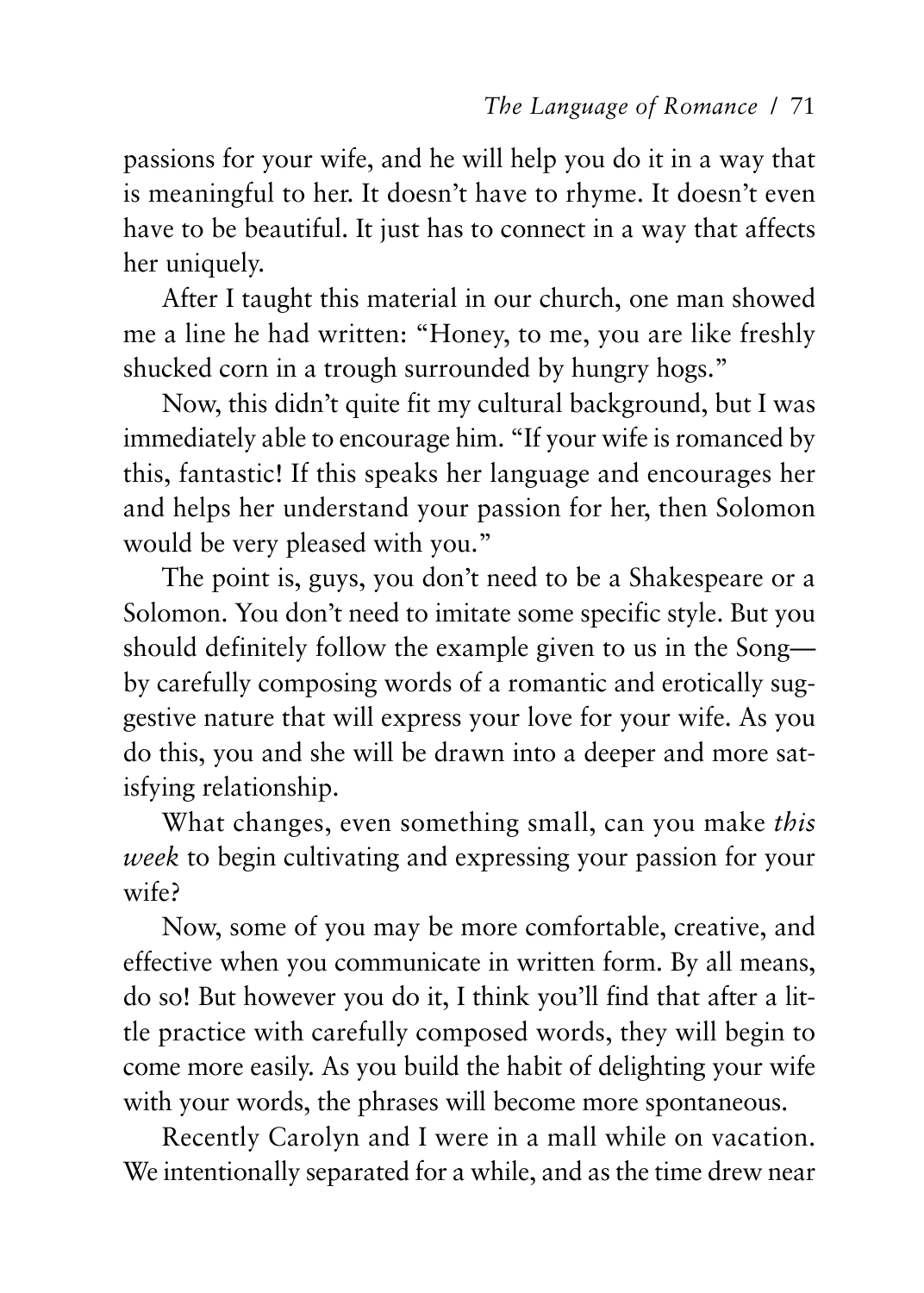for us to meet up again, I began searching the crowds for her. Finally I caught sight of her. She approached, and I embraced her. I said, "Love, I just want you to know that whenever I'm searching for you in a crowd, you are the only one who appears to me in color. The rest of the world is black-and-white to me."

These spontaneous words didn't come from any unique gifting in me. I think they were inspired by my study of the Song of Solomon. Words like these are far more effective than "Hey, uh . . . you look nice." So believe me, God is eager to help you grow in this area. That's why there's hope for every husband. Even those who call Shakespeare a bum.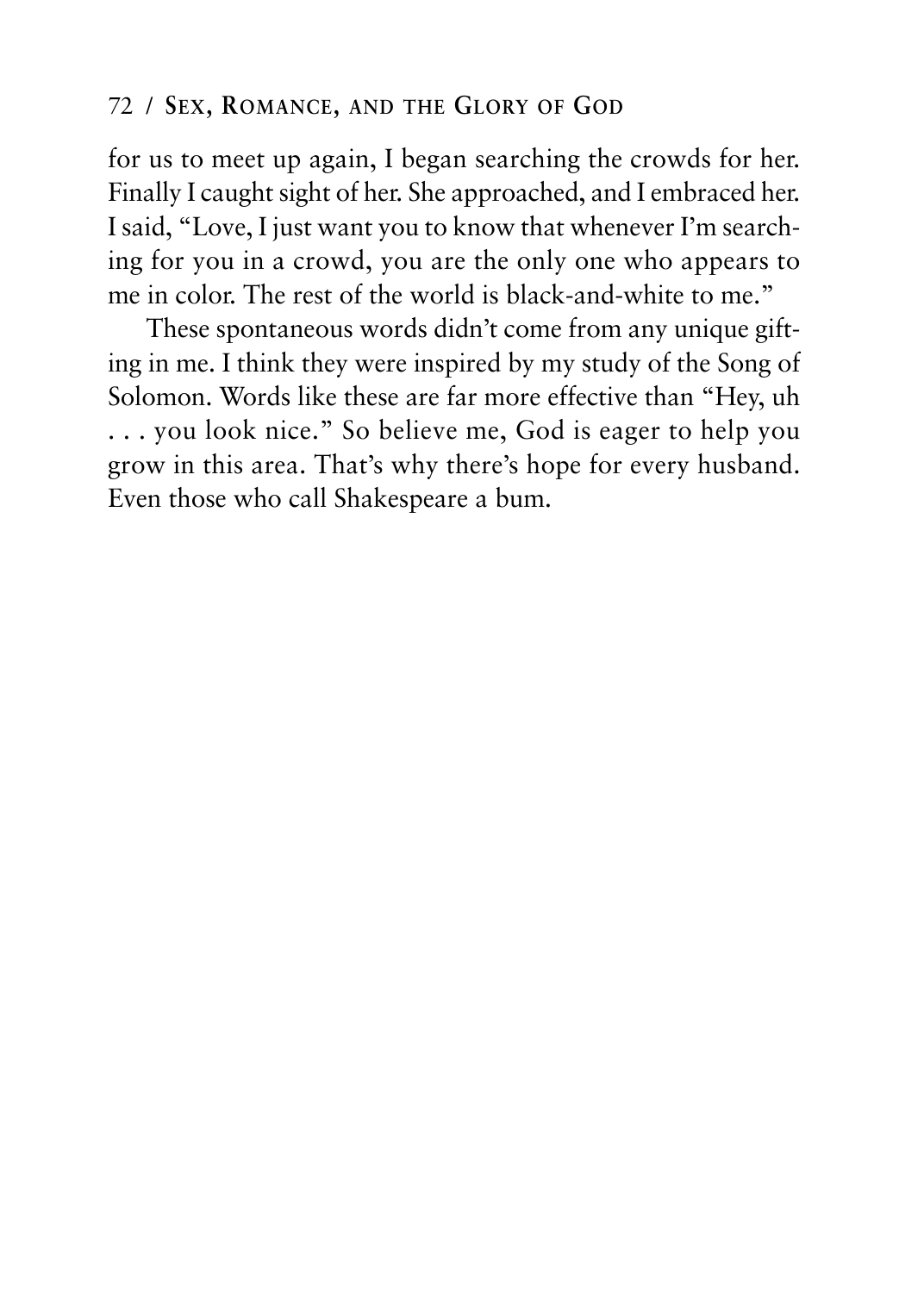#### CHAPTER SIX

# **THE GIFT OF MARITAL INTIMACY**

*A Holy Immersion in Erotic Joy*

Well here it is, gentlemen. Just what you've been waiting for. You've made it to the sex chapter. I hope each one of you has paid close attention to chapters 1—5. But if not—if you've been skimming up to this point, or if you're not serious about studying your wife and planning how to love her better—please don't kid yourself. If you take that approach, this chapter can't offer you any lasting benefits. The Bible's instruction in marital intimacy is a package deal. The key to effectively and erotically touching her body is first to touch her heart and mind.

But I'm going to assume you're ready . . . So let's get started.

Marriages that are full of rich, exciting, God-glorifying sex are marriages in which husband and wife are clear on some of the basic truths about sex and marriage.

For example, where did sexual desire come from? Easy question. It came from the mind of God as part of his plan for creation.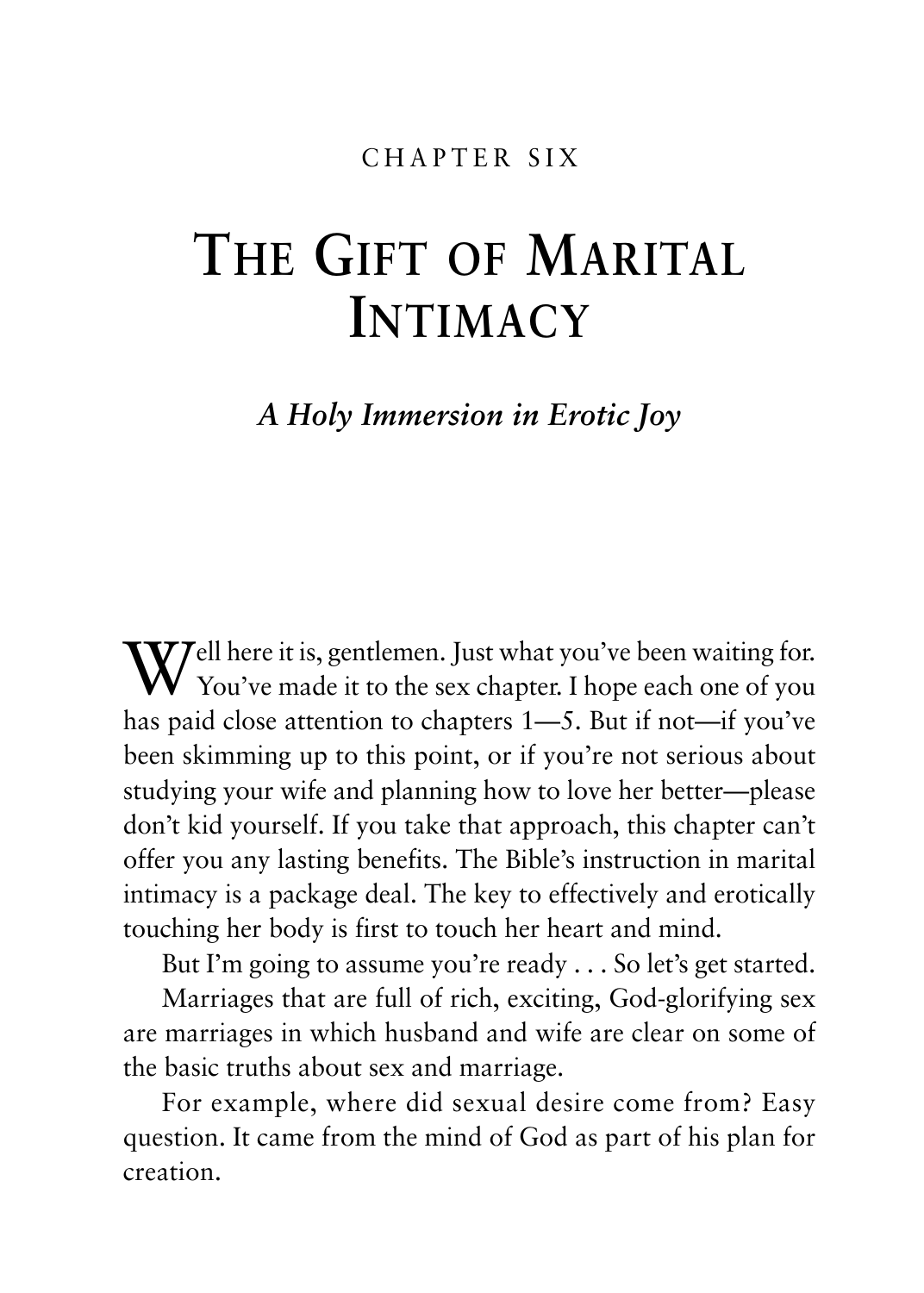So what is sex anyway? This is a very important question that can appear to be just a really dumb question.

Sex is a gift from God, a gift to be enjoyed by a man and a woman exclusively within marriage. It's meant to accomplish several key purposes: union . . . intimacy . . . comfort, pleasure, and play . . . creation of life . . . protection from sexual temptation. Sexual intercourse, and those wonderfully intense passions it brings about, are designed to help man and wife form a relational bond of unique, unparalleled richness. When these divine purposes are experienced and fulfilled, they bring much glory to God.

"Sex as God designed it," writes Daniel Akin, "is good, exciting, intoxicating, powerful, living, and unifying. . . . The 'one-flesh' relationship is the most intense, physical intimacy and the deepest, spiritual unity possible between a husband and wife."7

Dr. Akin raises an excellent point. Should lovemaking within marriage be considered a fundamentally spiritual activity? I believe the answer is an unqualified yes.

Is there a case to be made from Scripture that lovemaking is in any way less important to a marriage than praying together, studying the Bible together, or even attending church together? I don't think so.

I agree with Tom Gledhill, who in his fine commentary on the Song of Songs relishes God's gift of married sexuality and expresses himself with a surprising and (from my perspective) refreshing candor that's entirely appropriate to this unique topic.

This unabashed reveling in creatureliness must not be cramped by thoughts that it is all somehow beneath our dignity, and that we would be better praying than making love. For this is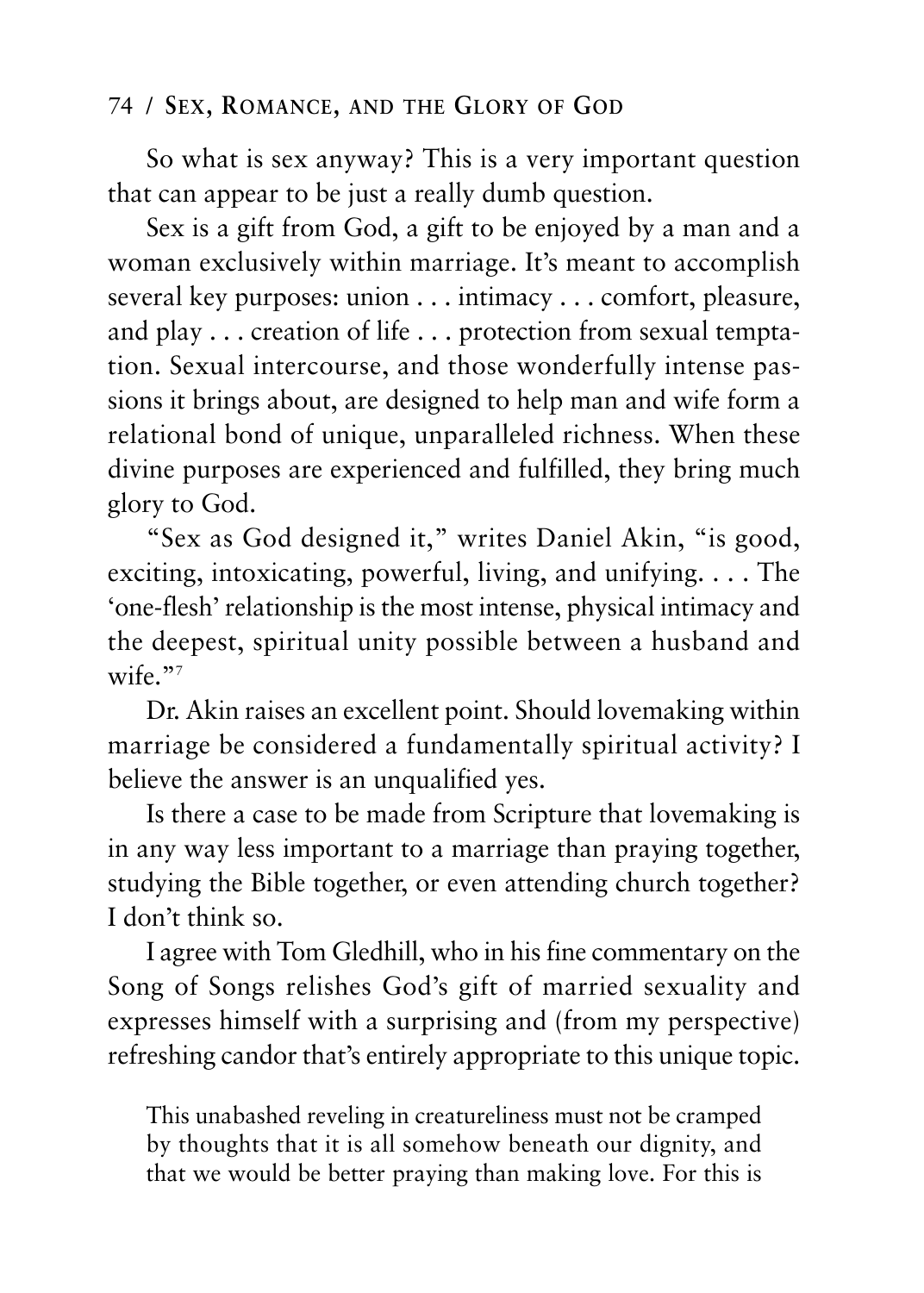a false dichotomy that must be banished forever. We do not need to sanctify an entirely natural act by having simultaneous spiritual thoughts about God [while] in our spouse's arms. [Passionate lovemaking is] part of the God-given natural order of things.<sup>8</sup>

(Now there's a scholar who hurries home from the library!) It is regrettable that when it comes to sex, secular culture sees Christianity as concerned primarily with prohibitions. Obviously, sin regularly corrupts God's good gift of sex by divorcing it from the covenant of marriage and trying to create a counterfeit experience. All misuse of sexuality is condemned in Scripture. The Bible's warnings against immorality and the power of lust must never be denied or ignored; so it's right that we keep them clearly in mind. Even in Solomon's Song we find repeated admonitions against premature sexual activity (2:7; 3:5; 8:4).

But once joined in marriage, things change, guys! In the beginning God looked upon the erotic union of husband and wife and saw that it was good. His opinion has not changed in the slightest. So let's not see sex as merely a *permissible* part of marriage or something to be tolerated. Sex in marriage is *mandatory* and something to be celebrated! (See 1 Corinthians 7:35; Ephesians 5:31.) Sex was created for marriage, and marriage was created in part for the enjoyment of sex.

## **LOVE BEYOND WORDS**

In the previous chapter we saw how the Song of Solomon models for us the kind of passionate speech that can and should take place between lovers joined together by God in marriage. But, of course, there comes a time in every sexual encounter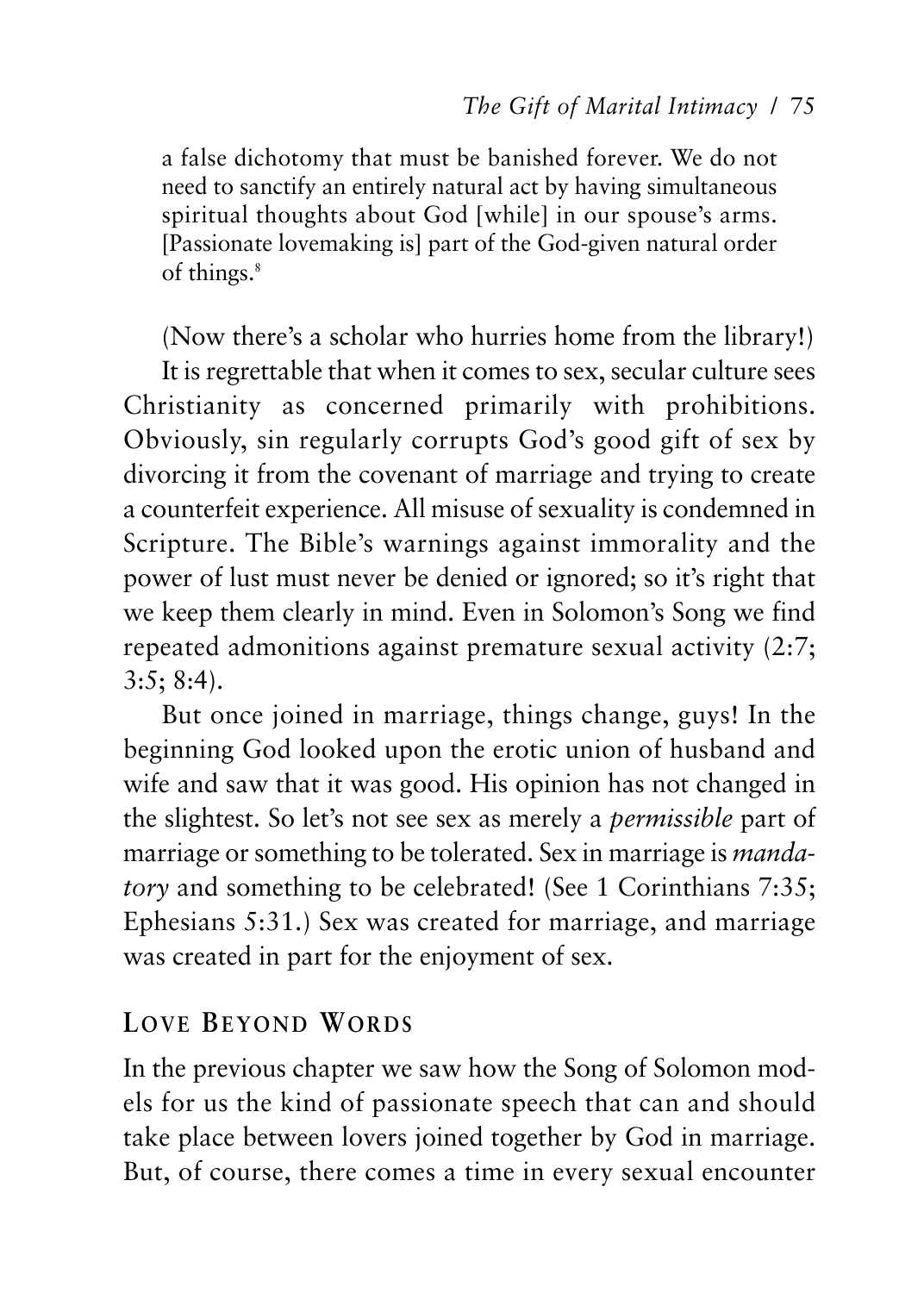when the couple must move beyond mere verbal foreplay. And beyond such foreplay the lovers in Solomon's Song definitely do move.

As this man and woman enter into lovemaking, they do not hold back, nor does Scripture refrain from recording quite intimate details of their mutually delightful encounter. Indeed, the Song does not limit itself to who touched whom where. Instead we read of the extravagant indulgence of all five senses. Touch, taste, smell, sight, and hearing are put to full use. Solomon's Song teaches us that lovemaking is intended by God to be an elaborate and pleasurable feast of the senses—a holy immersion in erotic joy.

So let's be inspired by this powerful piece of poetry—by the romantic, the sensual, the erotic, and the tasteful but specific descriptions of the physical relationship enjoyed by these two lovers. Solomon has given us the divine perspective on the gift of sex. Let's explore that perspective, so that with our wives we might experience its transforming effect.

## *Kissing*

There are numerous references in Solomon's Song to kissing. At one point the man declares, "How beautiful is your love, my sister, my bride! How much better is your love than wine, and the fragrance of your oils than any spice! Your lips drip nectar, my bride; honey and milk are under your tongue" (4:10- 11).

There was clearly some serious kissing going on here. The man delights in the kisses of his beloved—deep, long, passionate kisses. The "honey and milk" mentioned in this verse are symbols of fruitfulness, satisfaction, and pleasure. He's a skill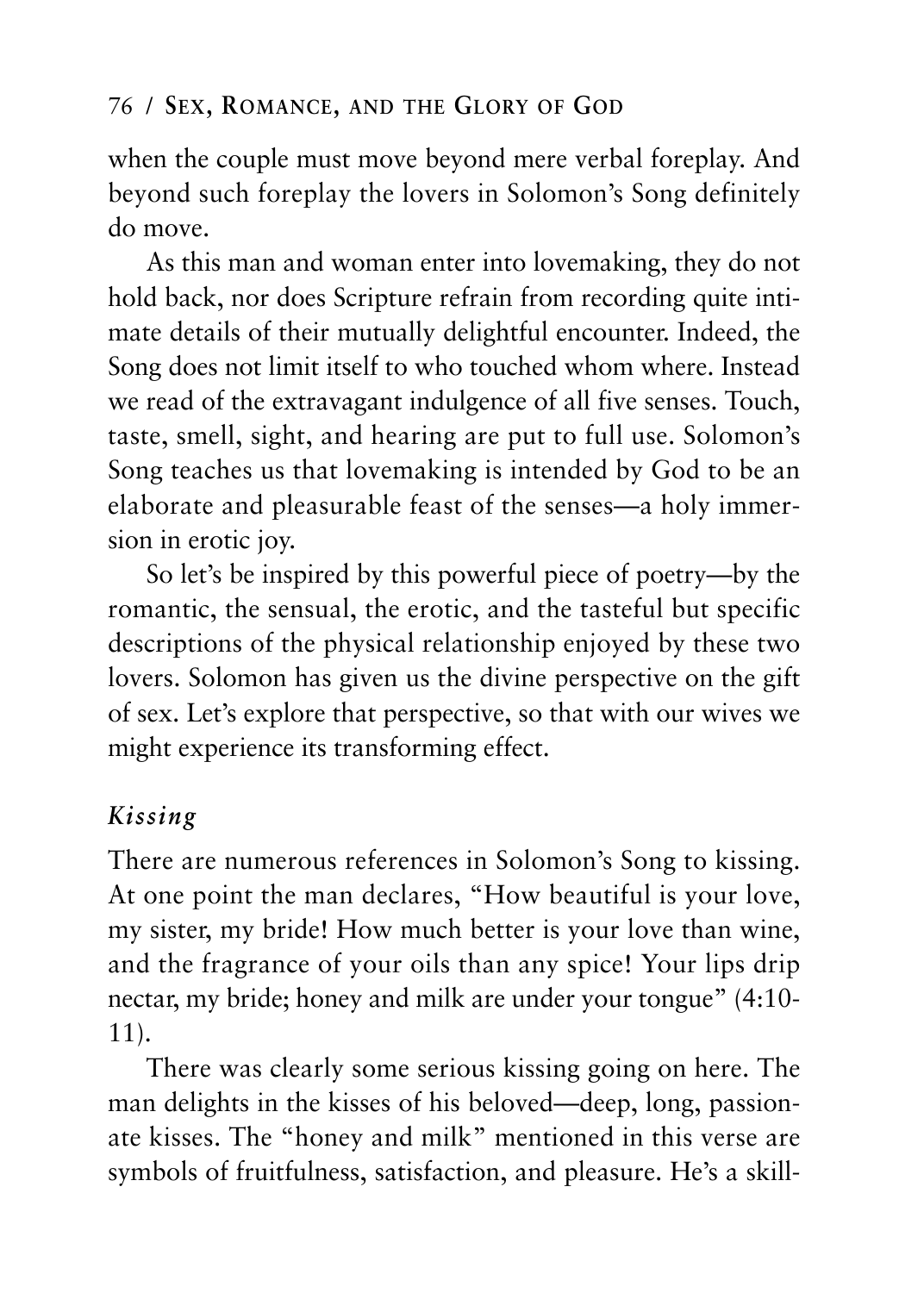ful kisser too; so the enjoyment is mutual. His bride says of him, "Let him kiss me with the kisses of his mouth" (1:2), and "His mouth is most sweet" (5:16).

These two are obviously very familiar with each other's lips and mouths. They revel in the touch, tastes, and scents associated with their kissing. Their kissing is erotic, sensual, enjoyed, and apparently prolonged.

In many marriages today, however, kissing is often neglected and can all too easily become routine. If your kisses rarely get much more passionate than a handshake, there is huge room for improvement.

So I suggest you take inventory. How often do you and your wife kiss? How long do you kiss? How passionate is your kissing? Ask your wife what she thinks of your kissing. What does she like or dislike about it? How does it compare with what is described here? How does it compare with your past kissing? How can you improve?

Don't assume that kissing is a thrill that belonged mainly to some earlier stage in your marriage. Kissing between a husband and wife is a unique expression of their passion for one another and a unique means of cultivating fresh passion. May we be inspired by the references to kissing found in the Song. In light of this divine encouragement, let's purpose never to neglect but rather to explore this rich gift of kissing.

## *Touching and Caressing*

Sexual touching and caressing of many kinds are found throughout the Song. "Your stature is like a palm tree, and your breasts are like its clusters. I say I will climb the palm tree and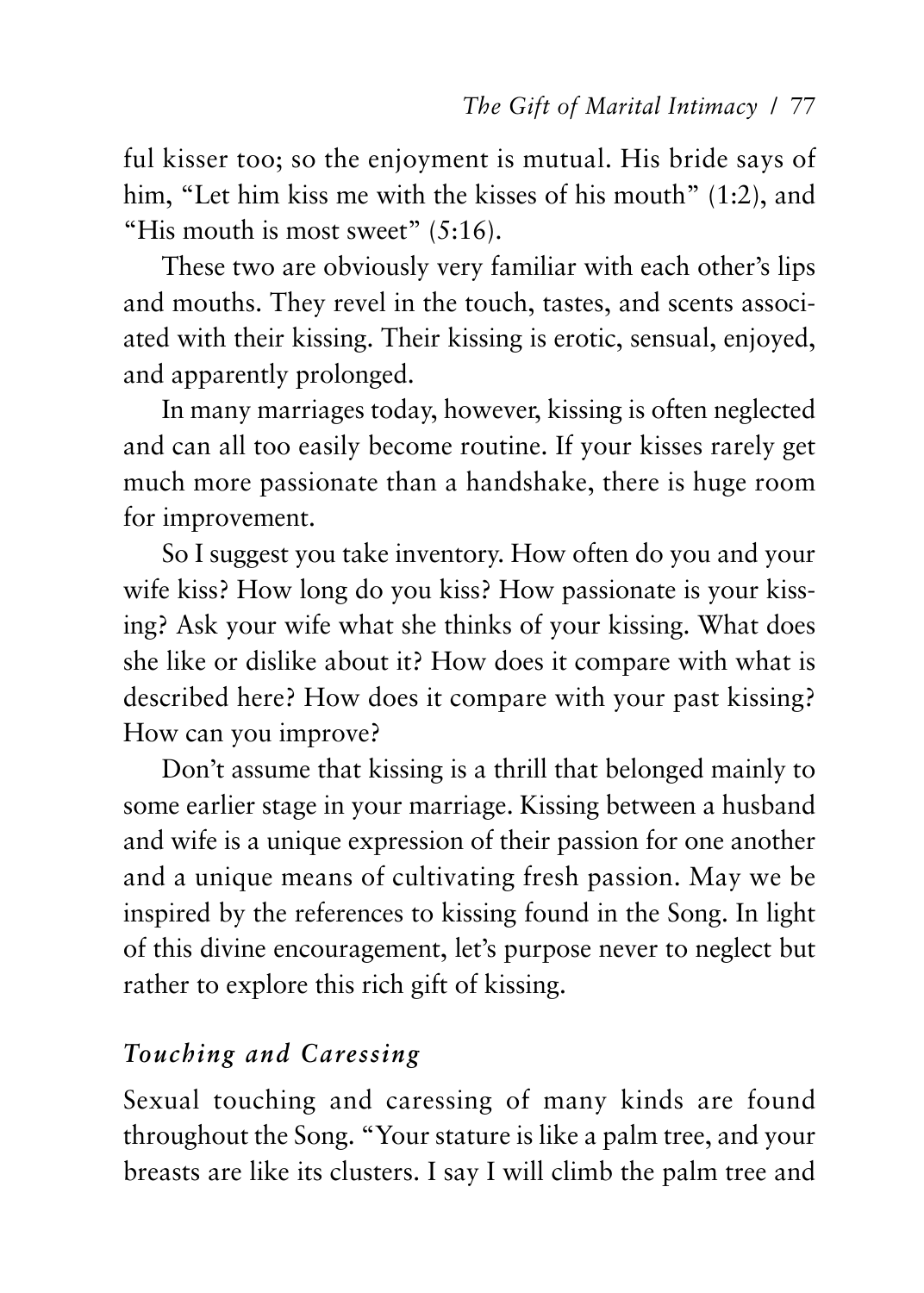lay hold of its fruit. Oh may your breasts be like clusters of the vine" (7:7-8).

Touching and caressing are to be an ongoing part of the marriage relationship. How I touch Carolyn will certainly depend on where we are and what we're doing. But if she's near me, I'll almost certainly be touching her in some way, even if it's simply holding her hand. Touching and caressing are not limited to the bedroom.

A few years ago, after returning from a busy overseas trip that was full of meetings and responsibilities for both of us, Carolyn and I took an overnight together near our home. As we were checking out of the hotel, the man behind the counter commented, "I noticed you two yesterday, and I've watched you today. You remind me of a couple of high-school sweethearts<sup>"</sup>

Now it wasn't as if Carolyn and I had been doing anything inappropriate. We actually get those "sweetheart" comments with some regularity. People often seem to assume that if Carolyn and I are married at all, we can't have been married very long—as if we're newlyweds beginning our second or third marriages.

When we respond that we've been married since 1975, it opens the door to a more meaningful conversation. What a great opportunity this gives us to testify to the grace of God in our lives!

Gentlemen, I want to encourage your frequent, imaginative touching of your wives (as appropriate, given your level of privacy). Touching your wife in a whole host of creative ways is not just a warm-up to your next sexual encounter. When practiced regularly as a genuine expression of affection, love, and pas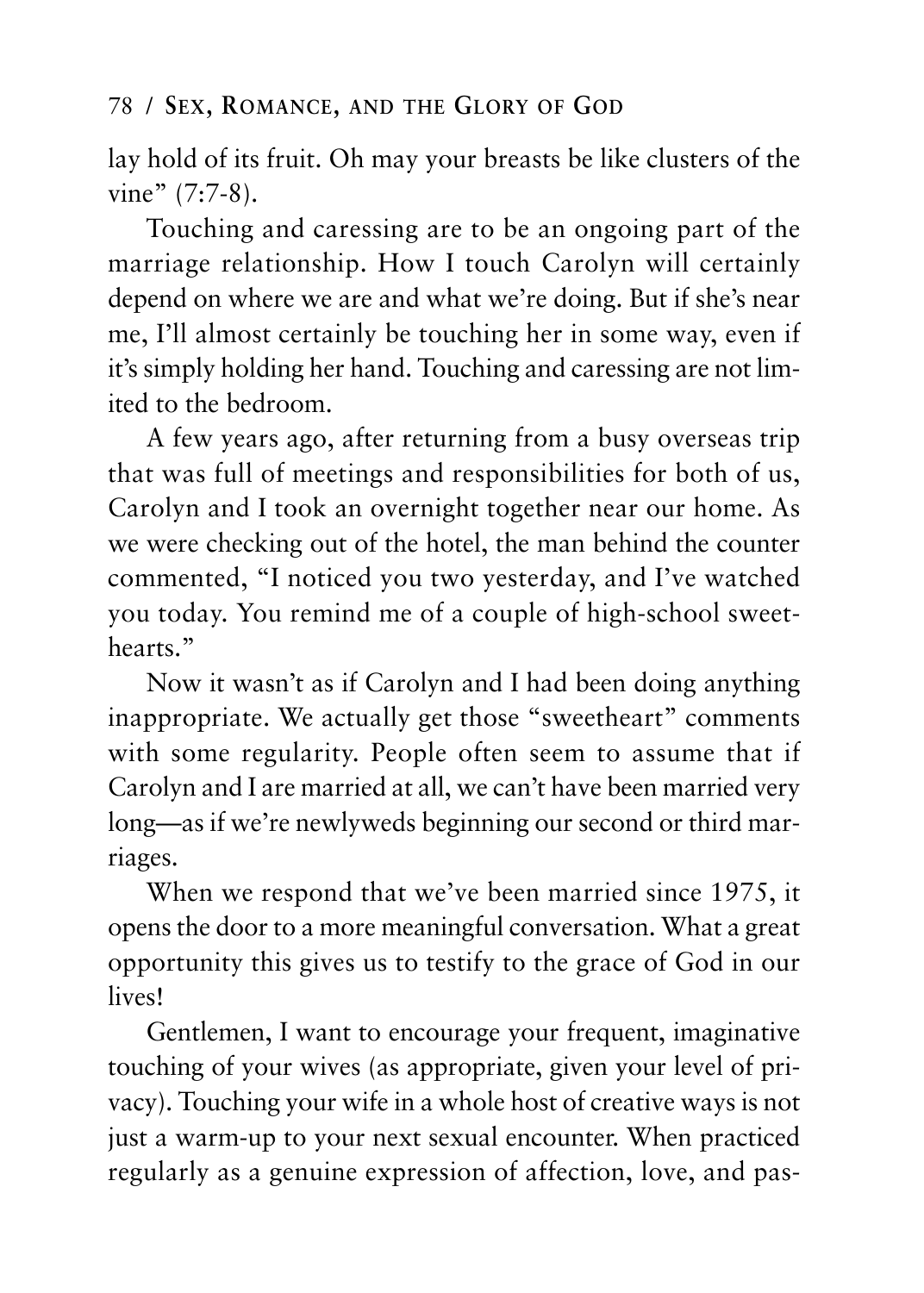sion, it contributes to a closeness and intimacy that can help fuel your romance and sex life well into the future.

In a world starving for genuine, lasting intimacy, a loving Christian marriage is a powerful witness to the gospel and the goodness of God. Let's overturn the worldly notion that only newlyweds can be expected to make frequent, romantic touching a matter of lifestyle.

So talk to your wife about what she thinks makes for appropriate and pleasurable touching, in public and in private. In this process you may need to lead diligently, graciously, and with love. Do whatever is necessary to get beyond any embarrassment arising from pride that might be associated with such a subject. The two of you need to be able to discuss these kinds of topics openly and honestly. If you're not sure how to do that, back up a few chapters and revisit the material about touching her heart and mind. That will be a key to both of you being able to communicate freely and really learn how to love one another better.

#### *Ultimate Intimacy*

In chapters 4 and 5 of the Song, Solomon gives us a glimpse of ultimate physical passion as this couple prepares to come together for sexual intercourse. The restraint that has characterized the book to this point no longer applies. The time has come for sexual union.

Their encounter begins with the woman inviting the man to come and enjoy her love. "Awake, O north wind, and come, O south wind! Blow upon my garden, let its spices flow. Let my beloved come to his garden, and eat its choicest fruits" (4:16).

In the next verse the man eagerly responds. Even here the poetry is discreet and restrained, bursting with passion and yet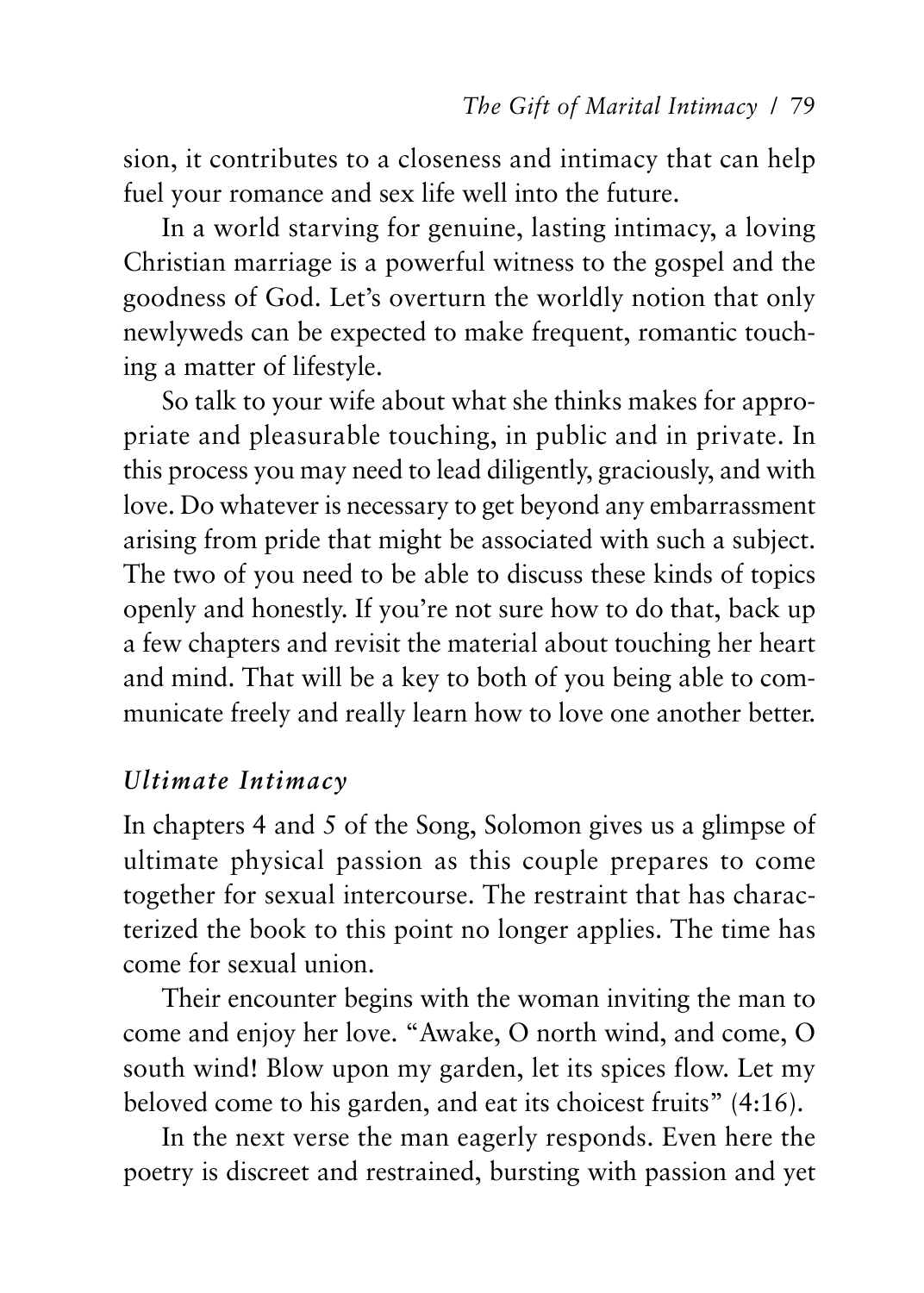completely devoid of vulgarity. "I came to my garden, my sister, my bride, I gathered my myrrh with my spice, I ate my honeycomb with my honey, I drank my wine with my milk" (5:1).

*Myrrh, spice, honeycomb, honey, wine, milk*—he likens her sensual delights to the most extraordinary luxuries available in that culture. Nine times he inserts the word "my" as one by one he claims her choice fruits as his own possessions. She is his—fully, completely, and without reservation.

Then, at the end of verse 1, we find this ringing affirmation of sexual indulgence within marriage, addressed to the man and his wife: "Eat, friends, drink, and be drunk with love!" Here, as elsewhere in the Song, Solomon employs a chorus that stands outside the narrative as witness and commentator. This chorus encourages the couple to enjoy lovemaking to the fullest, to be intoxicated with one another in their love. With God as Author of Scripture, can there be a clearer expression of the divine approval and encouragement of sexuality within marriage?

Let this chorus remind you that when you make love with your wife, the two of you are not alone. God is present. And just as with the lovers in Solomon's Song, God is pleased when you and your wife find erotic satisfaction in one another. Indeed, he encourages you with the same unqualified approval with which they were encouraged: "Be drunk with love!"

There are many places in Scripture where the experience of sexual intimacy is likened to wine or to intoxication. As I hope we can all testify, after an extended time of intimate contact a couple can certainly find themselves in a rich state of marvelous intoxication. (No hangover either!) When was the last time you and your wife drank deeply enough of one another's sensual joys to come to that place of sweet, godly drunkenness?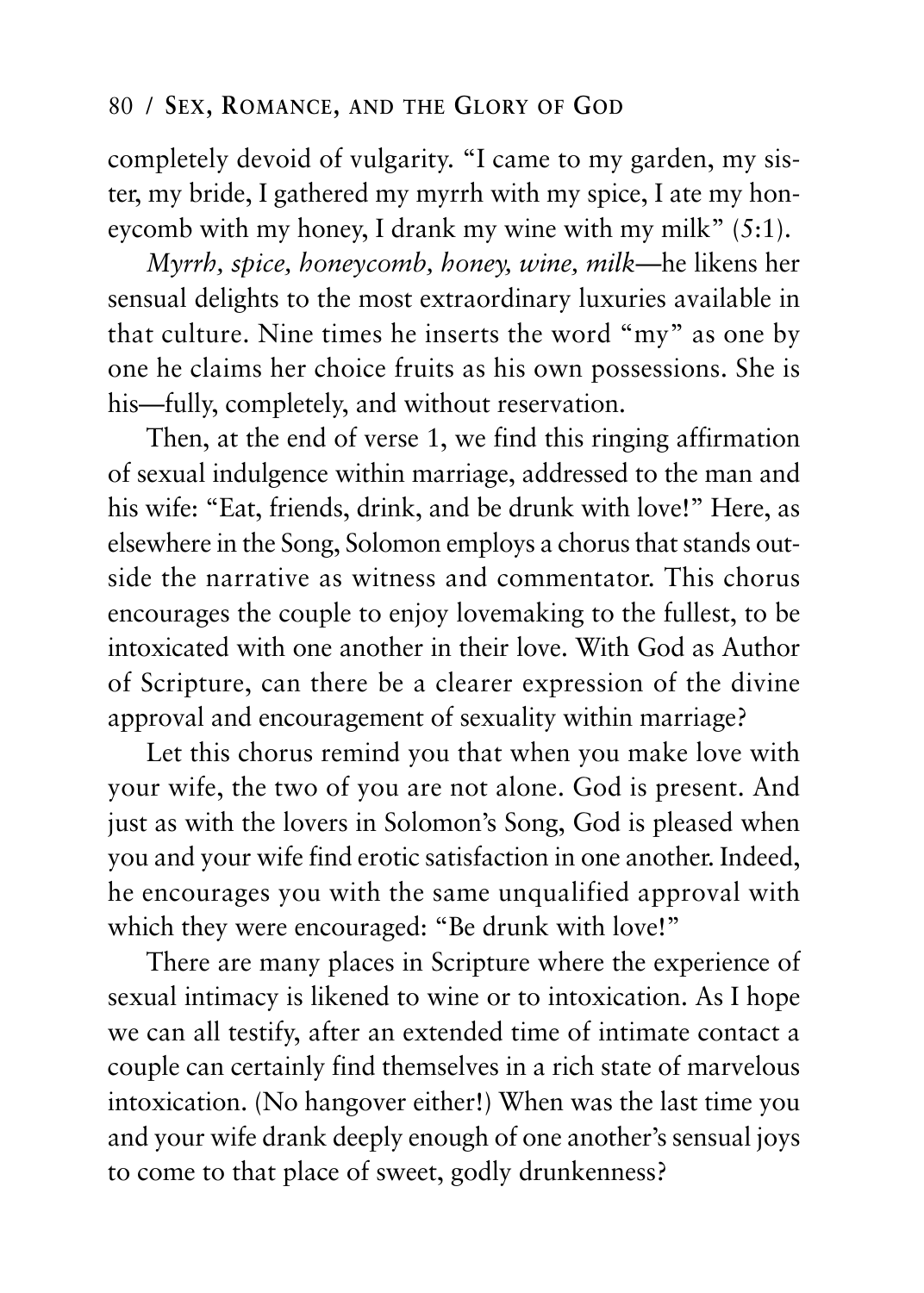## **BECOMING MATURE INFANTS**

Did you find the passages quoted in that last section intriguing? Did the images they evoke start to make your head swim? Or were they simply boring?

I know that some guys just aren't big poetry fans. However, if you find that these passages do not attract your sensual interest at least a little bit, I have to recommend that you take a good look at your heart and your conscience. Ask yourself have you been influenced by any of the pornography, ranging from the the state of  $\mathbb{R}^n$  and  $\mathbb{R}^n$  the state of  $\mathbb{R}^n$  and  $\mathbb{R}^n$  the state of  $\mathbb{R}^n$  and  $\mathbb{R}^n$  and  $\mathbb{R}^n$  and  $\mathbb{R}^n$  and  $\mathbb{R}^n$  and  $\mathbb{R}^n$  and  $\mathbb{R}^n$  and  $\mathbb{R}^n$  and  $\$ 

subtle to the scandalous, that is so prevalent in radio, TV, film, advertisements, and the Internet? Has your conscience been desensitized?

Paul told the Corinthians, "Brothers, do not be children in your thinking. Be infants in evil, but in your thinking be mature" (1 Corinthians 14:20). So I am taking this opportunity to challenge you to think maturely about this subject. And I do so because when it comes to the evil of pornography, far too many Christian men stopped being infants a long time ago.

Are you on familiar terms with the crude, casual, and callous approach to sexuality that the world calls sophistication? Someday—preferably in this life, but certainly in the next—we will come to see all of that as utterly worthless and despised. As a Christian husband, you are called to be deliciously, deeply, erotically indulgent with your wife and yet perfectly pure in all other moral respects. Culturally, this may seem like a contradiction. Biblically, it is simply an expectation.

Guys, to be able to live in all the sexual joy and moral purity God offers for our marriages, we must be "infants in evil." Many of us need to recapture that lost innocence; in fact, most of us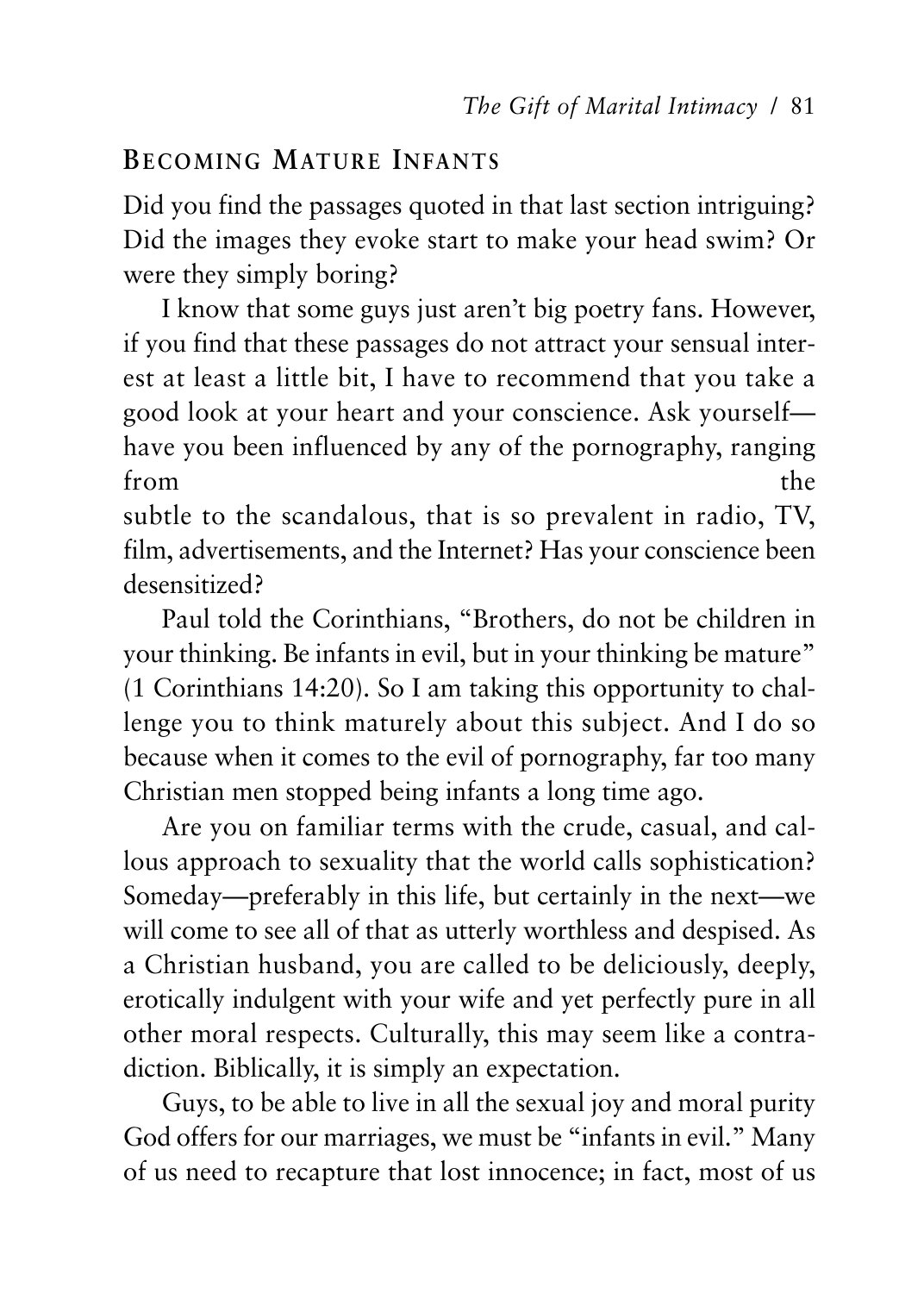have a whole lot of recapturing to do. To help in this area, I can do no better than to recommend a book by my friend Joshua Harris. *Not Even a Hint: Guarding Your Heart Against Lust<sup>9</sup> is* the best book on the topic I am aware of. It covers the subject thoroughly and biblically, offering much hope, wisdom, practical guidance, and encouragement.

## **MUTUAL FULFILLMENT**

Because this is a book for men, we need to talk briefly about how selfishness can show up during lovemaking in a way that's unique to us. Unless you just got married last week, you're surely aware that effective lovemaking—the kind that really serves your wife—is not instinctive.

I'm talking, obviously, about that extremely common tendency for husbands to find satisfaction in lovemaking sooner than their wives. Does the Bible have anything to say about that? You bet.

If I am living in obedience to 1 Corinthians 7:3-4, I will take my thoughts captive during lovemaking, and I will discipline my body in order to focus primarily on giving to my wife sexually rather than only receiving from her. ("The husband should give to his wife her conjugal rights, and likewise the wife to her husband. For the wife does not have authority over her own body, but the husband does. Likewise the husband does not have authority over his own body, but the wife does.") Indeed, any married person who rightly sees these verses as commands from God will bring to the marriage bed a servant's mind-set that places primary emphasis on the sexual satisfaction of his or her spouse.

Are you a skillful and unselfish lover? Don't assume that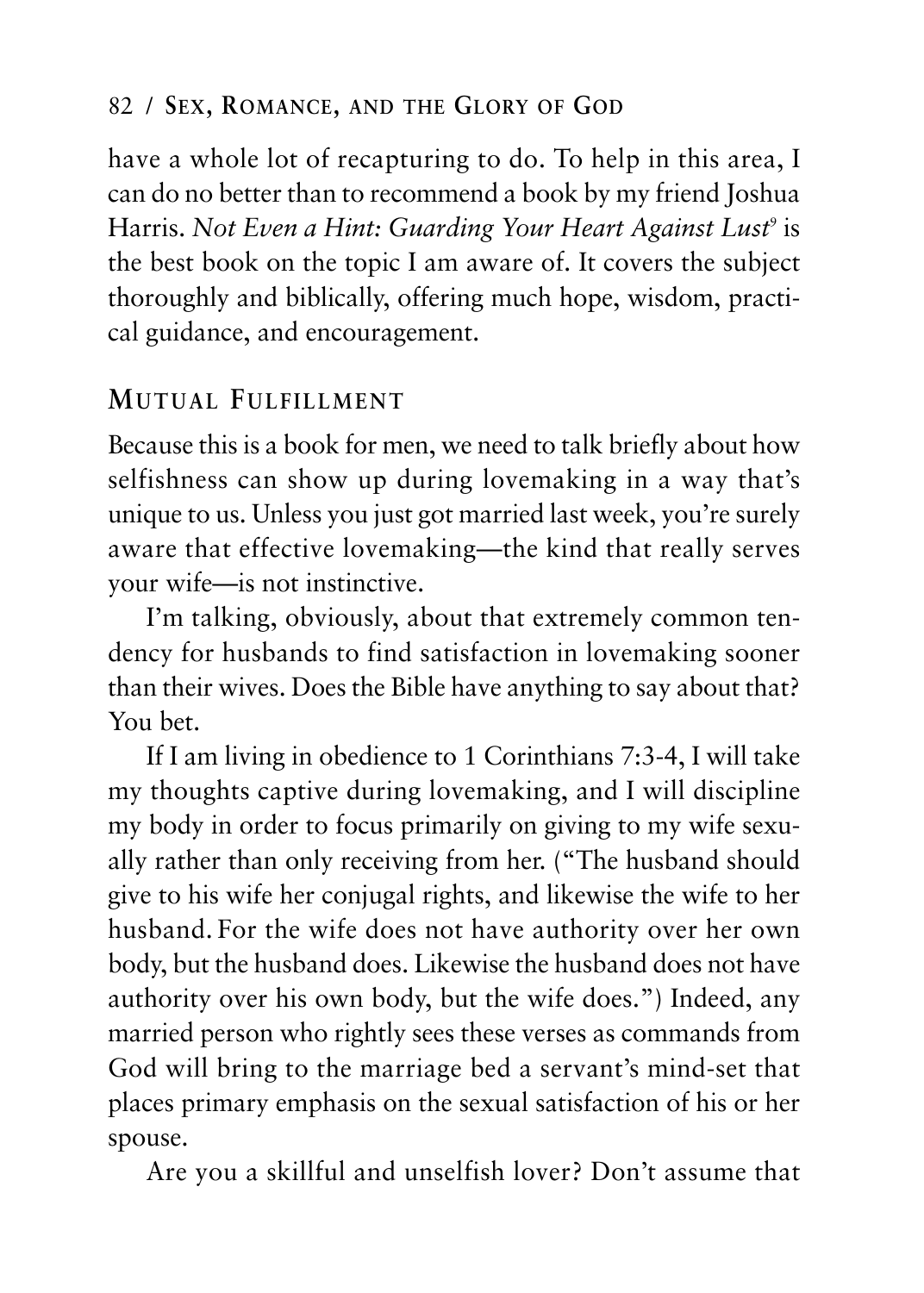you know what your wife likes. Don't assume you know what arouses her. Your wife is aroused differently than you are. And you must discover what arouses her—and what does not—by engaging her in extended conversation.

Making love is not simply a technique. It's a key part of the marriage relationship. A couple that enjoys great sex, as biblically defined, is a couple that has good, open, honest communication about lots of things, including sex.

You need to lead your wife into conversations where you can ask very intimate, personal questions. Any reluctance we may have in this area, guys, is simply due to our pride, and the solution is simply to humble ourselves. We need to approach our wives with an attitude of genuine interest, an attitude that says, "I want to be an unselfish lover. How can I serve you through this gift from God? What can I do, or what do I do, that arouses you prior to and during the sex act? Is there anything I sometimes do that you'd rather I not do?"

As lovers, many of us have plateaued, but none have arrived. We can all improve. To really find out what brings pleasure to your wife, you have to ask her.

Some 400 years ago, an anonymous Puritan wrote that married couples "may joyfully give due benevolence [that's Puritanspeak for making love!] one to the other; as two musical insturments rightly fitted do make a most pleasant and sweet harmony in a well-tuned consort."<sup>10</sup> This musical metaphor offers a compelling vision for the beauty of a husband and wife who serve one another in their lovemaking. It's an image of a couple who are "on the same page" in their sexual understanding of each other, and who have learned how to "play together"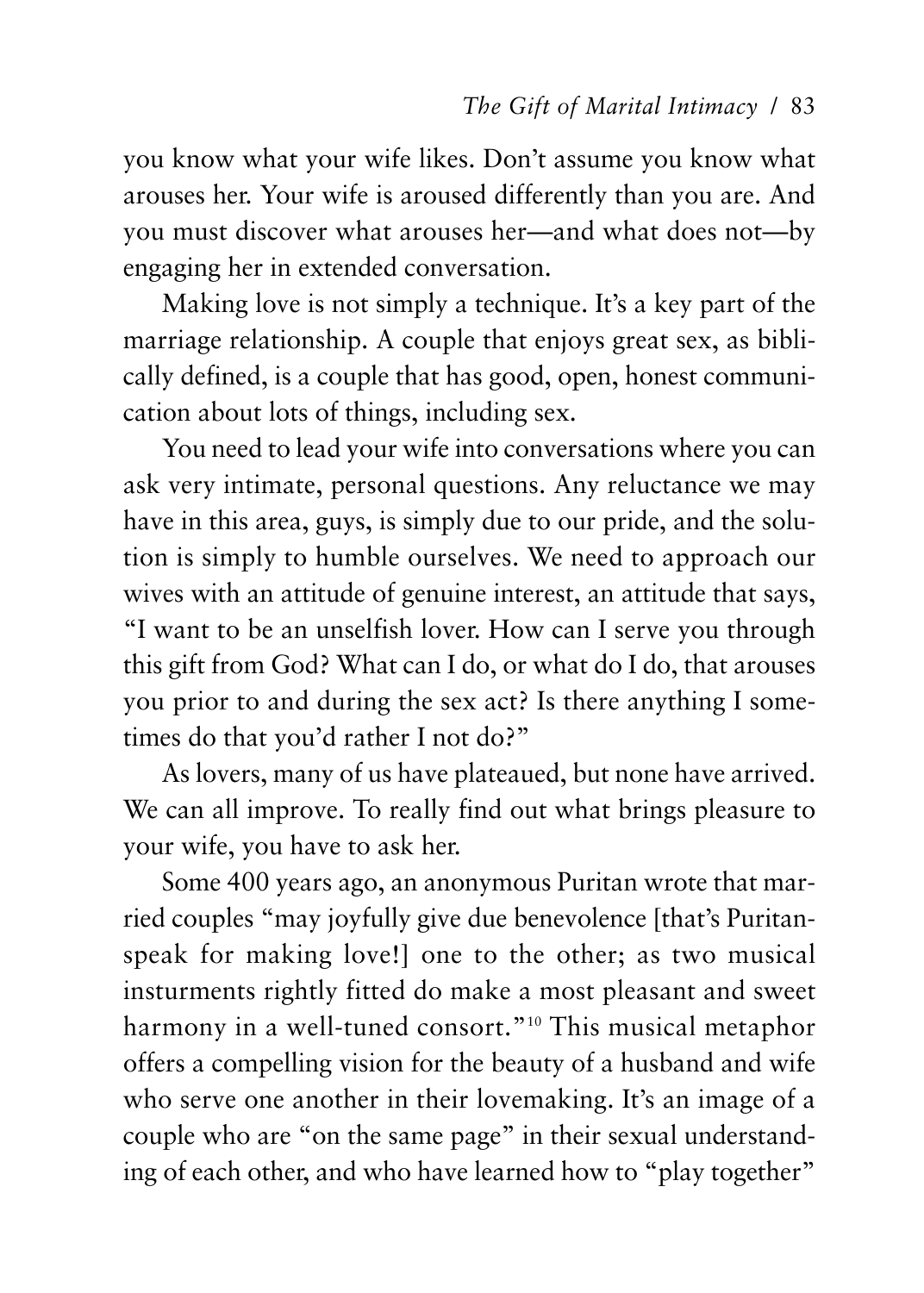in a glorious, interweaving harmony of passion. This is indeed a worthy goal, involving a journey that is itself full of delight.

## **ARE THE KIDS HOME?**

Children are a gift from God. But as every parent knows, they do complicate matters . . . some matters more than others.

Imagine the little ones, all tucked into their bunks, drifting off to sleep, but vaguely wondering why it sounds like Mommy and Daddy are exercising in the next room. As long as the kids are young enough, most parents won't see that as a problem. It's as they grow up that things can get tricky. A couple with a sex life that honors God will, over the years, almost certainly be interrupted by children at some very inconvenient moments.

On various occasions Carolyn and I have been in our bedroom, door locked, in the advanced stages of celebrating the gift of sex, when we heard that gentle knock. On such an occasion my challenge is to project a calm tone of voice, as if I'm reading a book or looking for a particular pair of socks.

*Knock, knock, knock . . .*

"Mom? Dad?"

"Um  $\ldots$ " (clearing my throat, stalling for time.) "Ye  $\ldots$ yes?"

"Is there a spare roll of toilet paper in your bathroom?"

Now, if my children were more perceptive, they would sense my vulnerability at these moments and immediately shift tactics to leverage the opportunity.

*Knock, knock, knock . . .*

"Mom? Dad?"

"Um  $\ldots$ " (clearing my throat, stalling for time.) "Ye  $\ldots$ yes?"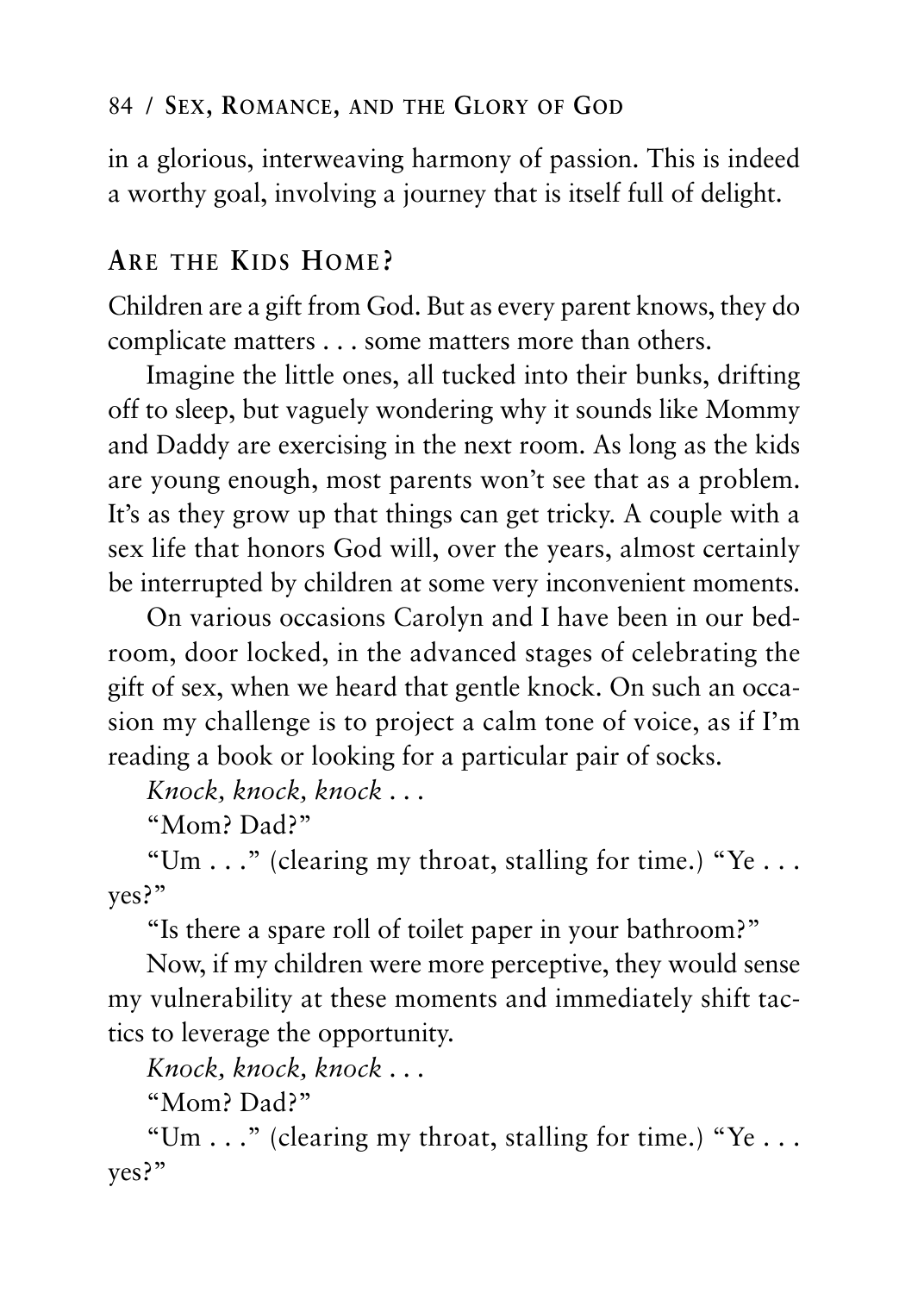"Daaaad? Hey, can I . . . mmm . . . have a new car?"

"Uh, sure. Let's talk later."

"OK, cool. Thanks!"

When it comes to enjoying sex with your wife, obviously the more children you have, the more care and planning may be necessary to assure your privacy.

## **FOR A CHANGE OF PACE, TRY A CHANGE OF PLACE**

Speaking of bedrooms, let me suggest you try some other locations in your home once in a while. Why not take a creatively mischievous look around your home for some options?

Of course, there's always that classic rendezvous, the hotel. Many times when Carolyn has picked me up at the airport as I'm coming home from a trip, I've said to her, "Love, I cannot wait until this evening, when the children are in bed, to make love to you. See that motel? You and I are paying them a visit." These have not only been romantic and exciting episodes, but they can make for most interesting interactions at the registration desk.

"Business or pleasure?"

"Purest of pleasure, sir."

"Where are you from, Mr. Mahaney?"

"*My wife and I* live about a mile down the road."

Decent motel/hotel rooms don't come cheap. But let's not allow budgetary concerns to keep us from pursuing creative possibilities like these. I can make a good guess at what I've spent on those post-travel flings, and there's no question about it—they have been an excellent investment. That money didn't simply buy Carolyn and me some deliciously impulsive passion. It has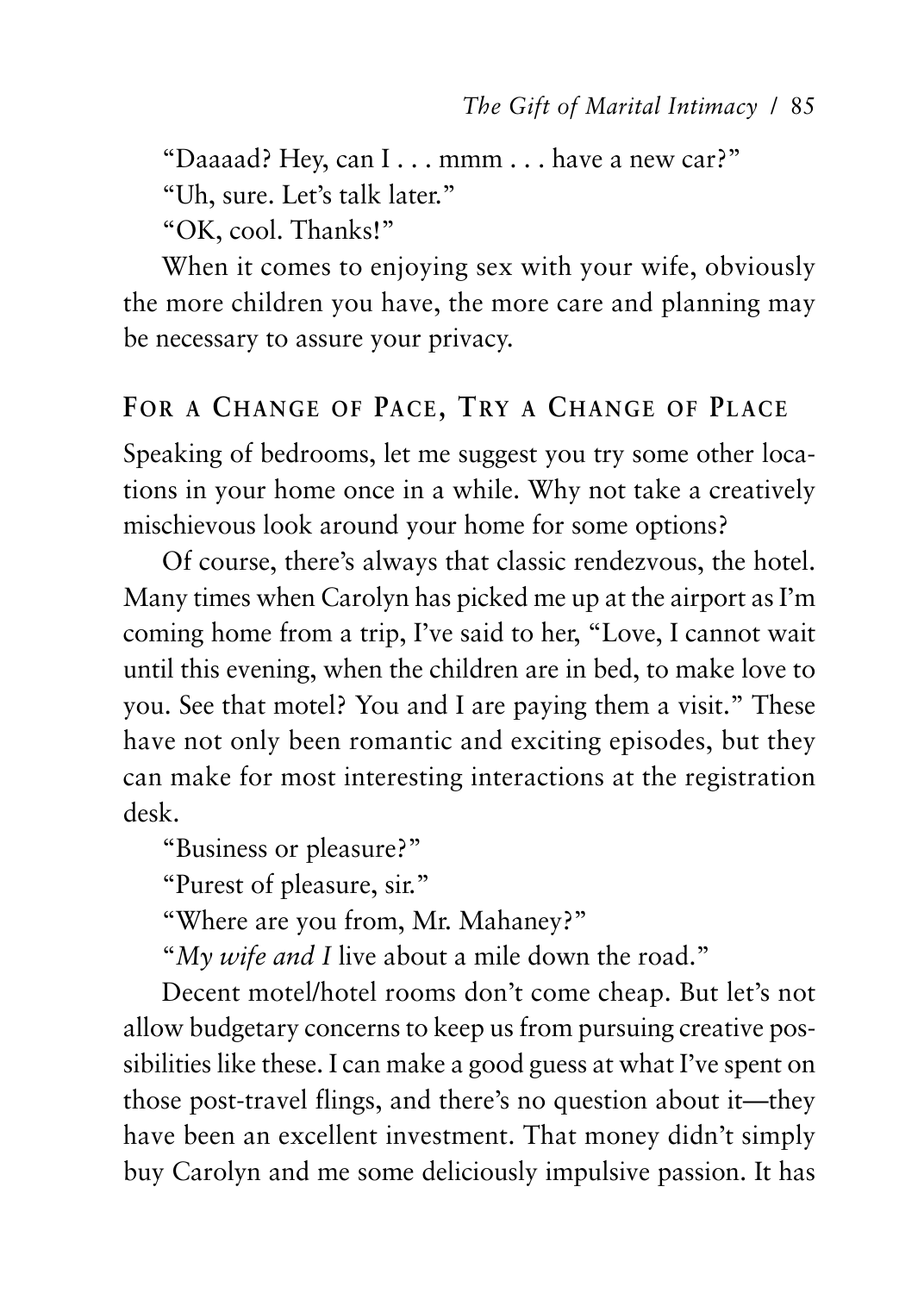made possible a whole host of memories that we will be drawing on for the rest of our lives.

I'm no fan of advice columnists, but when flipping through the paper one day I came across a very moving letter to Ann Landers. Written by a widower, the man referred with obvious delight to the decades of unabashed physical intimacy he and his wife had enjoyed together.

I married one in a million. She was totally uninhibited, willing and eager to make love any place at any time. I must say we dreamed up some mighty unusual situations. . . .

This kept up until we were in our sixties, when my beloved wife passed away. I always felt as if we had the healthiest sex life of anyone I knew because we never stopped turning each other on. Our sexual compatibility spilled over into all areas of our lives and we were divinely happy. You can print this letter if you want to, but no name or city, please. Just call me Beautiful Memories<sup>11</sup>

Here was a couple who knew that creativity—including creativity of location—can help keep a sense of freshness and fun in a couple's sexual relationship. I want to be able to write a letter like that someday.

Now, I'm not encouraging lovemaking in any inappropriate places, or any activity that would violate the conscience of you or your wife. But I do recommend that you two have a talk about that predictable routine of sex we can all fall into so easily. Why not take your next date night to talk over the subject thoroughly? How can the two of you, well, shake things up a little?

That man who wrote to Ann Landers said that he married "one in a million." Well guess what? You married one in a mil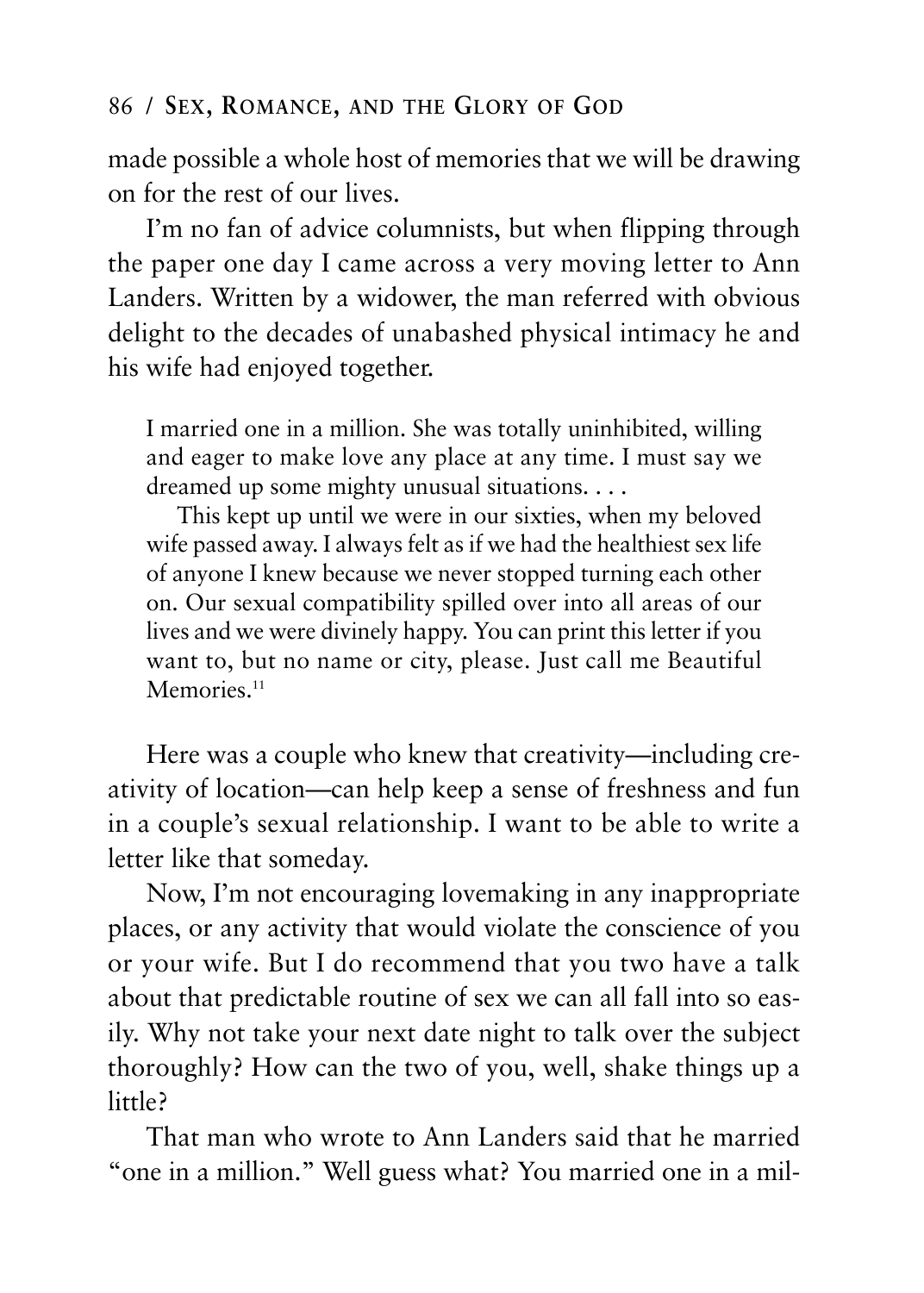lion too. Better than that, actually. You married *the* one. That's one in—I don't know—several billion.

Your wife is the unique gift presented to you by the sovereign, good, and wise God—the One who knew all the details of your wedding day before you were born. Before Adam met Eve, God was planning to bring you two together, for your good and for his glory.

So love her. In every possible way and in a variety of places. She's your one in a million.

## **REALISTIC EXPECTATIONS**

Now, just to set the record straight, I'm not promising that this book will turn your every sexual encounter with your wife into a sweating, shouting frenzy. I *am* confident that a consistently God-glorifying approach to marital intimacy can improve any couple's sex life significantly. But let's keep in mind that we're human, with human limitations. Moreover, eventually all of us will find that age is more of an issue than it used to be.

On the subject of sexual expectations, Douglas Wilson has pointed out that while some meals are steaks, and some are macaroni and cheese, both are enjoyable.12 That's wise counsel. So let your expectations be realistic, and enjoy.

Enjoy the humorous moments too. Now and then I'll find myself in a situation where all I want to do for the next minute or so is stay very, very focused on what my wife and I are doing *right now*. But then this leg cramp shows up out of nowhere. You can't appeal to a cramp. It has a way of demanding your full and complete attention. So in about five seconds I go from the heights of sexual enjoyment to incapacitating agony. I want to keep my attention on Carolyn, but suddenly all my attention is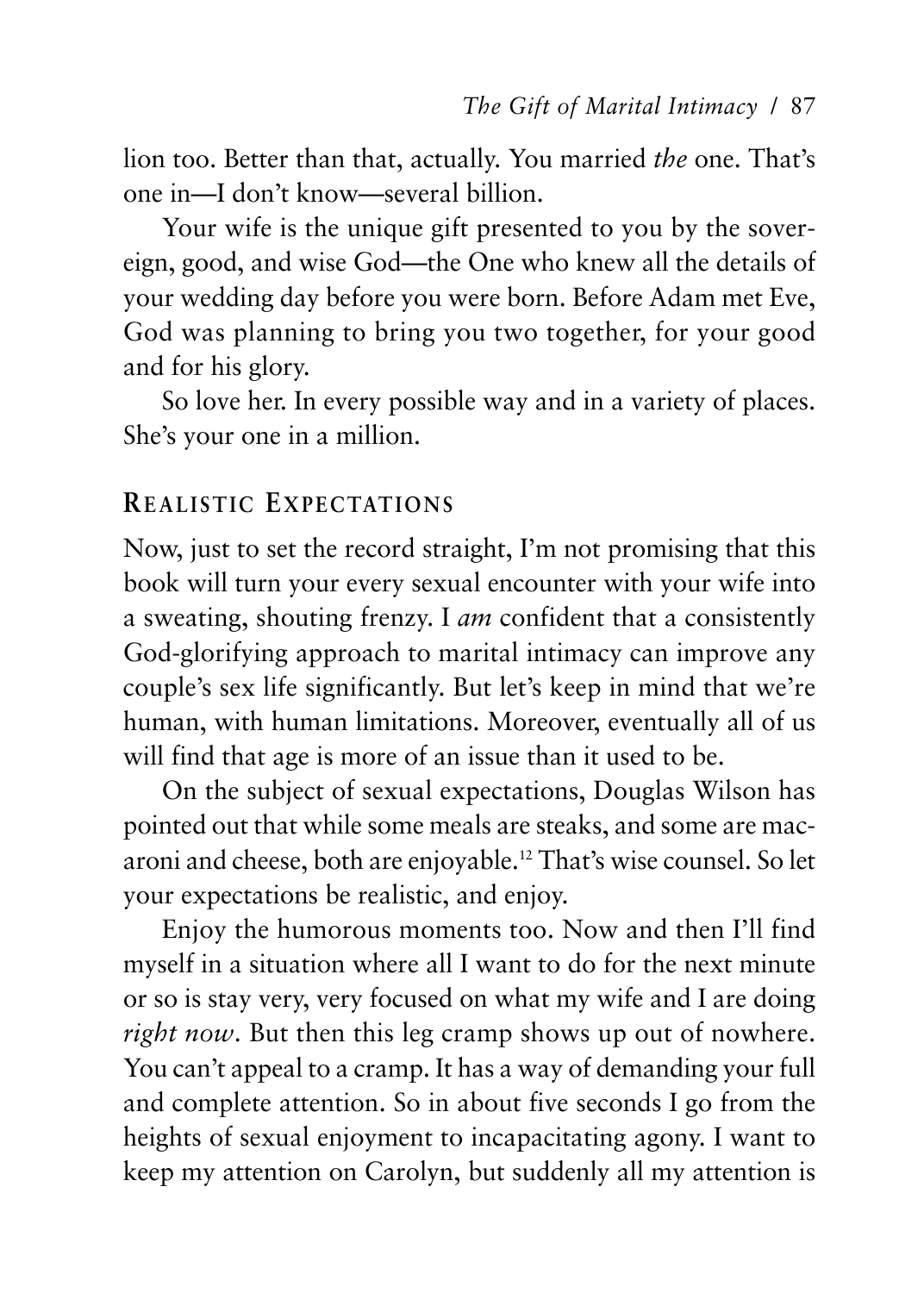on my leg. I want to keep my hands on her, but they have to go to my leg too.

That's actually happened to us more than once. What do we do? We laugh like crazy. And hope the kids don't hear.

So you see, ultimately sex is not a matter of performance. We've talked a lot about getting better at sex, but I'm not suggesting for a moment that your marriage should become a multidecade quest for the ideal set of orgasms. While I do want to please my wife whenever we make love, sex is not primarily a goal-oriented activity. It's an event, an experience. It's about expressing passion to my wife and receiving her expressions of passion for me.

There will inevitably be a variety of experiences in your lovemaking. And to obey God in your marriage is to always seek to be improving. But if we are living with a biblical understanding of and attitude toward sex, then every experience can be enjoyable and glorifying to God.

## **TH E LOVE BEHIND THE SE X**

It's remarkable how Solomon's language, while obvious in its intent, is never biologically specific in a way that could be considered vulgar or clinical. As a result, while we can clearly say that the Song features some pretty provocative stuff, and that sexual intercourse is definitely included in the subject matter, we cannot point to a specific phrase and say, "Yes, look, right here, in this verse the language clearly indicates that they are engaged in sexual intercourse."

But that fact is itself full of meaning. Although sexual intercourse is certainly an ultimate expression of a married couple's erotic encounter, it is not the outstanding central feature of this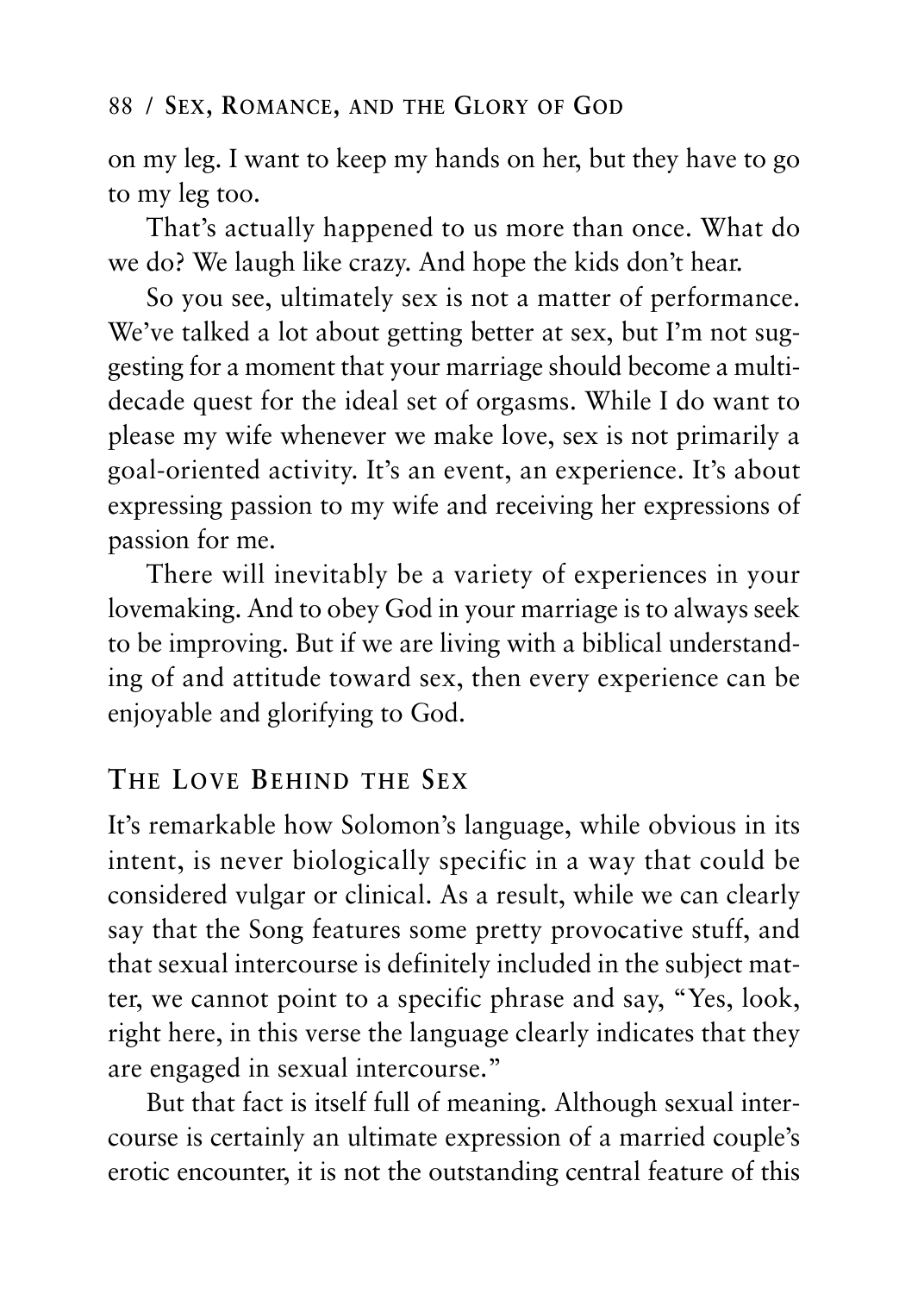book. What is dominant in the Song is not any particular physical act. The book is not *about* sexual intercourse. Rather, it is about the remarkable nature of the couple's overall relationship—in all its romance, yearning, desire, sensuality, passion, and eroticism.

The two lovers in the Song desperately desire to be together. And when they are together they certainly become very sexually intimate. But they do not desire to be together *simply so they can experience sexual gratification*. They want to be together because they are in love, and the sex they enjoy with one another is an expression of that love, albeit a powerful one. Their mutual attraction is not primarily hormonal. It is primarily relational.

Five times in Solomon's Song, the man calls his beloved "my sister, my bride" or "my sister, my love." She refers to him as "my beloved" and "my friend." I find these phrases quite moving. Their love is comprehensive and complete; they love one another on multiple levels. As a married couple, they have great sex because they love one another so completely, not the other way around.

In a strong Christian marriage that glorifies God, a couple's enjoyment of one another takes place on a long continuum of romantic affection and expression. It's a continuum made up of many points. Toward one end are things like "companionship" and "fellowship." Toward the other end are things like "playful intimacy" and "really serious sex." But exactly where one point on the continuum begins and the other ends isn't always clear. That's because solid Christian marriages are not primarily about one point or another. They're about the entire continuum—the relationship itself.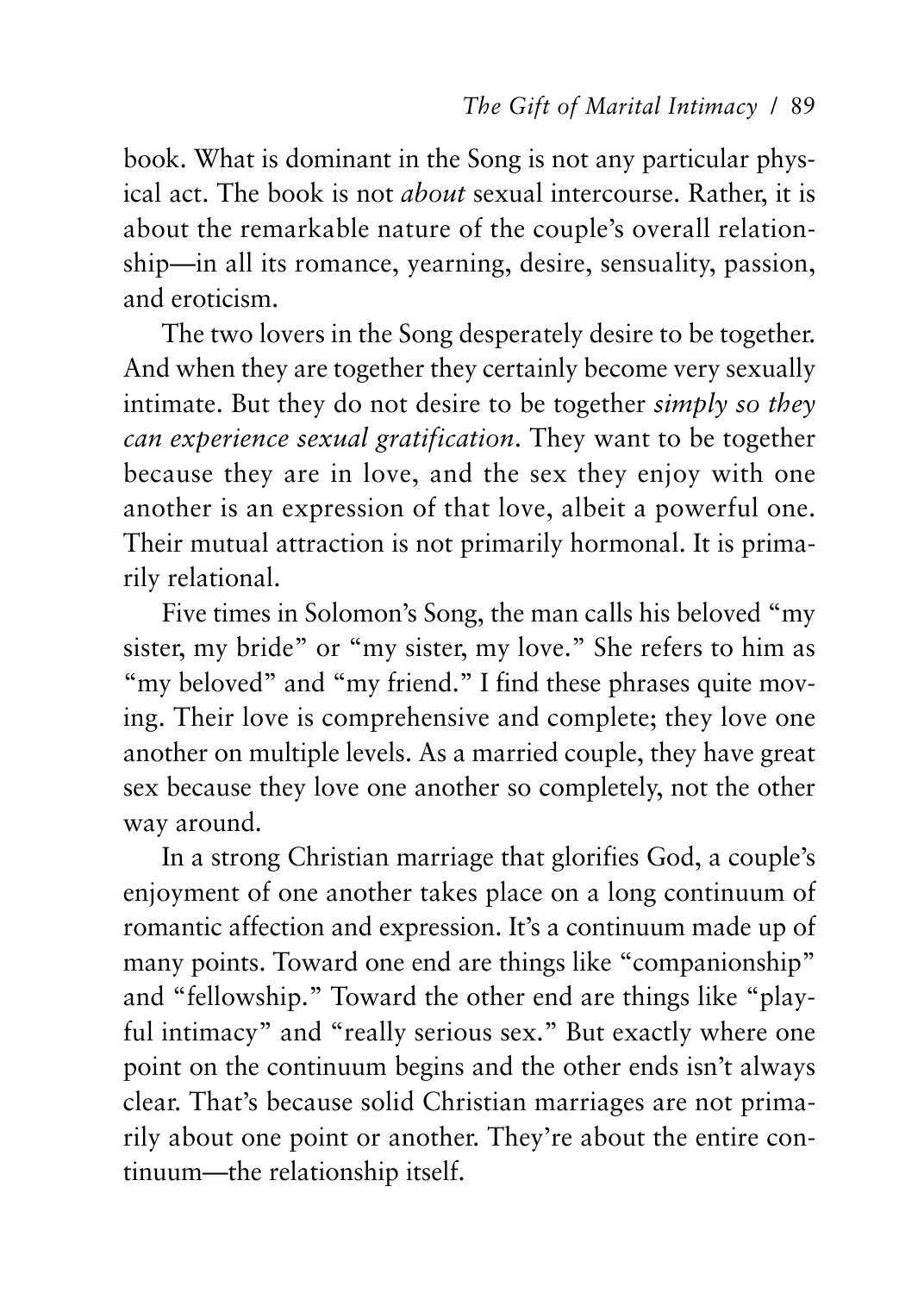This book focuses on the romance-and-sex end of the continuum—but without disconnecting it from any other aspect of the marital relationship. That's what Solomon did in the Song. That's what you should be doing too. Because it's all about touching her heart and mind before you touch her body.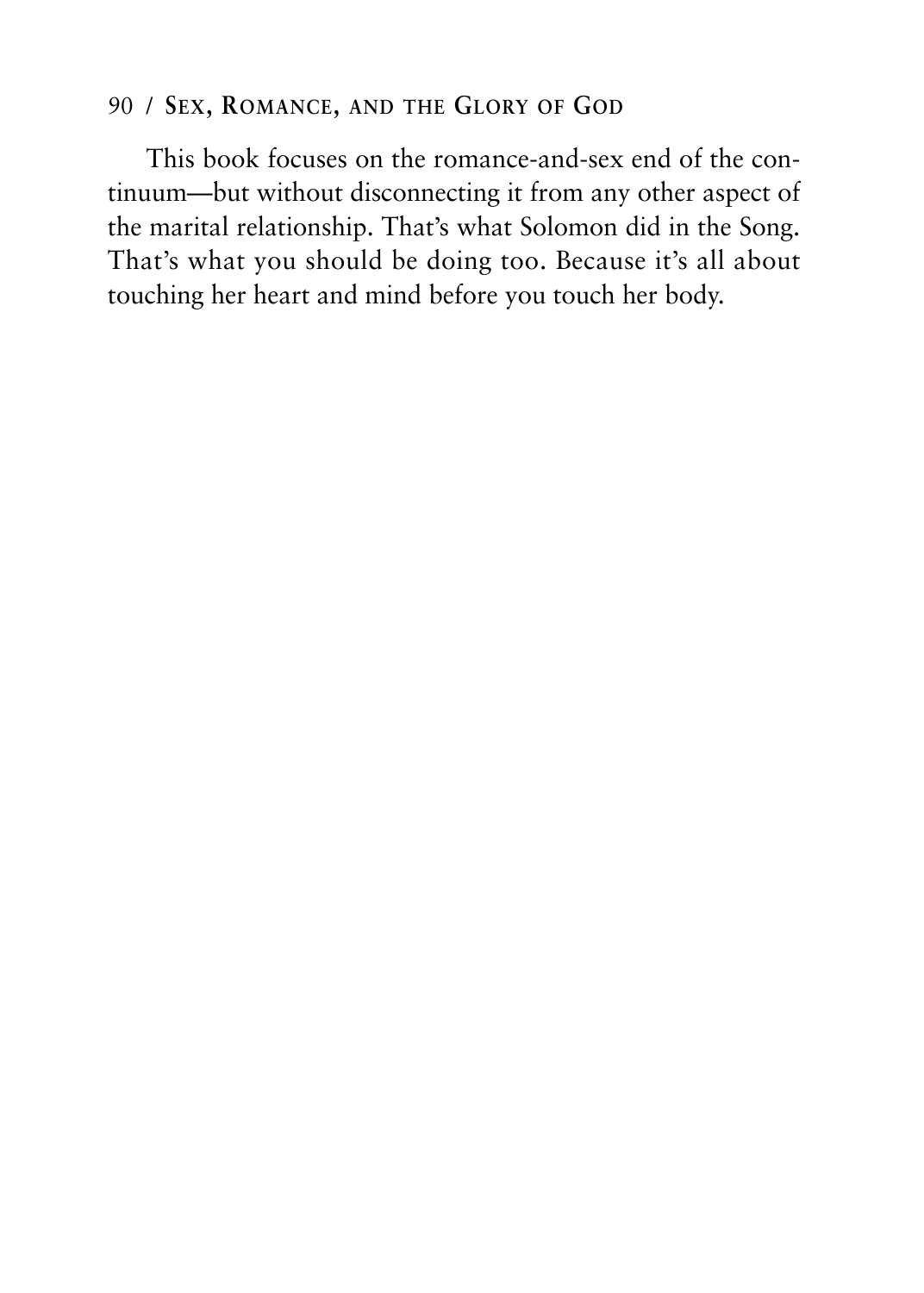#### CHAPTER SEVEN

## **STRONG AS DEATH**

## *The Enduring Power of Covenant Love*

You may have come to this book expecting simply to learn more about sex, and I certainly hope you have learned more. But in addition we've covered a variety of areas pertaining to the God-designed institution of marriage, all in an effort to be true to the teaching of Scripture on this subject.

So, in a book on sex you found yourself reading about studying your wife, having date nights, and creating carefully composed words. When you wanted to be reminded how much fun a husband and wife can have between the sheets, you were reminded that you might be dead next week. At various points perhaps you have been challenged, or found that an unbiblical attitude in your heart was being adjusted. The profundity of sex, you see, has compelled us to examine all the essential biblical realities that surround it.

That's why it is so important, here in the last chapter of this book, to clarify and underscore the energizing force of biblically great sex—that is, the beauty, power, and goodness of covenant love.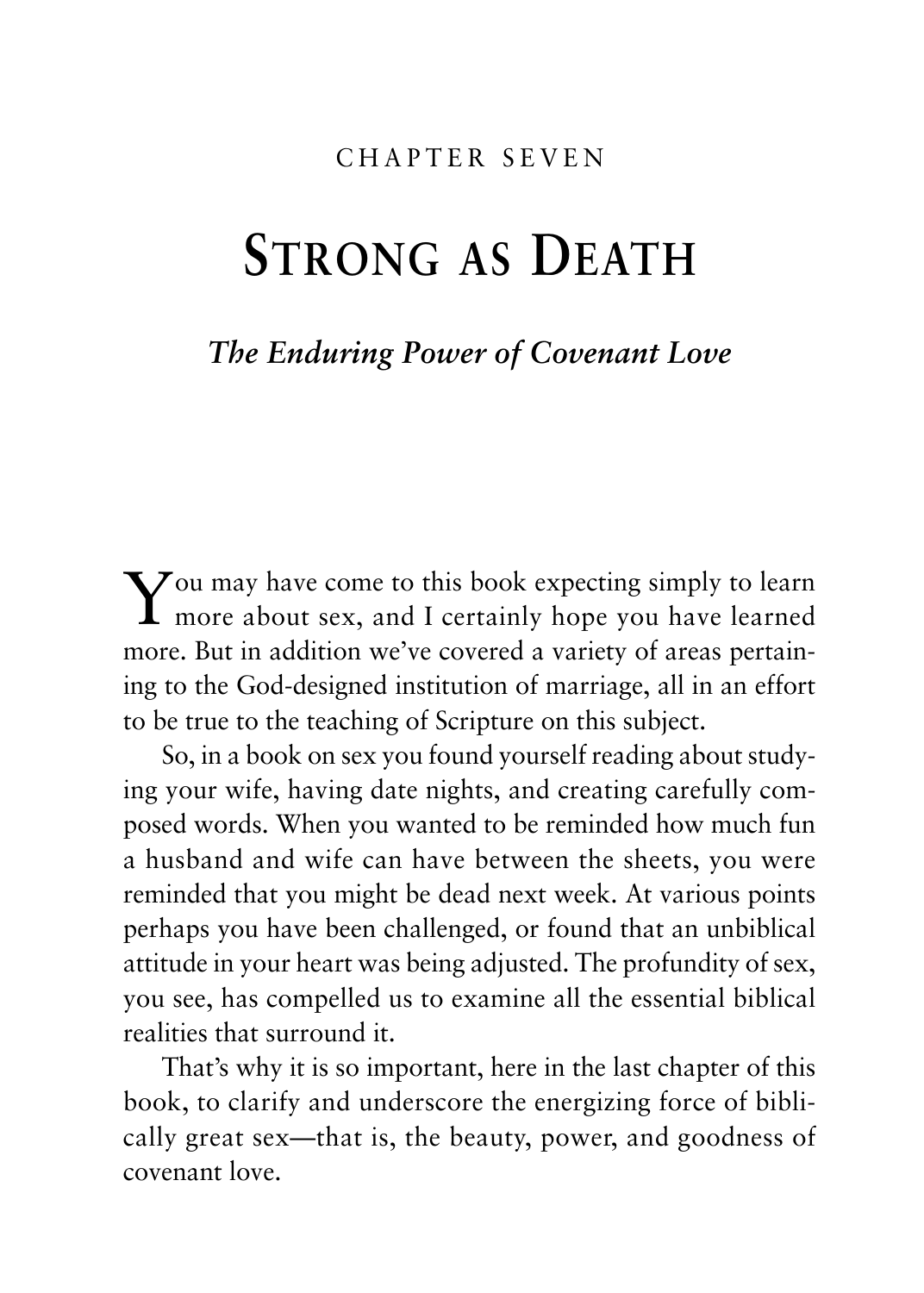Before we address this final theme, however, I want to emphasize that our review of Solomon's Song has only been the briefest of introductions to that life-changing book. I hope that this small volume has given you an appetite to examine the Song in greater depth. So when you are done with this book, you really ought to study that one. But don't do it alone. Let these men be your guides: Tom Gledhill (*The Message of the Song of Songs*, InterVarsity Press, 1994) and Lloyd Carr (*The Song of Solomon*, InterVarsity Press, 1984) have written very helpful, insightful, readable commentaries on Solomon's Song. Use them to fuel your own study of the Song, and allow that unique book of the Bible to have its full impact on your marriage.

And now, back to covenant love . . .

All the sex in Solomon's Song takes place in the context of this couple's loving, committed relationship. Covenant love is the main theme of the Song, without which the book itself cannot be rightly understood. Lloyd Carr notes, "The theme of sexual enjoyment and consummation runs through the book, and the theme of commitment is central to that whole relationship. This is no passing encounter: this is total dedication and permanent obligation."13

So Solomon takes time at the end of his bold celebration of sexuality to remind us of the foundation of loving, marital commitment that must underlie all such intimacy.

> *Who is that coming up from the wilderness, leaning on her beloved? . . . Set me as a seal upon your heart, as a seal upon your arm, for love is strong as death, jealousy is fierce as the grave. Its flashes are flashes of fire,*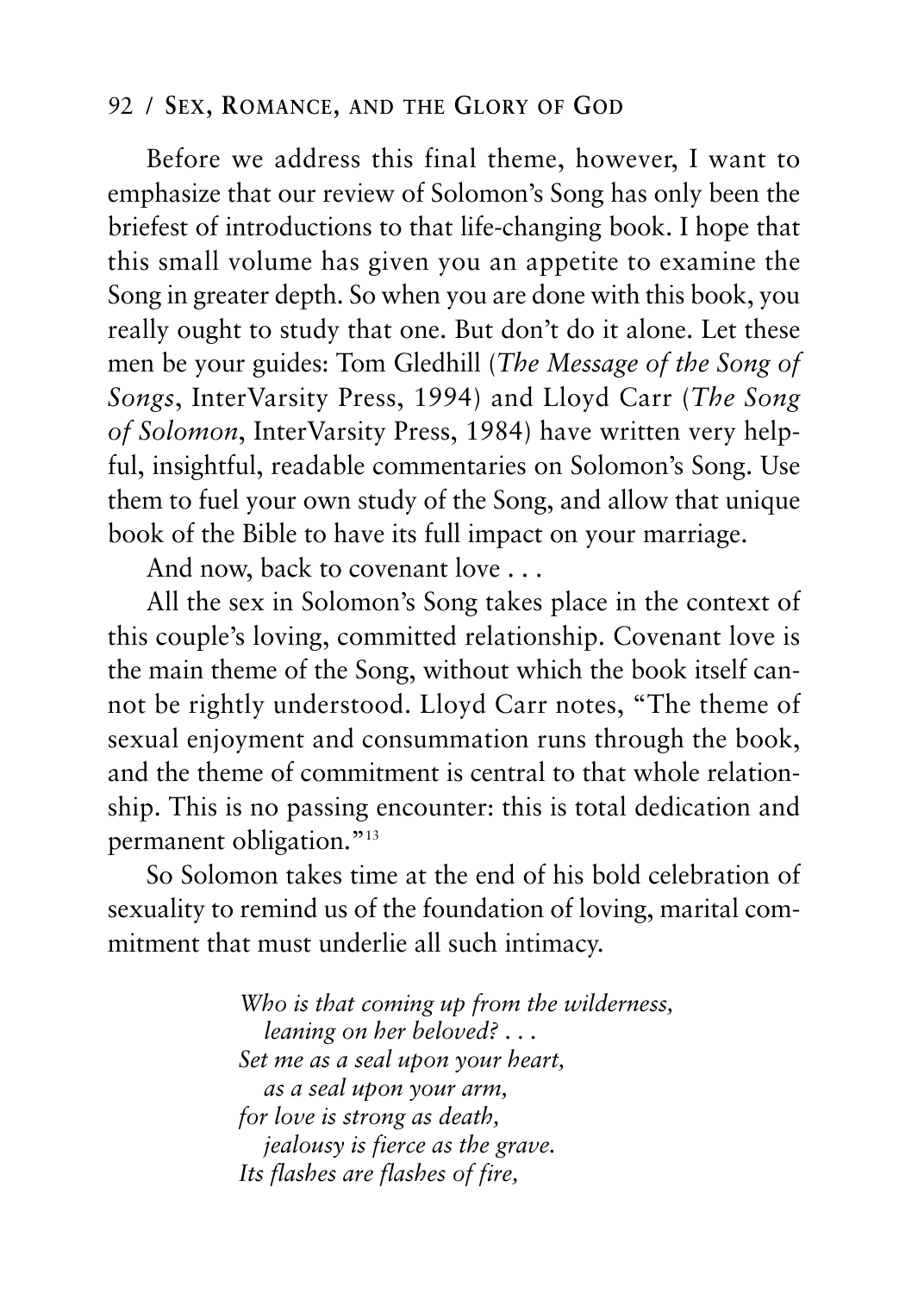*the very flame of the LORD. Many waters cannot quench love, neither can floods drown it. If a man offered for love all the wealth of his house, he would be utterly despised.*  $8:5 - 7$ 

"Who is that coming up . . . ?" We know who it is—the two main characters. Tom Gledhill informs that in this concluding section, "We are witnessing something like the curtain call at the end of a play or musical. One by one the leading characters come forward, take a bow, and through a characteristic action or by a few well-chosen words, recall what has gone before."14

Not surprisingly, we find in those well-chosen words invaluable teaching. For in this concluding high point of the book, Solomon does not simply refer to covenant love. He does not simply remind us how foundational that is. For the first time in the book he defines love for us. He offers a vivid description of it, assigning to it and identifying within it specific traits, to which we would do well to pay attention.

The covenant love that characterizes marriage under God is marked with a seal. It is "strong as death." It is an unquenchable flame. And it is not something that can be purchased, for there is nothing you could exchange for it that is of equal or greater value. Covenant love is a gift.

### **MARKED WITH A SEAL: THE SIGN OF COVENANT**

*Who is that coming up from the wilderness, leaning on her beloved?*

As the two main characters emerge to take their final bow,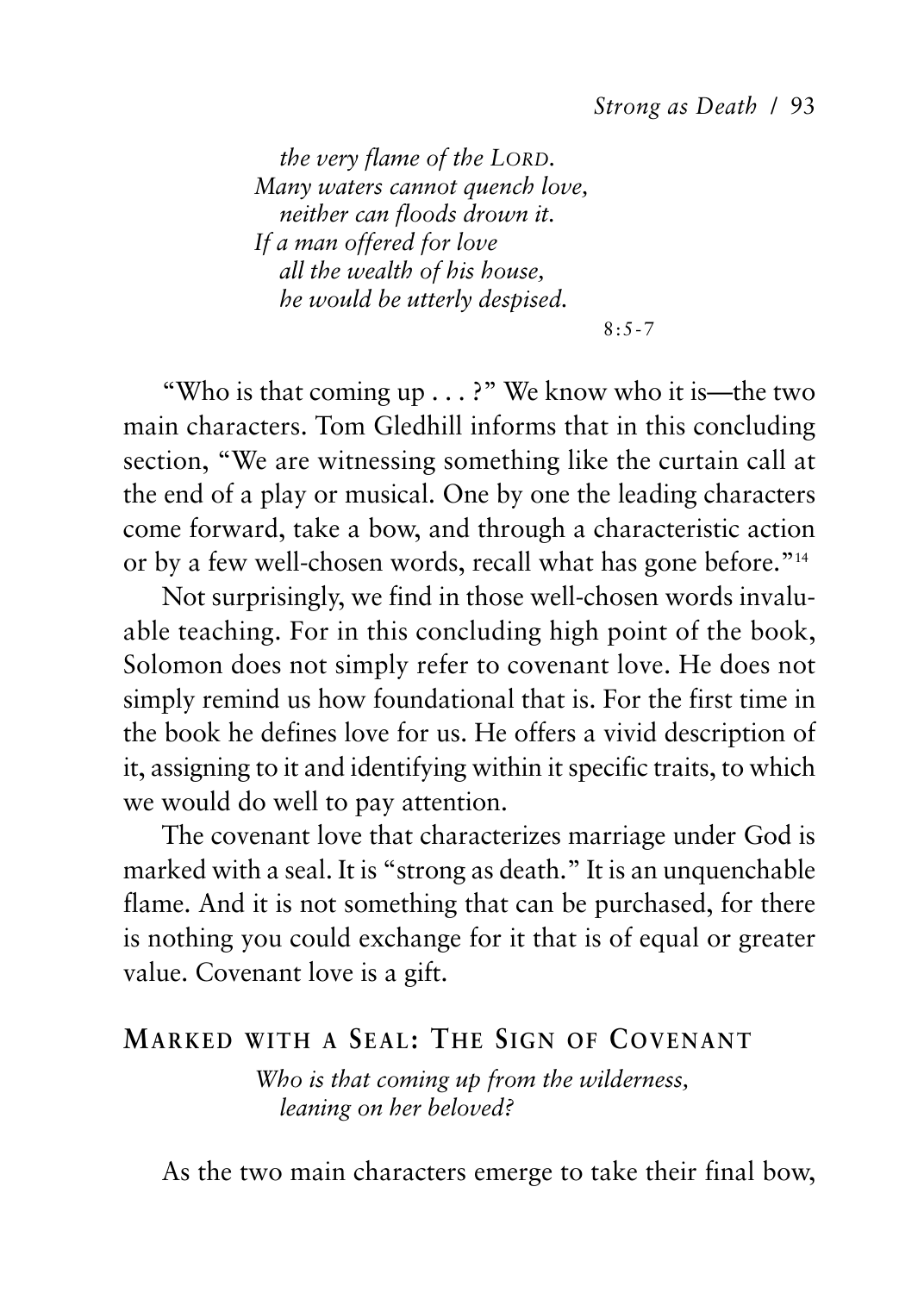they are returning from a deeply erotic encounter, the sexual high point of the book. They are, you might say, a couple of newlyweds in afterglow.

When a blazing fire of logs captures our attention, we become distracted by the dramatic flames. The wood itself, which is in fact the essential thing, can be easily forgotten. It is only when the fire dies down that we focus again on the source, now a rich, radiant, golden mass carrying intense heat.

As these two emerge from their encounter in the wilderness, they are like living embers, and closer than ever before. This phrase, "leaning on her beloved," presents us with a moving image of the richness and strength of covenant love.

Over the years Carolyn and I have commented to one another on the obvious difference seen in many couples after their honeymoon. Before the wedding, they may be deeply, marvelously in love. But the physical consummation of marriage changes their relationship in profound ways, establishing a level of intimacy that could hardly even be imagined during their courtship and engagement. After the honeymoon there is a "leaning on [the] beloved" that is often quite striking. It is the closeness, comfortableness, and familiarity that is only created by the joys of erotic intimacy.

So here this woman leans on her beloved, unashamed to acknowledge her union with him publicly. She and her lover are in covenant and are reveling in the new level of intimacy that such love brings. These two have become one, and she is glad for everyone to know it. Indeed, she urges her man to make sure that their unity is all-encompassing.

> *Set me as a seal upon your heart, as a seal upon your arm.*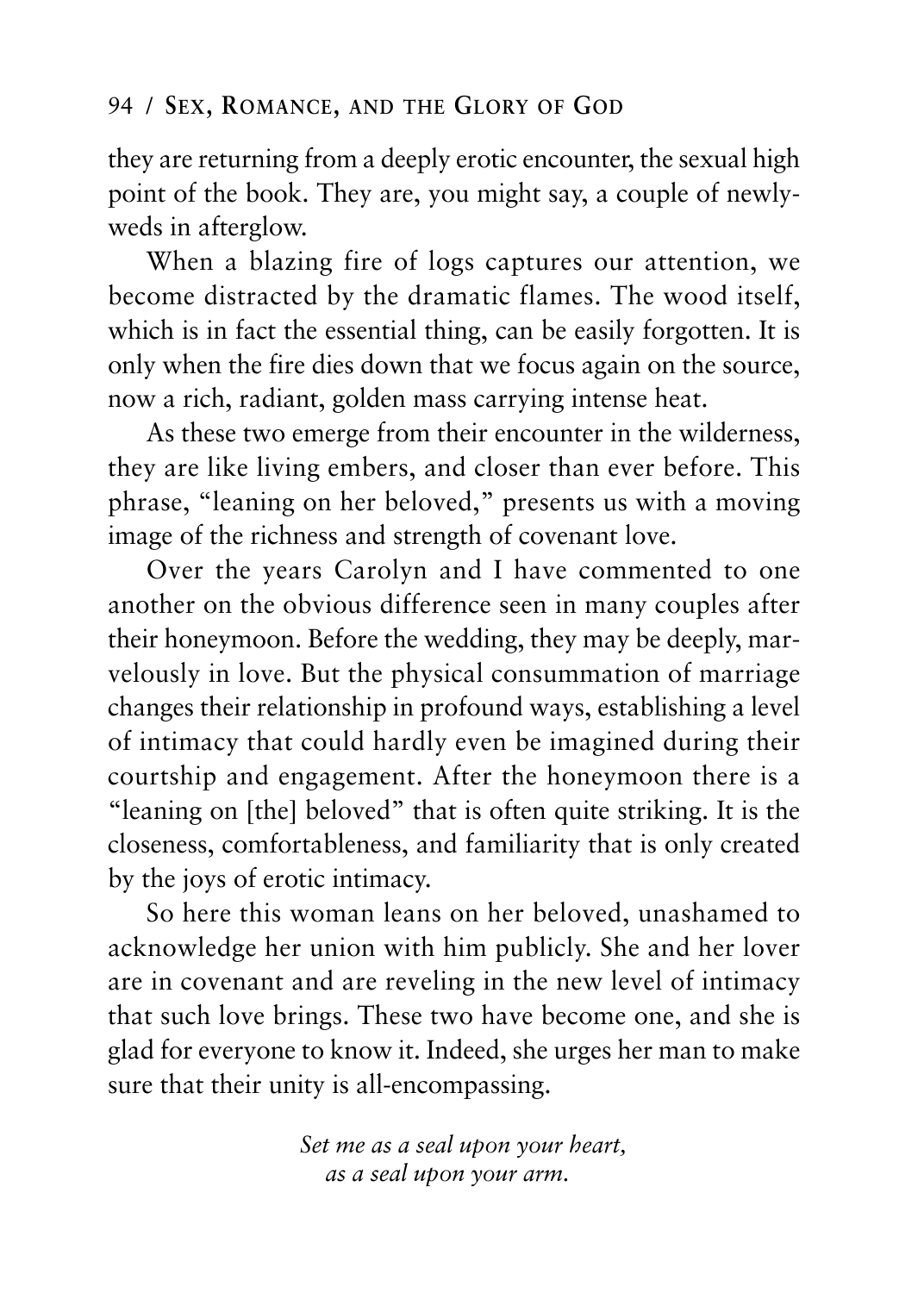Note that the heart is mentioned first, then the arm. One is internal; one is external. This is a commitment of the entire person; nothing is excluded. Their relationship is not about any isolated aspect of life, such as sex, companionship, children, or financial or material support. This is a wholehearted, comprehensive devotion. It's about all of life.

How common it is today for people to say things like, "My kids are the most important thing in the world to me." Well, guys, for you and me, as Christian husbands, that's just an unacceptable attitude because it's so clearly unbiblical. A husband's love for his wife, as Puritan preacher John Wing put it, "must be the most dear, intimate, precious and entire that heart can have toward a creature; none but the love of God . . . is above it, none but the love of ourselves is fellow to it, all the love of others in inferior to it."15 In short, the love of husband and wife for one another should plainly exceed, in intensity and scope, all other human loves.

One evening when our oldest child, Nicole, was a young lady of about five, we were all gathered around the front door of our home with some guests who were preparing to leave. As they were getting into their coats, I was kneeling down and talking with Nicole for a moment when one of the gentlemen said, "I bet she's the apple of your eye."

"No," I responded, glancing up at him with a smile. Then I turned my head to my wife and said, "Carolyn is the apple of my eye. And she always will be." Now don't doubt for a minute my love for all my wonderful children. But I don't think there is a more effective way for a father to love his children than by loving their mother in an exclusive, pronounced, public way.

Every wife wants to know that she is uniquely impressed on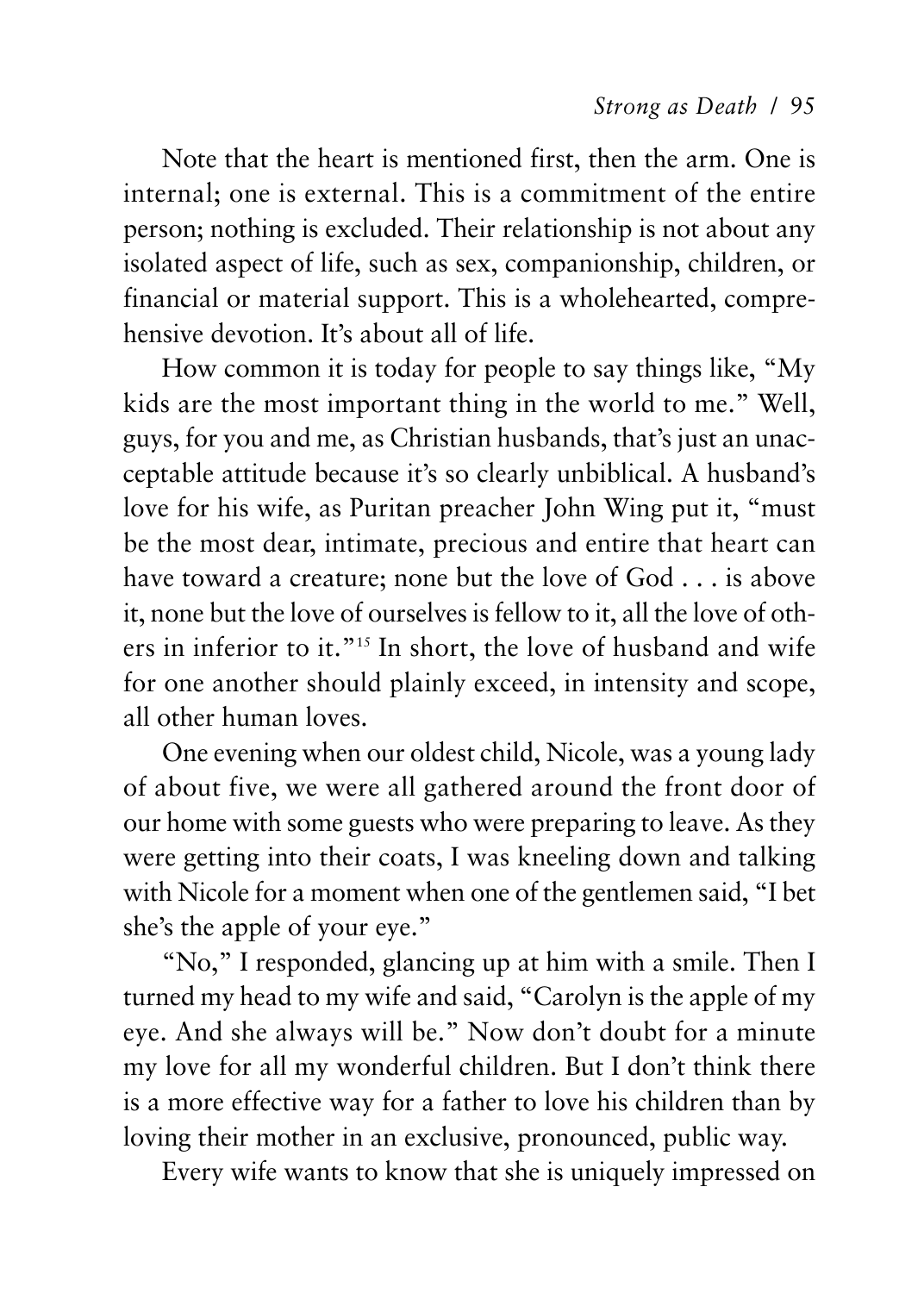the heart of her husband. Men, your wife and mine are no different. Do you wear that seal upon your finger as an external affirmation of the seal upon your heart? Do you truly treasure your wedding ring as a bold, unwavering, ever-present assertion—to yourself and to the world—of your total, exclusive, utterly comprehensive devotion to your wife?

It's really simple. No one should be more important to you than your wife or be the object of greater love and affection. So let us do two things. First, let us scrutinize our lives: Is there any other passion that may be eclipsing our passion for our wives? And second, let us give to our wives whatever assurance or reassurance of this unparalleled love they may need.

How will you know if your wife is completely confident that you love her above all other things? Ask her.

#### **STRONG AS DEATH: FINAL AND IRREVERSIBLE**

*For love is strong as death, jealousy is fierce as the grave.*

Here we see that the power behind enduring commitment is covenant love.

Solomon offers us this potent image because of death's uniqueness—not as an awful enemy or inescapable foe, but as a power—an active, final, irresistible, and irreversible power. Covenant love, Solomon tells us, is a power every bit as final and irreversible as death.

Similarly, the "jealousy" referred to here has nothing to do with envy. Rather, it's a single-minded passion that leaves room for no other attractions. This is a holy jealousy that is passionate about one spouse—and one spouse alone. It is a jealousy that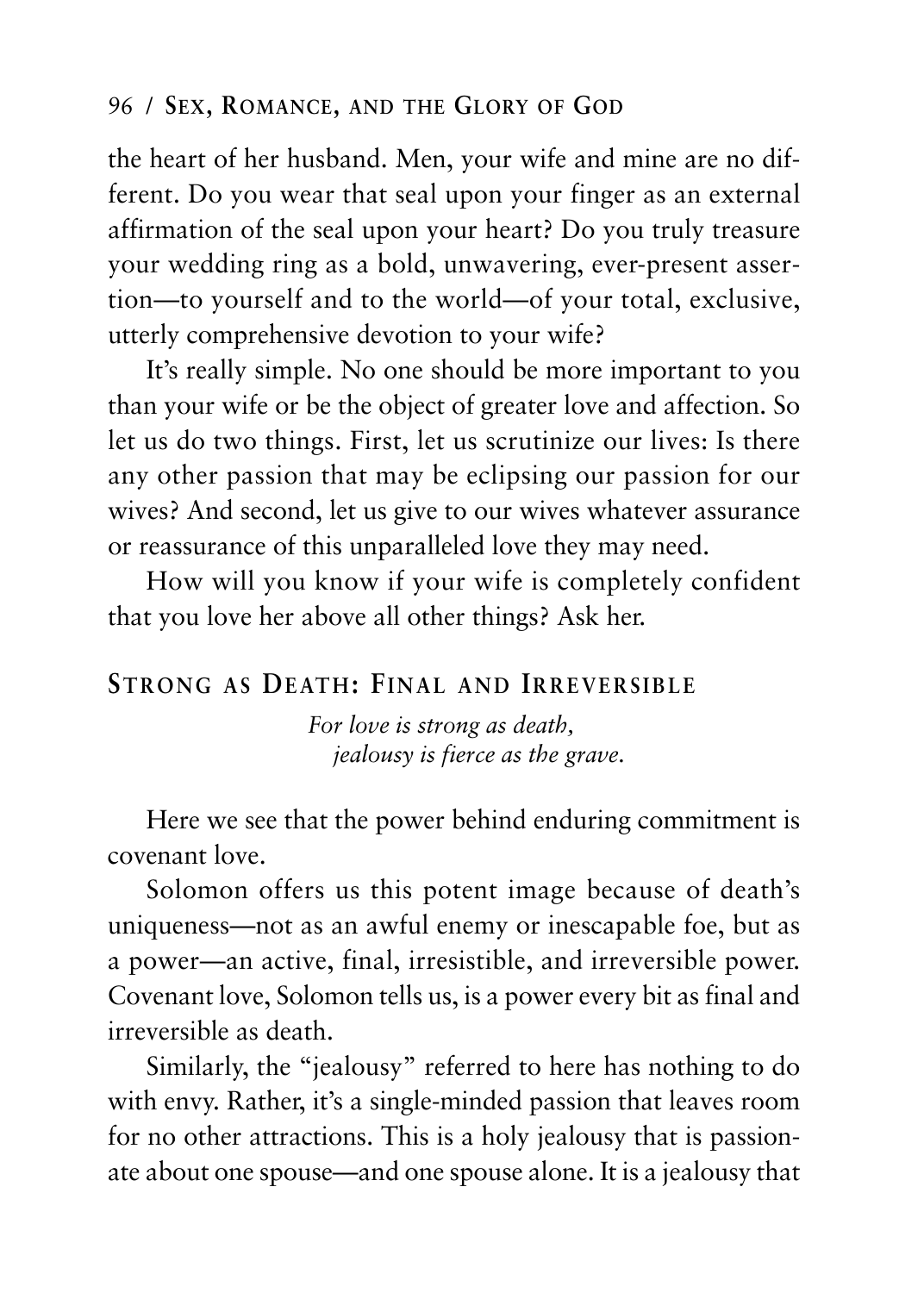is "fierce," not with anger but with tenacity. A jealousy that, like the grave, simply will not let go.

Covenant love, once entered into, establishes a determined certainty that is beyond all question. A threshold has been crossed. Covenant love is wonderfully powerful and final.

## THE FLAME OF THE LORD: UNQUENCHABLE

*Its flashes are flashes of fire, the very flame of the LORD. Many waters cannot quench love, neither can floods drown it.*

This powerful, irreversible love we share with our wives is fueled by divine power. Although we are the stewards of this flame and must defend it, protect it, nurture it, and develop it, in the end this is not a flame that water can quench. Not rivers, not even oceans. This covenant love is the very flame of the Lord—and thus inextinguishable.

When you are tempted to consider the attractions of another . . . when a marital conflict seems difficult to resolve . . . when challenging circumstances test your patience . . . when you have allowed tedium to creep into your life together . . . when illness, age, or injury limit you or your wife's abilities to express passion physically, as the head of your home you surely need to pray and lead and act. But what will ultimately make the difference? The irreversible, inextinguishable power of covenant love.

In this fallen world, it is certain that many waters will pass over each marriage, seeking to smother its passion. So as husbands it's important for us to know that covenant love cannot be quenched.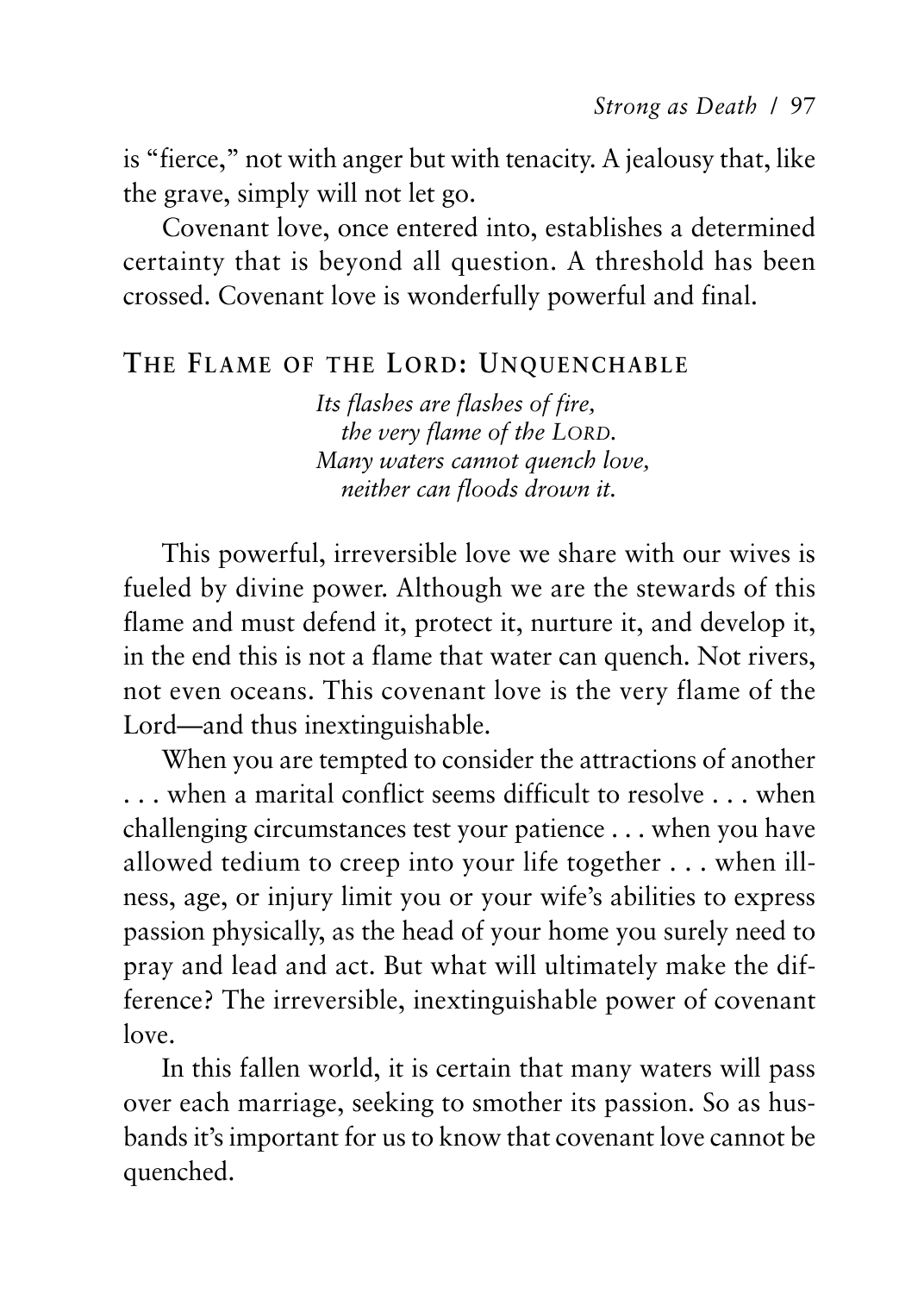When I think of the various floods that could sweep over my marriage, my thoughts often go to Benjamin and Anne Warfield, a couple whose trials were of a severity and duration that few of us will ever encounter. Having been inspired by Warfield's writings over the years, this account from John Piper only increased my respect for Warfield's godliness.

Benjamin B. Warfield was a world-renowned theologian who taught at Princeton Seminary for almost 34 years until his death on February 16, 1921. Many people are aware of his famous books, like *The Inspiration and Authority of the Bible*. But what most people don't know is that in 1876, at the age of 25, he married Annie Pierce Kinkead and took a honeymoon to Germany. During a fierce storm Annie was struck by lightning and was permanently paralyzed. After caring for her for thirtynine years Warfield laid her to rest in 1915. Because of her extraordinary needs, Warfield seldom left his home for more than two hours at a time during all those thirty-nine years of marriage.

Now here was a shattered dream. I recall saying to my wife the week before we married, "If we have a car accident on our honeymoon, and you are disfigured or paralyzed, I will keep my vows, 'for better or worse.'" But for Warfield, it actually happened. She was never healed. . . . [What] spectacular, patience and faithfulness of one man to one woman through thirtyeight years of what was never planned—at least, not planned by man. But when Warfield came to write his thoughts on Romans 8:28 ["we know that God causes all things to work together for good to those who love God" NASB], he said, "The fundamental thought is the universal government of God. All that comes to you is under his controlling hand. The secondary thought is the favor of God to those that love him. If he governs all, then nothing but good can befall those to whom he would do good. . . . Though we are too weak to help ourselves and too blind to ask for what we need, and can only groan in unin-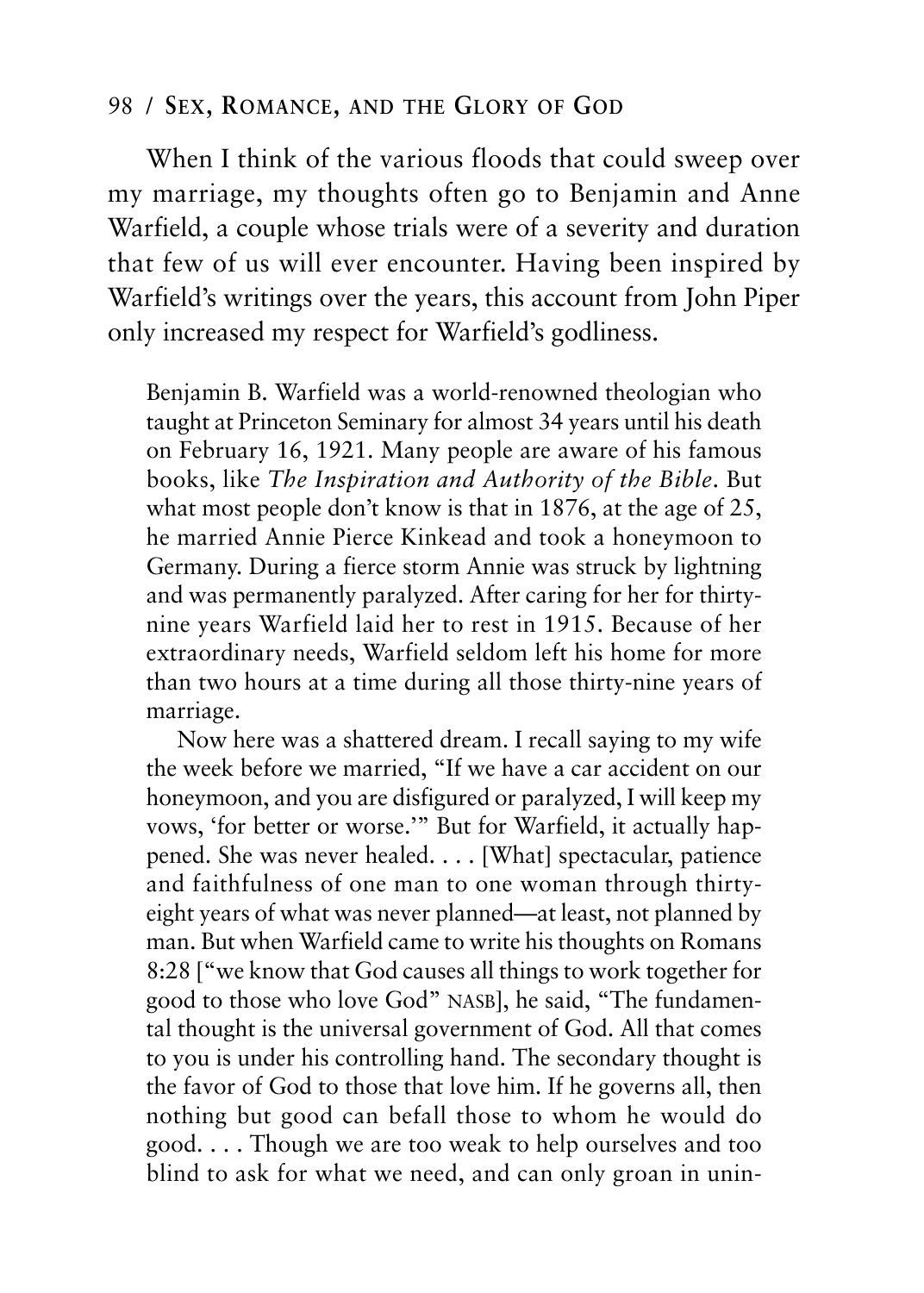formed longings, he is the author in us of these very longings . . . and he will so govern all things that we shall reap only good from all that befalls us."<sup>16</sup>

As appropriately inspired as we may be by the Warfields' story, testimonies like these are not mere relics of history. I know.

You see, I have met Norman and Elma Leblanc.

On the day after Christmas 1965, Norman, Elma, and their children were in the driveway playing basketball and needed to move the car. One child jumped in the car and pretended to start it. But the key was already in the ignition and in the *On* position. So when the child turned the key, the car started and began to move.

With one child in the car, and other children in the vehicle's path, Elma tried to get into the moving car. She was caught by the open door and was dragged across the yard. After emergency surgery that night, the family learned that Elma's spinal cord had been severed. The prognosis: Never again in this life would she be able to walk.

I first met Norman and Elma a few years ago while visiting their church. They had recently celebrated their fiftieth wedding anniversary. As Elma sat in her wheelchair, she and Norman told me that all their children and grandchildren had come home to honor them for that milestone. Later their senior pastor said a most remarkable thing: "I have never once heard Elma complain. I have never once heard her express any bitterness for the fact that she cannot walk and lives each day in pain."

That was itself so affecting. Even more moving to me, however, was Norman's obvious love for his wife. On that day in 1965 a flood of many waters had sought to extinguish their dreams. But as I studied Norman's eyes as he looked at his wife,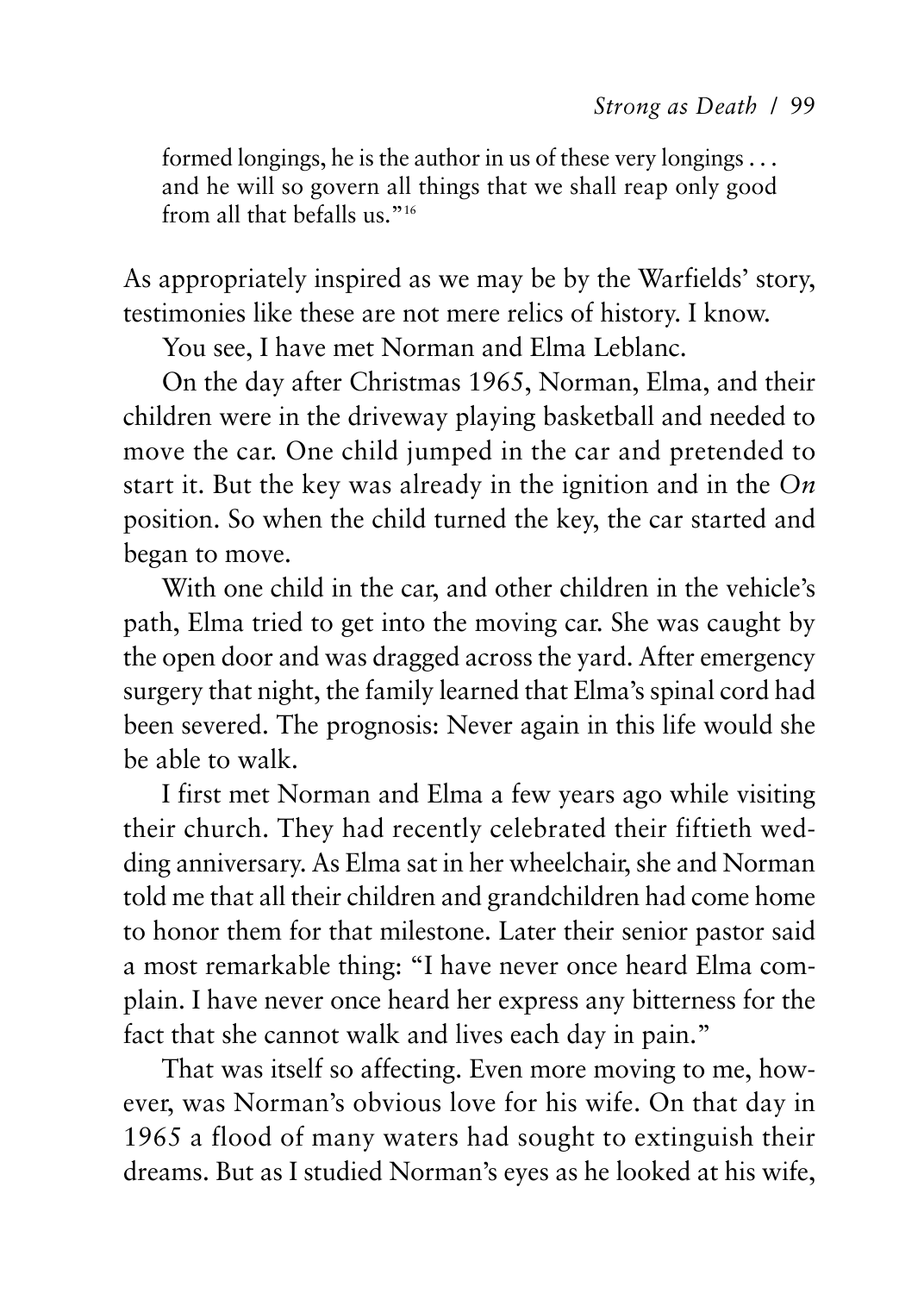the flame was still there. I felt like I was on holy ground. I'm sure I was.

As I walked away from this dear couple, humbled by the privilege and opportunity of meeting them, I had only one thought.

> *Many waters cannot quench love, neither can floods drown it.*

I'm hard pressed to think of a couple who are more obviously in love with each other than Norman and Elma Leblanc. What a joy to observe those who have experienced the unimaginable, who have been tested and tried, yet are living illustrations of covenant love.

The promise of covenant love that we find in Solomon's Song should give us great comfort and confidence as we consider the future. You and I know that trials will come. Let's not be naïve about that. Every marriage will be tested. Many waters will pass over the covenant love that we have for our wives. How encouraging to know that it cannot be quenched but will burn on as a divine flame given by God, who created marriage and its marvelous passions. Because it has its origin in God, covenant love will ultimately triumph over all opposition, all adversity, all suffering, all trials.

## **TRUE LOVE REVEALED**

This subject—covenant love, the essence of love—is the only appropriate place to end a book on romance and sex. How good of God not to leave us to ourselves to try to discern the nature of true love, or for that matter what makes for really good sex. He has taught us about both these subjects in his Word.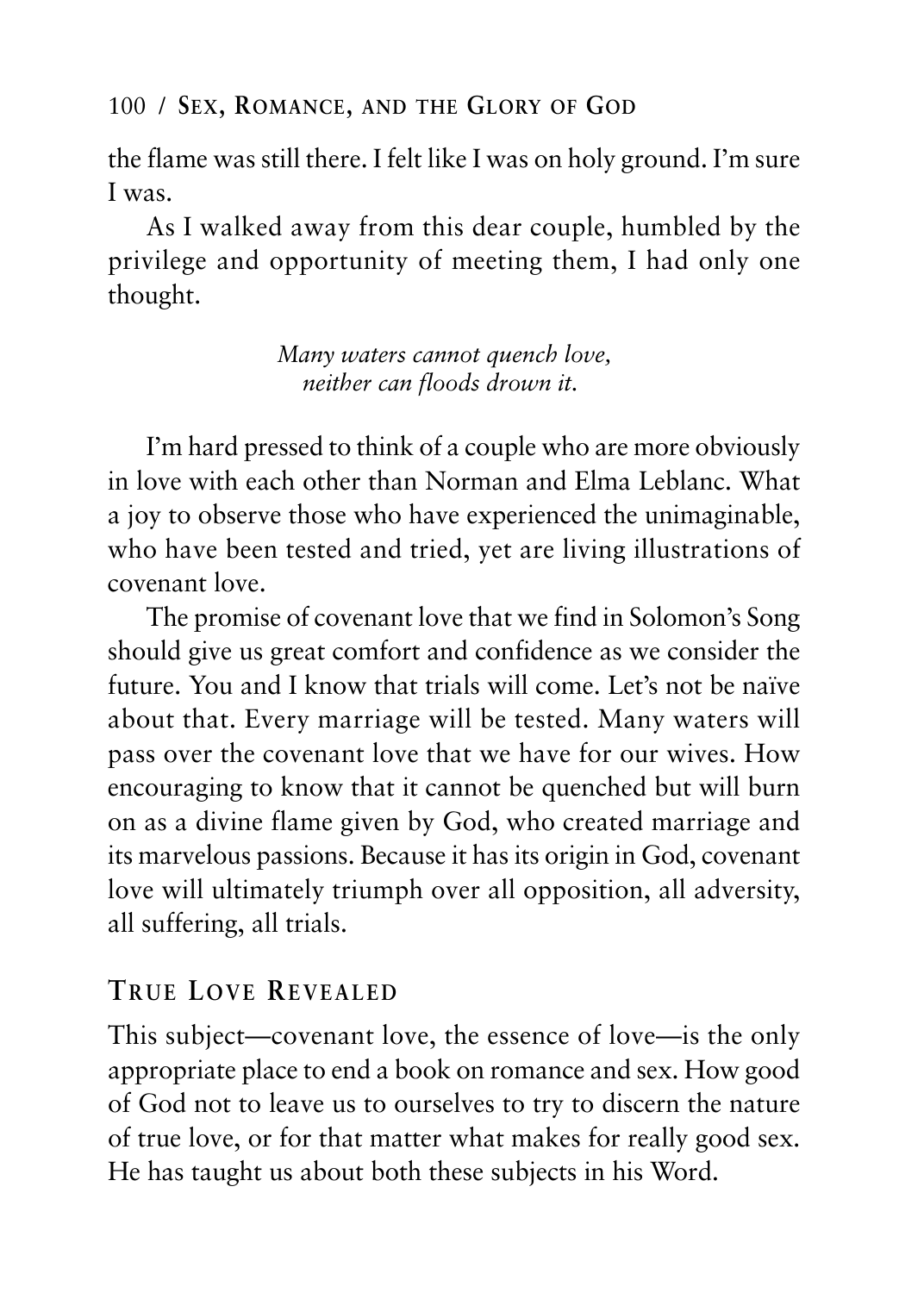On the topic of romance, marriage, and sex, the magazine *Christianity Today* once published an editorial that packs a remarkable amount of wisdom and insight into a small space.

#### Really Good Sex

While it comes with clear limits, sex is great. After all, God invented it. . . . The first editors of the King James Version tried to give it a "G" rating by their chapter headings, which suggested that the [Song of Solomon] was not about sex at all, but about Christ and the church. But only a healthy appreciation of sex could lead the biblical writer to remark, with evident pride, that when Moses died at the age of 120, both his eyesight and his "natural force" (which some scholars believe refers to sexual potency) were undiminished. . . . Christians, in other words, are not prudes. We like sex. We celebrate sex. We thank God for sex.

But—and here we differ radically with our society—we do not see sex as a right or as an end in itself, but as part of discipleship. When we say no to promiscuity or other substitutes for marriage, we do so in defense of good sex. It is not from prudery that the Bible advocates lifelong, faithful, heterosexual marriage, but out of a conviction that the freedom and loving abandon that are necessary for sexual ecstasy come only from a committed marital relationship. . . . Perhaps we ought to make long marriages our image—our "icon"—of sex. An icon is a picture we look to as a model. We study and meditate upon it because it reveals some aspect of God's glory in the world.

Our society has made sex its icon. That's why it is found on every magazine stand, in every commercial, every movie aimed at teenagers. This icon portrays only well-curved women and well-muscled young men. It celebrates sex for individual satisfaction.

But look at a couple celebrating their fiftieth wedding anniversary. Let's make them *our* icon of sex. Their bodies may sag and creak. Their hair is thin or gone. But we see in them something that makes us want to cheer them on. Through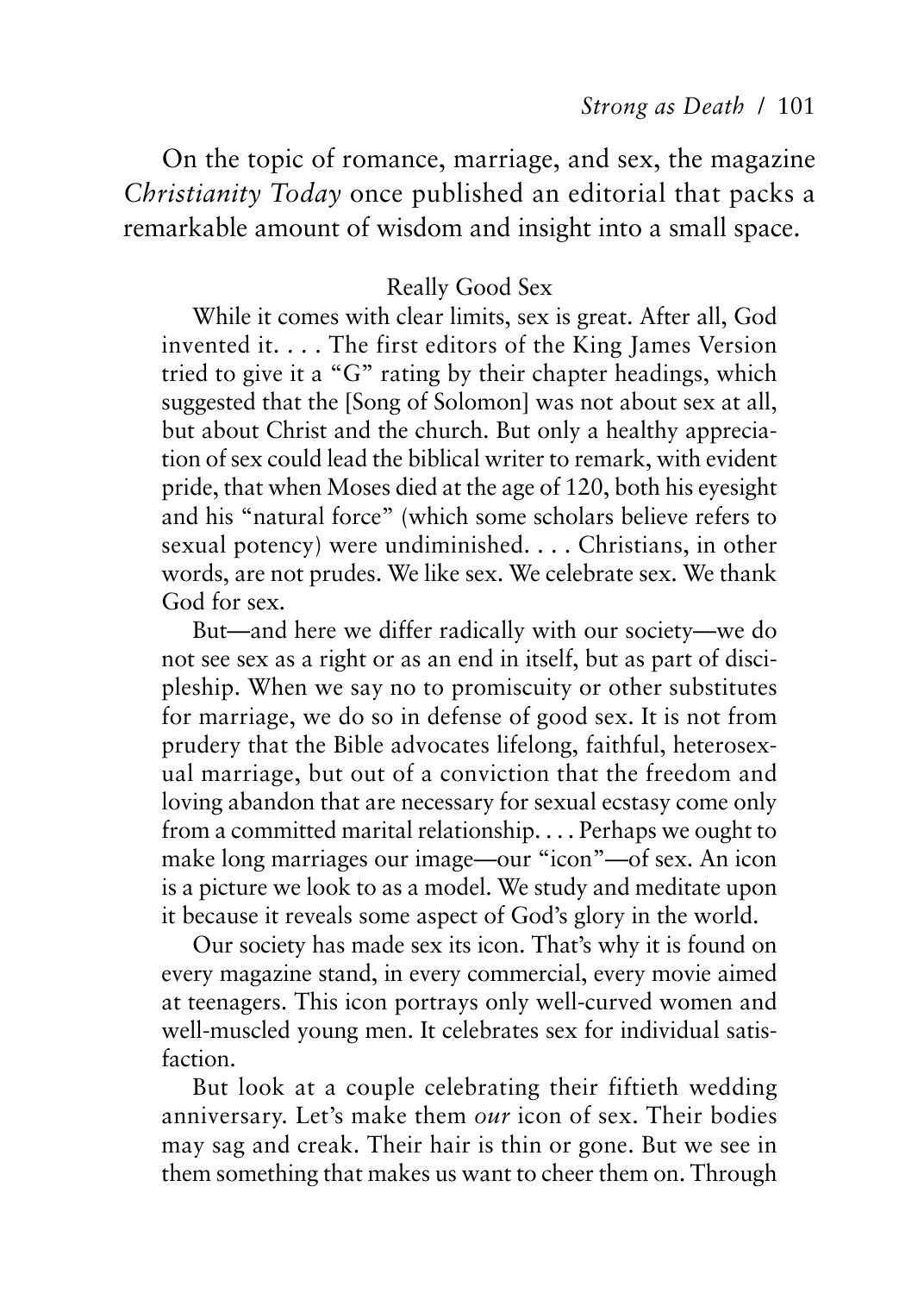them, and only through them and that kind of committed love, shines something of God's glory.<sup>17</sup>

Yes, how appropriate for us to cheer on couples such as these. But let's not just cheer them on. Let's join them! Let's live as they live and become like them, growing more deeply in love with our wives as each year rolls by.

For this, indeed, is covenant love—the kind of love that produces not merely the best possible sex but a complete marital union. A union so comprehensive, so irreversible, and so unquenchable that in all things and in all circumstances it points to the goodness and glory of God.

The love that sustains couples like the Warfields and Leblancs, although amazing, is no mystery. It has a divine origin. This is not the cheap, imitative love of a romance novel or a sentimental movie. This is *love*. The genuine article. Love as it was meant to be. It is, in fact, true love.

No human love, whatever its duration, depth, or intensity, can ever be more than a reflection of God's love. For human love does not exist independent of God's love. All true love is derived from God, and love finds its ultimate expression in God alone.

So how, exactly, do we know what love is?

*This is how we know what love is. Jesus Christ laid down his life for us.*

1 JOHN 3:16, NIV

That's very clear, isn't it? Our only infallible standard for love is God himself. And the purest expression of his love is found at the cross, where our Savior demonstrated his love for us in the most ultimate and final manner.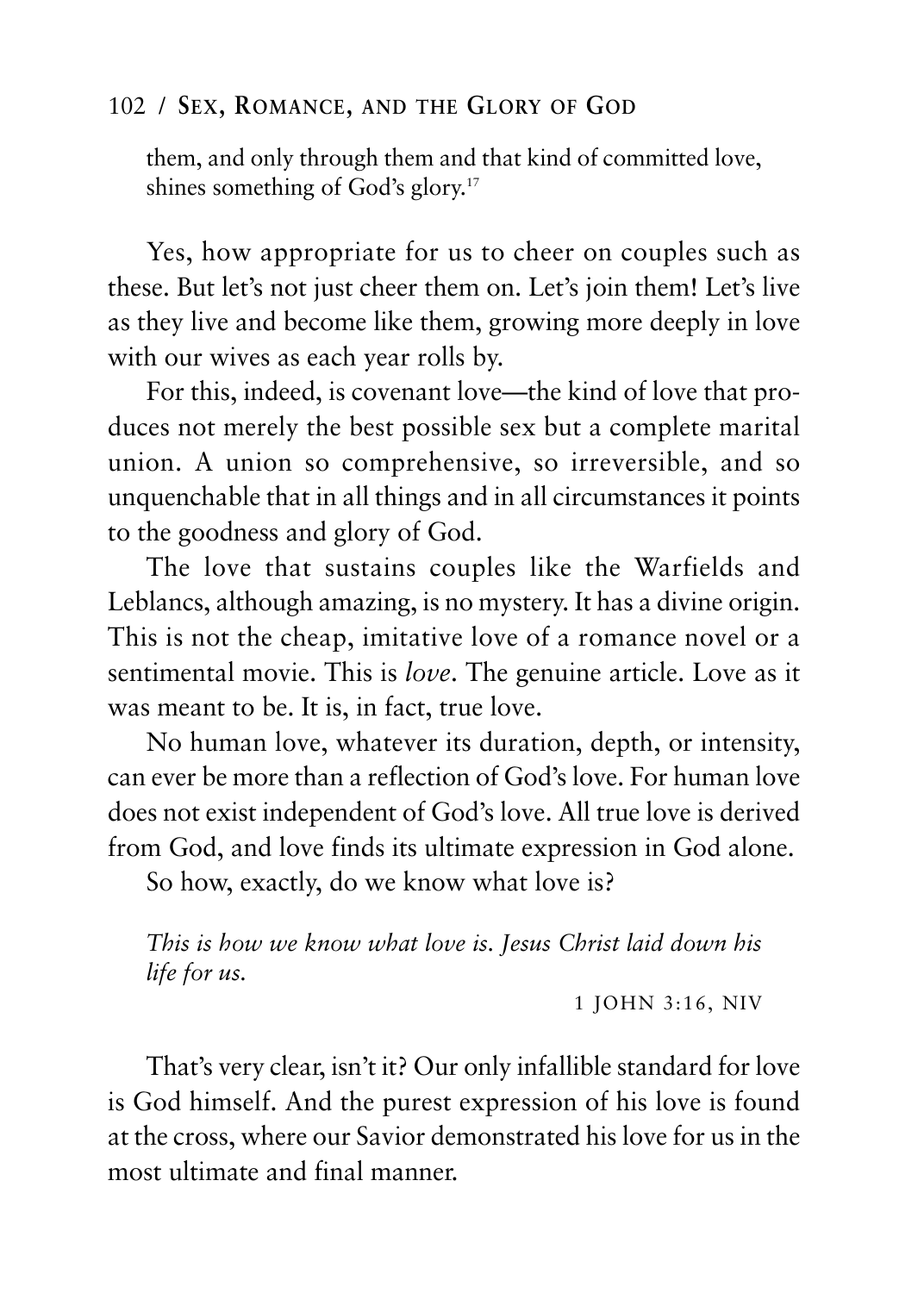As he hung there, suspended between heaven and earth, he was taking my place and yours, suffering the wrath we rightly deserved for our hostility and rebellion against the perfect holiness and goodness of God. To understand the irreversible nature and unquenchable power of covenant love, ultimately we must look to the cross.

The cross will always be the central truth of your life as a Christian. It should always be the main thing.18 For your comfort, your hope, your inspiration, and the source of all your effectiveness as a husband, look to the cross.

When the memory of past sins threatens to rob you of the joy of your salvation, look to the cross, where the penalty for those sins was completely and permanently paid.

When your selfishness or pride erupts and you struggle with present sins, look to the cross, where ultimate victory over sin was accomplished and the enslaving power of sin was broken. Allow Christ's love—unchangeable, unquenchable, a gift beyond value—to assure you of forgiveness and motivate you to repent and press on.

And when your hope for the future grows weak, look to the cross, where a certain and glorious future was secured for you.

It is in chapter 8, verses 6-7 of the Song of Solomon that we catch a glimpse of the love revealed at the cross.

*Love is strong as death, jealousy is fierce as the grave. Its flashes are flashes of fire, the very flame of the LORD. Many waters cannot quench love, neither can floods drown it. If a man offered for love all the wealth of his house, he would be utterly despised.*

This is divine love, covenant love, a gift of immeasurable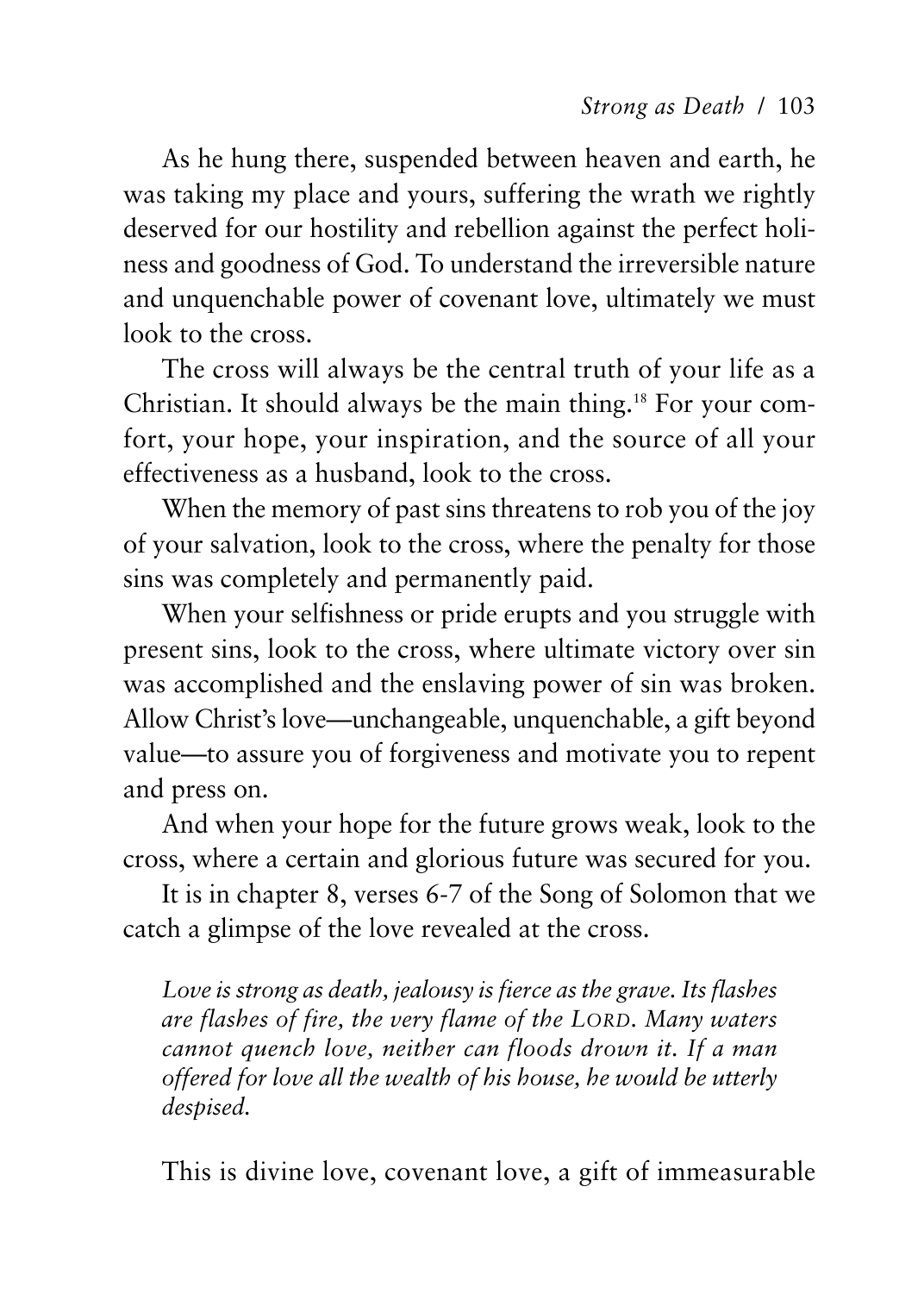value, given freely by God to man. Displayed at the cross for all to behold, the perfect love of Christ for his Church is meant to inform and inspire our love for our wives.

So love your wife as Christ loves his Bride, the Church. Treasure and cherish and lead and ally yourself with her as Christ does the Church. Think about her, watch over her, and pray for her continually, just as Christ does the Church.

Look forward to sharing a long life with her as the two of you continually learn more about the joys of sexual love within the covenant of marriage.

Through it all, let the unifying, unquenchable power of covenant love continually strengthen your marriage in every way, that you and your wife might testify to the world and to one another of the goodness of God. And should you someday come to a place of diminished sexual capacity, know that this same covenant love, the flame of the Lord, will be as strong and vigorous as ever.

And now, gentlemen, let's get busy touching our wives . . . for the glory of God.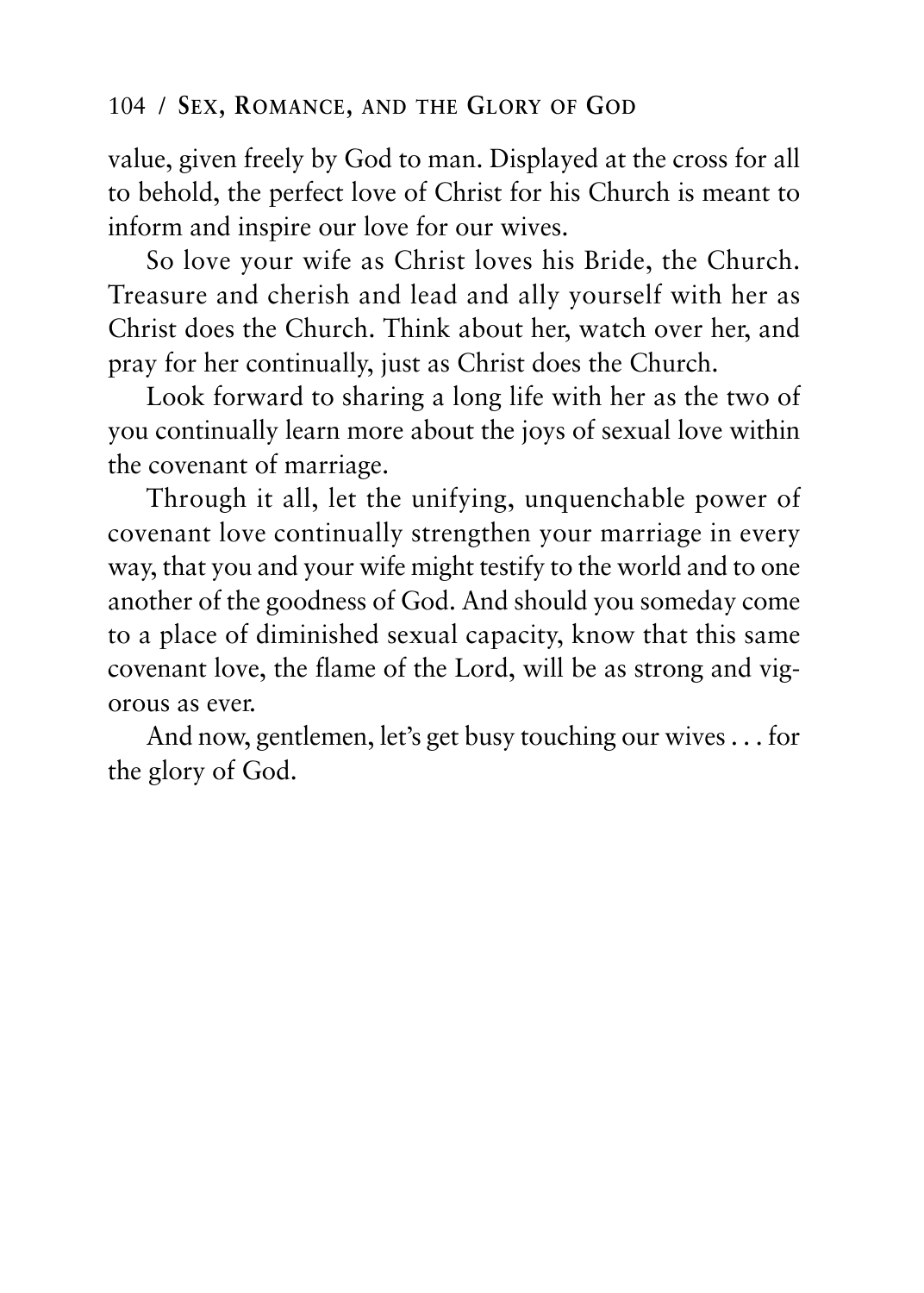# **A WORD TO WIVES FROM CAROLYN MAHANEY**

I can't help but smile when I imagine your response to your husband's purchase of this book. I picture you rolling your eyes and laughing to yourself. *I guess I won't be getting much sleep tonight!* But I could be wrong. Maybe you bought this book yourself and casually left it on top of your husband's reading pile, a not-so-subtle hint that you were in the mood.

One thing I know—the topic of sex evokes a variety of reactions from Christian wives.

For some this little word suffers under a heavy weight of complicated, painful baggage. The feelings of fear and guilt are so closely associated with sex, they find it impossible to separate them. These women have lost all hope that their sexual relationship with their husband will ever improve. To cope, they simply try to pretend the problems don't exist.

But I've also met wives for whom sex is just part of the marriage routine—another item on a long to-do list. They don't mind sex but would be happy to limit the frequency, if only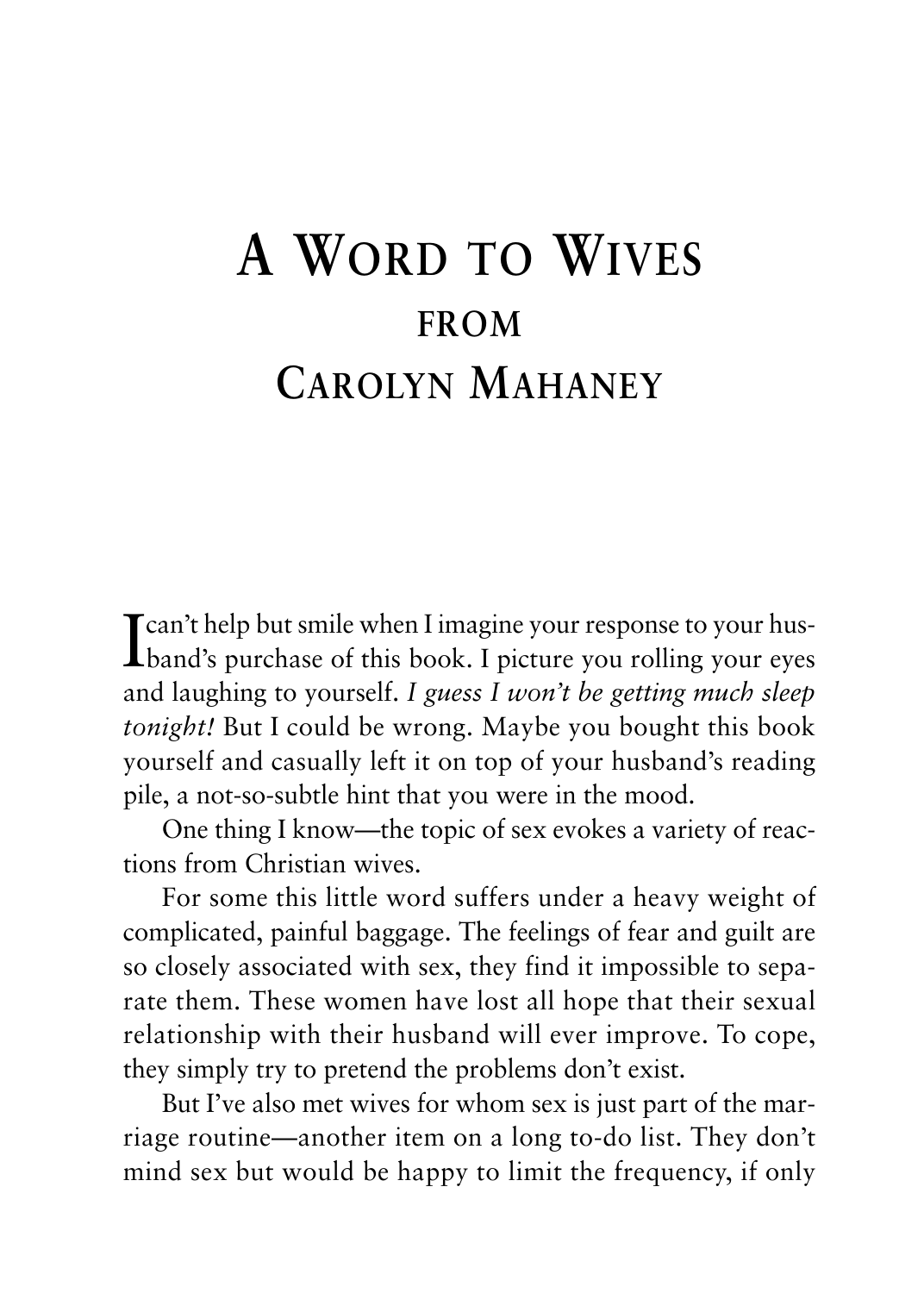their husbands would concede. Indifference and neglect are slowly eating away at their affections, and often they are completely unaware.

But many women are discovering anew the enjoyment, pleasure, and ecstasy that God has ordained for the sexual relationship—in *their* marriage! The truths of the Bible have set them free from condemnation, bitterness, and selfishness. Instead of drudgery and difficulty, joy and excitement permeate their intimacy with their husband. This isn't necessarily because their husband has changed. It's because they obeyed God's Word regardless of their husband's behavior.

That is why, in the following pages, I want to pry our attention away from our husbands' application or lack thereof. He is reading this book—and that alone indicates a desire to study, learn, and improve. So let's resist that unattractive feminine tendency to nag and instead thank and encourage our husbands for their efforts. Let's get busy examining our own lives under the microscope of Scripture, for God is eager to help us grow and change.

What you are about to read is "The Pleasure of Purity," Chapter 5 from my book *Feminine Appeal: Seven Virtues of a Godly Wife and Mother*. As one of the qualities that Titus 2 exhorts the older women to teach the younger women, I address the topic of purity in the broader context of sexual intimacy within marriage. My hope and prayer is that these words will instruct, encourage, and inspire you to pursue a passionate sexual relationship with your husband, to the glory of God.

> Warmly, *Carolyn*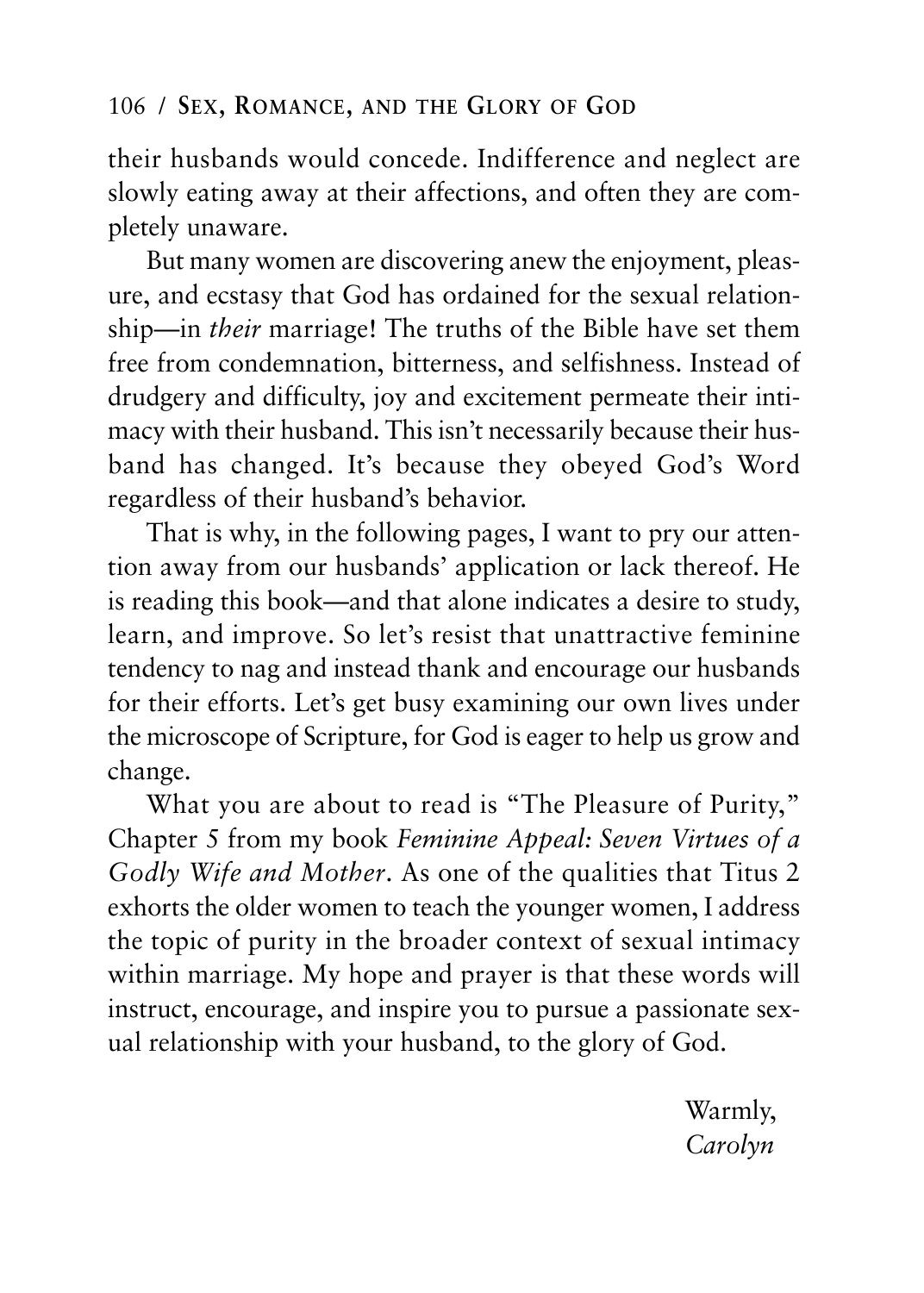# **THE PLEASURE OF PURITY**

Several years ago at a church leadership conference, I hosted a panel of pastors' wives at a women's session. We fielded questions on a wide variety of topics—from childrearing to counseling women in crisis situations.

Then a woman from the audience posed the question: "What is one thing you have learned that encourages your husband the most?" As the other women on the panel answered, I pondered my response. *I know what C. J.'s answer would be, but dare I say that?* And then it was my turn. "Make love to him," I blurted out. "That's what my husband would say if he were here!"

The room erupted into a wave of nervous, knowing laughter.

It's true! Engaging in this physical expression of marital intimacy and union is one of the most meaningful ways I can encourage my husband.

If you watch TV, go to the movies, or read magazines today, you can get the idea that the only people having sex (or "good sex") are the ones who aren't married. If marital sex is even portrayed in popular media, it seems bland or routine. Our culture has pushed marital sex into the backroom and instead *celebrates* immoral sex.

That's why younger women today require the training of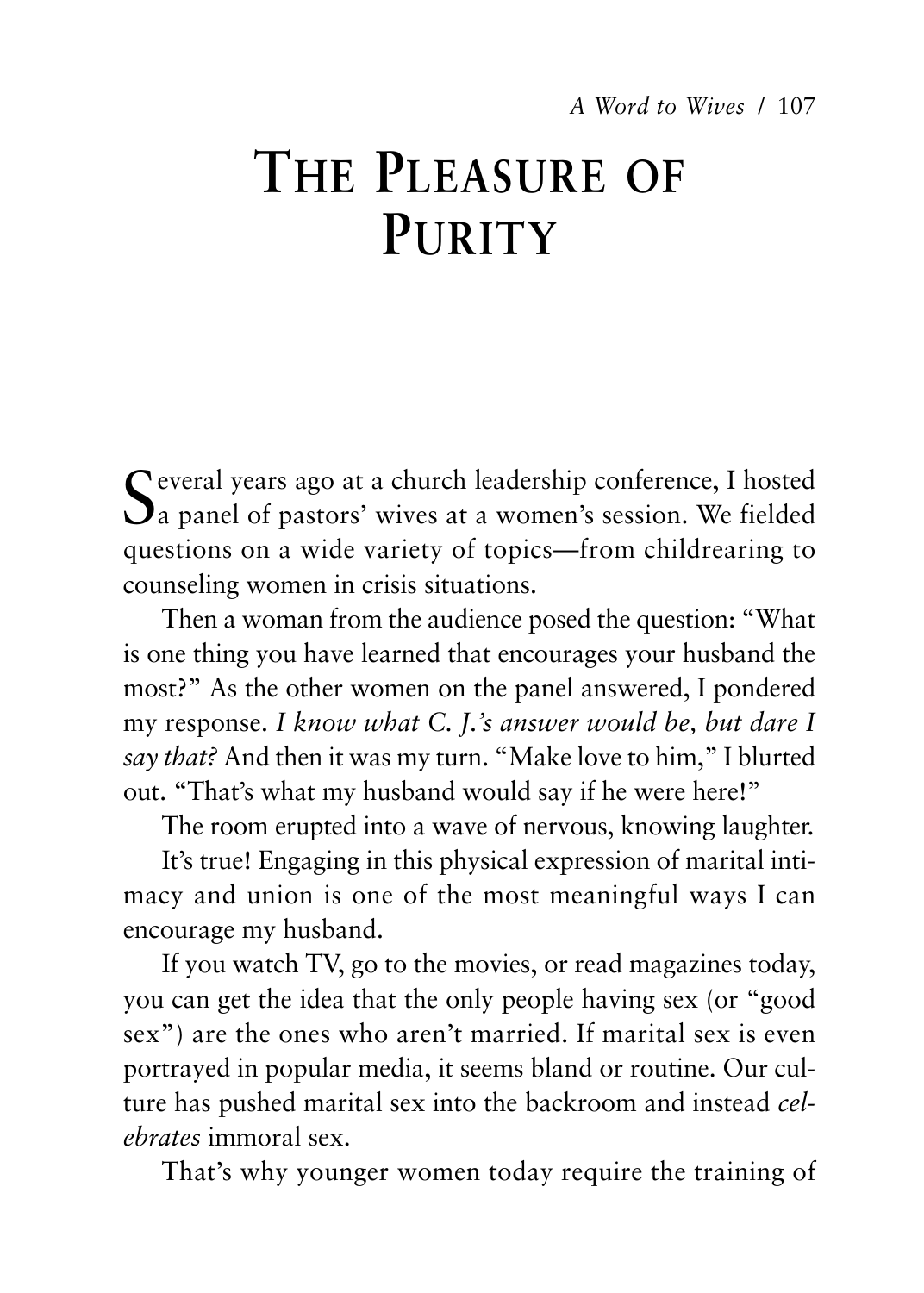older, godly women to acquire a biblical perspective on sex. The Greek word for "pure" in our Titus 2 passage means to be holy, innocent, chaste, not contaminated. This word has to do with sexual propriety, avoiding any immorality in thought, word, and action. The word denotes much more than premarital purity. It also includes the concept of sexual purity within marriage.

I've titled this chapter "The Pleasure of Purity" for a specific reason: God intends for us to experience tremendous joy and satisfaction when we express our sexuality within the confines of marriage. Marital union and fidelity allow a husband and wife to wholly delight in each other, without the consequences and contamination that accompany sinful sex. Purity's pleasure is receiving sex as a wonderful gift from our Creator and enjoying it for His glory.

## **SEX AND THE SCRIPTURES**

Did you realize that an entire book of the Bible is devoted to love, romance, and sexuality in marriage? Think about that! God included the Song of Solomon in the canon of Scripture, His inspired Word.

The eight chapters contained in this little book portray a physical relationship between husband and wife that is filled with uninhibited passion and exhilarating delight. This Song expresses God's heart and intent for our sexual experience. If you have not done so recently, take an hour to read the Song of Solomon and gain a fresh dose of passion for your marriage relationship.

But the Song of Solomon is not the only place in Scripture where God addresses the topic of sex. Let's take a brief tour through the Bible and see what else God has to say!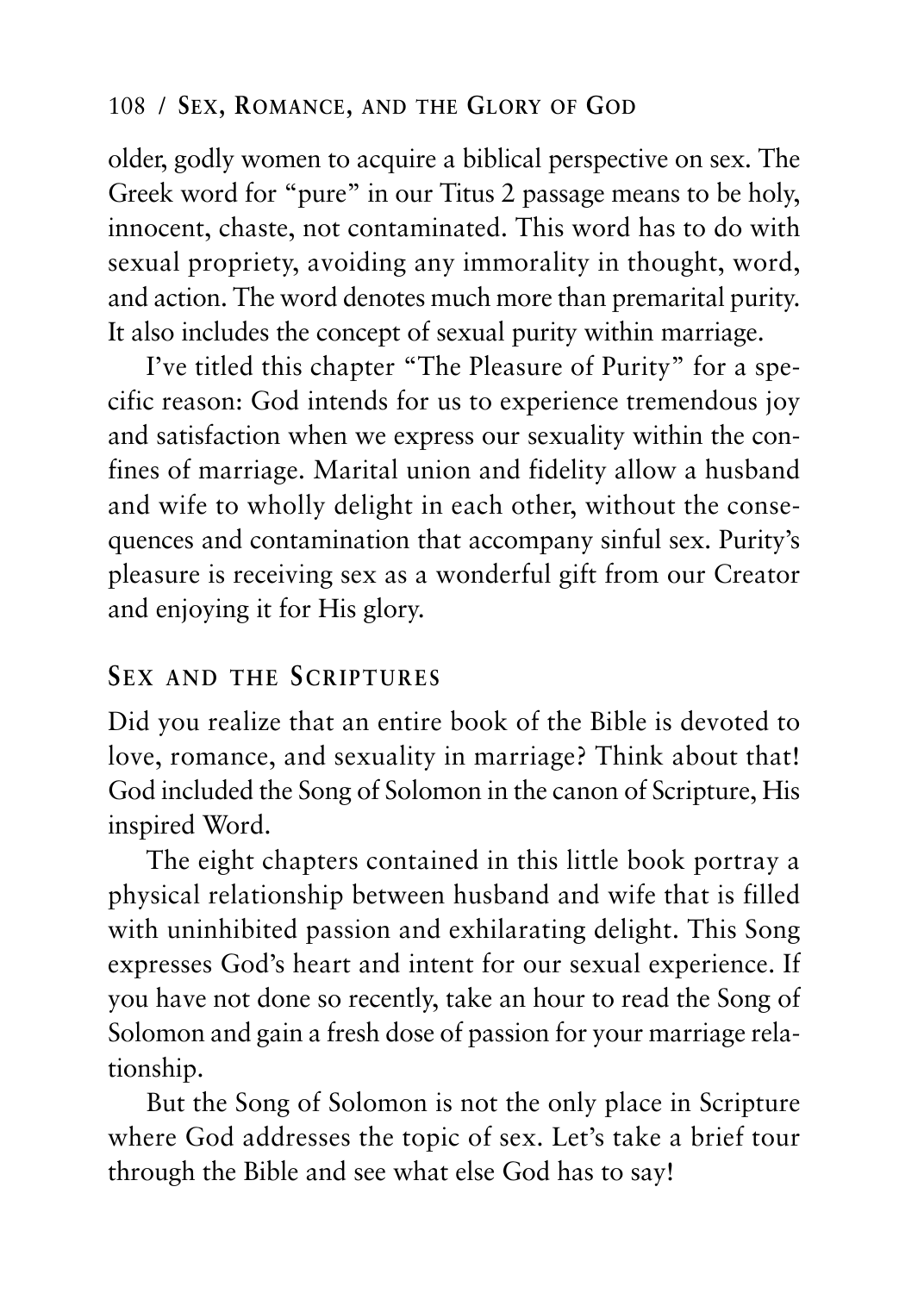#### *God's Idea*

Mankind didn't invent sex. God created and blessed it. It was His idea from the beginning of time. In fact, we only have to read the first two chapters of the Bible before we are introduced to sex:

*So the LORD God caused a deep sleep to fall upon the man, and while he slept took one of his ribs and closed up its place with flesh. And the rib that the LORD God had taken from the man he made into a woman and brought her to the man. Then the man said:*

*"This at last is bone of my bones and flesh of my flesh; she shall be called Woman, because she was taken out of Man."*

*Therefore a man shall leave his father and his mother and hold fast to his wife, and they shall become one flesh. And the man and his wife were both naked and were not ashamed. (Gen. 2:21-25)*

God made man and woman to be sexual creatures. God did not wince when Adam, in seeing Eve, was drawn to her sexually. God didn't cringe when Adam and Eve enjoyed sexual relations in the Garden of Eden. In His wise and perfect design, He gave sexual desire to both the man and the woman.

Our sexual desire is not evil because God Himself has created it. He is not embarrassed about our sexual nature, and neither should we be embarrassed.

# *Fashioned for Marriage*

God gave sexual desire to both male and female; however, God imposed restrictions upon our sexual appetites. His Word pro-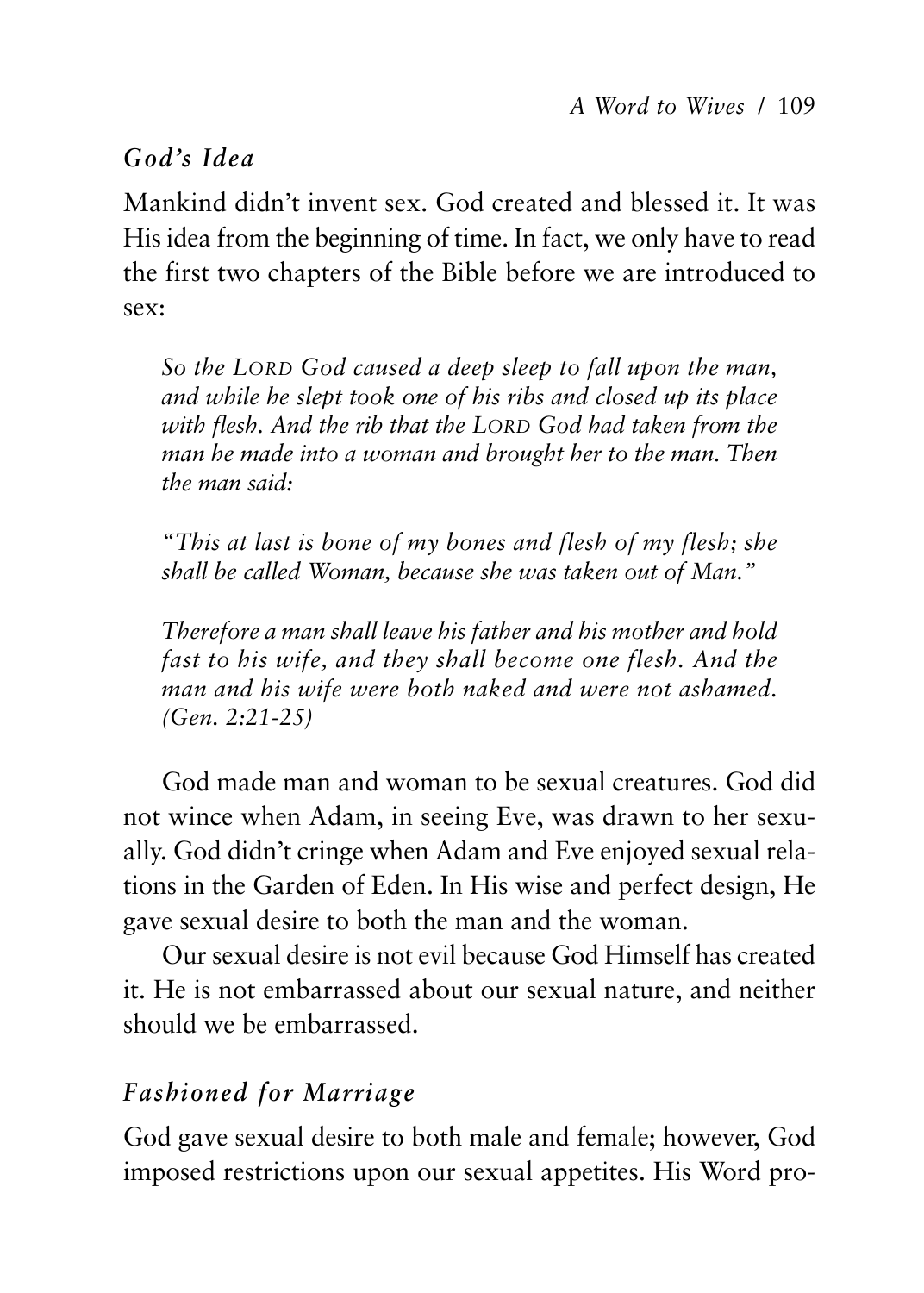hibits sexual activity prior to marriage and mandates complete fidelity within marriage (1 Cor. 7:1-9). These boundaries are for our good—so we can enjoy the sheer delight and reap the sweet rewards that flow from obedience to Him.

# *Intended for Pleasure*

The bride in the Song of Solomon eagerly anticipated physical intimacy with her husband: "My beloved put his hand to the latch, and my heart was thrilled within me" (Song 5:4). Hardly the language of a woman indifferent toward sexual relations! This wife exemplifies the pleasure that God intends within the covenant of marriage.

Think about how God created your body. Have you ever stopped to consider why He made the clitoris? It has only one function—to receive and transmit sexual pleasure. God easily could have eliminated this otherwise unnecessary part of our anatomy. But He didn't. He gave us this little organ for no other reason than for sexual enjoyment.

# *Designed for Intimacy*

Prior to the physical union of a man and woman on their wedding night, they do not possess a knowledge characteristic of deep and binding intimacy. They are only acquainted with one another's observable attributes, their most revealed aspects.

The word *know* is often used for marital sex in holy Scripture: "Now Adam *knew* Eve his wife, and she conceived" (Gen. 4:1, emphasis mine). Although a couple may be familiar with one another's likes and dislikes, personal history, character, and beliefs, their knowledge is nonetheless limited. Not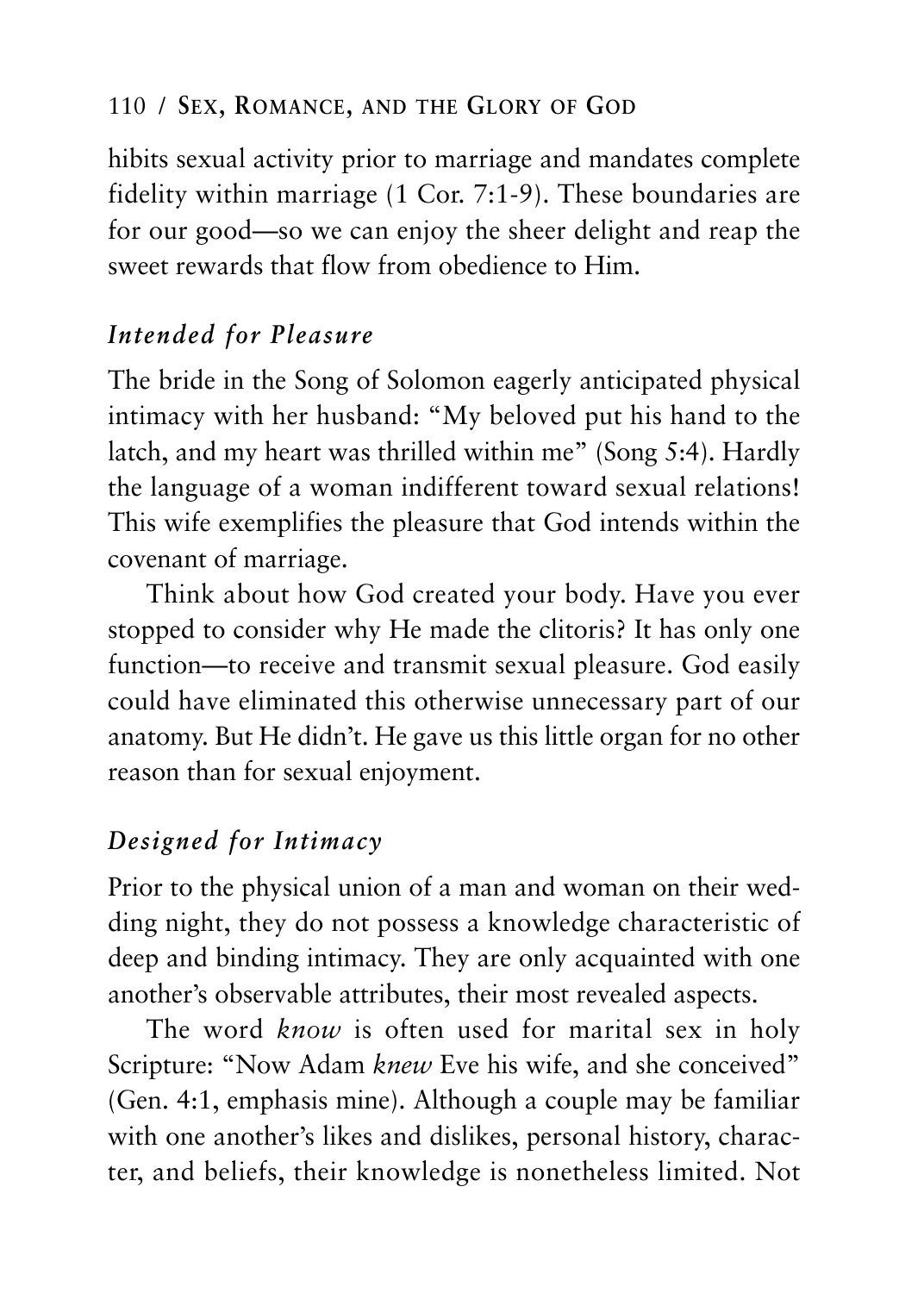until man and woman are joined together in sexual intercourse can they truly "know" the other.

Professor Daniel Akin agrees: "The 'one-flesh' relationship (cf. Gen. 2:24) is the most intense, physical intimacy and the deepest, spiritual unity possible between a husband and wife."1

Marital sex is the pinnacle of human bonding. It is the highest form of the communication of love—a language that expresses love without words. It calls forth the deepest, most powerful emotions. It creates intimacy within marriage like nothing else. In fact, as we give and receive the gift of lovemaking, this intimacy will grow stronger and more precious as the years go by. Each encounter will lead us to a deeper "knowing" of the one we love.

# *Created for Procreation*

In Genesis 1:27-28 God commanded the man and woman to be fruitful and multiply. Not only is sex a means of intimacy and pleasure in marriage, but God also designed sexual union for the purpose of producing offspring. In doing so, He is working through us in the act of creation!

# **UNHELPFUL ADVICE**

Many Christians through the centuries have not known how to handle our sexuality. Despite the clarity of Scripture, there has been much confusion about how one can be both spiritual and sexual at the same time.

Because of embarrassment, fear, or negative cultural stereotypes, some have tried to ignore sex or forbid its practice within marriage. Others have acknowledged procreation and marriage as honorable but perceived sex for the purpose of pleasure as evil.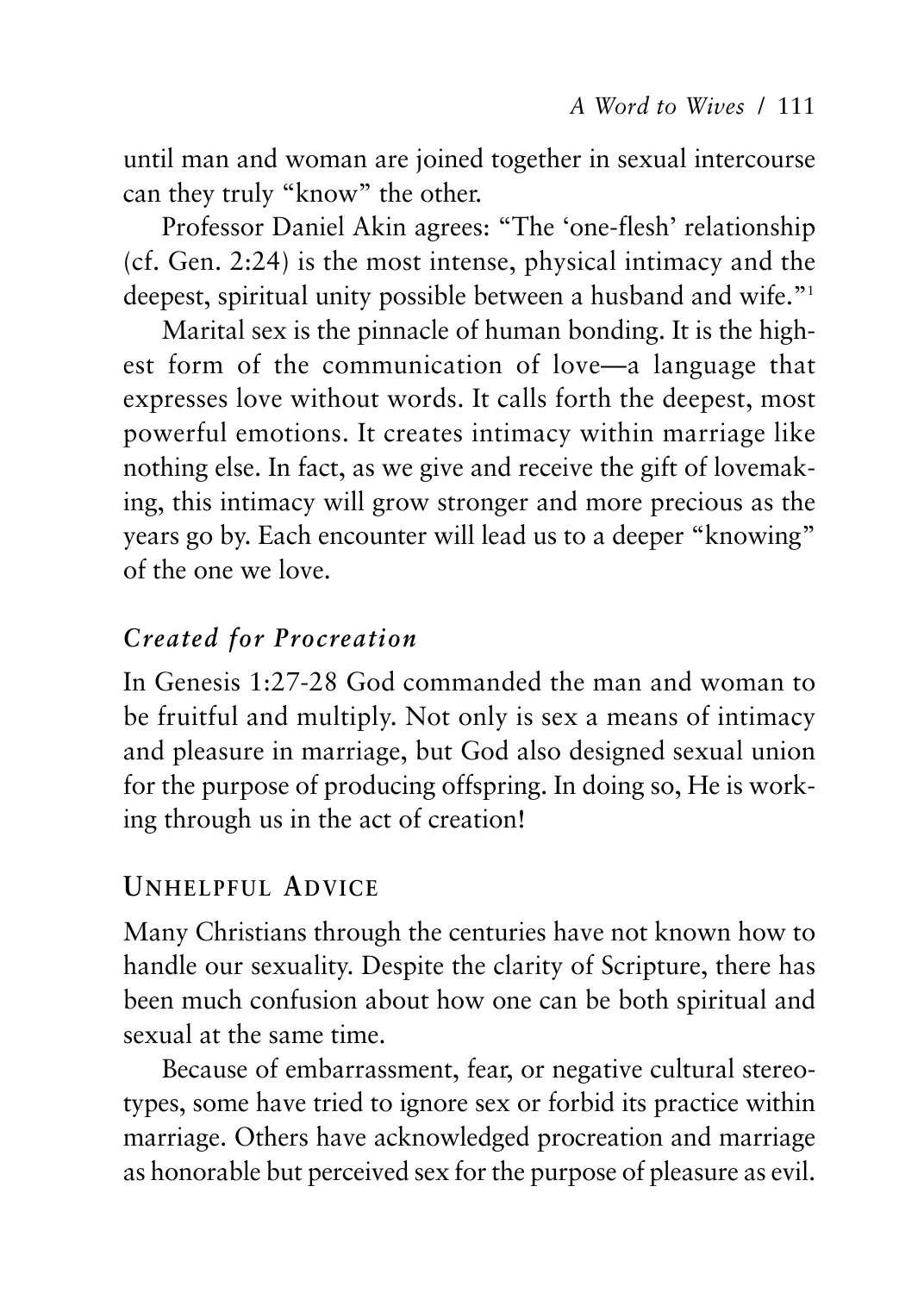One shocking example comes to us from the nineteenth century. In *INSTRUCTION AND ADVICE FOR THE YOUNG BRIDE on the Conduct and Procedure of the Intimate and Personal Relationships of the Marriage State for the Greater Spiritual Sanctity of This Blessed Sacrament and the Glory of God*, Ruth Smythers, wife of the Reverend L. D. Smythers, wrote the following in 1894:

To the sensitive young woman who has had the benefits of proper upbringing, the wedding day is ironically, both the happiest and most terrifying day of her life. On the positive side, there is the wedding itself, in which the bride is the central attraction in a beautiful and inspiring ceremony, symbolizing her triumph in securing a male to provide for all her needs for the rest of her life. On the negative side, there is the wedding night, during which the bride must "pay the piper," so to speak, by facing for the first time the terrible experience of sex.

At this point, dear reader, let me concede one shocking truth. Some young women actually anticipate the wedding night ordeal with curiosity and pleasure! Beware such an attitude! A selfish and sensual husband can easily take advantage of such a bride. One cardinal rule of marriage should never be forgotten: GIVE LITTLE, GIVE SELDOM, AND ABOVE ALL, GIVE GRUDGINGLY. Otherwise what could have been a proper marriage could become an orgy of sexual lust.

Unbelievable! But Mrs. Smythers didn't stop there.

On the other hand, the bride's terror need not be extreme. While sex is at best revolting and at worst rather painful, it has to be endured, and has been by women since the beginning of time, and is compensated for by the monogamous home and by the children produced through it.

It is useless, in most cases, for the bride to prevail upon the groom to forego the sexual initiation. While the ideal husband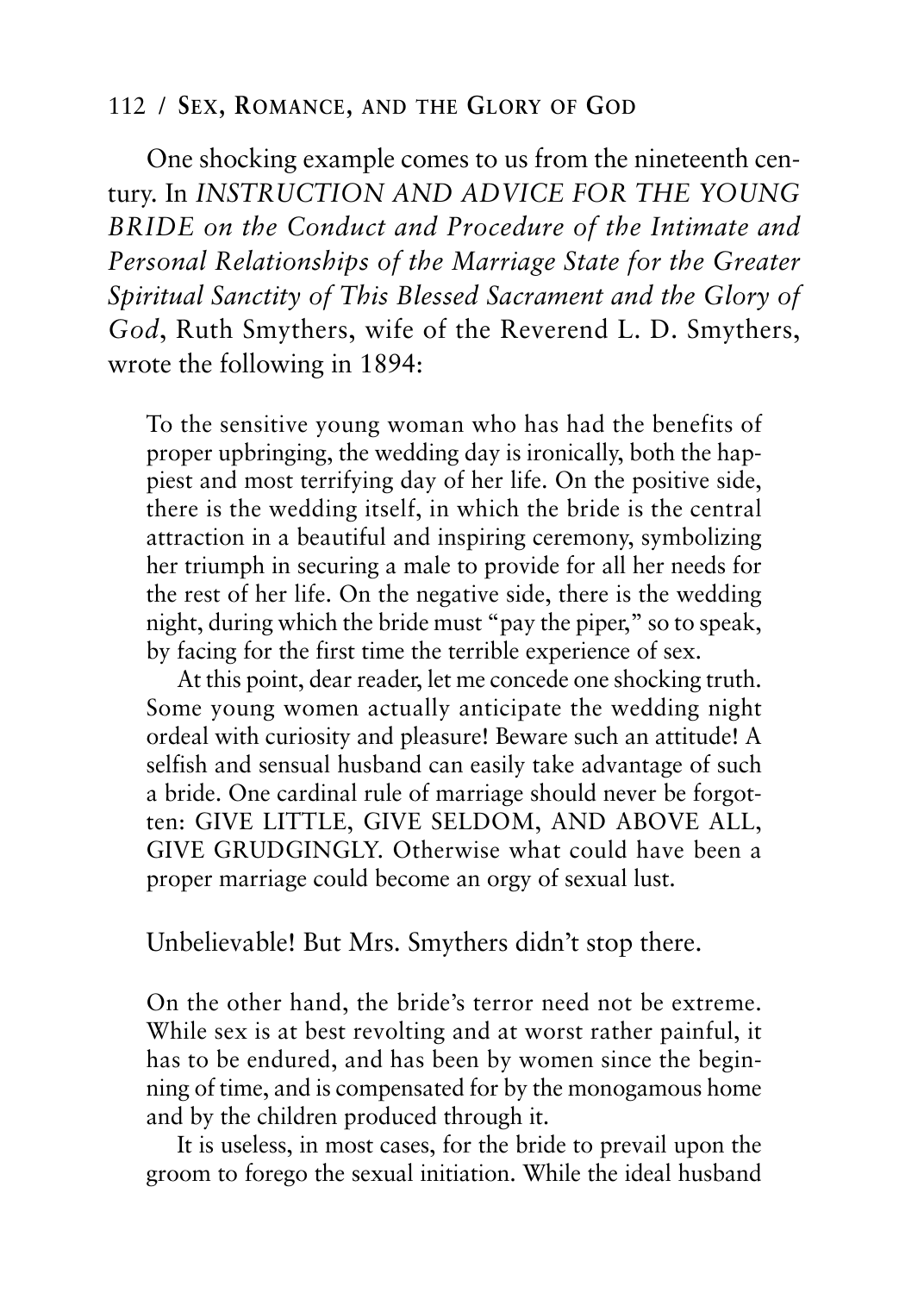would be one who would approach his bride only at her request, and only for the purpose of begetting offspring, such nobility and unselfishness cannot be expected from the average man.

Most men, if not denied, would demand sex almost every day. The wise bride will permit a maximum of two brief sexual experiences weekly during the first months of marriage. As time goes by she should make every effort to reduce this frequency. Feigned illness, sleepiness and headaches are among the wife's best friends in this matter. Arguments, nagging, scolding and bickering also prove very effective if used in the late evening about one hour before the husband would normally commence his seduction.

Clever wives are on the alert for new and better methods of denying and discouraging the amorous overtures of the husband. A good wife should expect to have reduced sexual contacts to once a week by the end of the first year of marriage and to once a month by the end of the fifth year of marriage. By their tenth anniversary many wives have managed to complete their child bearing and have achieved the ultimate goal of terminating all sexual contacts with the husband. By this time, she can depend upon his love for the children and social pressures to hold the husband in the home.<sup>2</sup>

Some very unhelpful advice from our dear Mrs. Smythers! Don't we all feel sorry for Mr. Smythers? And for all the husbands of the wives this woman counseled?

Mrs. Smythers's instructions were never God's intent for our sexual relationship. Rather, God's grand design is that man and woman unabashedly enjoy sexual union within marriage!

#### **SEX POLLUTED BY SIN**

Undoubtedly, some of you reading this chapter have had past sexual encounters that yielded much pain and confusion. If you have reaped the negative consequences of sexual sin—either as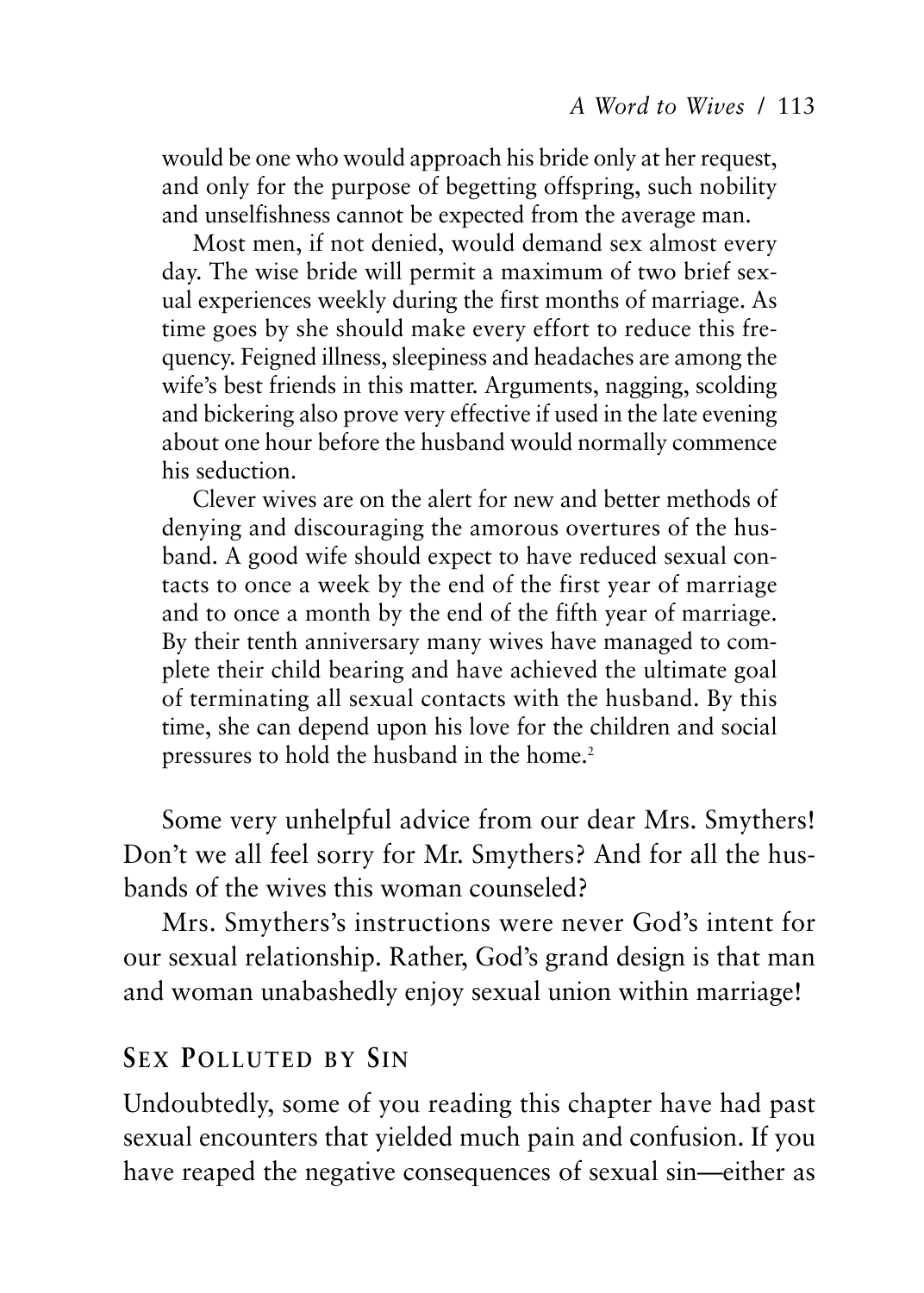a willing participant or as a victim—be assured that no situation in your life is beyond the reach of God's grace.

Just ask Glenda Revell.

Born out of wedlock to a promiscuous mother who hated her all her life, sexually abused repeatedly by her stepfather, Glenda knew the meaning of suffering. In her book *Glenda's Story: Led By Grace*, she describes her traumatic childhood filled with loneliness, guilt, and despair.

As a young woman, she finally resolved to take her own life, but God graciously rescued her. She "happened" upon a tract explaining the gospel, and on the very day she was going to end her life, she instead put her trust in Christ.

Upon her conversion, Glenda experienced a joy and peace such as she had never known. God provided a church where Scripture was preached and where the family of God cared for her. It was there that she eventually met her husband, David. Today they have a godly marriage and four lovely children.

However, the situation with Glenda's parents never improved. Her mother continued to abuse her verbally until the day she died, and Glenda's stepfather never asked forgiveness for violating her purity.

Despite the anguish of her situation, Glenda's testimony is of the redeeming power of Christ. "Sexual defilement of a child is a monstrous sin," she writes,

and the rape of a child's spirit is on equal footing. The damage from either would appear irreversible. But as Dr. David Jeremiah has said, "Our God has the power to reverse the irreversible." It is true, for I have tasted of His cure from both, and it fills me with a longing for Him that the happiest of childhoods could not have given.<sup>3</sup>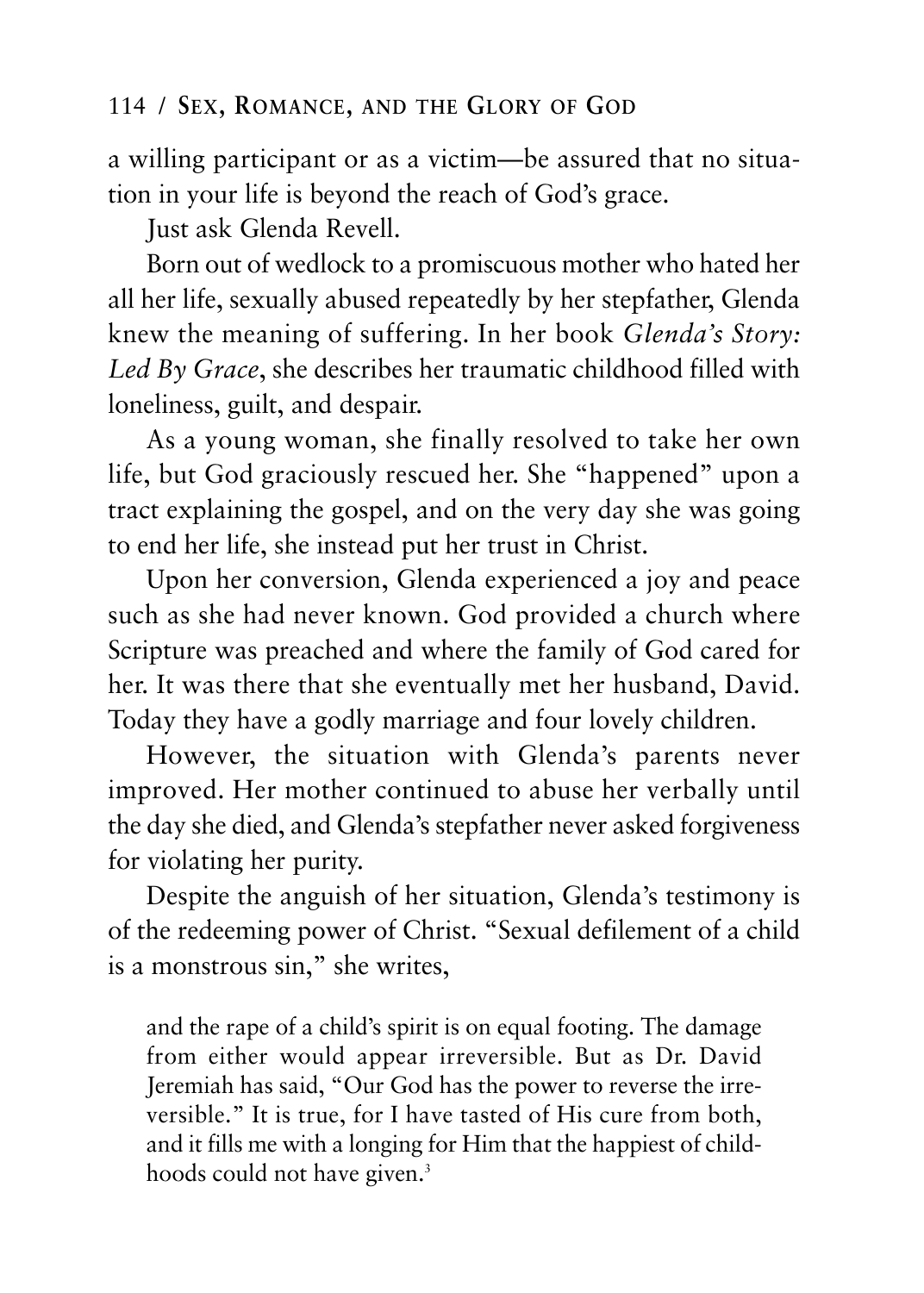The "cure" that Glenda refers to is the cross of Christ.

He showed me Calvary once more. . . . I saw the horror of my sin, nailing the Son of God to that miserable cross, torturing Him, mocking Him, spitting on Him. Yet He had forgiven me freely. No one had committed such atrocities against me. How could I do anything less than forgive?

Forgiveness came. And with it came healing, complete peace and freedom—absolute freedom—to serve my God and to enjoy His love and peace now and forevermore.<sup>4</sup>

Maybe you can relate to Glenda's horrendous childhood, or possibly you carry around guilt from your own past sexual sin. Perhaps it is your husband's past or present sin that looms large in your heart and mind. You may wonder if you will ever be free from the guilt, fear, and despair.

But no matter how distorted your view or traumatic your experience, help is available. I would encourage you as a couple to pursue biblical counseling from your pastor and his wife. Because of the transforming power of Jesus Christ, even the most difficult and painful situation can be turned into a story of grace.

## **THE PROBLEM OF LUST**

Not only do we experience the consequences of past sexual sin, but we also encounter the ever-present temptation to lust. Sexual temptation is no respecter of persons. You can be male or female, young or old, rich or poor, single or married, happily married or unhappily married. No one is safe from this vice.

In fact, we should not be surprised or shocked if we ourselves are tempted sexually. The Bible has already warned us that temptation is inevitable. First Corinthians 10:13 says, "No temptation has overtaken you that is not common to man."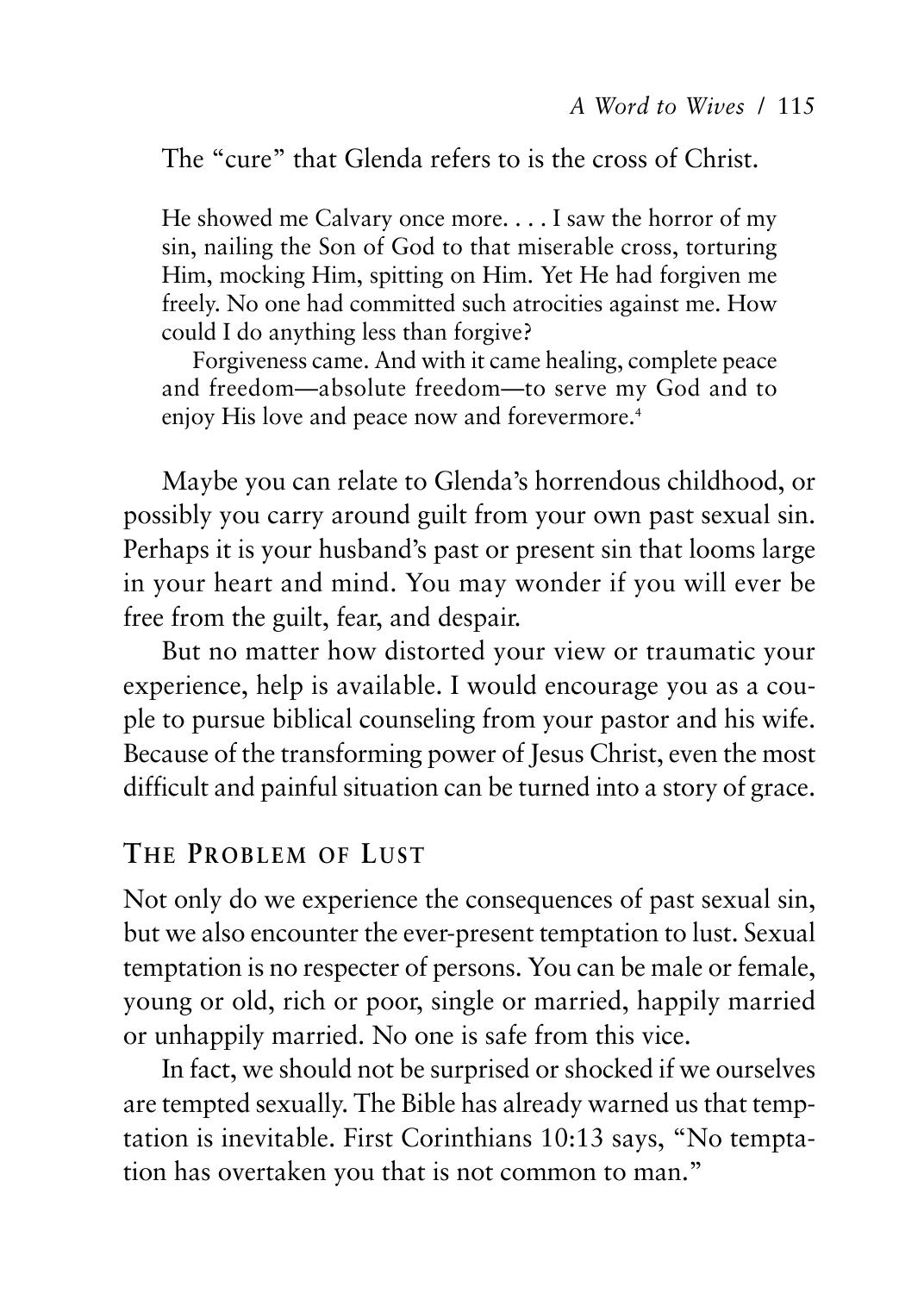Several years back when C. J. and I were visiting England, the media spotlight was on an evangelical leader whose sexual immorality had recently been discovered. In response to this moral failure, a newspaper columnist wrote the following:

A few years ago, I was in a remote part of the world, alone with the owner of an idyllic island. As the days went by, he became more attentive and more attractive. It was an extremely pleasant sensation. I was enjoying myself greatly. My work required me to be there and my head insisted that I was above temptation. But I'm not. The Bible tells me so.

Consequently I knew I must leave urgently. I did. By the grace of God, I didn't commit adultery. Not then and not yet. But, it's there in my heart biding its time. Jesus said that makes me as bad as the worst offender. Happily, because I have always been taught that I am capable of adultery, I've always been on my guard against it. After all, it doesn't start when you jump into bed with your lover. But months, years earlier, when you tell yourself that your friend understands you better than your spouse.<sup>5</sup>

What keen insight! Let us never assume we are above temptation. We must pay close attention to the warning of 1 Corinthians 10:12: "Therefore let anyone who thinks that he stands take heed lest he fall."

## **A CLARION CALL FOR PURITY**

Because of our propensity to commit sexual sin and spoil God's wonderful gift of sex, we must resolve to walk in absolute purity. This commitment requires no small effort on our part. Elisabeth Elliot alerts us to the nature of this battle:

If there is an Enemy of Souls (and I have not the slightest doubt that there is), one thing he cannot abide is the desire for purity.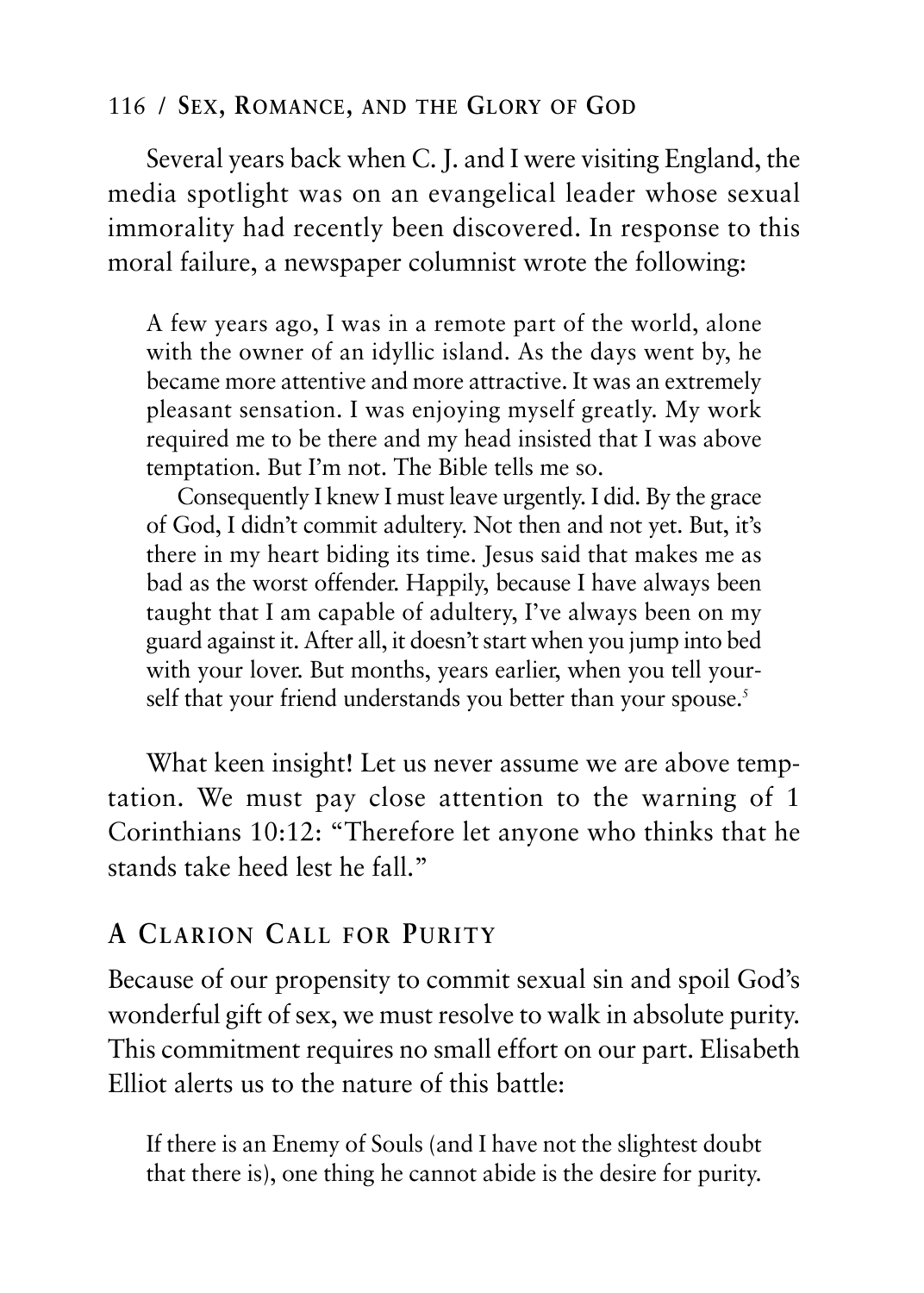Hence a man or woman's passions become his battleground. The Lover of Souls does not prevent this. I was perplexed because it seemed to me He should prevent it, but He doesn't. He wants us to learn to use our weapons.<sup>6</sup>

God does not "prevent" our conflict with sin. Rather He directs us to draw upon His inexhaustible supply of grace so that we can resist sexual temptation and grow in purity. The following are three tactics we must employ in this battle for our soul.

#### *Set Our Hearts and Minds on Things Above*

As we learned from Glenda's testimony, it was only through the cross that she obtained freedom from her sin. The same is true for us in our quest for purity. Take note of the significant progression in Colossians 3:1-5:

*If then you have been raised with Christ, seek the things that are above, where Christ is, seated at the right hand of God. Set your minds on things that are above, not on things that are on earth. For you have died, and your life is hidden with Christ in God. When Christ who is your life appears, then you also will appear with him in glory. Put to death therefore what is earthly in you: sexual immorality, impurity, passion, evil desire, and covetousness, which is idolatry.*

Did you catch which comes first? Before we attempt to put to death sexual immorality, impurity, evil desire, etc., in our lives, we must first seek things that are above. Growth in purity can only be realized as we look upward to Jesus Christ.

Does that mean we minimize or dismiss impurity in our lives? Does this indicate that God is tolerant of evil desire or sexual immorality? Of course not! God neither makes light of nor ignores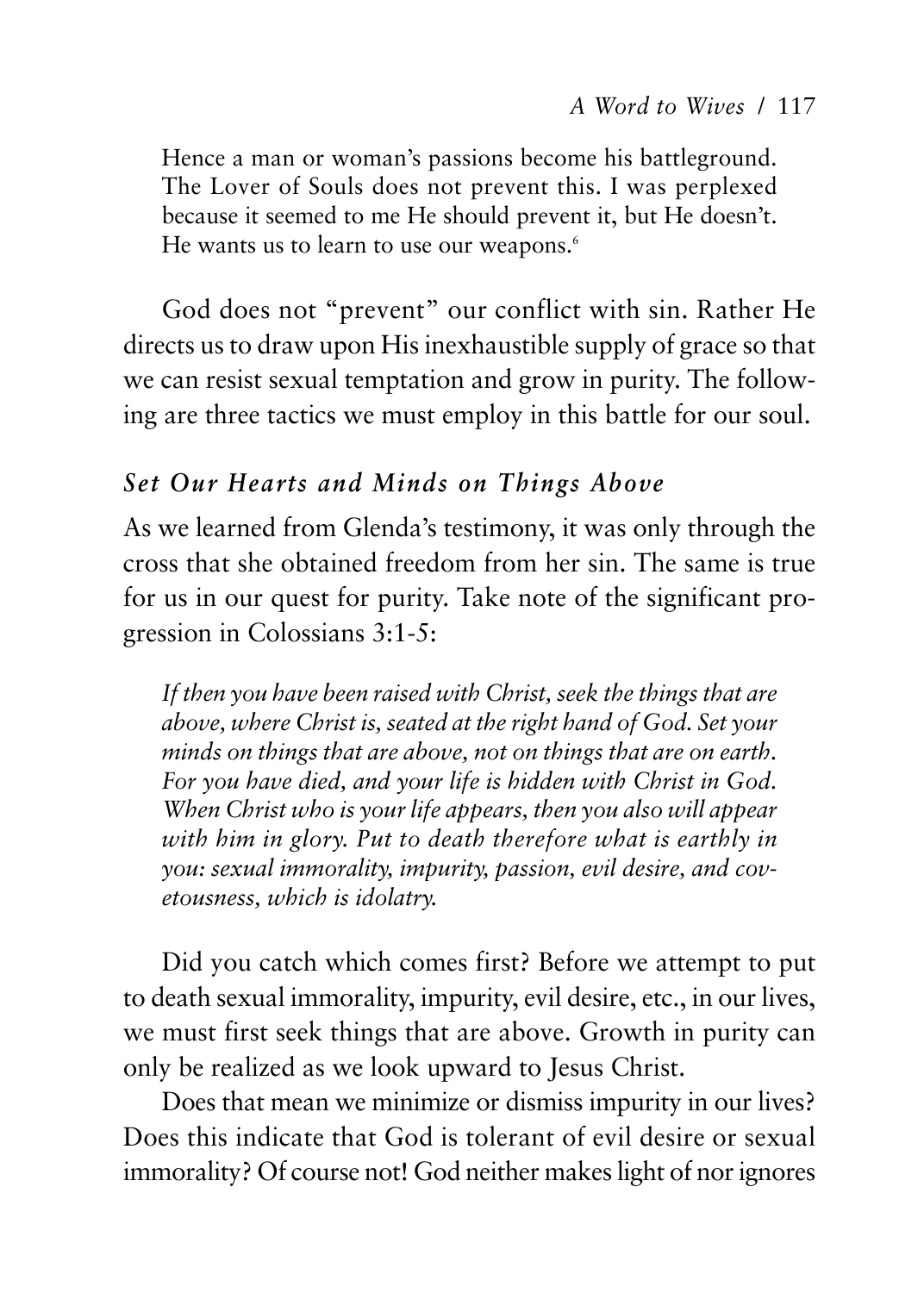our sin. He hates sin. That is why Jesus had to die on the cross. Our Savior's death not only secures our forgiveness for sin, but also demands our departure from sin and provides us with the power we need to overcome sin (2 Cor. 5:14-15; Rom. 6:6-7).

Let us never forget to put first things first. Our conquest of sin begins with a deliberate resolve to set our hearts and minds on things above. As we contemplate what Christ has done for us, we will be compelled to pursue purity for His glory.

#### *Make No Provision for the Flesh*

It is the close of another long day. In fact, you feel like yesterday never really ended. The baby was up five times during the night. The toddler was cranky all afternoon. You accidentally burned dinner, and the evening culminated with a conflict between you and your husband.

But now your family is finally asleep, and you want to escape from all the unpleasantness of your day. So you flip on the TV "just to see what's on." A show piques your interest, and you pause with your finger on the remote. Although you know this program can be vulgar at times, it's the only amusing thing on, and you think you deserve a little leisure time. You promptly dismiss your conscience and settle down to enjoy yourself.

This scenario I've just described may or may not be a familiar temptation to you. Regardless, Scripture teaches that we all have areas where we are susceptible. In Romans 13:14 we read: "Put on the Lord Jesus Christ, and make no provision for the flesh, to gratify its desires." In response to this verse, each of us needs to ask: When, where, and with whom are we most tempted to accommodate our flesh and gratify its desires?

Now I am not insinuating that rest or leisure activities are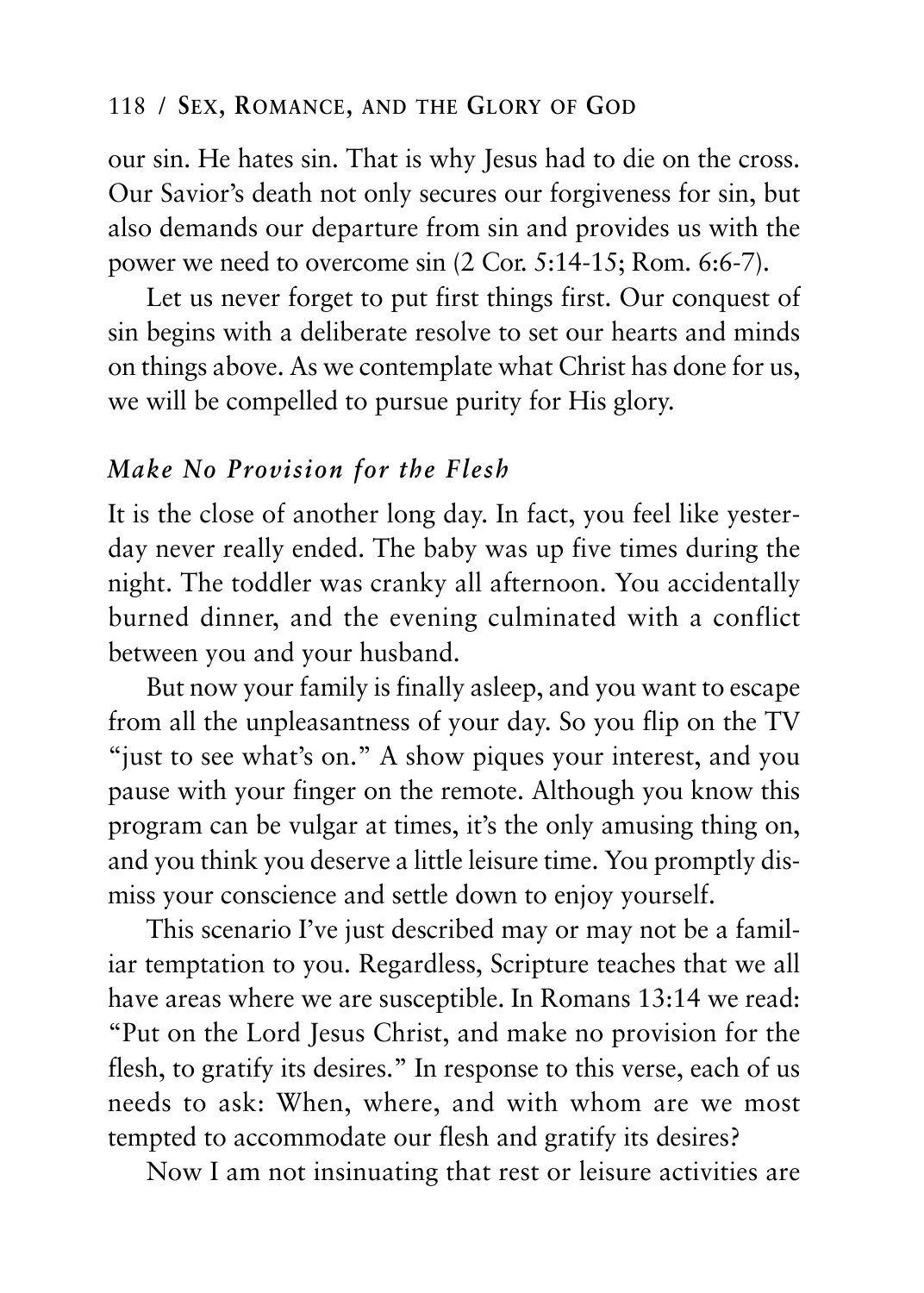sinful. God's Word actually *requires* us to rest, and there are many God-honoring activities that provide us with refreshment!

However, I *am* insisting from God's Word that we never indulge our sinful desires in our recreational pursuits. For example, we should not read anything, view anything, or listen to anything that arouses impure thoughts or compromises our biblical convictions. *That* would be sinful!

Observe David's commitment in Psalm 101:2-3 (NIV): "I will walk in my house with blameless heart. I will set before my eyes no vile thing." The psalmist's resolve was sweeping—*no vile thing*. Notice also that David determined to walk with a blameless heart *at home*. As Charles Spurgeon once said: "What we are at home, that we are indeed."7

So can we say like David, "I will walk in my house with blameless heart"? Have we purposed not to see, read, or hear any vile thing? Or are we taking liberties where we shouldn't? Do we watch any unwholesome movies or television programs? Do we read worthless materials—such as romance novels or magazines—that tempt us to sinful fantasies? Do we listen to ungodly music that stirs up impure thoughts? If we answered yes to any one of these three questions, we must expunge these practices from our lifestyle.

Paul told Timothy to flee youthful passions (2 Tim. 2:22). In 1 Corinthians 6:18, we are exhorted to flee sexual immorality. This verb *flee* denotes a very strong reaction to temptation. It is not enough to simply walk away. We are to run away from temptation as fast as we can, to take flight. And we're deceived if we think we're strong enough to handle it. We wouldn't be urged to flee temptation if it were something we could manage.

A woman once told me that she stopped going to her male hairdresser because she found him to be attractive. That became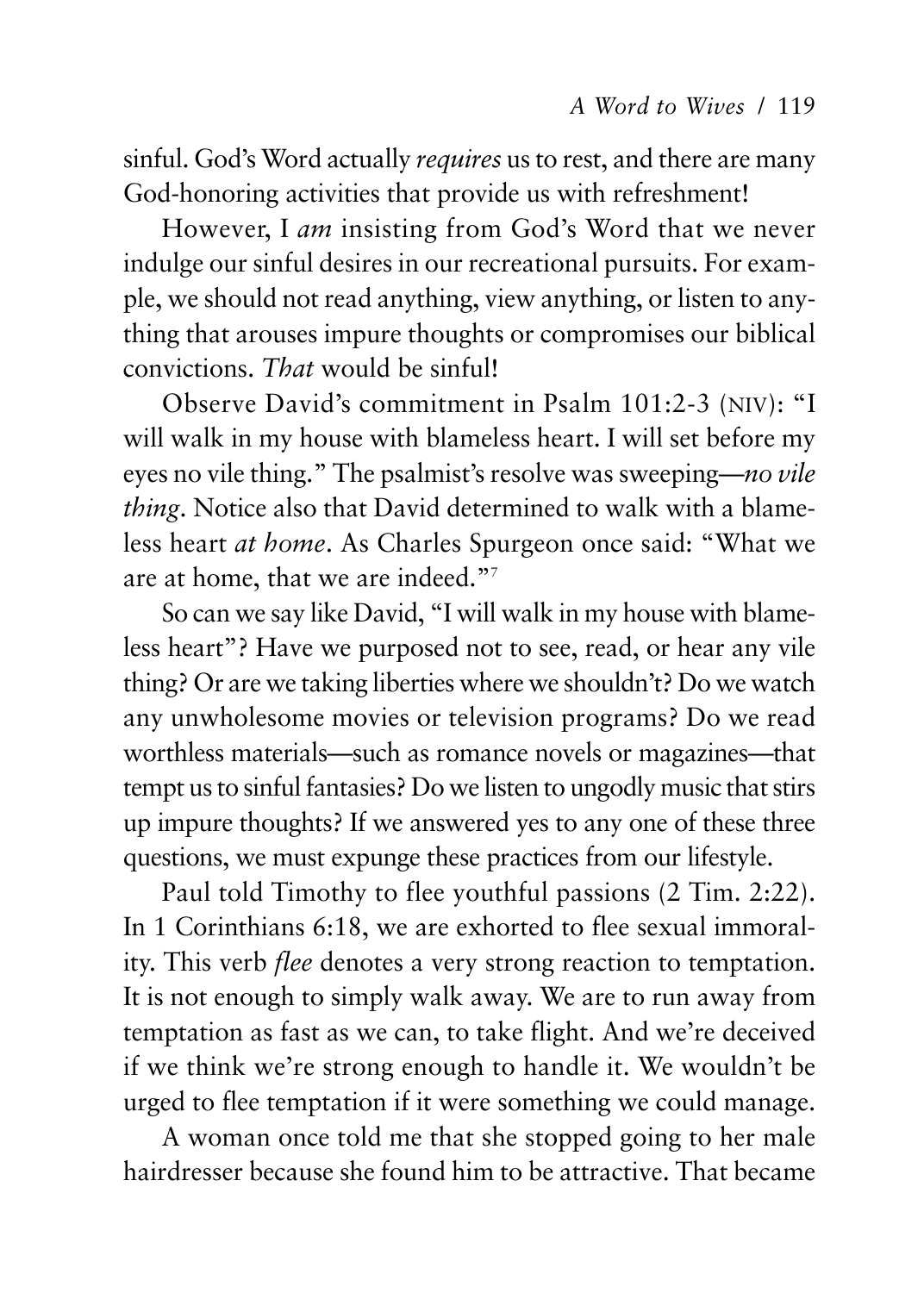a distraction when she would go for a haircut. Despite the fact that he gave her the best haircut she had ever received, and even though there had never been any inappropriate interaction between them, she determined that she would not fool with temptation. Instead, she found a new hairdresser. That's an example of what it means to flee temptation!

It is crucial that we identify the times, places, people, and sources that can present us with sexual temptation. And we must devise a biblical strategy in order to make no provision for our flesh.

# *Be Honest and Pursue Accountability*

Remember the response of Adam and Eve after they sinned against God in the Garden of Eden? They hid from Him. They evaded personal responsibility for their disobedience.

Guess what? You and I struggle with the same tendency; we are inclined to hide. Like Adam and Eve, we seek to avoid owning up to our sin.

Yet to attempt to hide our sin and escape blame are perilous endeavors. We will not grow in purity if we pursue such practices, and that is one reason why God has established the local church. It is through relationships with other Christians in our church that we can receive counsel, support, and encouragement in our struggle against sin.

If we are facing sexual temptation, it is imperative that we pursue mature and godly friendships in our local church. We should ask people to pray for us, challenge us, and hold us accountable to God's Word.

So let's not hide our sin, but rather honestly confess it and ask others for help. As we humble ourselves in this way, God will use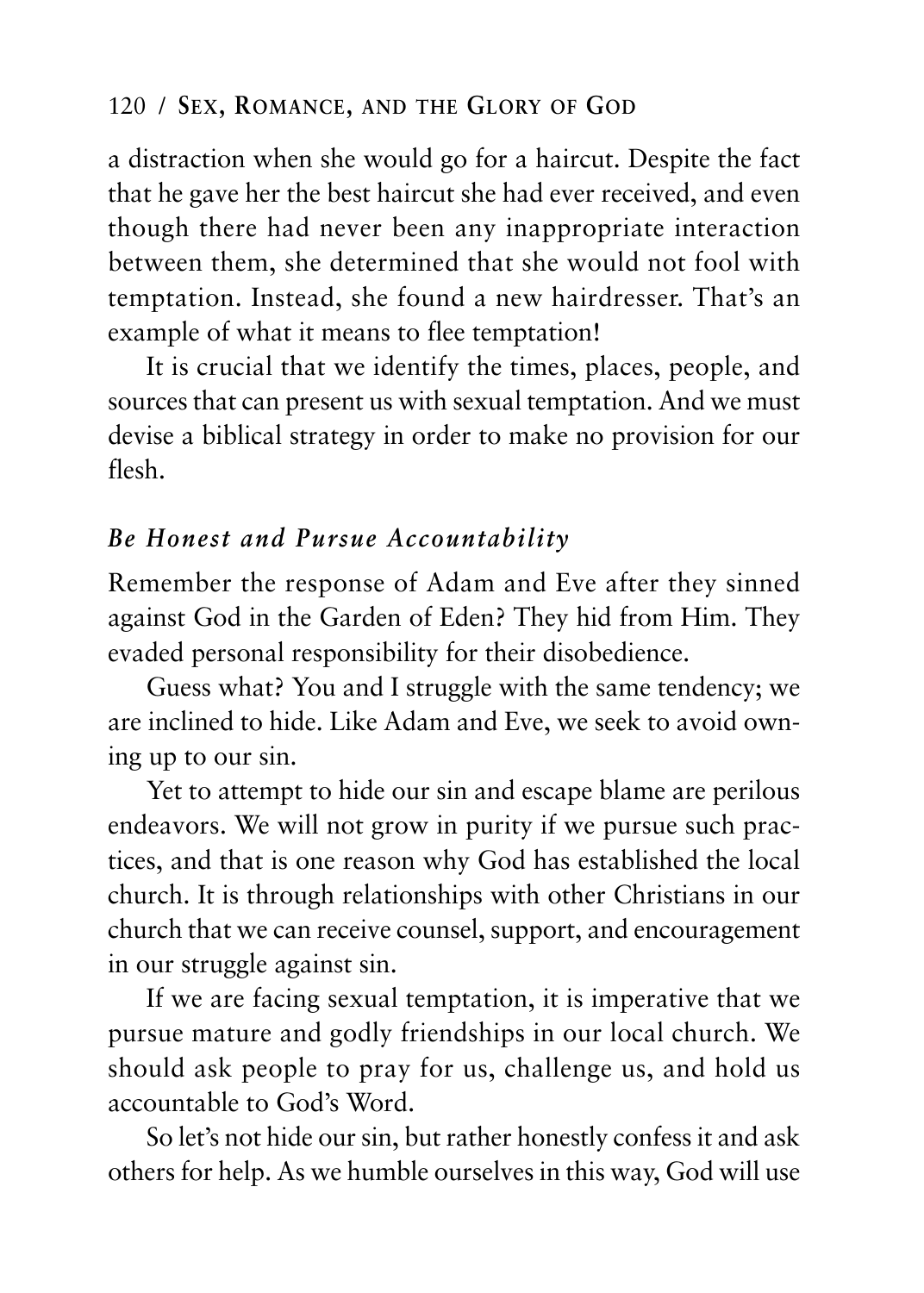our friends' encouragement and correction to help us grow in purity.

# **THREE PRINCIPLES FOR "GRADE A" PASSION**

Our quest for purity inextricably involves the ardent pursuit of an exciting sexual relationship with our husbands. Marital relations are an essential part of God's plan to protect us from temptation to sinful lust (1 Cor. 7:2-5).

The Bible does not give explicit instructions regarding marital sex. However, it does provide us with *principles* to guide our behavior. So let us consider three biblical principles for cultivating a passionate marriage.

# *Be Attractive*

"In mine eye she is the sweetest lady that ever I looked on,"8 said young Claudio of his beloved Hero, in Shakespeare's comedy *Much Ado About Nothing*.

The husband in the Song of Solomon was also captivated by his wife's beauty. "How beautiful and pleasant you are," he enthused, "O loved one, with all your delights!" (Song 7:6). As wives, we should aim to be beautiful in our husbands' eyes, and theirs alone.

Often women who meticulously attended to their physical appearance before marriage neglect it once the wedding ceremony is over. I once overheard a woman negatively comment about another woman's appearance: "She looks married." Ouch! That shouldn't be! We should give the same careful attention to our physical appearance *after* marriage as we did *before*.

We need to discover what makes us attractive to our husbands. What clothing, hairstyle, or makeup do they find most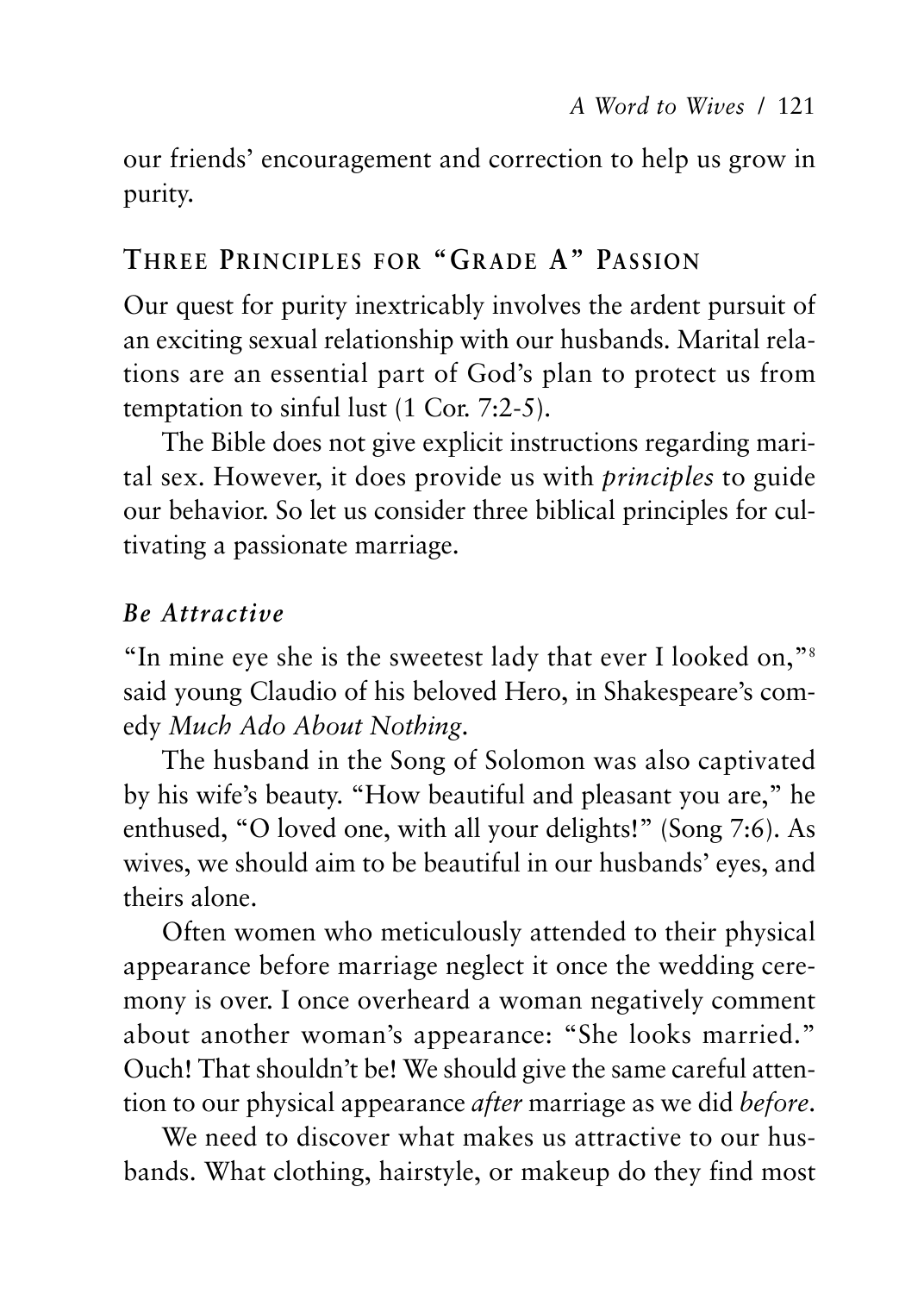appealing? And we should strive to care for our appearance not only when we go out, but also at home where only our husbands see us.

Now I must also acknowledge the reality that physical beauty is passing away. After ten, twenty, or fifty years of marriage, we will not look as lovely as we did on our wedding day!

However, we are given some wonderful news in 1 Peter 3:3- 5. It declares that if we cultivate a gentle and quiet spirit, we will actually make ourselves beautiful. Although it doesn't explain how this happens, and it certainly is not referring to physical beauty, it does assert that we will become more attractive as we grow in godly character.

Elisabeth Elliot is a woman who displays this extraordinary beauty. I had the privilege of meeting this author and speaker several years ago. Although she was in her seventies at the time, her regal appearance fascinated me. She had the gray hair and wrinkles that accompany old age, and yet she was remarkably beautiful.

This is because Elisabeth Elliot has cultivated the *unfading* beauty of a gentle and quiet spirit. And this same godly beauty will make us attractive to our husbands, even as our physical beauty fades through the years.

# *Be Available*

Contrary to Mrs. Smythers's advice to "give little, give seldom, and above all, give grudgingly," Scripture makes it plain that my body belongs to my husband, and his body belongs to me.

The husband and wife in the Song of Solomon understood this principle: "I am my beloved's and my beloved is mine" (Song 6:3). And in 1 Corinthians 7:3-5 we read: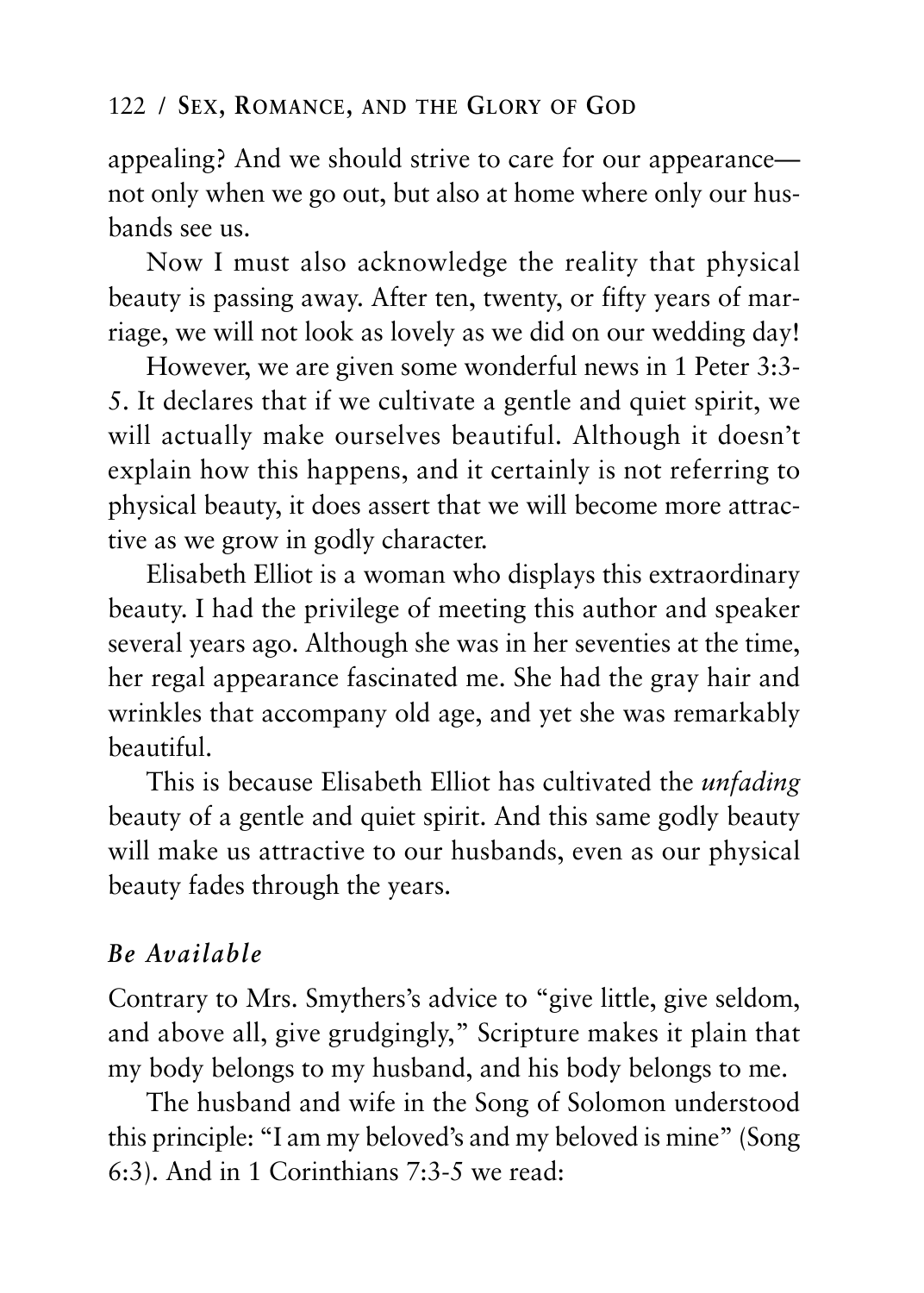*The husband should give to his wife her conjugal rights, and likewise the wife to her husband. For the wife does not have authority over her own body, but the husband does. Likewise the husband does not have authority over his own body, but the wife does. Do not deprive one another, except perhaps by agreement for a limited time, that you may devote yourselves to prayer; but then come together again, so that Satan may not tempt you because of your lack of self-control.*

As husband and wife, we belong entirely and unreservedly to each other—my body is his possession, and his body is mine. We are to give ourselves without qualification and not withhold the pleasure of sex. The only exception to this rule is for the activity of prayer and then only by mutual agreement and for a limited time.

As wives, we must heed this admonition and offer no excuses. One man has observed, "I've heard many excuses for not having sex—not in the mood, headache, too tired, don't have time. Prayer and fasting has never been one of them."<sup>9</sup>

When we choose to obey God and give our bodies to our husbands—even if we don't feel like it—God will reward us with pleasure. As Elisabeth Elliot encourages us: "The essence of sexual enjoyment for a woman is self-giving. . . . You will find that it is impossible to draw the line between giving pleasure and receiving pleasure. If you put the giving first, the receiving is inevitable "10

#### *Be Anticipatory*

It has been said that the sexiest organ of the human body lies between our ears. Our brains have a tremendous effect on our sexual experience. How we think influences our sexual desire.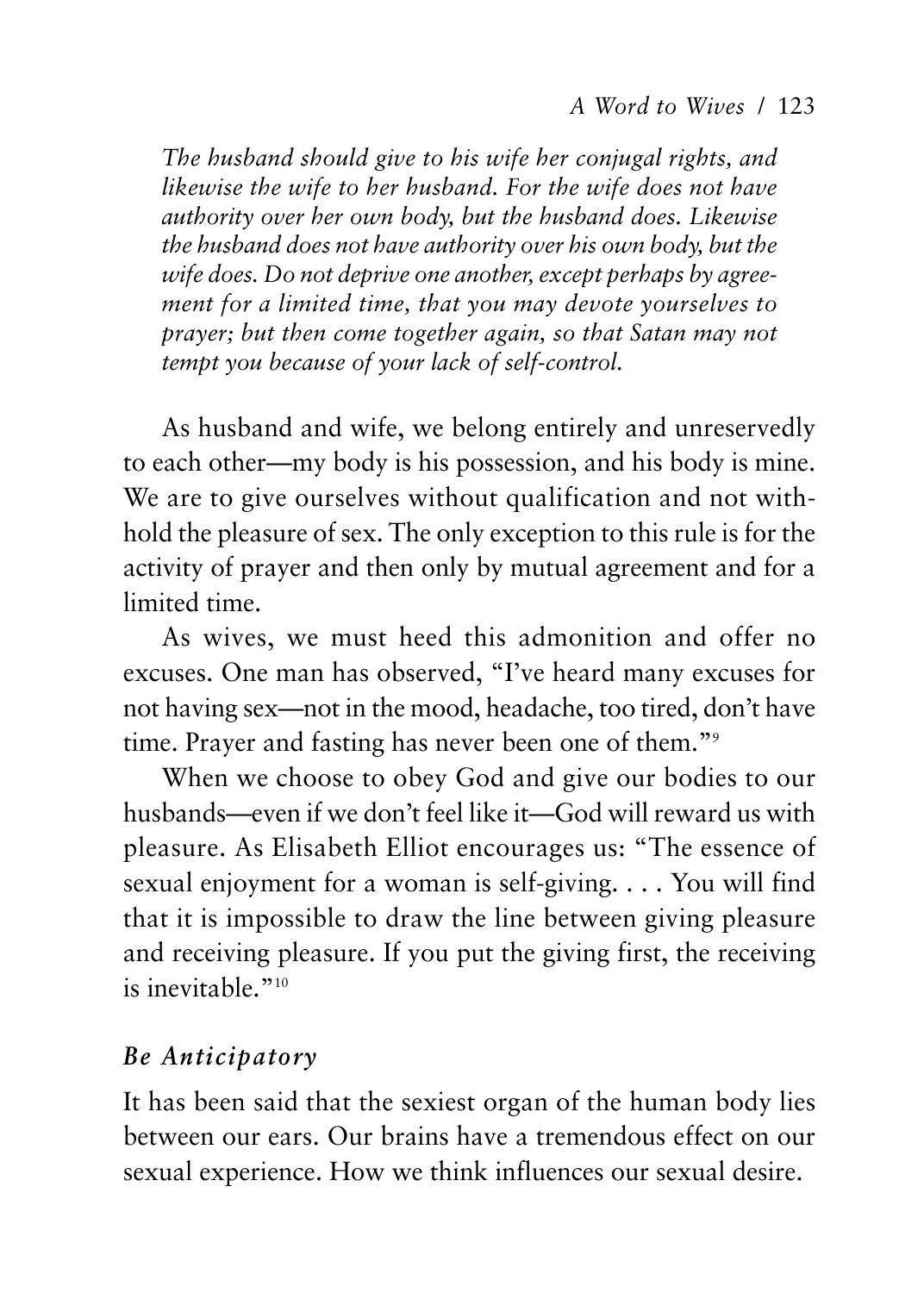Most of us will confess that before marriage our sexual desire was strong. It was hard not to anticipate the wedding night and that first opportunity to express our passion.

But what about now? When was the last time we spent all day looking forward to physical relations with our husbands? If it has been awhile, if we no longer anticipate lovemaking as we once did, it may be that we have stopped fantasizing about our husbands. When we neglect to think sexual thoughts, we should not be surprised by our lack of sexual desire.

On the other hand, fantasizing about our husbands throughout the day will heighten our sexual longing. In case you are wondering, it is perfectly holy to think these erotic, sensual thoughts. Let's take our cue from the wife in Song of Solomon:

*My beloved is radiant and ruddy, distinguished among ten thousand. His head is the finest gold; his locks are wavy, black as a raven. His eyes are like doves beside streams of water, bathed in milk, sitting beside a full pool. His cheeks are like beds of spices, mounds of sweet-smelling herbs. His lips are lilies, dripping liquid myrrh. His arms are rods of gold, set with jewels. His body is polished ivory, bedecked with sapphires. His legs are alabaster columns, set on bases of gold. His appearance is like Lebanon, choice as the cedars. His mouth is most sweet, and he is altogether desirable. (Song 5:10-16)*

This wife's sensual musings culminated in the exclamation: "He is altogether desirable." Do you see how her passion was ignited by fantasizing about her husband? God has furnished us with imaginations, and we should use them to "daydream" about our husbands.

Another common reason for a lack of sexual desire is fatigue. Although weariness is a potential reality in many seasons of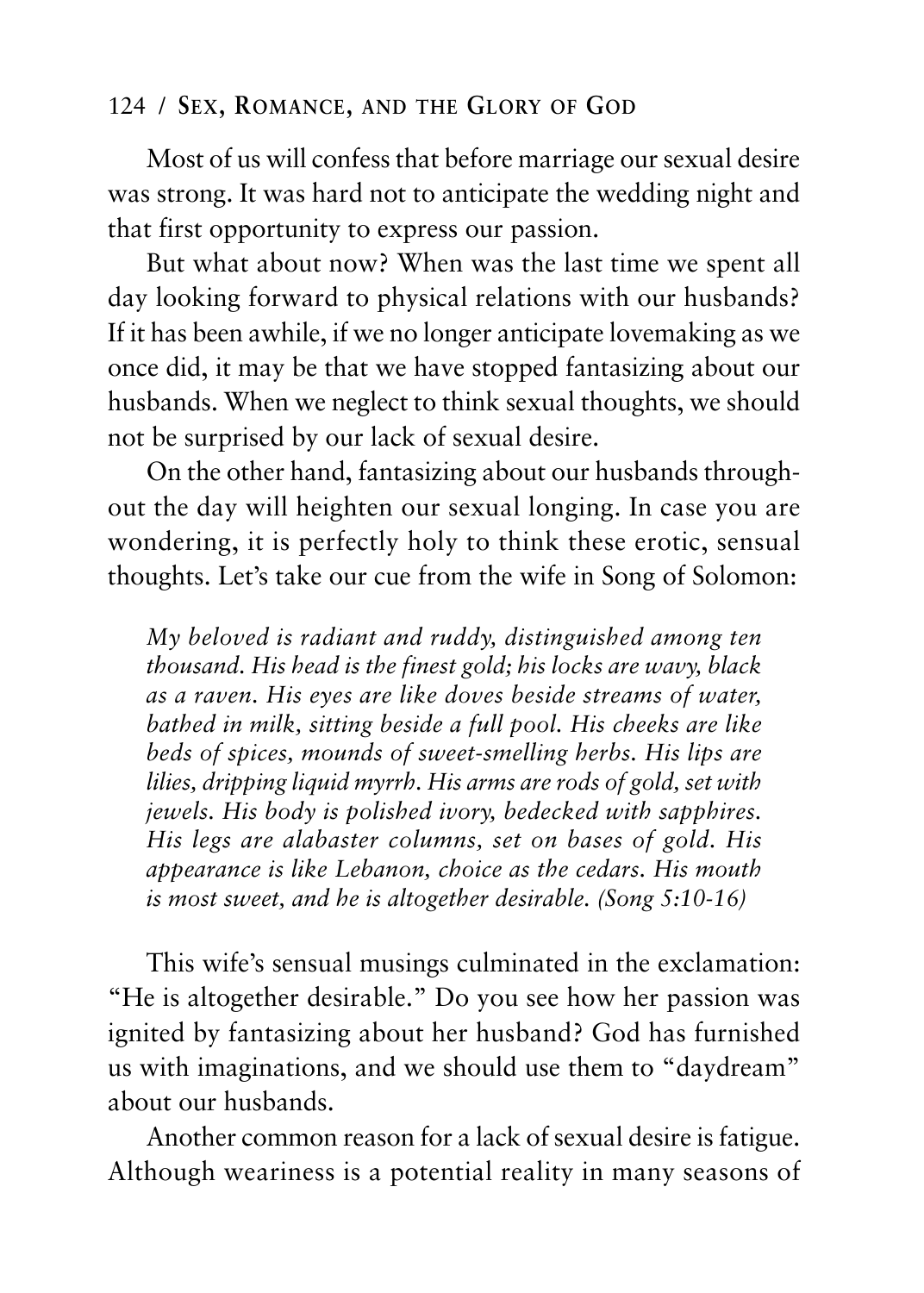our lives, it is probably most pronounced when a woman is caring for small children.

Recently I had a conversation with a young first-time mother. "Before our baby was born," she explained, "I had plenty of time to romance my husband, clean my home, and cook delicious meals. But now there are days I'm still in my bathrobe at three o'clock in the afternoon, because I've spent all morning caring for our newborn! So how do I keep my husband a priority when my child requires so much time and attention?" she asked.

"Honey," I replied, "fix your husband a peanut butter and jelly sandwich for dinner and give him great sex after dinner, and he will feel prized by you!"

My response was an attempt to encourage her to curtail her efforts in other areas so she could devote herself to what pleased her husband the most. For many husbands, "great sex" would top their list! They would happily do without the gourmet meals and immaculate home if it meant we saved our energy for sex. So let me encourage you to ask your husband what is most meaningful to him!

If we struggle with fatigue, let's evaluate our lifestyles. Do we need to scale back on tasks of lesser importance? Do we need to pare down our schedules? Do we need to take a nap during the day? Do we need to take a shower before lovemaking? Do we need to vary the time of day we make love? Granted, this requires some pretty creative planning, but it's vital that we make these changes if we are to anticipate lovemaking.

By now I hope you realize where all this "anticipation" is headed. Our longing should culminate in what Proverbs 5:19 describes as intoxicating sex! Husbands desire more than merely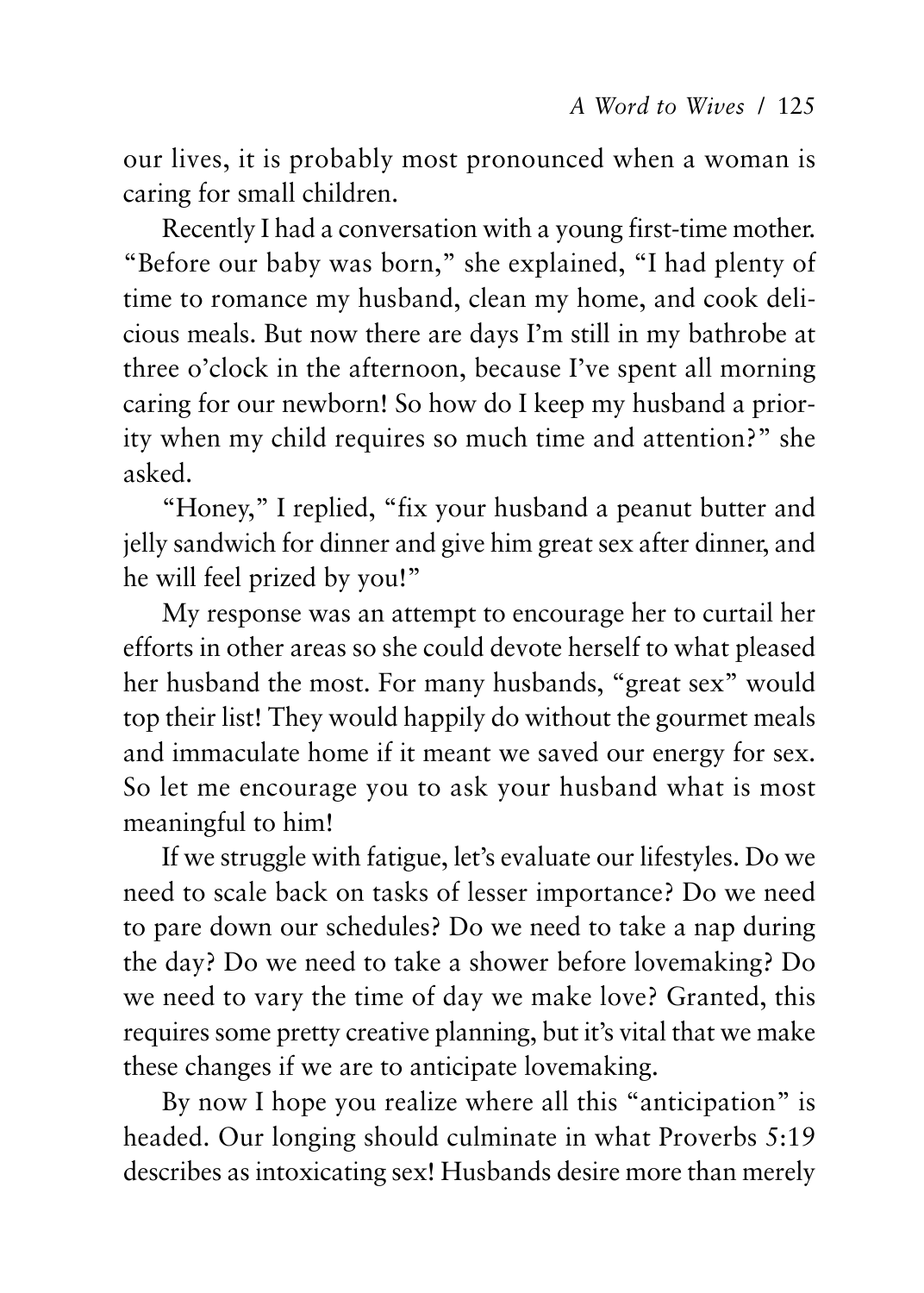having their biological needs met by a bored, passive wife. Rather, they delight in our initiation of the lovemaking experience, and they derive great pleasure when we are eager and excited during the act. But don't just take my word for it! Ask your husband today what would most enhance the sexual experience for him.

Let me add here that I have occasionally counseled women whose husbands had less desire for sexual relations than they had. This challenging situation can often produce confusion, pain, and even fear. However, it need not hinder you from pursuing a God-glorifying marriage. Again, I would encourage you and your husband to seek godly counsel from your pastor and his wife. And remember to put your trust in God: He is at work in your marriage for your good and His glory (Rom. 8:28).

# **TH E PLEASURE OF PURITY**

"One of the greatest gifts a person can give his or her mate in marriage is exclusive and exciting sex,"<sup>11</sup> writes Dr. Daniel Akin. As we have discovered in this chapter, "exclusive sex"—purity within the marriage covenant—is intended by God, not to inhibit our pleasure, but to enhance our pleasure. Making ourselves attractive, being available, and anticipating lovemaking will all foster "exciting sex" with our spouse!

However, having taught this material on numerous occasions, I am aware that not all wives will be thrilled with this message. Perhaps you are one of them. "Pleasure" might not be uppermost in your mind as you contemplate this topic. Maybe this was the chapter your husband most wanted you to read and the one you most wanted to avoid.

Are you weighed down by a lack of faith? *My sexual desire*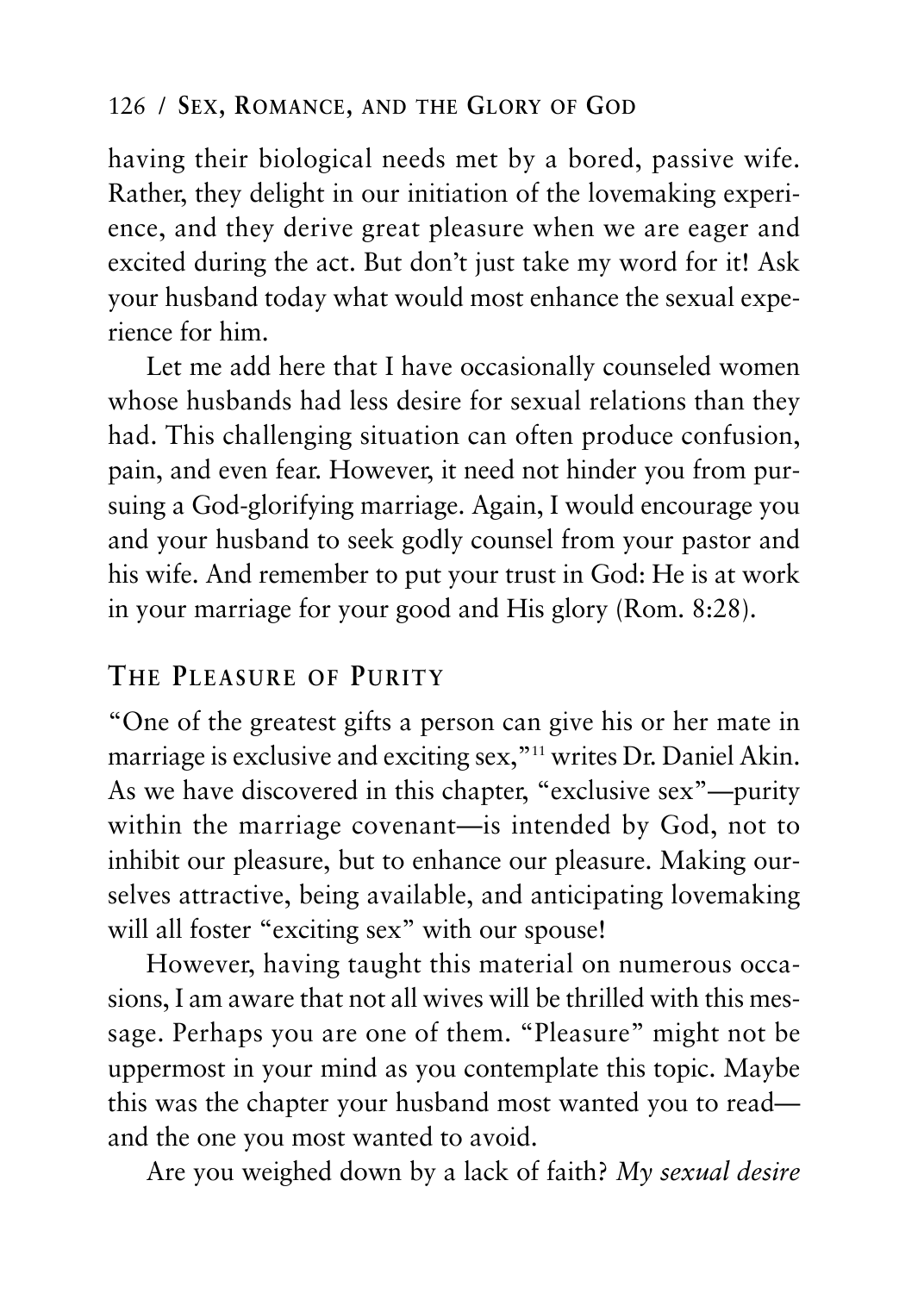*will never approximate that of my husband's!* Do you feel immobilized by the amount of deficiency that has been exposed? *I will never be able to make all those changes!* Or does past or present sexual sin still appear as an insurmountable obstacle in your view? *My situation is beyond all hope!*

May I implore you not to despair? These thoughts and feelings are contrary to the truth of God's Word. Please be persuaded that God is able to renew your sexual desire, empower you to change, and revive you with hope. You can trust the Savior to gradually transform your sexual relationship with your husband. Remember that sex was God's idea in the first place, and He is passionately committed to blessing the marriage bed, for our pleasure and His glory.

In conclusion, I cannot think of more fitting, moving words to leave you with than those of Robert Farrar Capon:

The bed is the heart of the home, the arena of love, the seedbed of life, and the one constant point of meeting. It is the place where, night-by-night, forgiveness and fair speech return that the sun may not go down on our wrath; where the perfunctory kiss and the entirely ceremonial pat on the backside become unction and grace. It is the oldest, friendliest thing in anybody's marriage, the first used and the last left, and no one can praise it enough.<sup>12</sup>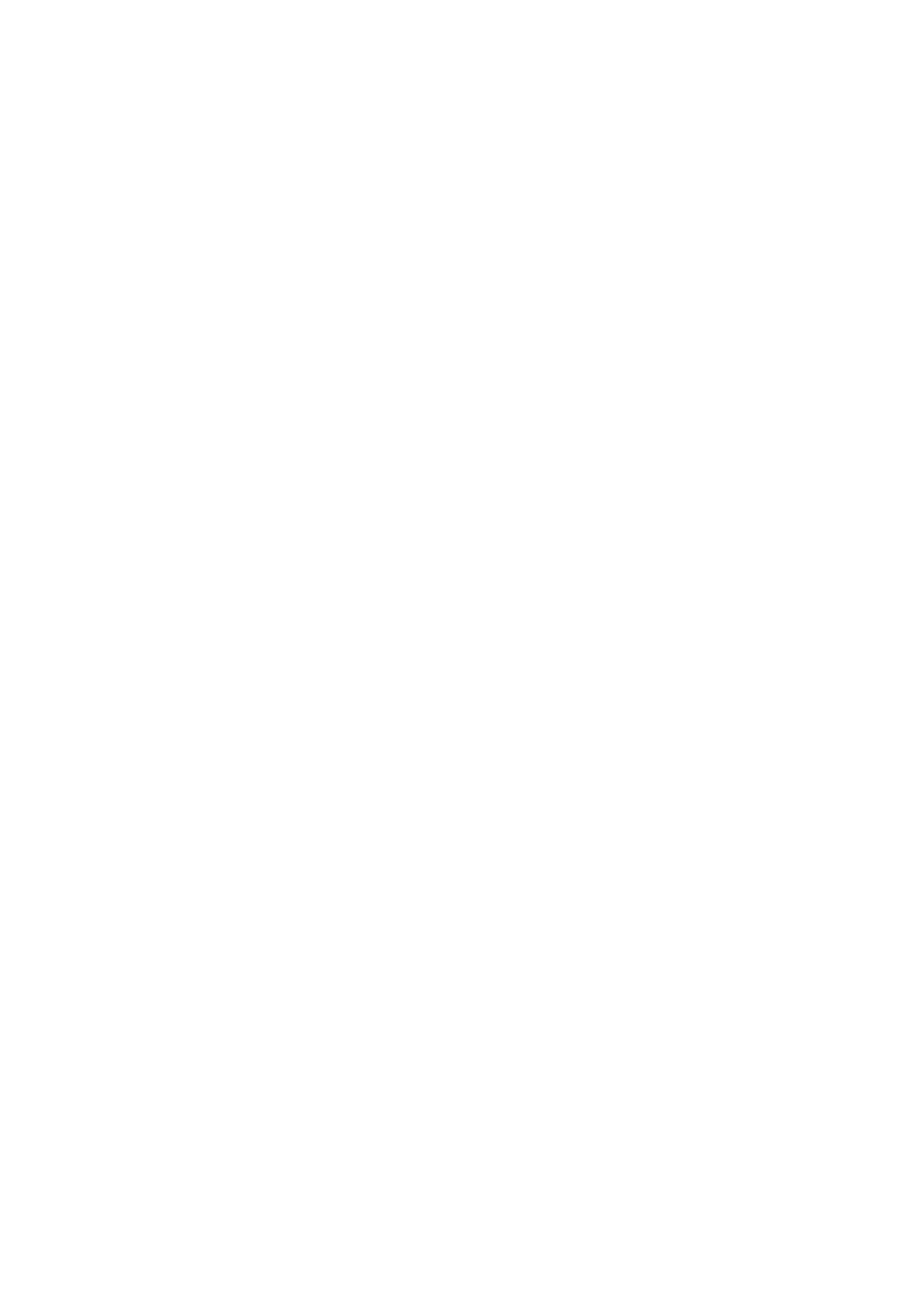# **RESOURCE MATERIALS**

# **RECOMMENDED TAPES AND BOOKS**



# *A Song of Joy: Romance and Sexual Intimacy in Marriage* **Sovereign Grace Ministries — Audio Series**

Here is the marriage seminar that inspired the book *Sex, Romance, and the Glory of God: What Every Christian Husband Needs to Know*. Romance and sexual intimacy are gifts that God has given to married couples—gifts to be treasured, pursued, and enjoyed for as long as they both shall live. Here in five compelling messages from C. J. and Carolyn Mahaney is wise, godly, encouraging counsel, drawn from the Songs of Songs and applicable to every Christian marriage. Available from the Sovereign Grace store. *www.sovereigngracestore.com*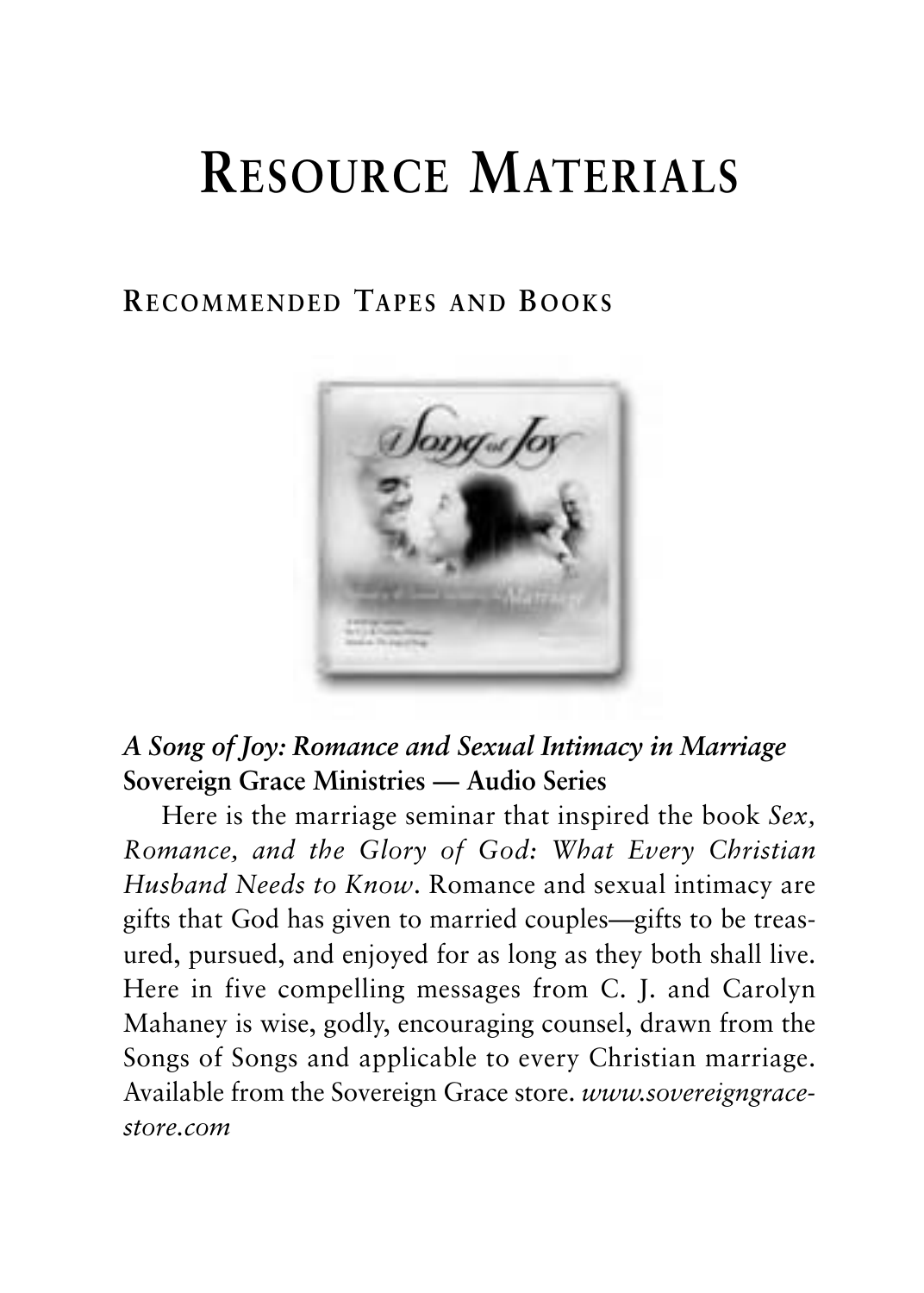#### *According to Plan* **Sovereign Grace Ministries — Audio Series**

An earlier marriage seminar from C. J. and Carolyn Mahaney that includes the material on God's purpose for marriage, from Chapter 2 of the book *Sex, Romance, and the Glory of God: What Every Christian Husband Needs to Know*. Is your marriage following the biblical blueprint? Let this encouraging and grace-filled mini-seminar help your marriage bloom. Messages include "God's Purpose and Pattern for Marriage" (C. J.), "Biblical Submission" (Carolyn), and "A Husband's Responsibilities" (C. J.). Available from the Sovereign Grace store. *www.sovereigngracestore.com*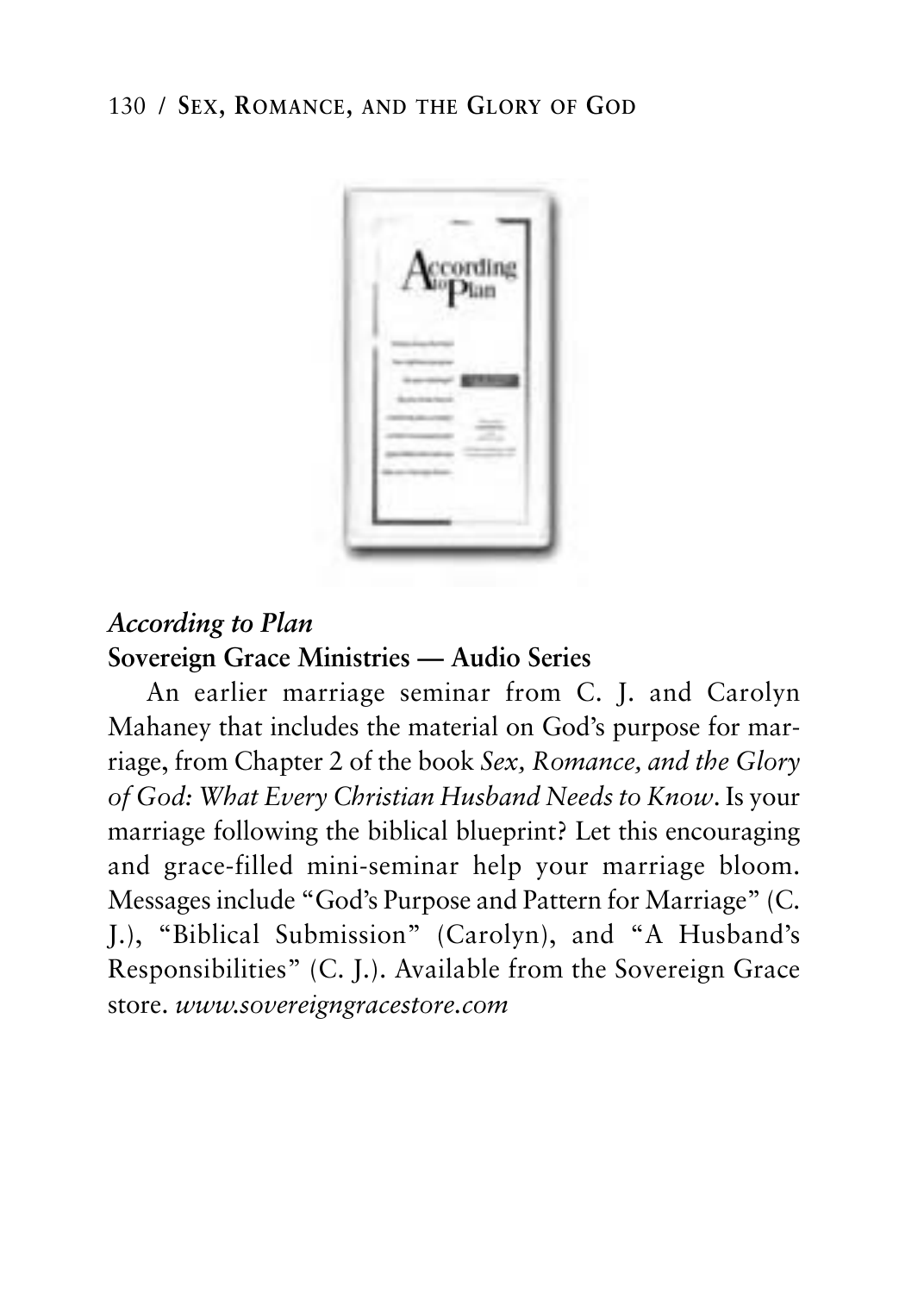

# *Feminine Appeal* **Crossway Books**

In this book Carolyn Mahaney identifies with the challenges facing women in today's world and meets them with the guidance of God's Word. God has given older women the responsibility to help younger women develop the feminine virtues described in Titus 2. These seven virtues have transformed Mahaney's life and the lives of countless other women. (*Sex, Romance, and the Glory of God: What Every Christian Husband Needs to Know* includes Chapter 5 from *Feminine Appeal*. Also, both of the above audio series contain material found in this book.)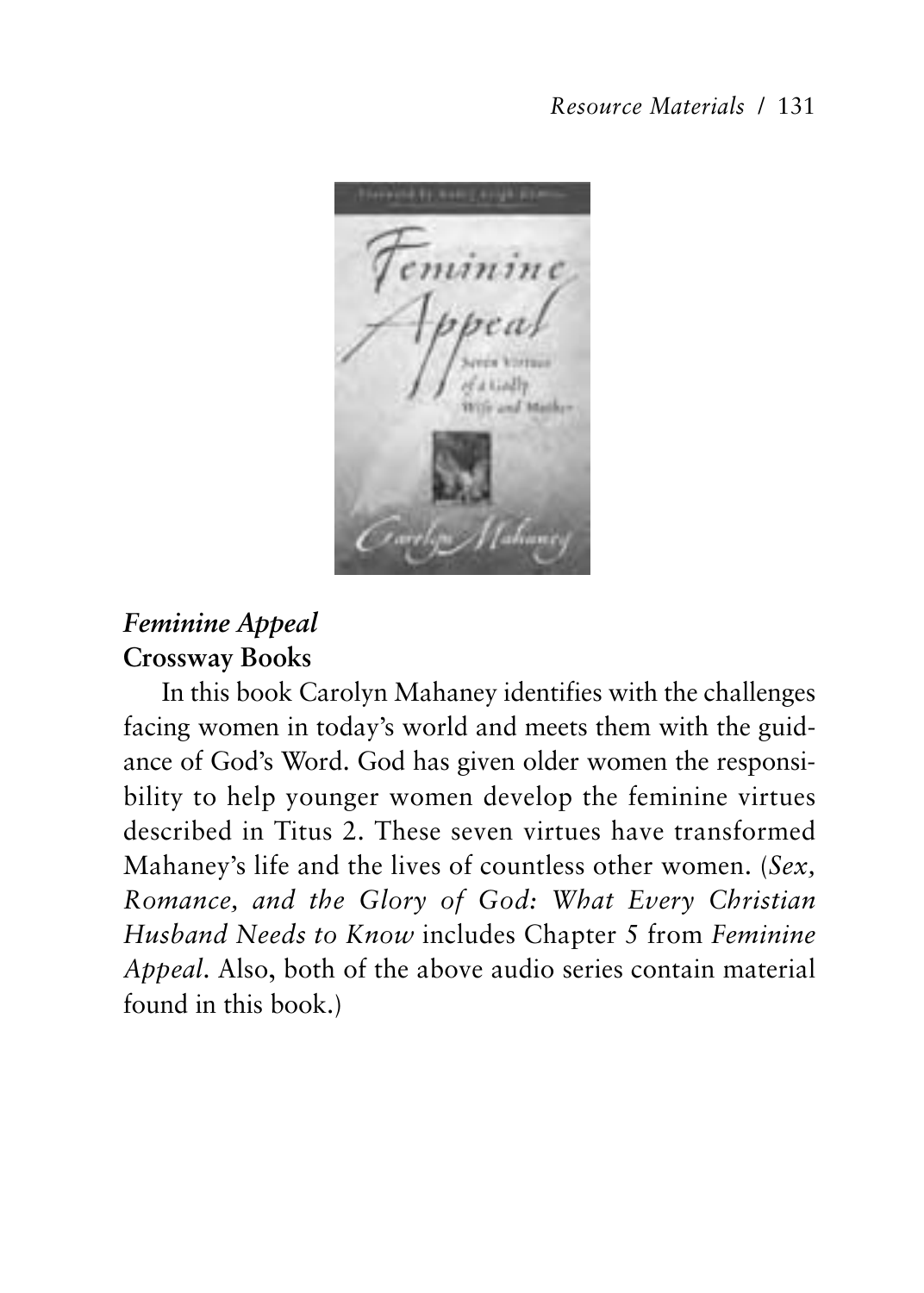

#### *Christ & Him Crucified—***The Passion of the Christ** *Edition* **Sovereign Grace Ministries — Audio Series**

The movie *The Passion of the Christ* stunned the film industry and the nation with its unprecedented, runaway success. While the film highlights the physical suffering of the Savior at his crucifixion, it does not state clearly why it happened, why it mattered, or what was accomplished once and for all by the death of Jesus. When the film was first released, C. J. Mahaney preached a three-part series referencing the film and clarifying those points. Messages include "The Cup" (about Gethsemane), "The Cry" ("My God, my God, why have you forsaken me?"), and "The Mediator." Available on CD or as downloadable MP3 files from *www.sovereigngracestore.com*.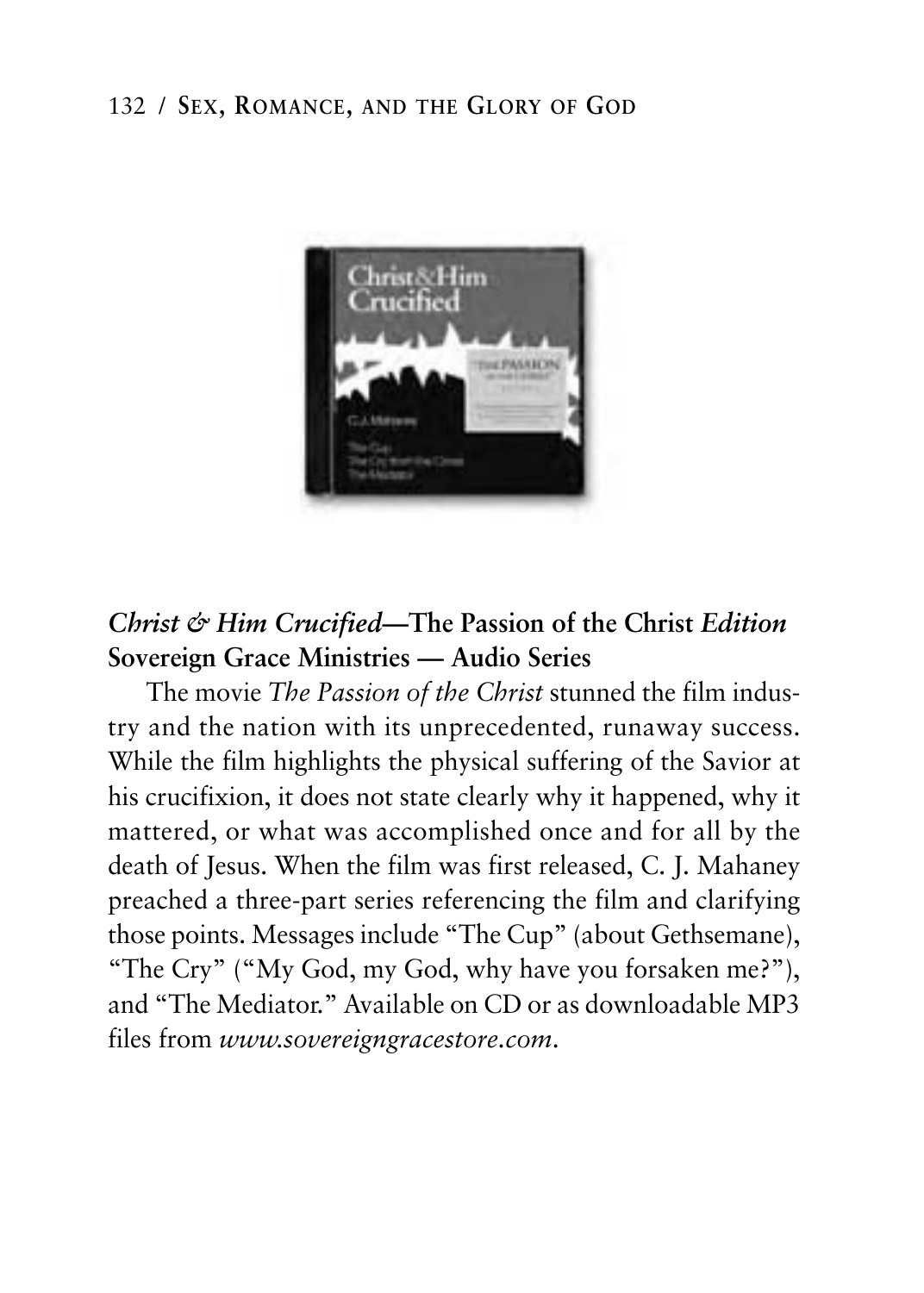

# *Humility (True Greatness)* **Sovereign Grace Ministries — Audio Series**

What does it mean to be great? What does it mean to be humble?

From the ancient Israelites to the brothers James and John, who wished to be the greatest among Jesus' disciples, this twomessage series from C. J. Mahaney unpacks essential biblical teachings on pride and humility and offers a highly practical road map to personal change.

True greatness? True humility? They're the same thing.

Available on CD or cassette, or as downloadable MP3 files from *www.sovereigngracestore.com*.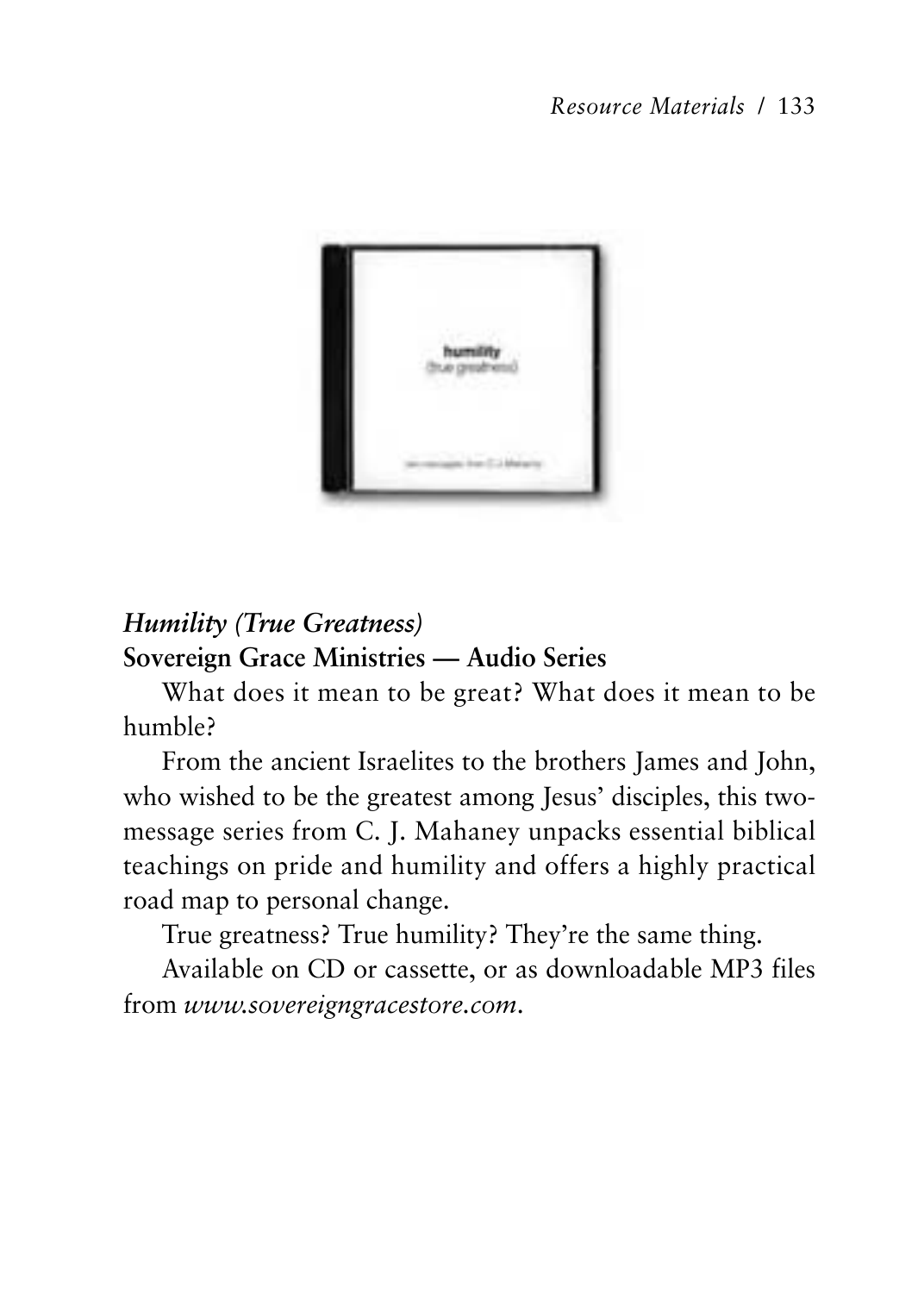# **RECOMMENDED MUSIC** 134 / **SEX, ROMANCE, AND THE GLORY OF GOD**



# *Upward: The Bob Kauflin Hymns Project* **Sovereign Grace Music**

This recording is from the principal worship leader at Covenant Life Church in Gaithersburg, Maryland. Bob Kauflin (a founding member of GLAD) selected, adapted, and arranged these songs—some of them familiar, some new, and some newly revised. Featuring diverse musical styles, plus a devotional from Bob for each song, this collection contains life-changing truth for all ages. Available on CD or as downloadable MP3 files from *www.sovereigngracestore.com*. Free sheet music also available.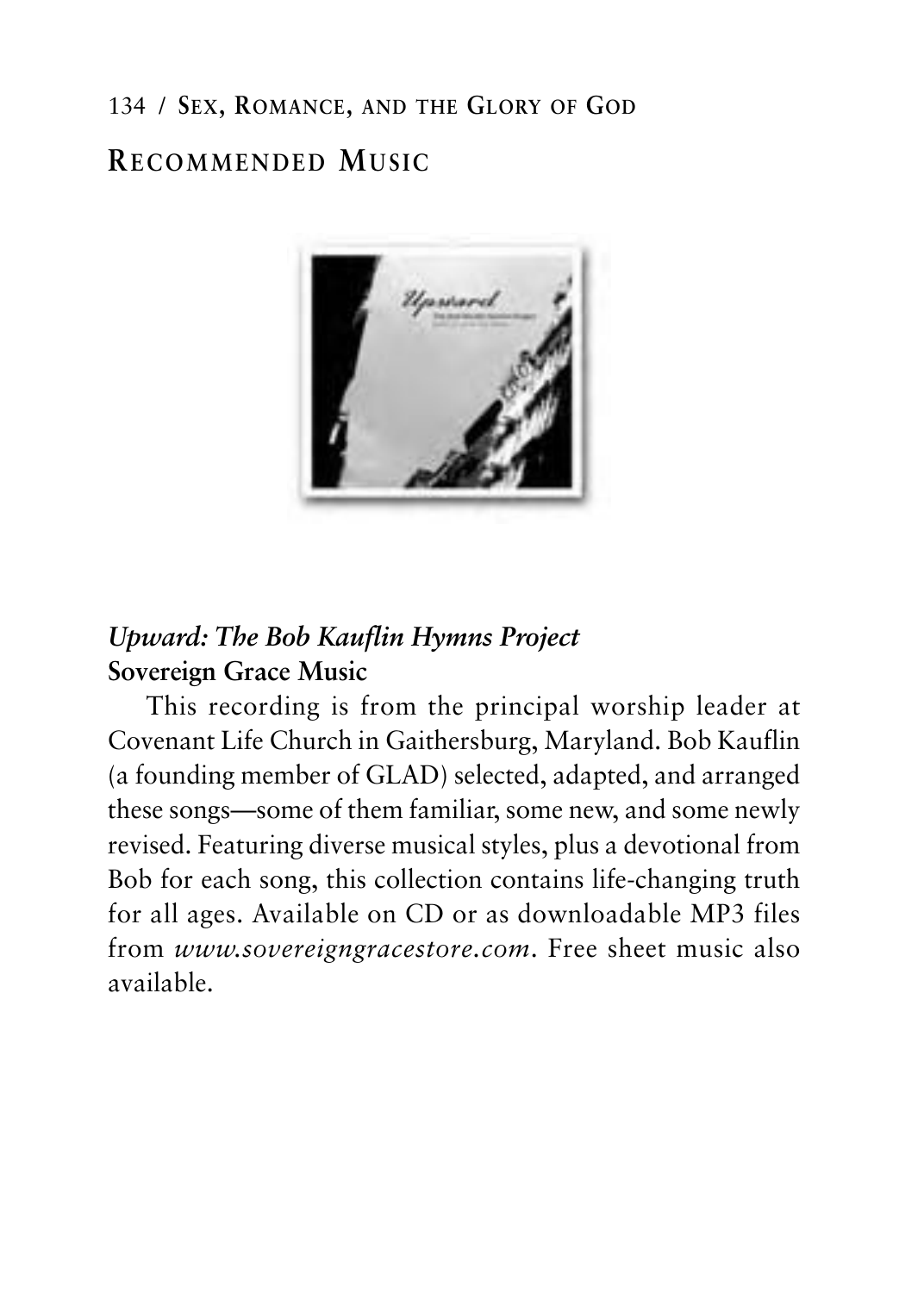

# *All We Long to See* **Sovereign Grace Music**

*All We Long to See* is the ninth release in the Come & Worship series from Sovereign Grace Music and builds on the modern worship sound that has attracted national radio exposure for previous projects in the series. The focus of each new song on *All We Long to See* is a life lived for Another—for the One who died, rose, and will come again. From the opening declaration of "Jesus, My Only Hope" to the closing celebration of "The Audience of One," these songs bring a message that help us experience and express the glorious mystery of the Savior. Available from *www.sovereigngracestore.com*. Free sheet music also available.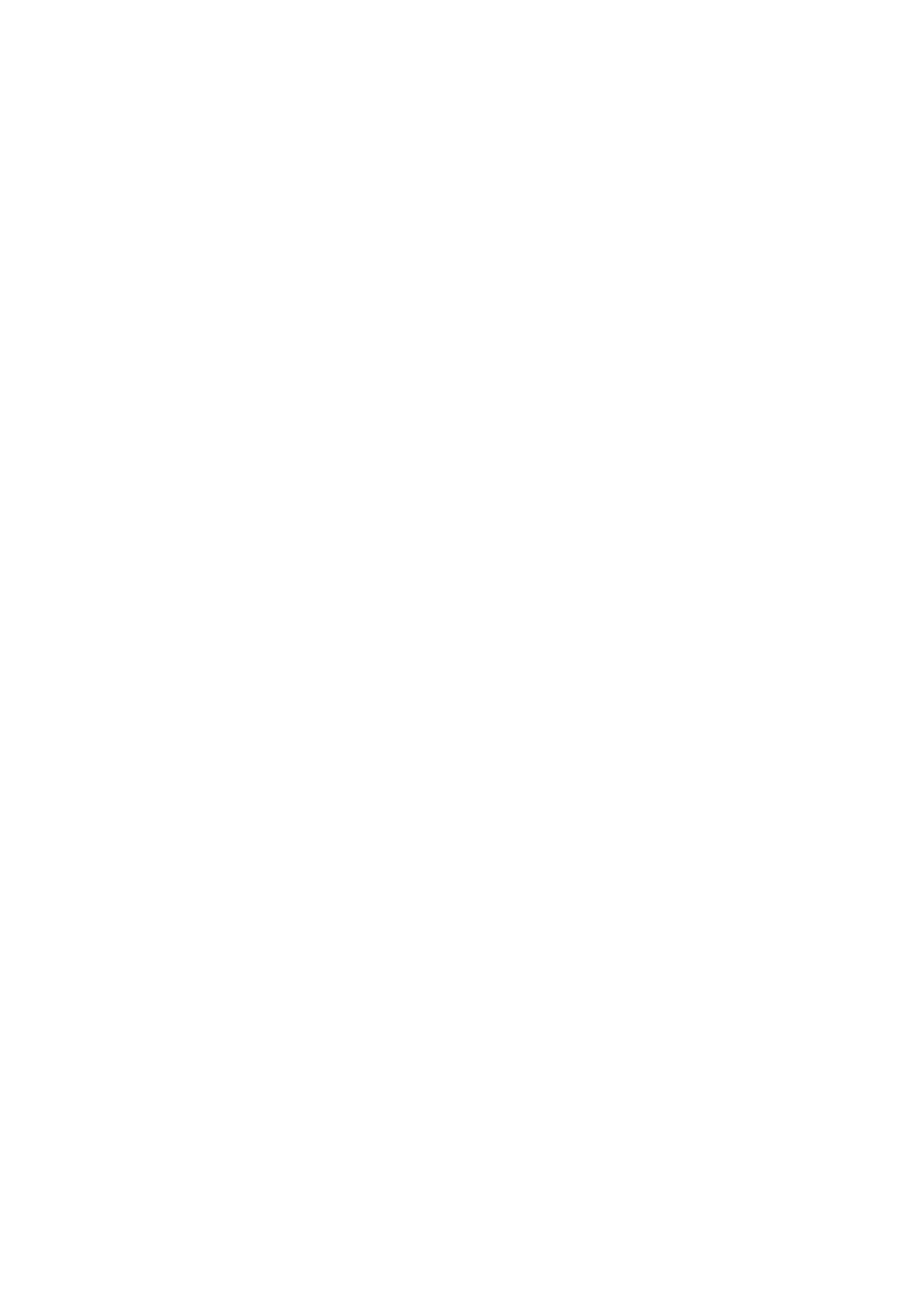# **NOTES**

#### **NOTES FOR** *SEX, ROMANCE, AND THE GLORY OF GOD*

- 1. Lloyd Carr, *The Song of Solomon* (Downers Grove, IL: InterVarsity Press, 1984), p. 49.
- 2. Tom Gledhill, *The Message of the Song of Songs* (Downers Grove, IL: InterVarsity Press, 1994), p. 23.
- 3. On the vital topic of the local church, I strongly recommend you read Mark Dever's *Nine Marks of a Healthy Church* (Wheaton, IL: Crossway Books, 2000; revised/expanded edition upcoming) as well as Donald Whitney's *Spiritual Disciplines Within the Church* (Chicago: Moody, 1996).
- 4. From *Westminster Shorter Catechism*, Question 1.
- 5. Quoted from Jack Canfield and Mark Victor Hansen, *A 2nd Helping of Chicken Soup for the Soul* (Deerfield Beach, FL: Health Communications, 1994).
- 6. Duane Garrett, *Proverbs, Ecclesiastes, Song of Solomon*, The New American Commentary (Nashville: Broadman, 1993) p. 379.
- 7. Daniel L. Akin, "Sermon: The Beauty and Blessings of the Christian Bedroom," *The Southern Baptist Journal of Theology*, Vol. 6, No. 1, Spring 2002, p. 94.
- 8. Gledhill, *The Message of the Song of Songs*, p. 171.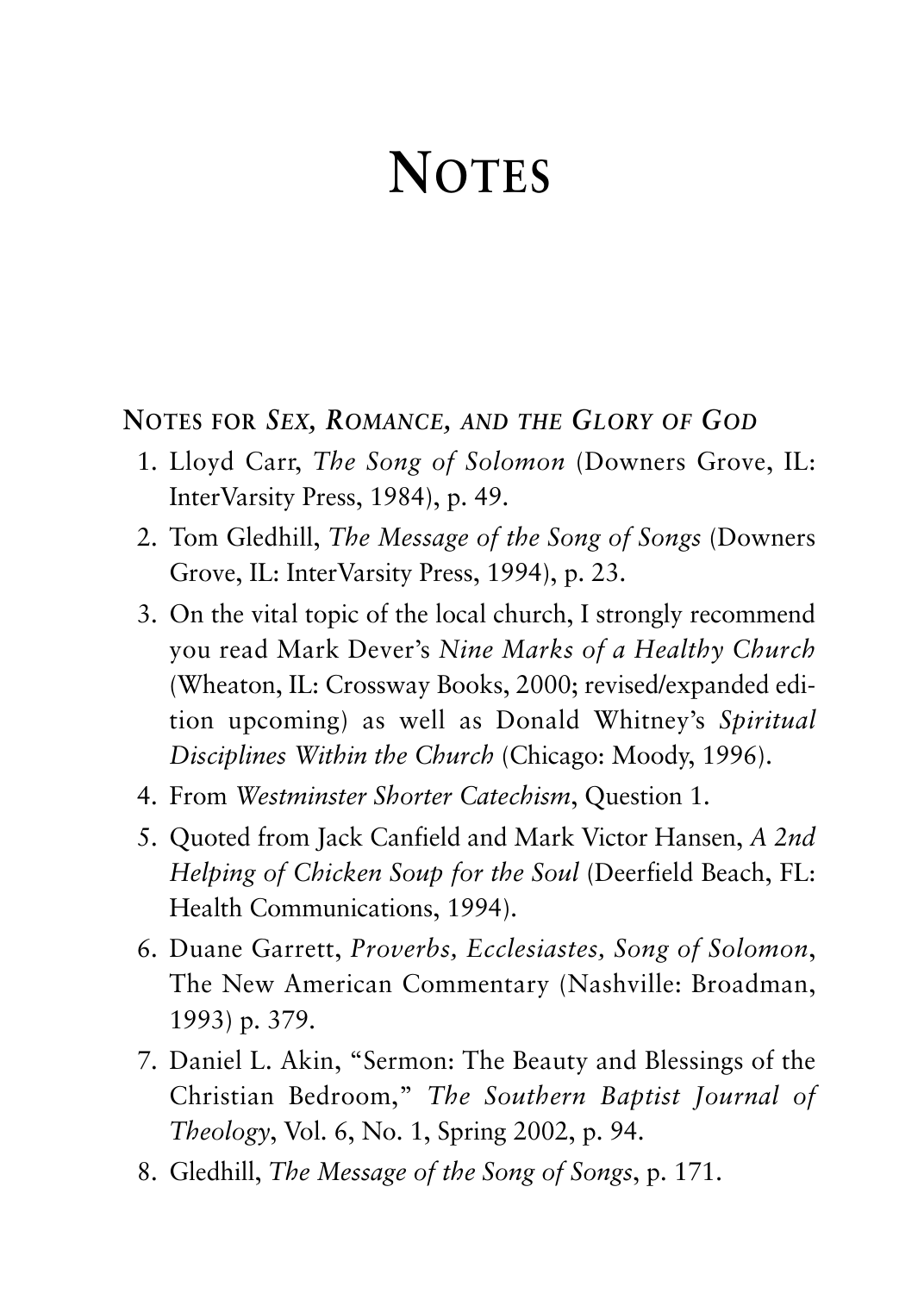- 9. Joshua Harris, *Not Even a Hint: Guarding Your Heart Against Lust* (Sisters, OR: Multnomah, 2003).
- 10. Leland Ryken, *Worldly Saints* (Grand Rapids, MI: Zondervan, 1986), p. 44.
- 11. *Washington Post*, March 4, 1986, p. B9.
- 12. Douglas Wilson, *Reforming Marriage* (Moscow, ID: Canon Press, 1995) p. 83.
- 13. Carr, *The Song of Solomon*, p. 53.
- 14. Robert Davidson, quoted in Gledhill, *The Message of the Song of Songs*, p. 219.
- 15. Ryken, *Worldly Saints,* p. 51.
- 16. John Piper, *Future Grace* (Sisters, OR: Multnomah, 1995) p. 176.
- 17. William Frey, "Really Good Sex," *Christianity Today* (August 19, 1991), guest editorial.
- 18. In *The Cross Centered Life* (Sisters, OR: Multnomah, 2002), I have tried to make a clear, simple case for maintaining the centrality of the cross of Christ in all of life.

#### **NOTES FOR A WORD TO WIVES FROM CAROLYN MAHANEY**

- 1. Daniel L. Akin, "Sermon: The Beauty and Blessings of the Christian Bedroom, Song of Solomon 4:1—5:1," *The Southern Baptist Journal of Theology*, Vol. 6, No. 1, Spring 2002, p. 94.
- 2. Ruth Smythers, "Instruction and Advice for the Young Bride," *The Madison Institute Newsletter*, Fall 1894, copyright 1894 by The Madison Institute (New York: Spiritual Guidance Press).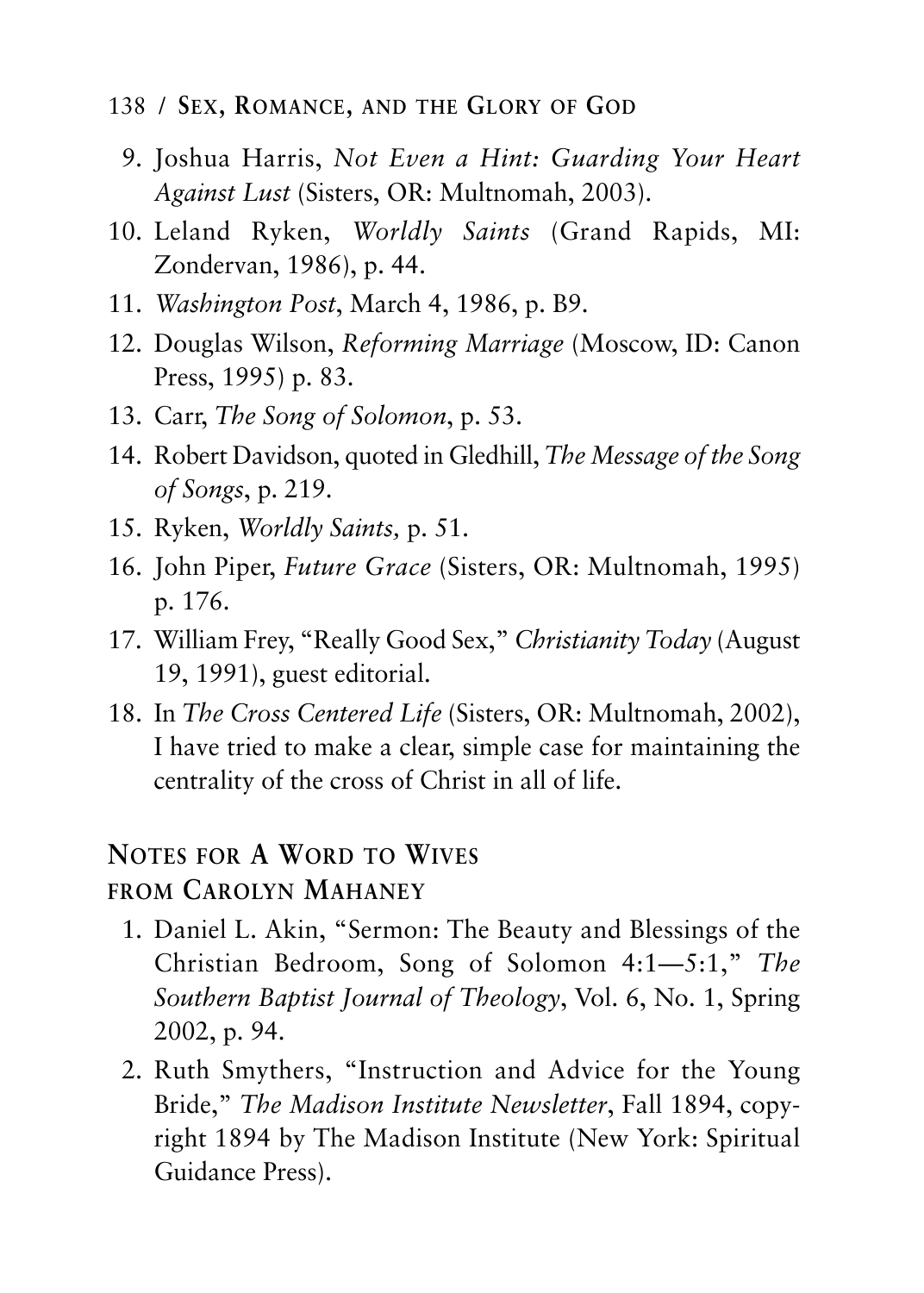- 3. Glenda Revell, *Glenda's Story: Led by Grace* (Lincoln, Neb.: Gateway to Joy, 1997), p. 41.
- 4. Ibid., p. 98.
- 5. Anne Atkins, *The Daily Telegraph*, quoted by John Hosier in a sermon, "Being Servants of God," at Newfrontiers Leaders' and Wives' Conference, 1999.
- 6. Elisabeth Elliot, *Passion and Purity* (Grand Rapids, Mich.: Fleming H. Revell, division of Baker Book House, 2000), p. 26.
- 7. Charles Spurgeon, *Psalms*, Vol. 2, The Crossway Classic Commentaries, Alister McGrath and J. I. Packer, eds. (Wheaton, Ill.: Crossway Books, 1993), p. 61.
- 8. William Shakespeare, *Much Ado About Nothing*, Shakespeare.com, copyright 2000 by Dana Spradley, publisher. Originally taken from *Complete Moby Shakespeare*.
- 9. Source unknown.
- 10. Elisabeth Elliot, *Let Me Be a Woman* (Wheaton, Ill.: Tyndale House, 1987), pp. 169-170.
- 11. Akin, "Beauty and Blessings," *Southern Baptist Journal of Theology*, p. 98.
- 12. Robert Farrar Capon, quoted in Debra Evans, *The Mystery of Womanhood* (Wheaton, Ill.: Crossway Books, 1987), p. 265.